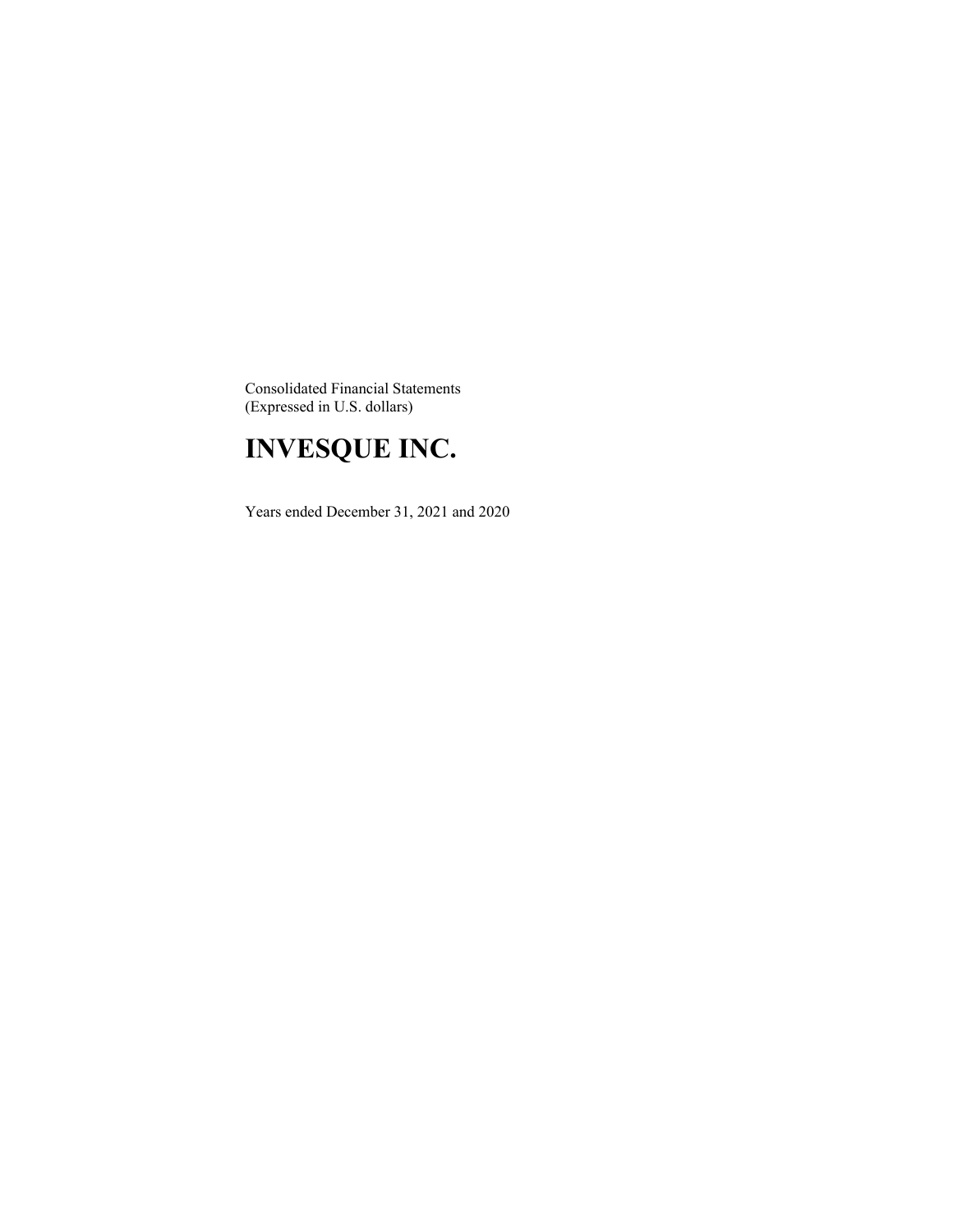Consolidated Statements of Financial Position (Expressed in thousands of U.S. dollars)

|                                                 |                          | December 31, 2021 |                         | December 31, 2020 |
|-------------------------------------------------|--------------------------|-------------------|-------------------------|-------------------|
| <b>Assets</b>                                   |                          |                   |                         |                   |
| Current assets:                                 |                          |                   |                         |                   |
| Cash                                            | \$                       | 19,369            | \$                      | 34,133            |
| Tenant and other receivables                    |                          | 5,593             |                         | 14,934            |
| Property tax receivables                        |                          | 12,892            |                         | 12,754            |
| Loans receivable (note 3)                       |                          | 1,635             |                         | 1,799             |
| Assets held for sale (note 6)                   |                          | 21,307            |                         | 2,144             |
| Other (note 4)                                  |                          | 15,753            |                         | 9,069             |
|                                                 |                          | 76,549            |                         | 74,833            |
| Non-current assets:                             |                          |                   |                         |                   |
| Loans receivable (note 3)                       |                          | 20,060            |                         | 16,904            |
| Derivative instruments (note 10)                |                          | 3,388             |                         | 4,814             |
| Investment in joint ventures (note 7)           |                          | 50,440            |                         | 65,258            |
| Investment properties (note 5)                  |                          | 716,344           |                         | 882,019           |
| Property, plant and equipment, net (note 6)     |                          | 432,001           |                         | 451,825           |
| Other non-current assets (note 4)               |                          | 2,229             |                         | 2,771             |
|                                                 |                          | 1,224,462         |                         | 1,423,591         |
| Total assets                                    | $\overline{\$}$          | 1,301,011         | $\overline{\mathbb{S}}$ | 1,498,424         |
| <b>Liabilities and Shareholders' Equity</b>     |                          |                   |                         |                   |
| Current liabilities:                            |                          |                   |                         |                   |
| Accounts payable and accrued liabilities        | \$                       | 17,356            | \$                      | 17,715            |
| Accrued real estate taxes                       |                          | 13,671            |                         | 14,518            |
| Credit facilities (note 8)                      |                          | 795               |                         | 10,000            |
| Mortgages payable (note 9)                      |                          | 34,876            |                         | 30,622            |
| Convertible debentures (note 11)                |                          | 19,678            |                         |                   |
| Derivative instruments (note 10)                |                          | 895               |                         | 491               |
| Other current liabilities (note 13)             |                          | 3,787             |                         | 4,975             |
|                                                 |                          | 91,058            |                         | 78,321            |
| Non-current liabilities:                        |                          |                   |                         |                   |
| Credit facilities (note 8)                      |                          | 596,471           |                         | 650,596           |
| Mortgages payable (note 9)                      |                          | 178,947           |                         | 268,842           |
| Convertible debentures (note 11)                |                          | 62,979            |                         | 92,411            |
| Commonwealth preferred unit liability (note 12) |                          | 66,239            |                         | 65,797            |
| Derivative instruments (note 10)                |                          | 10,439            |                         | 28,478            |
| Other non-current liabilities (note 13)         |                          | 8,328             |                         | 16,241            |
| Non-controlling interest liability              |                          | 293               |                         | 4,409             |
|                                                 |                          | 923,696           |                         | 1,126,774         |
| <b>Total</b> liabilities                        |                          | 1,014,754         |                         | 1,205,095         |
| Shareholders' equity:                           |                          |                   |                         |                   |
| Common share capital (note 15)                  |                          | 512,004           |                         | 509,203           |
| Equity settled deferred shares                  |                          | 1,781             |                         | 2,328             |
| Preferred share capital (note 15)               |                          | 85,389            |                         | 85,389            |
| Contributed surplus                             |                          | 400               |                         | 400               |
| Equity component of convertible instruments     |                          | 6,370             |                         | 3,764             |
| Cumulative deficit                              |                          | (321, 267)        |                         | (309, 032)        |
| Accumulated other comprehensive income          |                          | 1,580             |                         | 1,277             |
| Total shareholders' equity                      |                          | 286,257           |                         | 293,329           |
| Commitments and contingencies (note 24)         |                          |                   |                         |                   |
| Subsequent events (notes 11, 12, 30)            |                          |                   |                         |                   |
| Total liabilities and shareholders' equity      | $\overline{\mathcal{S}}$ | 1,301,011         | \$                      | 1,498,424         |

See accompanying notes to consolidated financial statements.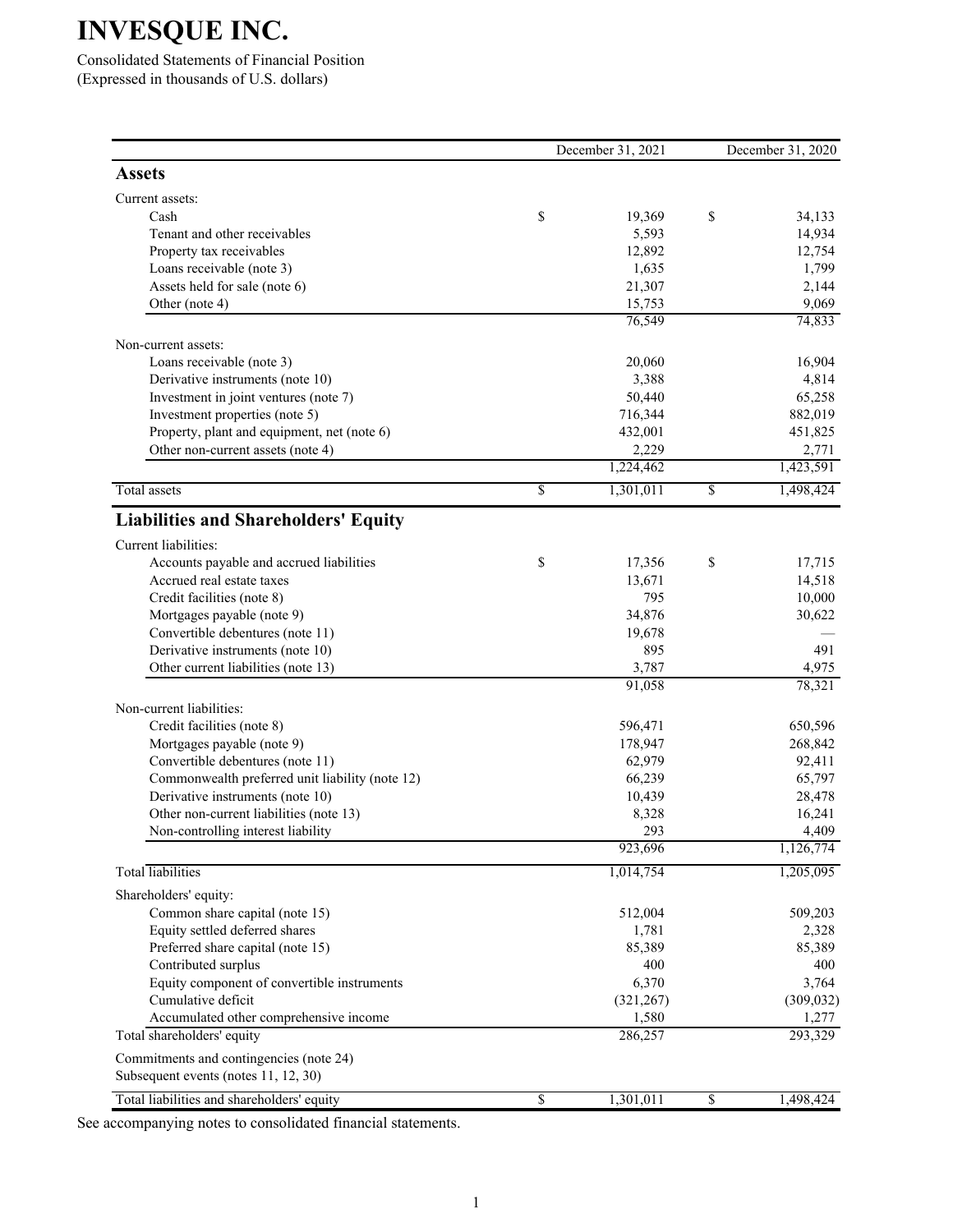Consolidated Statements of Loss and Comprehensive Loss (Expressed in thousands of U.S. dollars, except per share amounts)

|                                                                                                                                                      |             | Year ended December<br>31, 2021 | Year ended December<br>31, 2020 |
|------------------------------------------------------------------------------------------------------------------------------------------------------|-------------|---------------------------------|---------------------------------|
| Revenue:                                                                                                                                             |             |                                 |                                 |
| Rental (note 17)                                                                                                                                     | \$          | 82,652 \$                       | 90,112                          |
| Resident rental and related revenue (note 17)                                                                                                        |             | 120,152                         | 120,407                         |
| Lease revenue from joint ventures (note 7)                                                                                                           |             | 3,529                           | 3,118                           |
| Other revenue                                                                                                                                        |             | 4,117                           | 3,750                           |
|                                                                                                                                                      |             | 210,450                         | 217,387                         |
| Other income (note 1)                                                                                                                                |             | 3,730                           | 3,415                           |
| Expenses (income):                                                                                                                                   |             |                                 |                                 |
| Direct property operating expenses (note 18)                                                                                                         |             | 102,768                         | 95,505                          |
| Depreciation and amortization expense (note 6)                                                                                                       |             | 22,152                          | 48,569                          |
| Finance costs from operations (note 19)                                                                                                              |             | 50,221                          | 49,801                          |
| Real estate tax expense                                                                                                                              |             | 16,715                          | 13,488                          |
| General and administrative expenses (note 20)                                                                                                        |             | 20,142                          | 20,539                          |
| Transaction costs for business combination                                                                                                           |             |                                 | 170                             |
| Allowance for credit losses on loans and interest receivable (note 19)                                                                               |             | 1,196                           | 23,546                          |
| Change in non-controlling interest liability (note 19)                                                                                               |             | (379)                           | 316                             |
| Change in fair value of investment properties - IFRIC 21                                                                                             |             | (1,226)                         | (57)                            |
| Change in fair value of investment properties (note 5)                                                                                               |             | 22,152                          | 100,388                         |
| Impairment of property, plant and equipment (note 6)                                                                                                 |             | 1,100                           |                                 |
| Change in fair value of financial instruments (note 19)                                                                                              |             | (21, 860)                       | 19,084                          |
| Change in fair value of contingent consideration (note 19)                                                                                           |             | (258)                           | 5,510                           |
| Loss (gain) on sale of property, plant and equipment                                                                                                 |             | (1,214)                         | 162                             |
|                                                                                                                                                      |             | 211,509                         | 377,021                         |
| Loss from joint ventures (note 7)                                                                                                                    |             | (14,906)                        | (34, 729)                       |
| Loss before income taxes                                                                                                                             |             | (12, 235)                       | (190, 948)                      |
| Income tax recovery:<br>Deferred (note 23)                                                                                                           |             |                                 | 6,944                           |
| Net loss                                                                                                                                             | $\mathbf S$ | $(12, 235)$ \$                  | (184,004)                       |
| Other comprehensive income :<br>Items to be reclassified to net income in subsequent periods<br>Unrealized gain on translation of foreign operations |             | 303                             | 1,072                           |
| Total comprehensive loss                                                                                                                             | \$          | $(11,932)$ \$                   | (182, 932)                      |
| Loss per share (note 16):                                                                                                                            |             |                                 |                                 |
| Basic and diluted                                                                                                                                    | \$          | $(0.22)$ \$                     | (3.30)                          |

See accompanying notes to consolidated financial statements.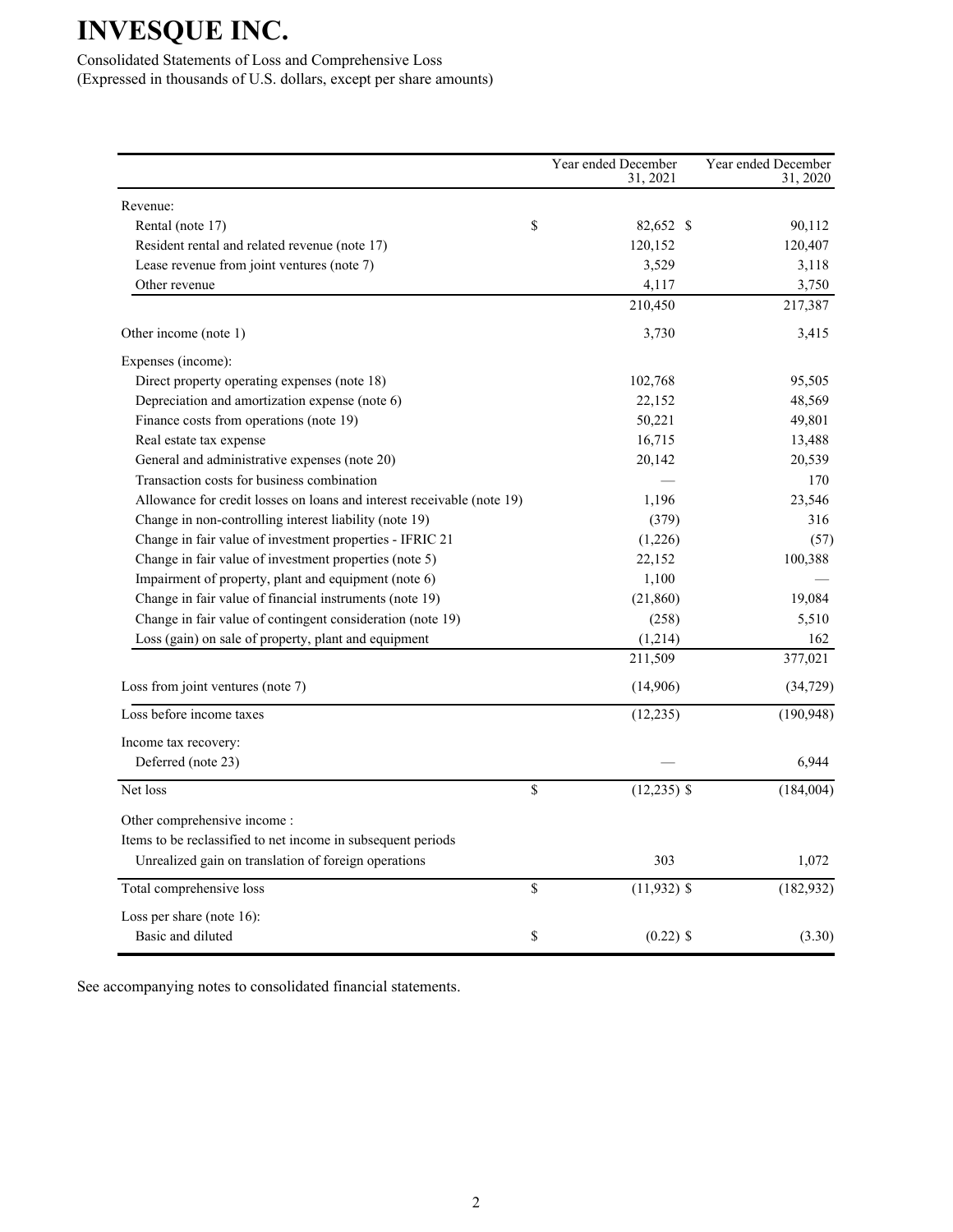Consolidated Statements of Changes in Shareholders' Equity (Expressed in thousands of U.S. dollars) Years ended December 31, 2021 and 2020

|                                                                                  | Common share | capital deferred shares | Equity settled Preferred share<br>capital | Contributed<br>surplus | Equity<br>component of<br>convertible<br>instruments | Cumulative<br>deficit | Accumulated<br>other<br>comprehensive<br>income (loss) | Total     |
|----------------------------------------------------------------------------------|--------------|-------------------------|-------------------------------------------|------------------------|------------------------------------------------------|-----------------------|--------------------------------------------------------|-----------|
| Balance, January 1, 2021                                                         | 509,203 \$   | 2,328 \$                | 85,389 \$                                 | 400S                   | $3,764$ \$                                           | $(309, 032)$ \$       | $1,277$ \$                                             | 293,329   |
| Net loss                                                                         |              |                         |                                           |                        |                                                      | (12, 235)             |                                                        | (12, 235) |
| Other comprehensive income                                                       |              |                         |                                           |                        |                                                      |                       | 303                                                    | 303       |
| Common shares issued on settlement of deferred share<br>incentive plan (note 15) | 637          |                         |                                           |                        |                                                      |                       |                                                        | 637       |
| Amortization of equity settled deferred shares (note 21)                         |              | (31)                    |                                           |                        |                                                      |                       |                                                        | (31)      |
| Equity component of convertible debentures (note 11)                             | 1,648        |                         |                                           |                        | 2,606                                                |                       |                                                        | 4,254     |
| Common shares issued for equity settled deferred<br>shares (note 15 and 21)      | 516          | (516)                   |                                           |                        |                                                      |                       |                                                        |           |
| Balance, December 31, 2021                                                       | 512,004 \$   | $1,781$ \$              | 85,389 \$                                 | 400 \$                 | 6,370 \$                                             | $(321, 267)$ \$       | $1,580$ \$                                             | 286,257   |

|                                                                             |   | Common share | capital deferred shares | Equity settled Preferred share<br>capital | Contributed<br>surplus | Equity<br>component of<br>convertible<br>instruments |            | deficit         | Accumulated<br>other<br>Cumulative comprehensive<br>income (loss) |      | Total     |
|-----------------------------------------------------------------------------|---|--------------|-------------------------|-------------------------------------------|------------------------|------------------------------------------------------|------------|-----------------|-------------------------------------------------------------------|------|-----------|
| Balance, January 1, 2020                                                    | ъ | 504,561 \$   | 733 S                   | 85,389 \$                                 | 400 \$                 |                                                      | $3,764$ \$ | $(114,908)$ \$  | 205 \$                                                            |      | 480,144   |
| Net loss                                                                    |   |              |                         |                                           |                        |                                                      |            | (184,004)       |                                                                   |      | (184,004) |
| Other comprehensive income                                                  |   |              |                         |                                           |                        |                                                      |            |                 | 1,072                                                             |      | 1,072     |
| Common shares issued, on settlement of deferred share<br>incentive plan     |   | 1,078        |                         |                                           |                        |                                                      |            |                 |                                                                   |      | 1,078     |
| Common shares issued under the Company's dividend<br>reinvestment plan      |   | 3,498        |                         |                                           |                        |                                                      |            |                 |                                                                   |      | 3,498     |
| Dividends declared on common shares                                         |   |              |                         |                                           |                        |                                                      |            | (10, 120)       |                                                                   |      | (10, 120) |
| Common Shares purchased under NCIB                                          |   | (148)        |                         |                                           |                        |                                                      |            |                 |                                                                   |      | (148)     |
| Amortization of equity settled deferred shares                              |   |              | 1,809                   |                                           |                        |                                                      |            |                 |                                                                   |      | 1,809     |
| Common shares issued for equity settled deferred shares<br>(note 15 and 21) |   | 214          | (214)                   |                                           |                        |                                                      |            |                 |                                                                   |      |           |
| Balance, December 31, 2020                                                  | У | 509,203 \$   | 2,328 \$                | 85,389 \$                                 | 400S                   |                                                      | $3,764$ \$ | $(309, 032)$ \$ | 1,277                                                             | - \$ | 293,329   |

See accompanying notes to condensed consolidated financial statements.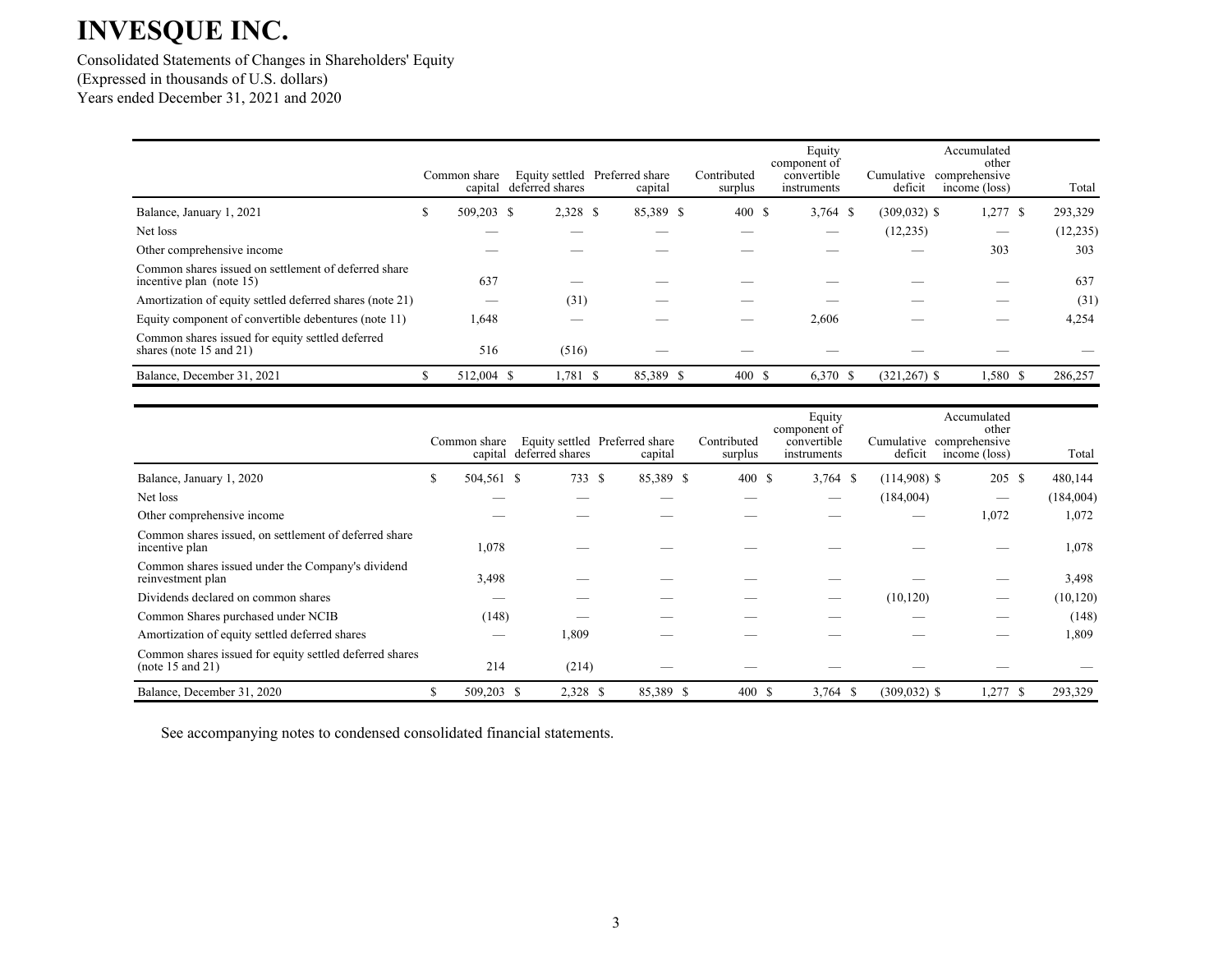Consolidated Statements of Cash Flows (Expressed in thousands of U.S. dollars) Years ended December 31 2021 and 2020

|                                                                                    |                         | Year ended December 31, 2021 |                         | Year ended December 31, 2020 |
|------------------------------------------------------------------------------------|-------------------------|------------------------------|-------------------------|------------------------------|
| Cash flows from operating activities:                                              |                         |                              |                         |                              |
| Net loss                                                                           | \$                      | (12, 235)                    | \$                      | (184,004)                    |
| Items not involving cash:                                                          |                         |                              |                         |                              |
| Fair value adjustment of investment properties (note 5)                            |                         | 22,152                       |                         | 100,388                      |
| Fair value adjustment of financial instruments (note 19)                           |                         | (21, 860)                    |                         | 19,084                       |
| Impairment of property, plant and equipment (note 6)                               |                         | 1,100                        |                         |                              |
| Depreciation and amortization expense (note 6)                                     |                         | 22,152                       |                         | 48,569                       |
| Allowance for credit losses on loans and interest receivable (note 19)             |                         | 1,196                        |                         | 23,546                       |
| Straight-line rent (note 17)                                                       |                         | (6,189)                      |                         | (6, 394)                     |
| Amortization of tenant inducements (note 17)                                       |                         | 447                          |                         | 385                          |
| Finance costs from operations (note 19)                                            |                         | 50,221                       |                         | 49,801                       |
| Change in non-controlling interest liability (note 19)                             |                         | (379)                        |                         | 316                          |
| Change in fair value of contingent consideration (note 19)                         |                         | (258)                        |                         | 5,510                        |
| Loss (gain) on sale of property, plant and equipment (note $6$ )                   |                         | (1,214)                      |                         | 162                          |
| Loss from joint ventures (note 7)                                                  |                         | 14,906                       |                         | 34,729                       |
| Deferred income tax (note 23)                                                      |                         |                              |                         | (6,944)                      |
| Interest paid                                                                      |                         | (45,882)                     |                         | (49, 712)                    |
| Interest income received                                                           |                         | 643                          |                         | 1,056                        |
| Debt extinguishment costs paid                                                     |                         | (1,016)                      |                         |                              |
| Change in non-cash operating working capital:                                      |                         |                              |                         |                              |
| Tenant and other receivables                                                       |                         | (7,034)                      |                         | (12, 344)                    |
| Accounts payable and accrued liabilities                                           |                         | (42)                         |                         | (835)                        |
| Unearned revenue                                                                   |                         | (622)                        |                         | 1,257                        |
| Other assets                                                                       |                         |                              |                         |                              |
|                                                                                    |                         | 1,378                        |                         | (2,150)                      |
| Other liabilities                                                                  |                         | (408)                        |                         | 1,308                        |
| Accrued real estate taxes                                                          |                         | 1,624                        |                         | 1,362                        |
| Net cash provided by operating activities<br>Cash flows from financing activities: | $\overline{\mathbb{S}}$ | 18,680                       | \$                      | 25,090                       |
| Proceeds from credit facilities (note 14)                                          | \$                      | 58,953                       | \$                      | 33,000                       |
|                                                                                    |                         |                              |                         | (21,250)                     |
| Payments on credit facilities (note 14)                                            |                         | (124, 311)                   |                         |                              |
| Debt issuance costs paid                                                           |                         | (648)                        |                         | (1, 599)                     |
| Proceeds from mortgages payable (note 14)                                          |                         | 17,135                       |                         | 16,682                       |
| Payments of mortgages payable (note 14)                                            |                         | (103,761)                    |                         | (22, 487)                    |
| Dividends paid to common shareholders                                              |                         |                              |                         | (9,976)                      |
| Payment for repurchase of common shares                                            |                         |                              |                         | (148)                        |
| Cash used in financing activities                                                  | $\overline{\mathbb{S}}$ | (152, 632)                   | $\overline{\mathbb{S}}$ | (5,778)                      |
| Cash flows from investing activities:                                              |                         |                              |                         |                              |
| Additions to investment properties                                                 | \$                      | 144                          | \$                      | (8,390)                      |
| Dispositions of investment properties (note 5)                                     |                         | 112,960                      |                         |                              |
| Additions to property, plant and equipment                                         |                         | (7,575)                      |                         | (11,269)                     |
| Dispositions of property, plant and equipment                                      |                         |                              |                         | 15,563                       |
| Dispositions of assets held for sale                                               |                         | 3,247                        |                         |                              |
| Acquisition of interest in joint venture                                           |                         |                              |                         | (476)                        |
| Disposition of interest in joint venture                                           |                         |                              |                         | 1,447                        |
| Cash balance acquired in business combination                                      |                         |                              |                         | 2,081                        |
| Distributions from joint ventures                                                  |                         | 16,083                       |                         | 3,803                        |
| Contributions to joint ventures                                                    |                         | (4,283)                      |                         | (1, 855)                     |
| Distributions to non-controlling interest partners                                 |                         | (2,709)                      |                         | (534)                        |
| Contributions from non-controlling interest partners                               |                         | 235                          |                         |                              |
| Proceeds from income support agreement                                             |                         |                              |                         | 63                           |
| Payments to previous owner of Care                                                 |                         | (126)                        |                         |                              |
| Repayment of loans receivable                                                      |                         | 1,212                        |                         | 4,105                        |
| Earnout payment pursuant to Commonwealth purchase agreement                        |                         | $\overline{\phantom{0}}$     |                         | (1, 555)                     |
| Cash provided by investing activities                                              | $\overline{\mathbb{S}}$ | 119,188                      | \$                      | 2,983                        |
| Increase (decrease) in cash and cash equivalents                                   |                         | (14,764)                     |                         | 22,295                       |
| Cash and cash equivalents, beginning of period                                     |                         | 34,133                       |                         | 11,838                       |
| Cash and cash equivalents, end of period                                           | \$                      | 19,369                       | \$                      | 34,133                       |

See accompanying notes to condensed consolidated financial statements.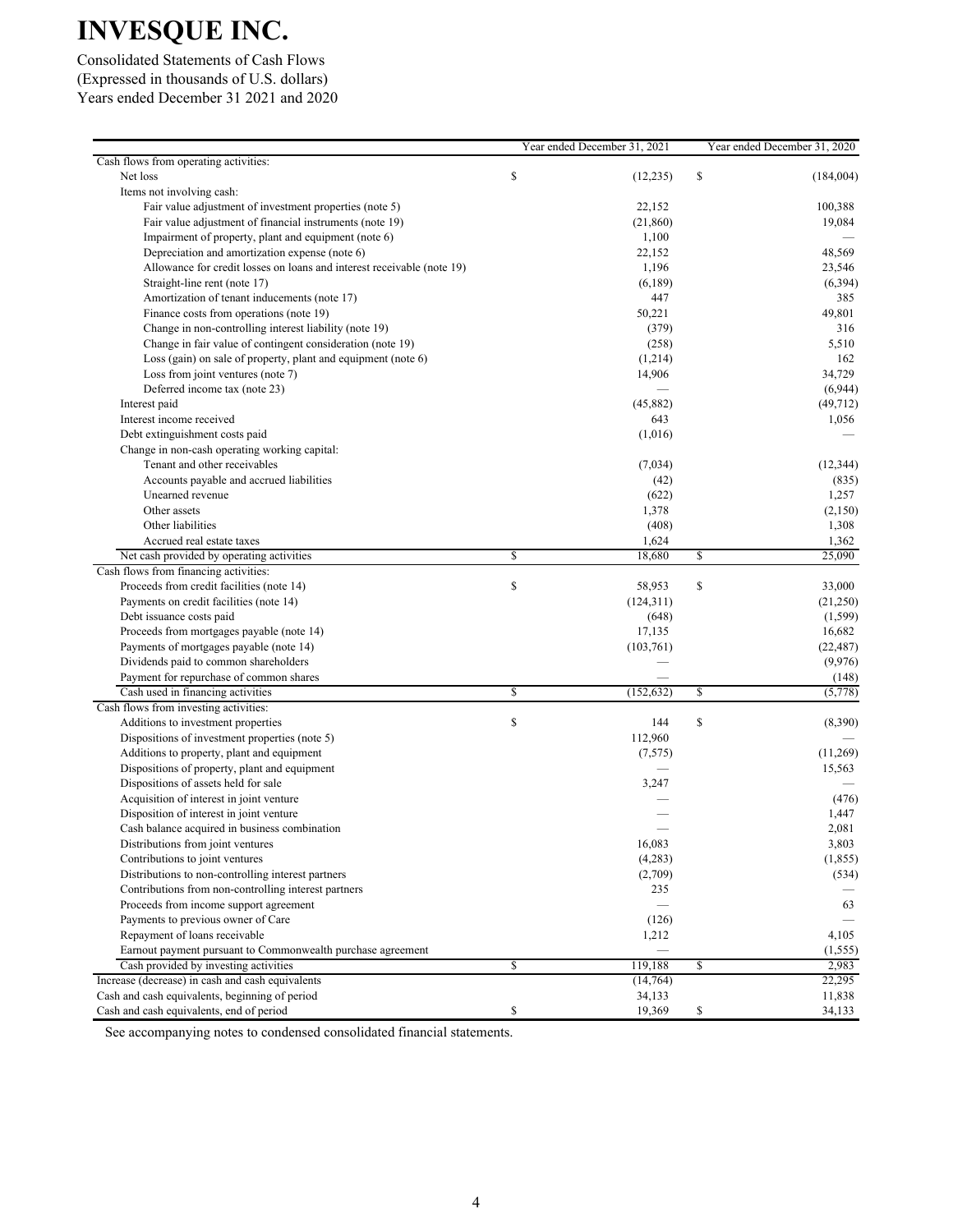#### Notes to Consolidated Financial Statements

(Expressed in thousands of U.S. dollars unless otherwise noted, except share and per share amounts) Years ended December 31, 2021 and 2020

Invesque Inc. (the "Company") was incorporated on May 31, 2007 under the Business Corporations Act (Ontario). Effective April 4, 2016, the Company changed its name from "Kingsway Arms Retirement Residences Inc." to "Mainstreet Health Investments Inc." and continued under the laws of the Province of British Columbia. Effective January 3, 2018, the Company changed its name from "Mainstreet Health Investments Inc." to "Invesque Inc.". The Company's registered office is 2500 - 700 W Georgia Street, Vancouver, British Columbia V7Y 1B3.

The Company currently owns a portfolio of North American income generating properties across the health care spectrum. The Company's portfolio includes investments in independent living, assisted living, memory care, skilled nursing, transitional care and medical office properties, which are operated primarily under long-term leases and joint venture arrangements with operating partners. The Company's portfolio also includes investments in owner occupied seniors housing properties in which Invesque owns the real estate and provides management services through its subsidiary management company, Commonwealth Senior Living.

At December 31, 2021, the Company owns interests in a portfolio of 103 health care and senior living properties comprised of 53 consolidated investment properties, 35 consolidated owner occupied properties, interests in 12 properties held through joint arrangements, and 3 properties held for sale.

#### **1. Basis of preparation:**

(a) Liquidity Assessment

A novel strain of coronavirus causing the disease known as COVID-19 has spread throughout the world, including across the United States and Canada, causing the World Health Organization to declare the COVID-19 outbreak a pandemic in March 2020. In an attempt to contain the spread and impact of the pandemic, authorities throughout the United States and Canada have implemented measures such as travel bans and restrictions, stay-at-home orders, social distancing guidelines and limitations on other business activity. The pandemic has resulted in a significant economic downturn in the United States, Canada and globally, and has also led to disruptions and volatility in capital markets throughout 2021. These trends are likely to continue into 2022.

The pandemic has had an impact on results and operations of the Company, including decreased occupancy, delays in collections from tenants, and increased operating expenses. The Company announced on April 10, 2020 that it suspended the dividend for all common shares beginning from April 1, 2020 until further notice.

The Company expects that the pandemic could continue to have a negative effect on its results of operations, financial position and cash flows, particularly if negative economic and public health conditions in the United States and Canada persist for a continued and significant period of time. The ultimate impact of the pandemic on the Company's financial results will depend on future developments, which are uncertain. This includes, among other factors, the duration and severity of the pandemic as well as negative economic conditions arising therefrom, the impact of the pandemic on occupancy rates in the Company's communities, the volume of COVID-19 patients cared for across the portfolio, and the impact of government actions on the seniors housing industry and broader economy, including through existing and future stimulus efforts. The impact of COVID-19 has been partially offset to date by certain government stimulus programs which have helped to offset COVID-19 related expenses and compensate for lost revenues, but the Company is not able to provide assurance that such programs may continue to be available in the future. For the year ended December 31, 2021, the Company recognized \$3,730, of other income related to government grants funded through programs designed to assist seniors housing operators who have experienced both lost revenue and increased expenses during the COVID-19 pandemic (year ended December 31, 2020 - \$3,415). For the year ended December 31, 2021, the Company recognized \$1,243 in income from joint ventures related to the Company's share of government grants recognized at the joint venture properties for COVID-19 pandemic relief (year ended December 31, 2020 - \$1,294).

Liquidity risk is the risk that an entity is unable to fund its assets or meet its obligations as they come due. Liquidity risk is managed in part through cash forecasting (note 1(f) and 27). While there are uncertainties in assessing future liquidity requirements under normal operating conditions, the stressed conditions caused by COVID-19 have introduced increased uncertainties. The Company monitors forecasts of liquidity requirements to ensure it has the ability to meet operational needs by maintaining sufficient availability of the combination of cash and credit facility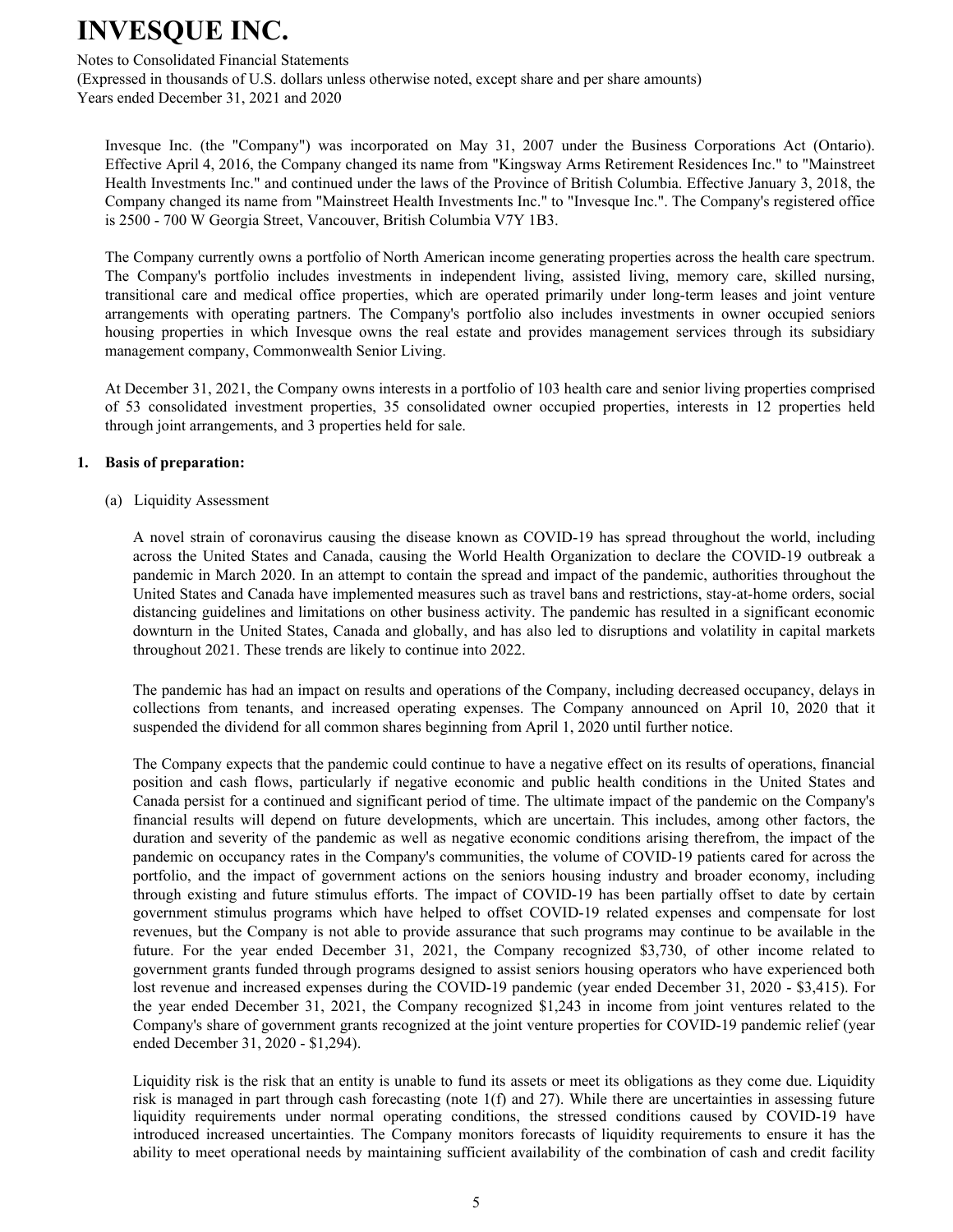#### Notes to Consolidated Financial Statements

(Expressed in thousands of U.S. dollars unless otherwise noted, except share and per share amounts) Years ended December 31, 2021 and 2020

capacity, and to ensure the Company will meet its financial covenants related to debt agreements. Such forecasting involves a significant degree of judgment which takes into consideration current and projected macroeconomic conditions, the Company's cash collection efforts, debt financing and refinancing plans, and covenant compliance required under the terms of debt agreements. There is a risk that such liquidity forecasts may not be achieved and that currently available debt financing may no longer be available to the Company at terms and conditions that are favorable, or at all.

As a result of the events and conditions associated with COVID-19, the Company has amended certain terms of various financing arrangements having conducted an assessment of its liquidity. The Company believes that it has sufficient available liquidity to meet its minimum obligations as they come due and to comply with financial covenants in its credit facilities, as amended, for a period of at least 12 months from December 31, 2021. Further, the Company has assessed that there are no material uncertainties related to events or conditions that may cast significant doubt upon the Company's ability to continue as a going concern. In making this significant judgment, the Company has prepared a cash flow forecast with the most significant assumptions in the preparation of such forecast being the ability of its most significant tenant, Symcare, to meet its projected rental obligations to the Company and the continued availability of financing.

In response to a severe downside scenario, management has the ability to take the following mitigating actions to reduce costs, optimize the Company's cash flow and preserve liquidity:

- (i) utilizing available cash to pay down debts,
- (ii) sell certain properties and use the proceeds to buy down debt,
- (iii) exercise the Company's right to convert its convertible debentures into common shares,
- (iv) reducing non-essential capital expenditures.
- (b) Statement of compliance:

These consolidated financial statements have been prepared in accordance with International Financial Reporting Standards ("IFRS"), as issued by the International Accounting Standards Board ("IASB").

These consolidated financial statements were approved by the Board of Directors of the Company and authorized for issuance on March 11, 2022.

(c) Basis of measurement:

These consolidated financial statements have been prepared on a historical cost basis, except for investment properties, derivative financial instruments, deferred shares and loan commitment liability, which are measured at fair value through profit and loss ("FVTPL").

- (d) Principles of consolidation:
	- (i) Transactions eliminated on consolidation:

The consolidated financial statements comprise the financial statements of the Company and its subsidiaries as of December 31, 2021, including Invesque International Holdings Inc., Invesque US Holdings Inc., Invesque Holdings, LP, Foxhound Holdings, LLC and project specific limited partnerships. All intercompany transactions and balances are eliminated on consolidation.

(ii) Joint arrangements:

A joint venture is a joint arrangement, whereby the parties that have joint control of the arrangement have rights to the net assets of the arrangement.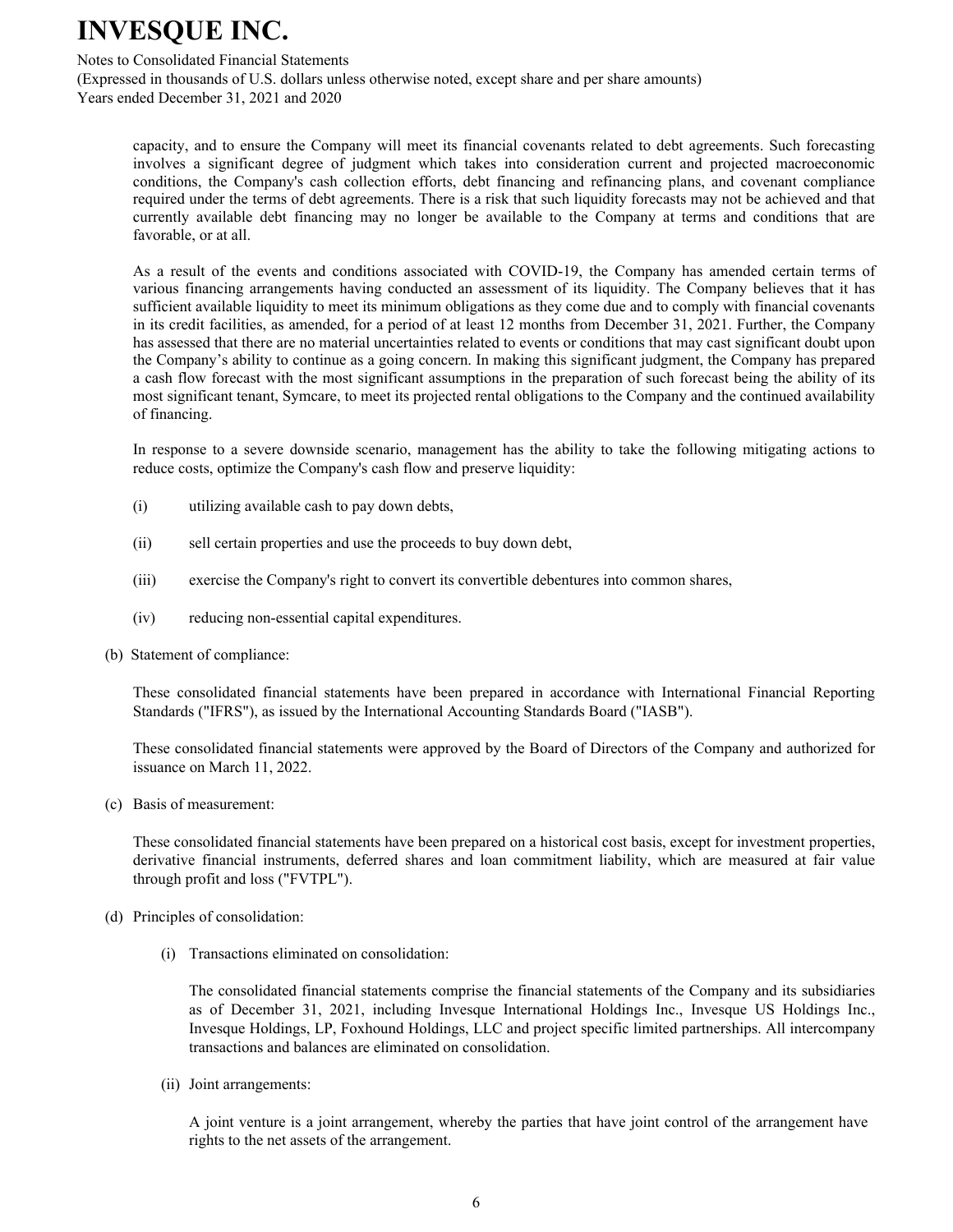#### Notes to Consolidated Financial Statements

(Expressed in thousands of U.S. dollars unless otherwise noted, except share and per share amounts) Years ended December 31, 2021 and 2020

> A joint operation is a joint arrangement, whereby the parties that have joint control of the arrangement have rights to the assets and obligations for the liabilities, relating to the arrangement.

> These consolidated financial statements include the Company's proportionate share of each of the assets, liabilities, revenue and expenses of joint operations on a line-by-line basis. Joint ventures are included in the Company's consolidated financial statements as investments using the equity method, whereby the investment is initially recognized at cost and adjusted thereafter for the post-acquisition change in the net assets. The Company's share of joint venture profit or loss is included in the consolidated statements of income (loss) and comprehensive income (loss).

(e) Functional and presentation currency:

The consolidated financial statements are presented in U.S. dollars, which is the functional and presentational currency of the Company.

Assets and liabilities of operations having a functional currency other than the U.S. dollar are translated at the rate of exchange at the consolidated statement of financial position dates. Revenue and expenses are translated at average rates for the year, unless exchange rates fluctuated significantly during the year, in which case the exchange rates at the dates of the transaction are used. Gains or losses on translating a foreign operation are included in other comprehensive income ("OCI") as a component of equity.

Foreign currency transactions are translated into the functional currency using exchange rates prevailing at the date of the transactions. Foreign currency denominated monetary assets and liabilities are translated using the prevailing rate of exchange at the consolidated statement of financial position dates. Gains and losses on translation of monetary items are recognized as general and administrative expenses in the consolidated statements of income (loss) and comprehensive income (loss).

(f) Use of estimation and uncertainty:

The preparation of the Company's consolidated financial statements in conformity with IFRS requires management to make judgments, estimates and assumptions that affect the application of accounting policies and the reported amounts of assets, liabilities, income and expenses. Actual results may differ from these estimates. Estimates and underlying assumptions are reviewed on an ongoing basis. Revisions to accounting estimates are recognized in the period in which the estimates are revised and in any future periods affected. Assumptions and estimation uncertainties that have a significant risk of resulting in a material adjustment in the year ending December 31, 2021 are as follows:

(i) Investment properties:

The significant assumptions used when determining the fair value of investment properties in use are capitalization rates and stabilized future cash flows. The capitalization rate applied is reflective of the characteristics, location and market of each investment property. The stabilized future cash flows of each investment property are based upon rental income from current leases and assumptions about market rent from future leases reflecting current conditions, less future cash outflows relating to such current and future leases.

Management determines fair value internally utilizing internal financial information, external market data and capitalization rates provided by independent industry experts. As part of Management's internal valuation program, the Company also considers external valuations performed by independent national real estate valuation firms for a cross-section of properties that represent different geographical locations across the Company's portfolio and updates, as deemed necessary, the valuation models to reflect current market data.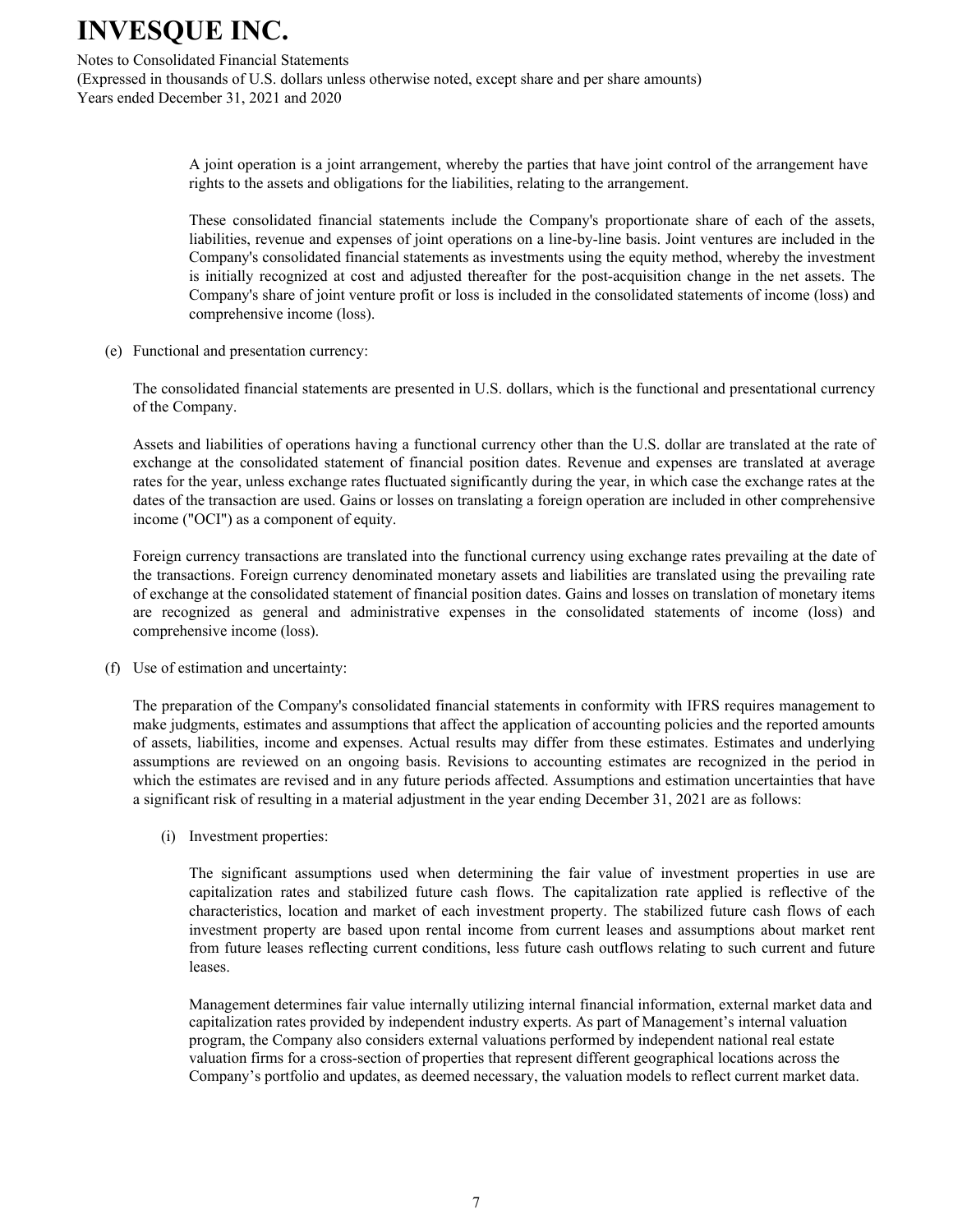Notes to Consolidated Financial Statements (Expressed in thousands of U.S. dollars unless otherwise noted, except share and per share amounts) Years ended December 31, 2021 and 2020

(ii) Accounting for convertible debentures:

On issuance, management estimates the allocation of the debt and equity components of convertible debentures. The liability allocation is based upon the fair value of a similar liability that does not have an equity conversion option and the residual is allocated to the equity component.

(iii) Accounting for Commonwealth preferred unit liability:

Management estimates the allocation of the debt and equity components of Commonwealth preferred unit liability. The liability allocation is based upon the fair value of a similar liability that does not have an equity conversion option and the residual is allocated to the equity component.

(iv) Loans receivable:

In determining the amount of expected credit losses, the entity's significant assumptions include the assessment of probability of default and loss given default. The determination takes into account different factors and varies by nature of investment.

The Company considers reasonable and supportable information that is relevant and available without undue cost or effort. Management considers past events, current market conditions and reasonable forward-looking supportable information about future economic conditions. In assessing information about possible future economic conditions, management utilized multiple economic scenarios including a base case, which represents the most probable outcome and is consistent with management's view of the financial asset. In considering the lifetime of a loan, the contractual period of the loan, including prepayment, extension and other options is generally used.

The estimation of expected credit losses also includes assumptions about local real estate market conditions, availability and terms of financing, underlying value of the security and various other factors. These assumptions are limited by the availability of reliable comparable market data, economic uncertainty and the uncertainty of future events.

(v) Impairment of property, plant and equipment:

The Company makes a determination at each reporting date if any events have occurred that would indicate property, plant and equipment may be impaired. If impairment indicators exist, management estimates the assets' recoverable amount in order to determine whether an impairment loss should be recognized.

(vi) Other:

Estimates are also made in the determination of the fair value of financial instruments and include assumptions and estimates regarding future interest rates, the relative creditworthiness of the Company to its counterparties, the credit risk of the Company's counterparties, the estimated future cash flows and discount rates.

(g) Critical judgments:

Judgments made in applying accounting policies that have the most significant effect on the amounts recognized in the consolidated financial statements are as follows:

(i) Accounting for leases as lessor:

The Company uses judgment regarding the present value of lease payments, the fair value of assets and the determination of the lease term in assessing the classification of its leases as operating leases, in particular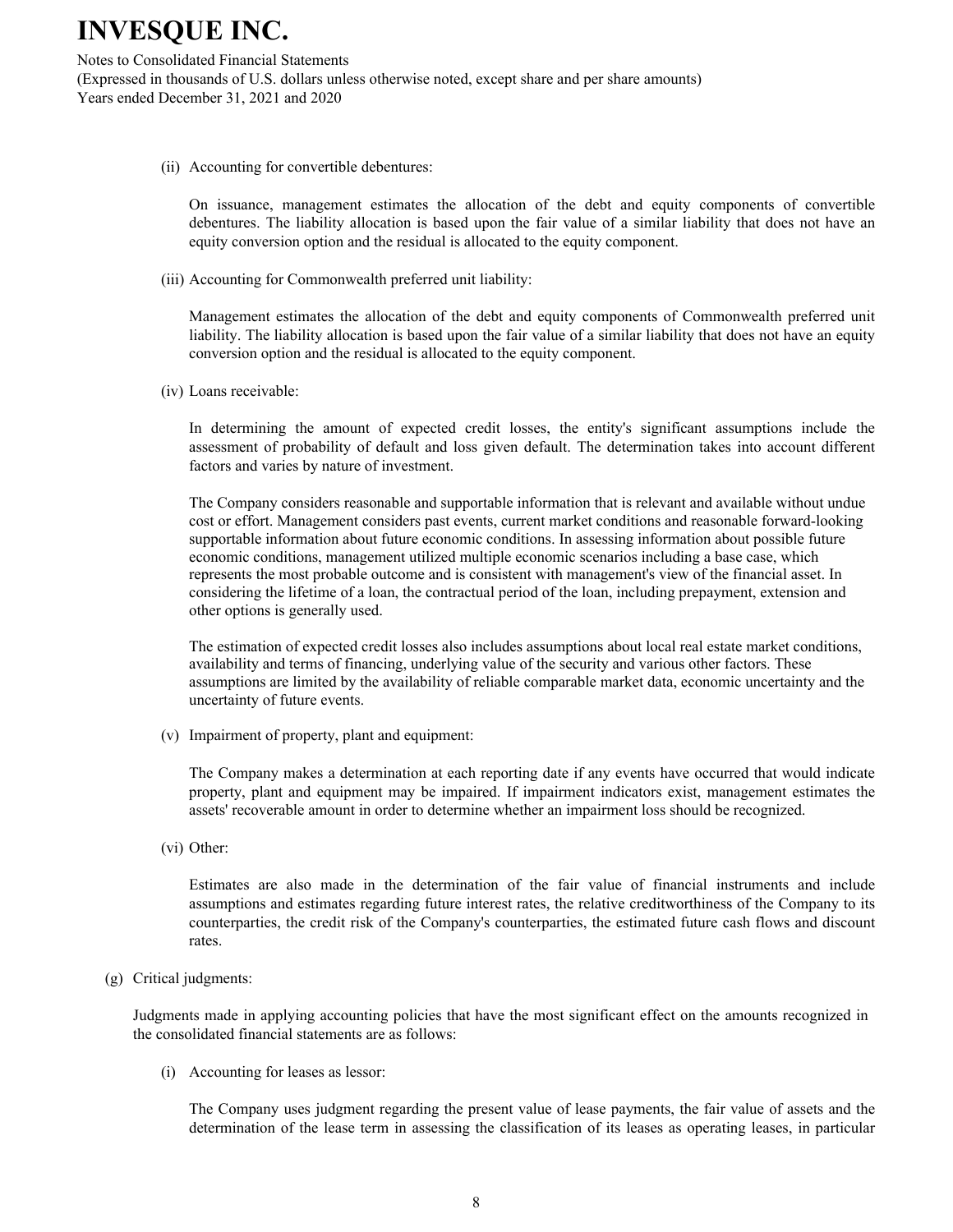#### Notes to Consolidated Financial Statements

(Expressed in thousands of U.S. dollars unless otherwise noted, except share and per share amounts) Years ended December 31, 2021 and 2020

> with long-term leases in single operator properties. The Company has determined that all of its leases are operating leases.

(ii) Accounting for acquisitions:

Management must assess whether an acquisition should be accounted for as an asset purchase or business combination. This assessment impacts the accounting treatment of transaction costs, the allocation of the costs associated with the acquisition and whether or not goodwill should be recognized.

(iii) Componentization of property, plant and equipment:

The Company uses judgment regarding the value allocated to various components of property, plant and equipment upon acquisition.

(iv) Loans receivable:

The Company uses significant judgment in the evaluation of changes in credit risk to determine the staging of the loans receivable. These judgments include changes in circumstances that may cause future assessments of credit risk to be materially different from current assessments, which would require an increase or decrease in the allowance for ECLs.

(v) Liquidity:

Assessing whether events or conditions represent the existence of material uncertainties that may cast significant doubt about the Company's ability to continue as a going concern, including the estimation of future cash flows.

#### **2. Significant accounting policies:**

(a) Cash and cash equivalents:

Cash and cash equivalents consists of cash on hand and highly liquid marketable investments with an original maturity of 90 days or less at their date of purchase and are stated at cost, which approximates fair value. As at December 31, 2021 and 2020, there were no cash equivalents.

(b) Investment properties:

Investment properties consist of investment properties in use and investment properties under development. Investment properties are held to earn rental income or for capital appreciation or both, but not for sale in the ordinary course of business. On acquisition, investment properties are initially recorded at cost, including transaction costs. Subsequent to initial recognition, the Company uses the fair value model to account for investment properties under International Accounting Standard ("IAS") 40, Investment Property. Under the fair value model, investment properties are recorded at fair value, which is determined based on available market evidence, at the statement of financial position date. Related fair value gains and losses are recorded in income and comprehensive income for the period in the period in which they arise.

Subsequent capital expenditures are added to the carrying value of the investment properties only when it is probable that future economic benefits will flow to the property and the cost can be measured reliably.

Properties under development include those properties, or components thereof, that will undergo activities that will take a substantial period of time to prepare the properties for their intended use as income properties. Borrowing costs related to development properties are capitalized to the costs of the projects. Properties under development are also adjusted to fair value at each consolidated statement of financial position date with fair value adjustments recognized in income.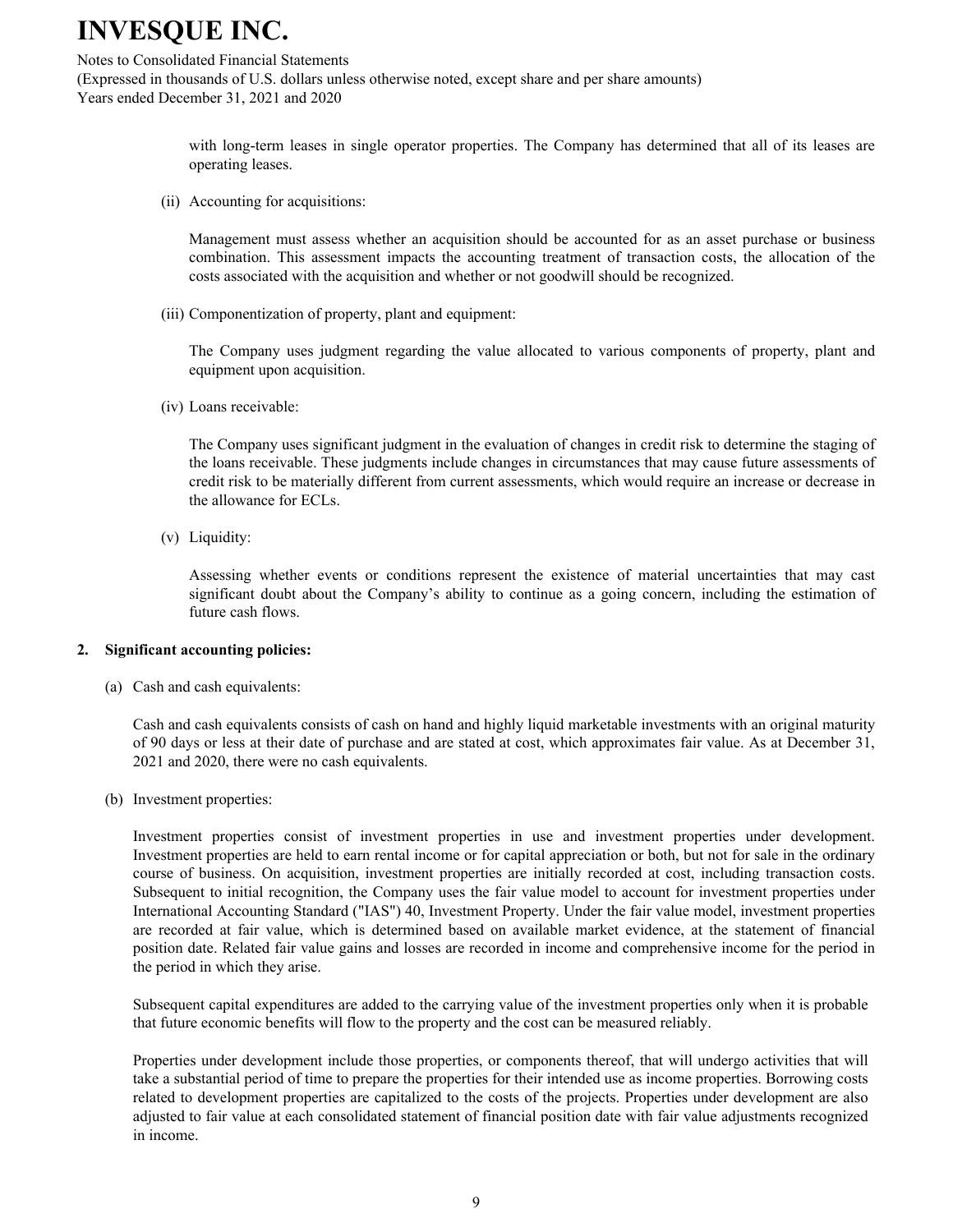Notes to Consolidated Financial Statements

(Expressed in thousands of U.S. dollars unless otherwise noted, except share and per share amounts) Years ended December 31, 2021 and 2020

Investment property is classified as held for sale when the property is available for immediate sale in its present condition subject only to terms that are usual and customary for the sale of investment properties, its sale is highly probable and expected to be completed with one year. Investment property is derecognized when it has been disposed of or permanently withdrawn from use and no future economic benefit is expected from its disposal.

(c) Property, plant, and equipment:

Property, plant, and equipment includes land; buildings; and furniture, fixtures and equipment ("FFE"), which are measured at cost less accumulated depreciation and accumulated impairment losses.

Significant parts of the buildings are accounted for as separate components of the property, based on management's judgment of what components constitute a significant cost in relation to the total cost of an asset and whether these components have similar or dissimilar patterns of consumption and useful lives for purposes of calculating depreciation and amortization. Significant components include structure, roof, electrical/HVAC systems, windows and doors, and exterior landscaping. The cost of replacing a major component of a building is recognized in the carrying amount of the building if it is probable that the future economic benefits embodied within the component will flow to the Company, and its cost can be measured reliably. The carrying amount of the replaced component is derecognized. The costs of ongoing repairs and maintenance of the properties are recognized in profit or loss as incurred.

Depreciation is recorded in profit or loss on a straight-line basis over the useful lives of the assets. Estimated useful lives were determined based on current facts and past experience, and take into consideration the anticipated physical life of the asset and current and forecasted demand. The rates and methods used are reviewed annually at year end to ensure they continue to be appropriate, and are also reviewed in conjunction with impairment testing. The following are the estimated maximum useful lives of existing property, plant, and equipment:

| Components:                        |          |
|------------------------------------|----------|
| Building - Structure               | 39 years |
| Building - Roof                    | 25 years |
| Building - Electrical/HVAC systems | 25 years |
| Building - Windows and doors       | 15 years |
| Building - Exterior landscaping    | 15 years |
| Furniture, fixtures, and equipment | 5 years  |

Gains/losses on disposition of property, plant, and equipment are recognized in profit or loss in accordance with the requirements for determining when a performance obligation is satisfied under IFRS 15, Revenue from Contracts with Customers ("IFRS 15").

The value associated with in-place resident contracts, which represents the avoided cost of originating the acquired resident contracts plus the value of the avoided loss of net resident revenue over the estimated lease-up period of the acquired property, is amortized over the expected term of the resident occupancy. Resident contracts are recorded as a component of buildings.

(d) Impairment of property, plant, and equipment:

The carrying amount of the Company's property, plant, and equipment is assessed at each reporting date to determine if any events have occurred that would indicate the assets may be impaired. If any such indication exists, then the asset's recoverable amount is estimated and an impairment loss is recognized immediately in profit or loss for the amount by which the asset's carrying amount exceeds its recoverable amount. The recoverable amount of an asset is the higher of (a) fair value less costs to sell, and (b) value in use. The determination of recoverable amounts can be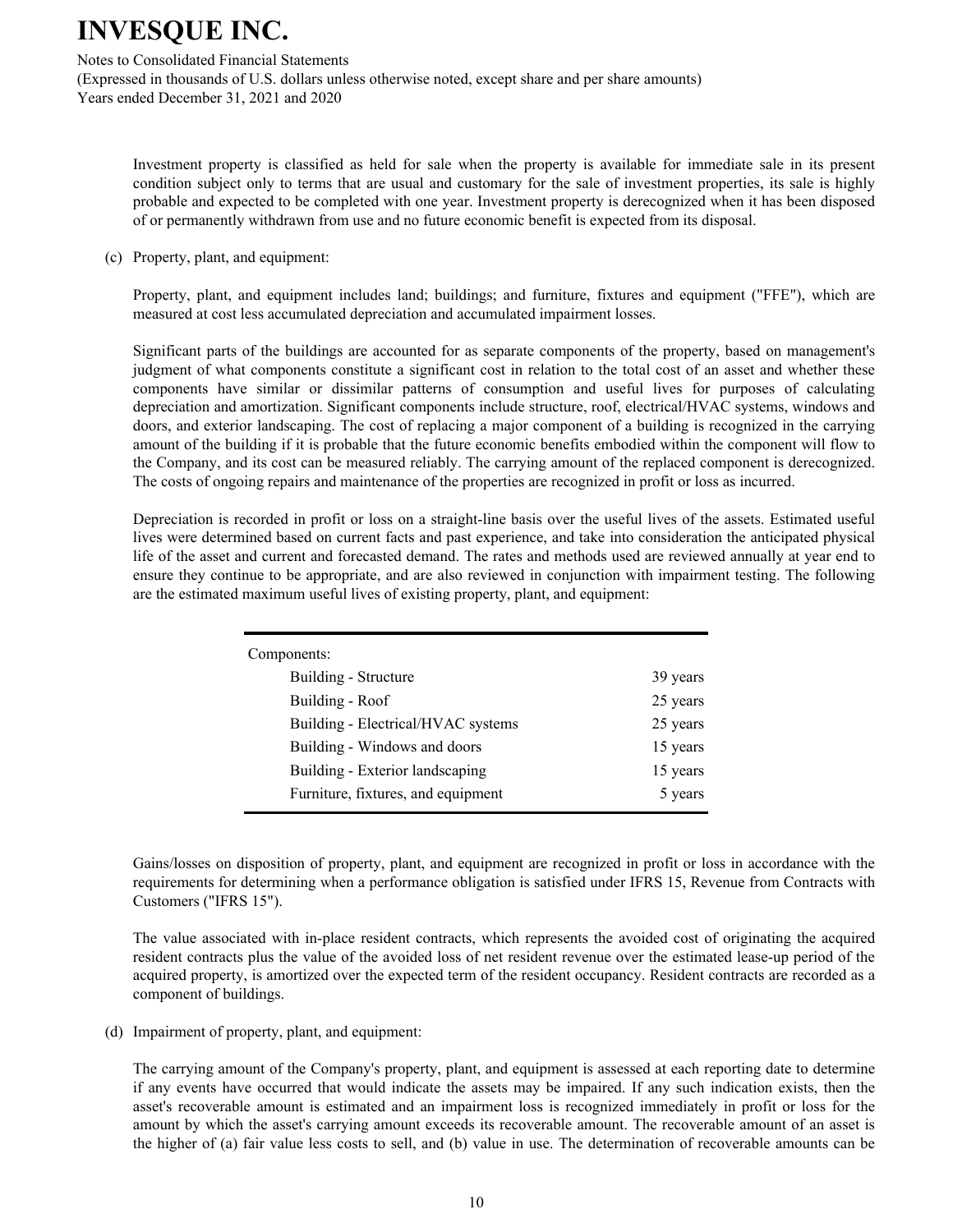#### Notes to Consolidated Financial Statements

(Expressed in thousands of U.S. dollars unless otherwise noted, except share and per share amounts) Years ended December 31, 2021 and 2020

significantly impacted by estimates related to current market valuations, current and future economic conditions in the geographical markets of the assets, and management's strategic plans within each of its markets.

(e) Assets held for sale:

Assets, or disposal groups comprising assets and liabilities, are categorized as held-for-sale where the asset or disposal group is available for sale in its present condition, and the sale is highly probable. For this purpose, a sale is highly probable if management is committed to a plan to achieve the sale; there is an active program to dispose of the assets of the disposal group; the asset or disposal group is being actively marketed at a reasonable price; the sale is anticipated to be completed within one year from the date of classification; and it is unlikely there will be changes to the plan. Immediately before classification as held-for-sale, the assets, or components of the disposal group are remeasured in accordance with the Company's accounting policies, and are subsequently measured at the lower of their carrying amount and fair value less costs of disposal. Impairment losses on initial classification as held-for-sale and subsequent gains or losses on remeasurement are recognized in profit or loss. Gains are not recognized in excess of any cumulative impairment loss until the completion of sale.

(f) Fair value measurement:

Fair value is the price that would be received to sell an asset or paid to transfer a liability in an orderly transaction between market participants at the measurement date under current market conditions. The fair value measurement is based on the presumption that the transaction to sell the asset or transfer the liability takes place either:

- (i) in the principal market for the asset or liability; or
- (ii) in the absence of a principal market, in the most advantageous market for the asset or liability.

The principal or the most advantageous market must be accessible by the Company.

The fair value of an asset or a liability is measured using the assumptions that market participants would use when pricing the asset or liability assuming that market participants act in their economic best interests.

The Company uses valuation techniques that are appropriate in the circumstances and for which sufficient data are available to measure fair value, maximizing the use of relevant observable inputs and minimizing the use of unobservable inputs.

All assets and liabilities for which fair value is measured or disclosed in the consolidated financial statements are categorized within the fair value hierarchy, described as follows, based on the lowest level input that is significant to the fair value measurement as a whole:

Level 1 - quoted (unadjusted) market prices in active markets for identical assets or liabilities.

Level 2 - valuation techniques for which the lowest level input that is significant to the fair value measurement is directly or indirectly observable.

Level 3 - valuation techniques for which the lowest level input that is significant to the fair value measurement is not observable.

For assets and liabilities that are recognized in the consolidated financial statements at fair value on a recurring basis, the Company determines whether transfers have occurred between levels in the hierarchy by reassessing categorization (based on the lowest level input that is significant to the fair value measurement as a whole) at the end of each reporting period.

For the purpose of fair value disclosures, the Company has determined classes of assets and liabilities on the basis of the nature, characteristics and risks of the asset or liability and the level of the fair value hierarchy as explained above.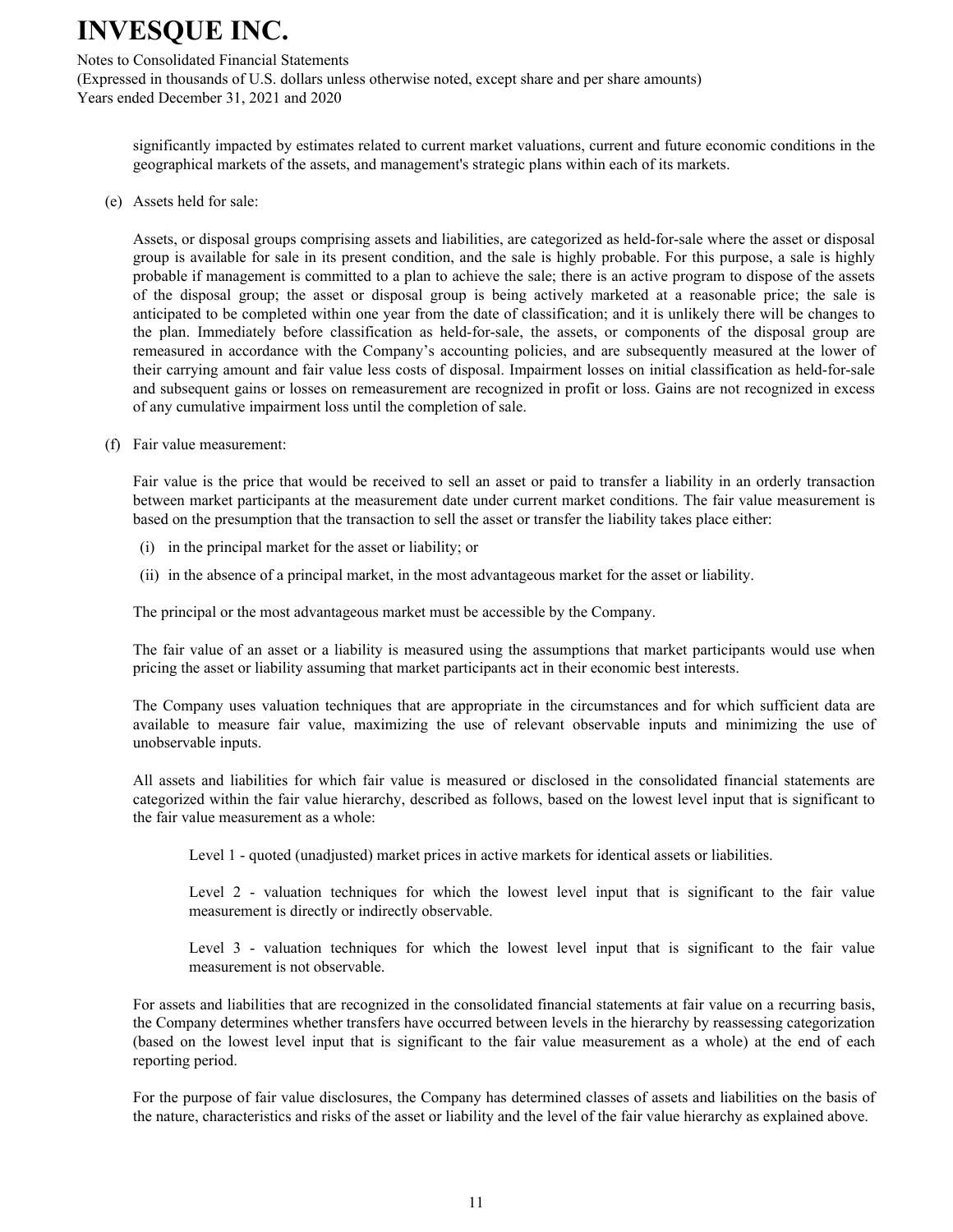Notes to Consolidated Financial Statements

(Expressed in thousands of U.S. dollars unless otherwise noted, except share and per share amounts) Years ended December 31, 2021 and 2020

(g) Financial instruments:

Financial instruments are generally measured at fair value on initial recognition. The classification and measurement of financial assets consists of the following categories: (i) measured at amortized cost, (ii) FVTPL, or (iii) fair value through other comprehensive income (''FVTOCI''). Financial assets classified at amortized cost are measured using the effective interest method. Financial assets classified as FVTPL are measured at fair value with gains and losses recognized in the consolidated statements of income (loss) and comprehensive income (loss). Financial assets classified as FVTOCI are measured at fair value with gains or losses recognized through other comprehensive income (loss), except for gains and losses pertaining to impairment or foreign exchange recognized through profit or loss.

The classification and measurement of financial liabilities consists of the following categories: (i) measured at amortized cost and (ii) FVTPL. Financial liabilities classified at amortized cost are measured using the effective interest method. Financial liabilities classified as FVTPL are measured at fair value with changes in fair value attributable to changes in the credit risk of the liability presented in other comprehensive income, and the remaining amount of change in fair value presented in the consolidated statements of income (loss) and comprehensive income (loss).

The following summarizes the Company's classification of financial instruments:

| <b>Financial assets and liabilities</b>                    | <b>Measurement</b>   |
|------------------------------------------------------------|----------------------|
| Cash                                                       | Amortized cost       |
| Restricted cash                                            | Amortized cost       |
| Tenant and other receivables                               | Amortized cost       |
| Security deposits and costs related to future acquisitions | Amortized cost       |
| Income support receivable                                  | Amortized cost       |
| Escrow deposits held by lender                             | Amortized cost       |
| Bond assets                                                | Amortized cost       |
| Loans receivable                                           | Amortized cost/FVTPL |
| Derivative instruments                                     | <b>FVTPL</b>         |
| Accounts payable and accrued liabilities                   | Amortized cost       |
| Accrued real estate taxes                                  | Amortized cost       |
| Dividends payable                                          | Amortized cost       |
| Security deposits received from tenants                    | Amortized cost       |
| Escrows collected from tenants                             | Amortized cost       |
| Loan commitment liability                                  | <b>FVTPL</b>         |
| Exchangeable Units liability                               | Amortized cost       |
| Contingent consideration liabilities                       | <b>FVTPL</b>         |
| Mortgages payable                                          | Amortized cost       |
| Credit facilities                                          | Amortized cost       |
| Convertible debentures                                     | Amortized cost       |
| Commonwealth preferred unit liability                      | Amortized cost       |

The Company derecognizes a financial asset only when the contractual rights to the cash flows from the asset expire or when it transfers the financial asset and substantially all the risks and rewards of ownership of the asset to another entity. The Company derecognizes a financial liability when, and only when, the Company's obligations are discharged, canceled or they expire. The difference between the carrying amount of the financial liability derecognized and the consideration paid and payable is recognized through profit or loss.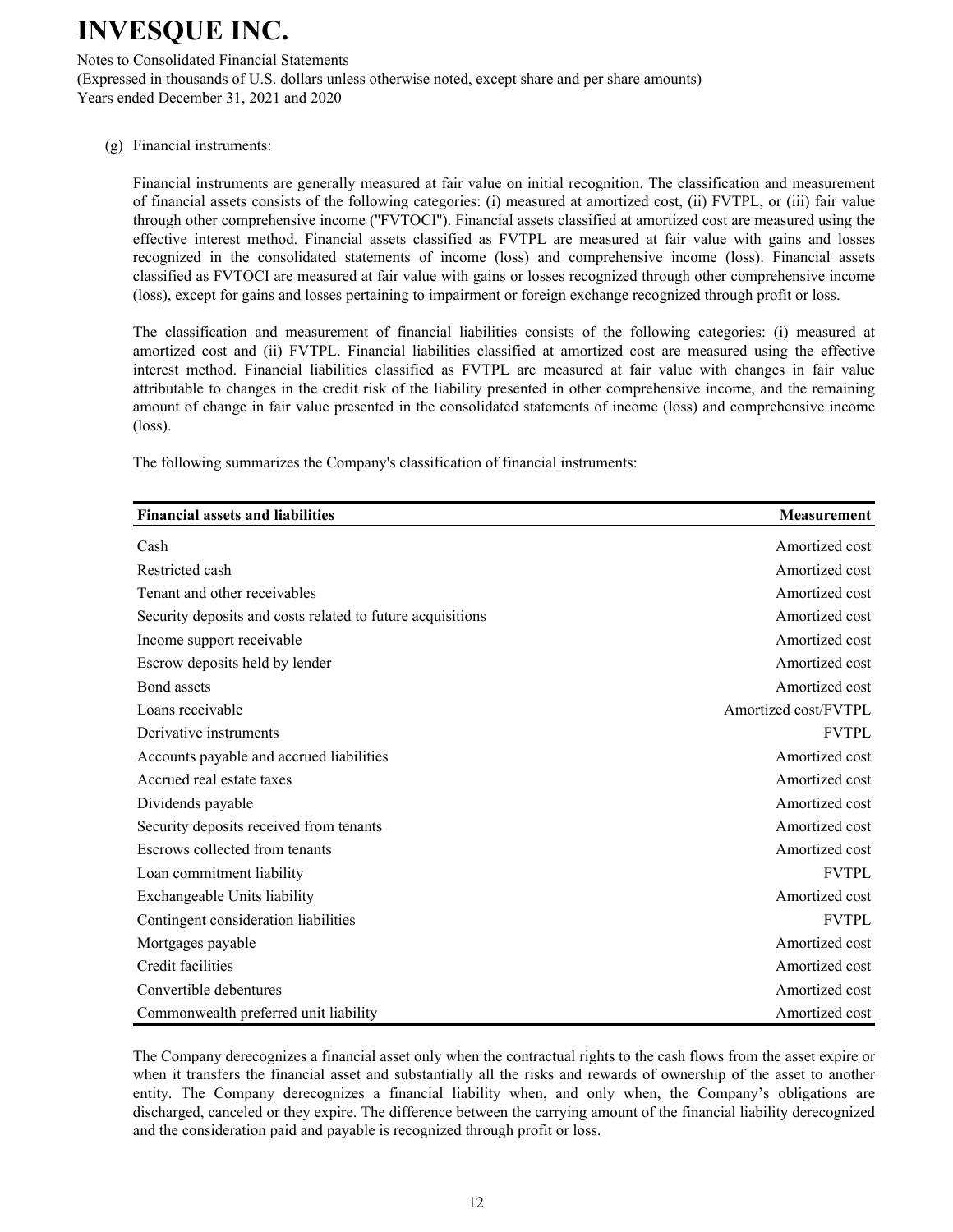#### Notes to Consolidated Financial Statements

(Expressed in thousands of U.S. dollars unless otherwise noted, except share and per share amounts) Years ended December 31, 2021 and 2020

The Company adopted the practical expedient to determine expected credit losses ("ECL") on tenant and other receivables using a provision matrix based on historical credit loss experiences adjusted for current and forecasted future economic conditions to estimate lifetime ECL. Impairment losses are recorded in the consolidated statements of income (loss) and comprehensive income (loss) with the carrying amount of the financial asset or group of financial assets reduced through the use of impairment allowance accounts.

Transaction costs other than those related to financial instruments classified as FVTPL, which are expensed as incurred, are capitalized to the carrying amount of the instrument and amortized using the effective interest method. These costs include discounts or premiums relating to assumed debt, fees and commissions paid to agents, brokers, advisers, lenders and insurers, transfer taxes and duties.

The effective interest method is a method of calculating the amortized cost of a financial asset or liability and of allocating interest income or expense over the relevant period. The effective interest rate is the rate that exactly discounts estimated future cash payments through the expected life of the financial asset or liability, or (where appropriate) a shorter period, to the net carrying amount on initial recognition.

Financial assets and financial liabilities are offset and the net amount presented in the consolidated statements of financial position when, and only when, the Company has a legal right to offset the amounts and intends either to settle them on a net basis or to realize the asset and settle the liability simultaneously.

(i) Convertible debentures:

The convertible debentures are compound financial instruments as they contain both a liability and an equity component.

At the date of issuance, the liability component of convertible debentures is recognized at its estimated fair value of a similar liability that does not have an equity conversion option and the residual is allocated to the equity component. Any directly attributable transaction costs are allocated to the liability and equity components in proportion to their initial carrying amounts. Subsequent to initial recognition, the liability component of the convertible debenture is measured at amortized cost using the effective interest rate method. The equity component is not remeasured subsequent to initial recognition and will be transferred to share capital when the conversion option is exercised, or, if unexercised, at maturity. Interest, losses and gains relating to the financial liability are recognized in income and comprehensive income.

(ii) Commonwealth preferred unit liability

The Commonwealth preferred unit liability is a compound financial instrument as it contains both a liability and an equity component.

At the date of issuance, the liability component of Commonwealth preferred unit liability is recognized at its estimated fair value of a similar liability that does not have an equity conversion option and the residual is allocated to the equity component. Any directly attributable transaction costs are allocated to the liability and equity components in proportion to their initial carrying amounts. Subsequent to initial recognition, the liability component of the Commonwealth preferred unit liability is measured at amortized cost using the effective interest rate method. The equity component is not remeasured subsequent to initial recognition and will be transferred to share capital when the conversion option is exercised, or, if unexercised, at maturity. Interest, losses and gains relating to the financial liability are recognized in income and comprehensive income.

#### (iii) Impairment of financial assets:

The Company recognizes loss allowances for ECL on financial assets measured at amortized cost, unfunded loan commitments and financial guarantee contracts. The Company applies a three-stage approach to measure allowance for credit losses. The loss allowance for performing loans which have not experienced a significant increase in credit risk since initial recognition (Stage 1) is equal to twelve months of expected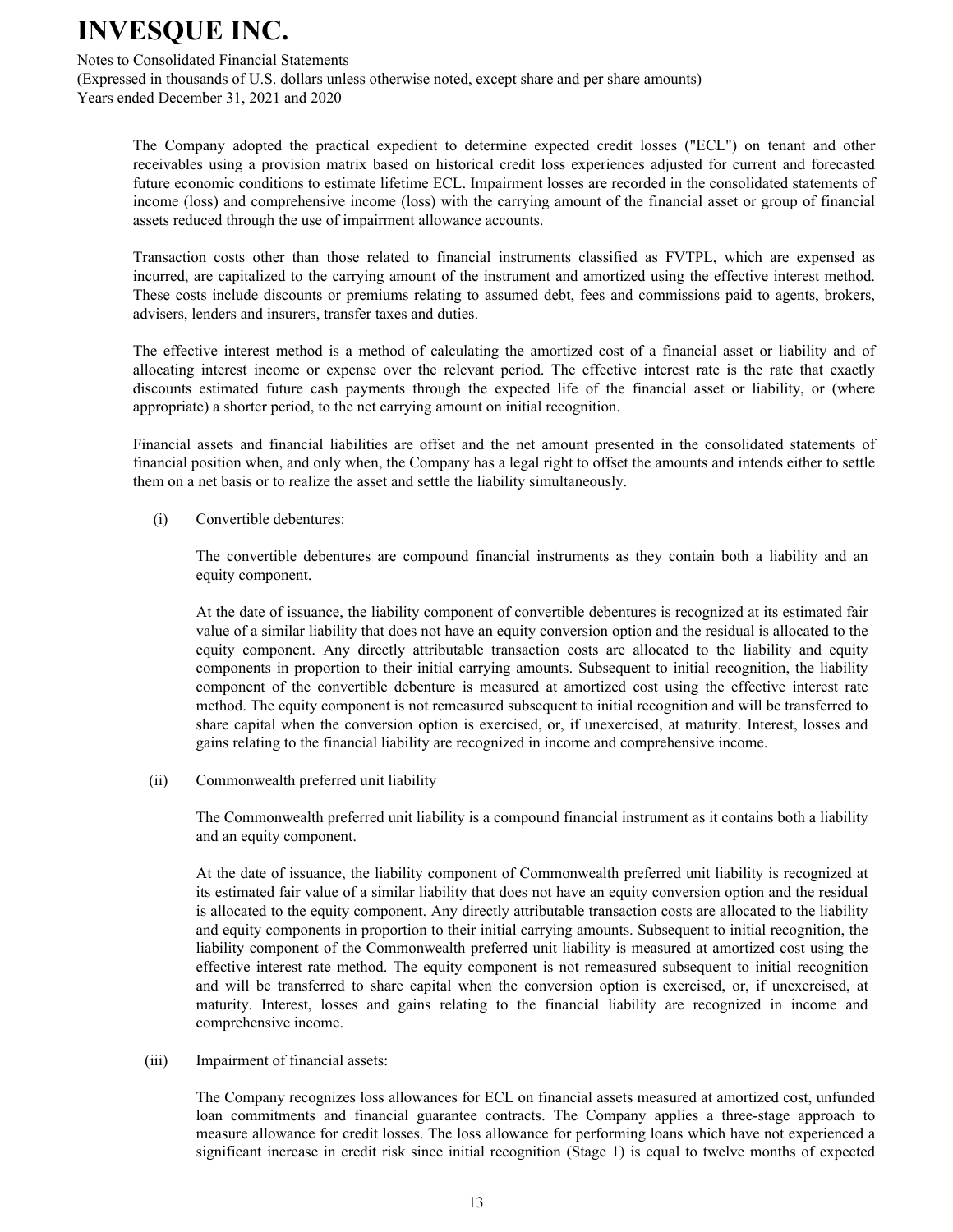#### Notes to Consolidated Financial Statements

(Expressed in thousands of U.S. dollars unless otherwise noted, except share and per share amounts) Years ended December 31, 2021 and 2020

> credit losses. The loss allowance for loans which have experienced a significant increase in credit risk since initial recognition (Stage 2) or are credit impaired (Stage 3) equals lifetime expected credit losses.

> The determination of a significant increase in credit risk takes into account different factors and varies by nature of investment. The Company assumes that the credit risk on a financial asset has increased significantly if it is more than 30 days past due or certain criteria are met which are specific to the individual borrower based on judgment. The Company considers a financial asset to be credit impaired when the borrower is more than 90 days past due and when there is objective evidence that there has been a deterioration of credit quality to the extent the Company no longer has reasonable assurance as to the timely collection of the full amount of principal and interest or when the Company has commenced enforcement remedies available to it under its contractual agreements.

#### *Measurement of ECL's*

Loss allowances for ECLs are probability-weighted estimates of credit losses. Credit losses are measured as the present value of all cash shortfalls (i.e. the difference between the cash flows due to the Company in accordance with the contract and the cash flows that the Company expects to receive) and incorporate significant assumptions including the probability of default as well as the estimated loss given default. ECLs are discounted at the effective interest rate of the financial asset.

Lifetime ECLs are the ECLs that result from all possible default events over the expected life of a financial instrument. 12-month ECLs are the portion of ECLs that result from default events that are possible within the 12 months after the reporting date (or a shorter period if the expected life of the instrument is less than 12 months). The maximum period considering when estimating ECLs is the maximum contractual period over which the Company is exposed to credit risk.

The determination of ECLs of a collateralized impaired loan reflects the expected realization of the underlying security, net of expected costs and any amounts legally required to be paid to the borrower.

When determining the allowance for ECLs, the Company considers reasonable and supportable information that is relevant and available without undue cost or effort. Management considers past events, current market conditions and reasonable forward-looking supportable information about future economic conditions. In assessing information about possible future economic conditions, management utilized multiple economic scenarios including a base case, which represents the most probable outcome and is consistent with management's view of the financial asset. In considering the lifetime of a loan, the contractual period of the loan, including prepayment, extension and other options is generally used.

The estimation of ECLs also includes assumptions about local real estate market conditions, availability and terms of financing, underlying value of the security and various other factors. These assumptions are limited by the availability of reliable comparable market data, economic uncertainty and the uncertainty of future events. Accordingly, by their nature, estimates of impairment are subjective and may not necessarily be comparable to the actual outcome. Should the underlying assumptions change, the estimated future cash flows could vary.

#### (iv) Derivative instruments:

The Company uses derivative financial instruments to manage interest rate risk exposures. Embedded derivatives are separated from the host contract and accounted for separately if the economic characteristics and risks of the host contract and the embedded derivative are not closely related.

Derivative financial instruments, including embedded derivatives that must be separately accounted for, are initially valued at fair value; attributable transaction costs are recognized in profit or loss as incurred. Subsequent to initial recognition, derivatives are measured at fair value, and changes therein are recognized immediately in income and comprehensive income.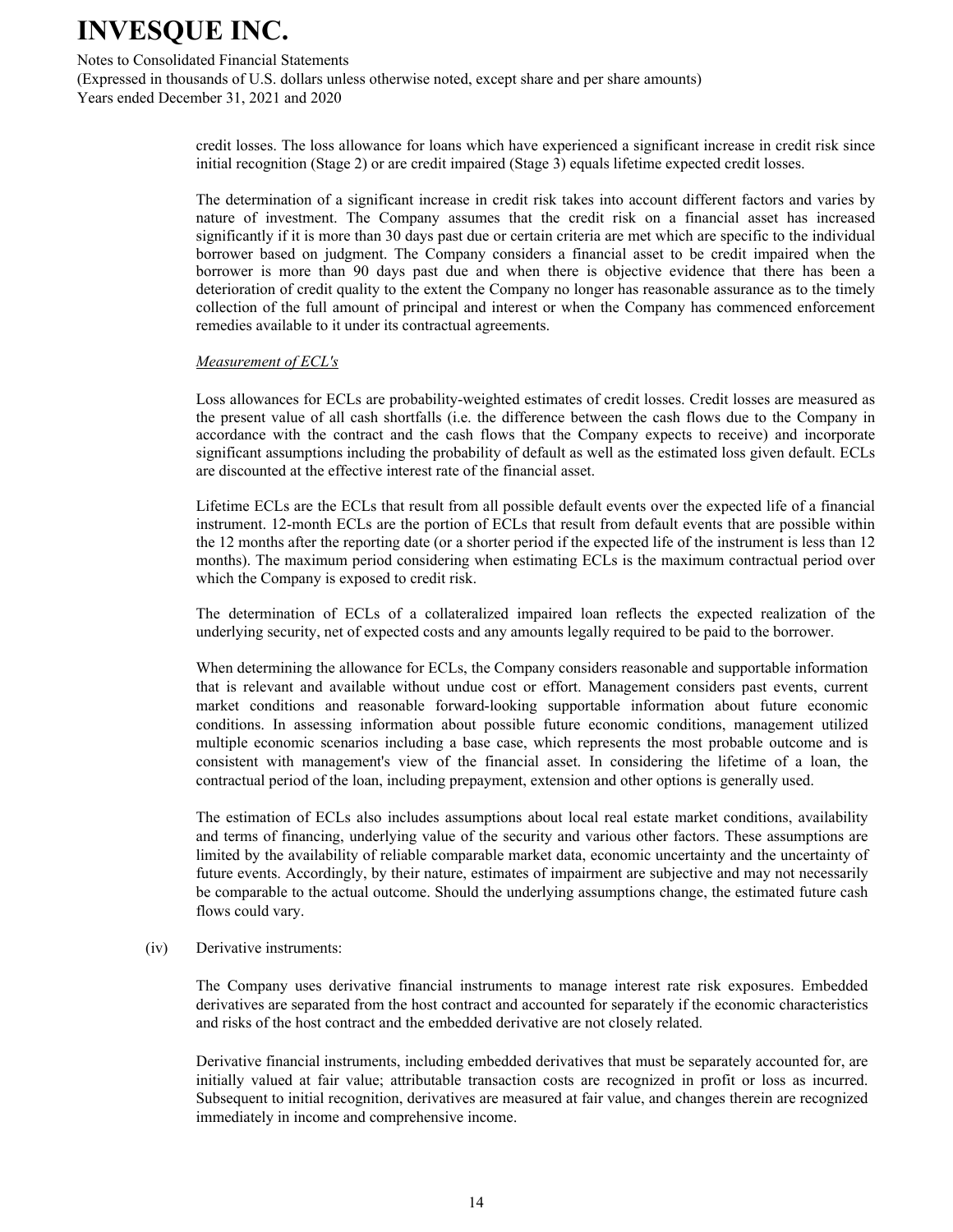#### Notes to Consolidated Financial Statements

(Expressed in thousands of U.S. dollars unless otherwise noted, except share and per share amounts) Years ended December 31, 2021 and 2020

(h) Non-controlling interest liability

The Company records third-party interests in the net assets of consolidated entities which do not qualify to be classified as equity as non-controlling interest liabilities. Such interests are initially recognized at fair value and are subsequently measured at amortized cost, with any changes recorded as change in noncontrolling interest liability in the consolidated statements of income (loss) and comprehensive income (loss).

(i) Revenue recognition:

The Company accounts for its leases as operating leases given that it has retained substantially all of the risk and benefits of ownership

(i) Lease revenue from third party operators and commercial tenants:

The Company earns revenue from tenants from various sources consisting of rent earned under lease agreements, property tax and operating cost recoveries and other incidental income. Revenue from lease components is recognized on a straight-line basis over the lease term and includes the recovery of property taxes and insurance. Revenue recognition commences when a tenant has the right to use the premises and is recognized pursuant to the terms of the lease agreement. Payments are due at the beginning of each month and any payments made in advance of scheduled due dates are deferred.

Revenue related to the services component of the Company's leases is accounted for in accordance with IFRS 15. These services consist primarily of utilities, cleaning and property maintenance costs for which the revenue is recognized over time, typically as the costs are incurred, which is when the services are provided.

(ii) Resident Leases

The Company charges for the rental of accommodation and care services provided to residents. Base rent amounts are allocated to lease components based on relative stand-alone selling prices. The stand-alone selling prices of the rental component is determined using an adjusted market assessment approach and the stand-alone selling price of the care services components are determined using both adjusted market assessment and expected cost plus a margin approaches.

Revenue from rental components is recognized on a straight-line basis over the lease term. Revenue recognition commences when a resident has the right to use the property and revenue is recognized pursuant to the terms of the lease agreement. Payments are due at the beginning of each month and any payments made in advance of scheduled due dates are deferred.

Revenue related to the care service components of the Company's leases is accounted for in accordance with IFRS 15. These services consist primarily of the provision of meals, nursing services, housekeeping and laundry services, programs, amenities and the recovery of utilities and property maintenance costs and are recognized over time, typically on a monthly basis, which is when the services are provided. Payments are due at the beginning of each month and any payments made in advance of scheduled due dates are recorded as contract liabilities.

(iii) Lease revenue from joint ventures:

The Company earns revenue under lease arrangements with operating entities which are jointly owned with Autumnwood Lifestyles Inc. ("Autumnwood") (note 8). The leases are accounted for as operating leases and lease revenue is recognized on a straight-line basis over the term of the underlying leases.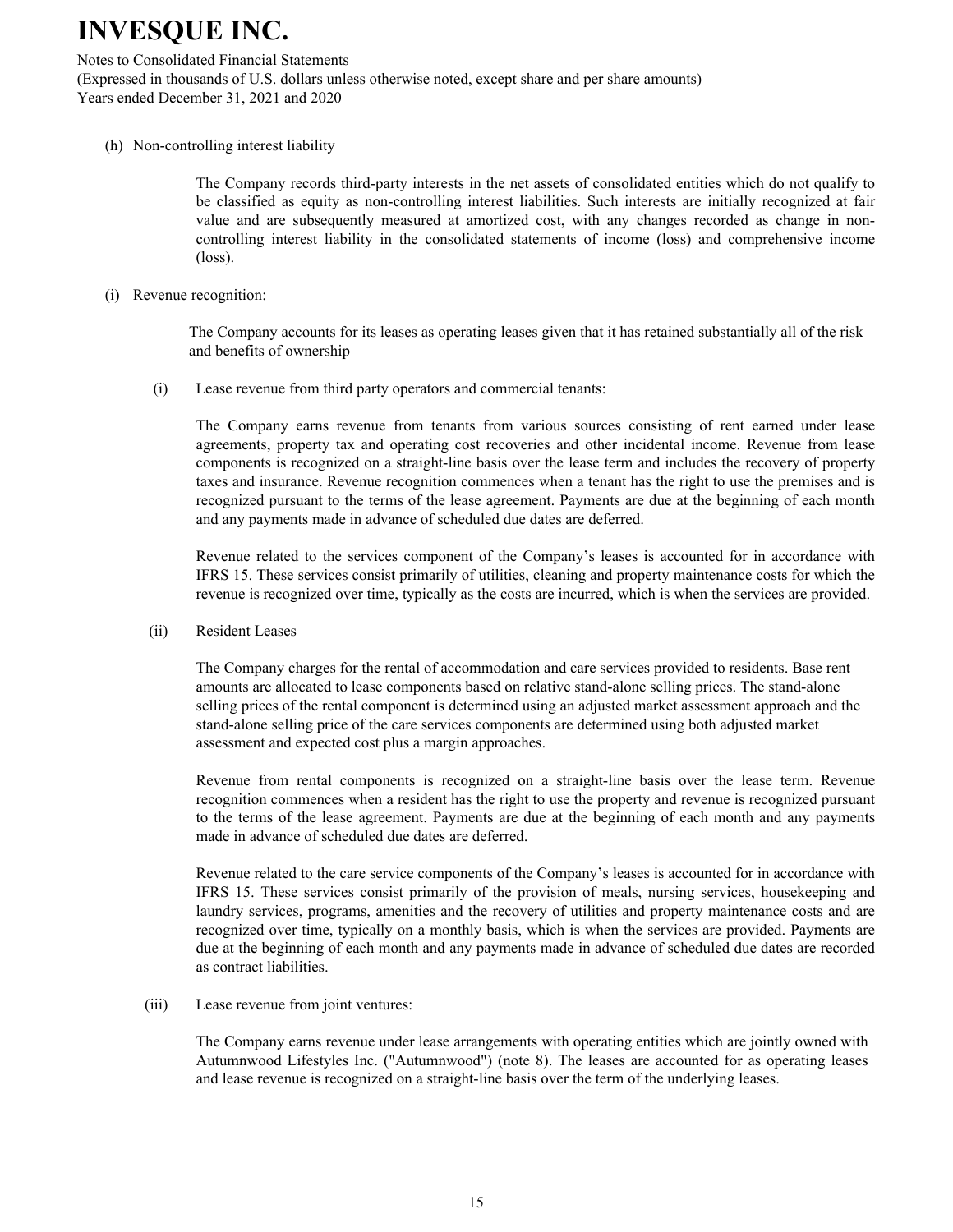#### Notes to Consolidated Financial Statements

(Expressed in thousands of U.S. dollars unless otherwise noted, except share and per share amounts) Years ended December 31, 2021 and 2020

#### (j) Government grants

Government grants that become receivable as compensation for lost revenue and increased expenses are recognized when there is reasonable assurance that the entity will comply with the conditions attached to them and the grants will be received. The grants are recorded as other income in the consolidated statements of income (loss) and comprehensive income (loss).

#### (k) Leases

At inception of a contract, the Company assesses whether a contract is, or contains, a lease. A contract is, or contains a lease if the contract conveys the right to control the use of an identified asset for a period of time in exchange for consideration. To assess whether a contract conveys the right to control the use of an identified asset, the Company uses the definition of a lease in IFRS 16.

(i) As a lessee:

At commencement or on modification of a contract that contains a lease component, the Company allocates the consideration in the contract to each lease component on the basis of its relative stand-alone prices. However, for the leases of property, the Company has elected not to separate non-lease components and account for the lease and non-lease components as a single lease component.

The Company recognizes a right-of-use asset and a lease liability at the lease commencement date. The right-of-use asset is initially measured at cost, which comprises the initial amount of the lease liability adjusted for any lease payments made at or before the commencement date, plus any initial direct costs incurred and an estimate of costs to dismantle and remove the underlying asset or to restore the underlying asset, less any lease incentives received.

The right-of-use asset is subsequently depreciated using the straight-line method from the commencement date to the end of the lease term and is periodically reduced by impairment losses, if any, and adjusted for certain remeasurements of the lease liability.

The lease liability is initially measured at the present value of the lease payments that are not paid at the commencement date, discounted using the interest rate implicit in the lease or, if that rate cannot be readily determined, the Company's incremental borrowing rate. Generally, the Company uses its incremental borrowing rate as the discount rate.

The lease liability is measured at amortized costs using the effective interest method. It is remeasured when there is a change in future lease payments arising from a change in an index or rate, if there is a change in the Company's estimate of the amount expected to be payable under a residual value guarantee, if the Company changes its assessment of whether it will exercise a purchase, extension or termination option or if there is a revised in-substance fixed lease payment.

When the lease liability is remeasured in this way, a corresponding adjustment is made to the carrying amount of the right-of-use asset, or is recorded in profit or loss if the carrying amount of the right-of-use asset has been reduced to zero.

The Company presents the right-of-use assets in property, plant and equipment and lease liabilities are recorded separately on the balance sheet as "lease obligations".

(ii) Short-term leases and leases of low value assets:

The Company has elected not to recognize right-of-use assets and lease liabilities for leases of low-value assets and short-term leases, including IT equipment. the Company recognizes the lease payments associated with these leases as an expense on a straight-line basis over the lease term.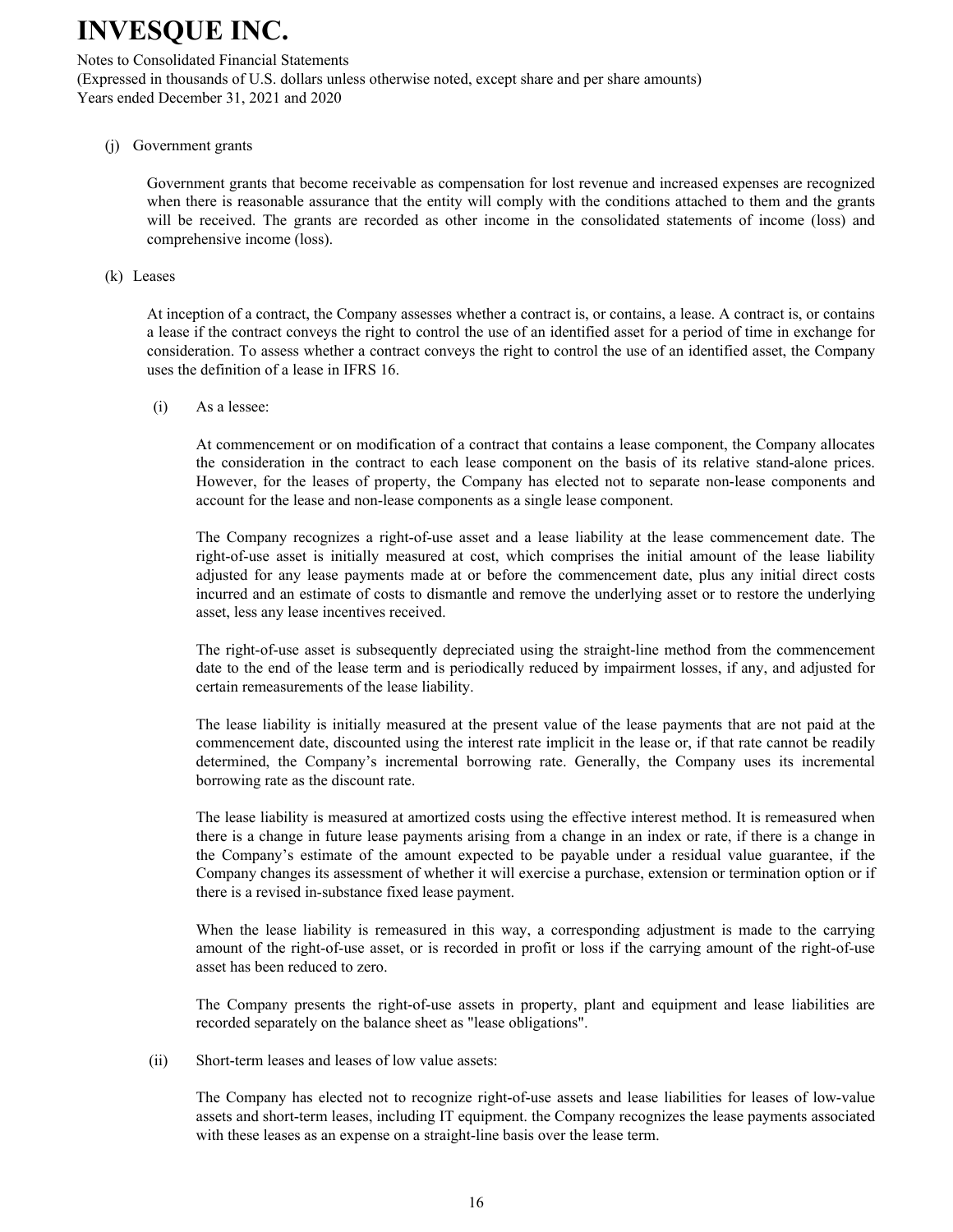Notes to Consolidated Financial Statements

(Expressed in thousands of U.S. dollars unless otherwise noted, except share and per share amounts) Years ended December 31, 2021 and 2020

(iii) As a lessor:

At inception or on modification of a contract that contains a lease component, the Company allocates the consideration in the contract to each lease component on the basis of their relative stand-alone prices. The Company has determined that when it acts as a lessor, its leases do not transfer substantially all of the risks and rewards incidental to ownership of the underlying assets and as a result they are classified as operating leases.

If an arrangement contains lease and non-lease components, the Company applies IFRS 15 to allocate the consideration in the contract.

The Company recognizes lease payments received under operating leases as income on straight-line basis over the lease term.

- (l) Employee benefits:
	- (iv) Short-term benefits:

Short-term employee benefit obligations, including vacation and bonus payments, are measured on an undiscounted basis and are expensed as the related service is provided. Liabilities are recognized for the amounts expected to be paid within 12 months as the Company has an obligation to pay this amount as a result of past service provided by the employee, and the obligation can be estimated reliably. Short-term employee benefits are recorded in accounts payable and other liabilities.

(v) Share-based payment plans:

The Company maintains a Deferred Share Incentive Plan (note 22) for its employees and directors. Cashsettled shares are fair-valued and changes in the amount payable are recognized through profit or loss with a corresponding change in liabilities. The awards are fair-valued on the basis of the share price at each reporting period and at the settlement date and the change in fair value on the amortized share-based compensation expense is recognized as compensation expense.

Equity-settled shares are amortized as share-based compensation expense with a corresponding change in equity. The awards are valued based on the grant date fair value.

(m) Levies:

In accordance with IFRS Interpretations Committee ("IFRIC") 21, Levies ("IFRIC 21"), for its properties located in the United States, the Company recognizes the full amount of annual property tax liabilities at the point in time when the realty tax obligation is imposed. For properties located in Canada, property tax liabilities are recognized on a monthly basis.

(n) Income taxes:

Income tax expense comprises current and deferred tax. Tax is recognized in profit or loss except to the extent it relates to a business combination, or items recognized directly in equity or other comprehensive income.

Current tax comprises the expected tax payable or receivable on the taxable income or loss for the year and any adjustments to tax payable or receivable in respect of previous years. It is measured using rates enacted or substantively enacted at the reporting date. Current tax also includes any tax arising from dividends.

Deferred tax is recognized in respect of temporary differences between the carrying amounts of assets and liabilities for financial reporting purposes and the amounts used for taxation purposes. Deferred tax is not recognized for: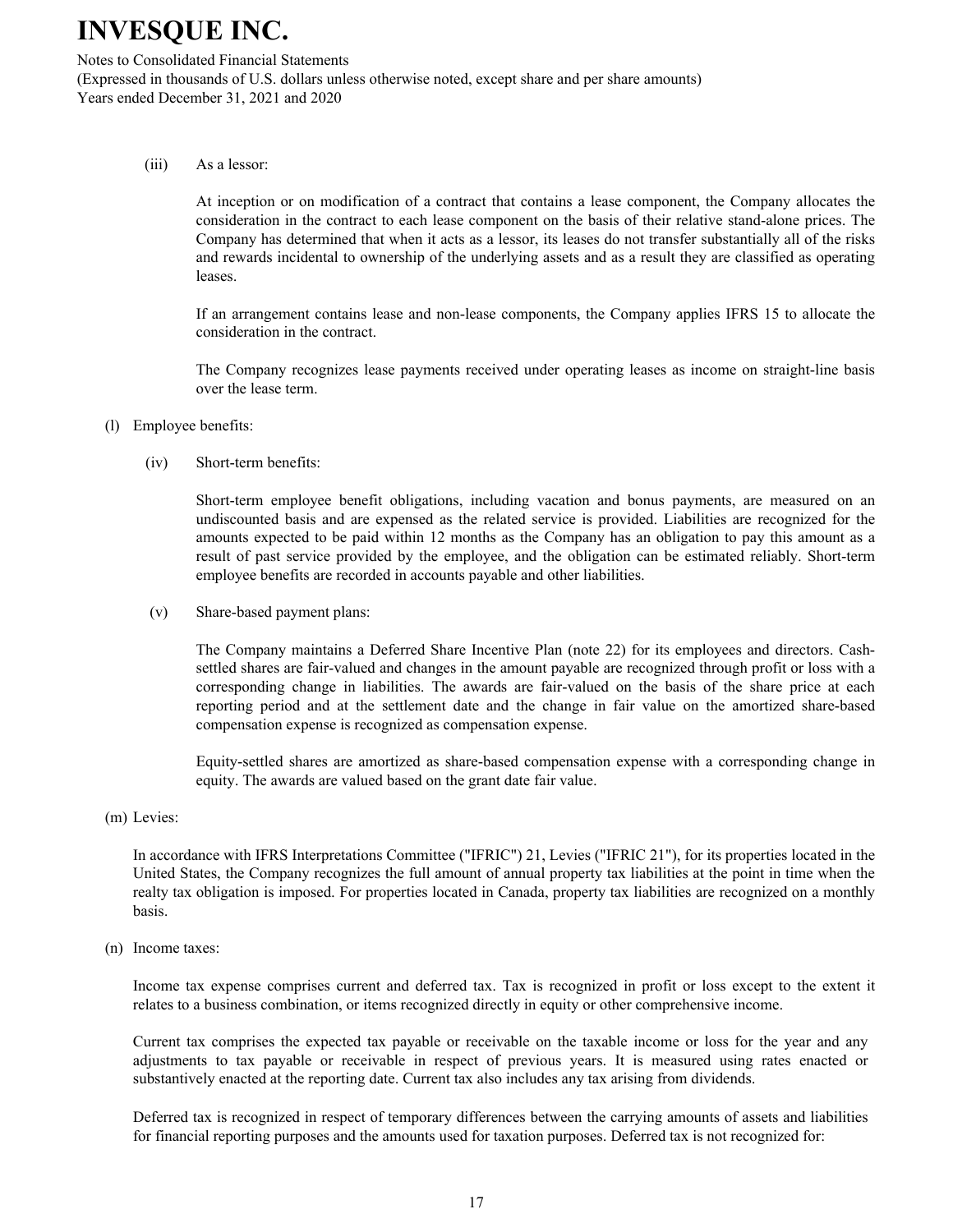Notes to Consolidated Financial Statements

(Expressed in thousands of U.S. dollars unless otherwise noted, except share and per share amounts) Years ended December 31, 2021 and 2020

- (i) Temporary differences on the initial recognition of assets or liabilities in a transaction that is not a business combination and that affects neither accounting nor taxable profit or loss;
- (ii) Temporary differences related to investments in subsidiaries and associates to the extent that the Company is able to control the timing of reversal of the temporary differences and it is probable that they will not reverse in the foreseeable future; and
- (iii) Taxable temporary differences arising on the initial recognition of goodwill.

Deferred tax assets are recognized for unused tax losses, unused tax credits and deductible temporary differences to the extent that it is probable that future taxable income will be available against which they can be used. Deferred tax assets are reviewed at each reporting date and are reduced to the extent that it is no longer probable that the related tax benefit will be realized. Deferred tax is measured at the tax rates that are expected to be applied to temporary differences when they reverse, using tax rates enacted or substantively enacted at the reporting date.

The measurement of deferred tax reflects the tax consequences that would follow from the manner in which the Company expects, at the reporting date, to recover or settle the carrying amounts of its assets and liabilities.

Deferred tax assets and liabilities are offset only if certain criteria are met.

Judgement is required to assess the interpretation of tax legislation when recognizing and measuring current and deferred tax assets and liabilities. The impact of different interpretations and applications could potentially be material. The Company recognizes a tax benefit from an uncertain tax position when it is probable that the position will be sustained upon examination, including resolutions of any related appeals or litigation processes, on the basis of the technical merits. If it is not probable that the uncertain tax treatment will be accepted, the tax uncertainty is measured based on the most likely amount of expected value, depending on whichever method better predicts the resolution of the uncertainty.

A deferred tax asset is recognized for unused tax losses, tax credits and deductible temporary differences, to the extent that it is probable that future taxable profits will be available against which they can be utilized. Management's estimate of future taxable profits and the recognition of deferred tax assets are reviewed at each reporting date and deferred tax assets are reduced to the extent that it is no longer probable that the related tax benefit will be realized.

- (o) IFRS amendments adopted in 2021:
	- (i) In August 2020, the IASB issued Interest Rate Benchmark Reform ("IBOR") Reform and the Effects on Financial Reporting – Phase II (amendments to IFRS 9, IFRS 7, IAS 39 – Financial Instruments: Recognition and Measurement ("IAS 39"), IFRS 4 – Insurance Contracts ("IFRS 4") and IFRS 16 – Leases ("IFRS 16")). The objective of the second phase of the IASB's project was to assist entities in providing useful information about the effects of the transition to alternative benchmark rates and support preparers in applying the requirements of the IFRS Standards when changes are made to contractual cash flows or hedging relationships as a result of the transition to an alternative benchmark interest rate. The amendments affect the basis for determining the contractual cash flows as a result of benchmark interest rate reform, hedge accounting and disclosures.

The amendments were adopted by the Company when they became effective on January 1, 2021. The adoption standard did not have a material impact on the Company's consolidated financial statements.

- (p) IFRS standards and amendments issued but not yet effective:
	- (i) Amendments to IAS 1, Presentation of financial statements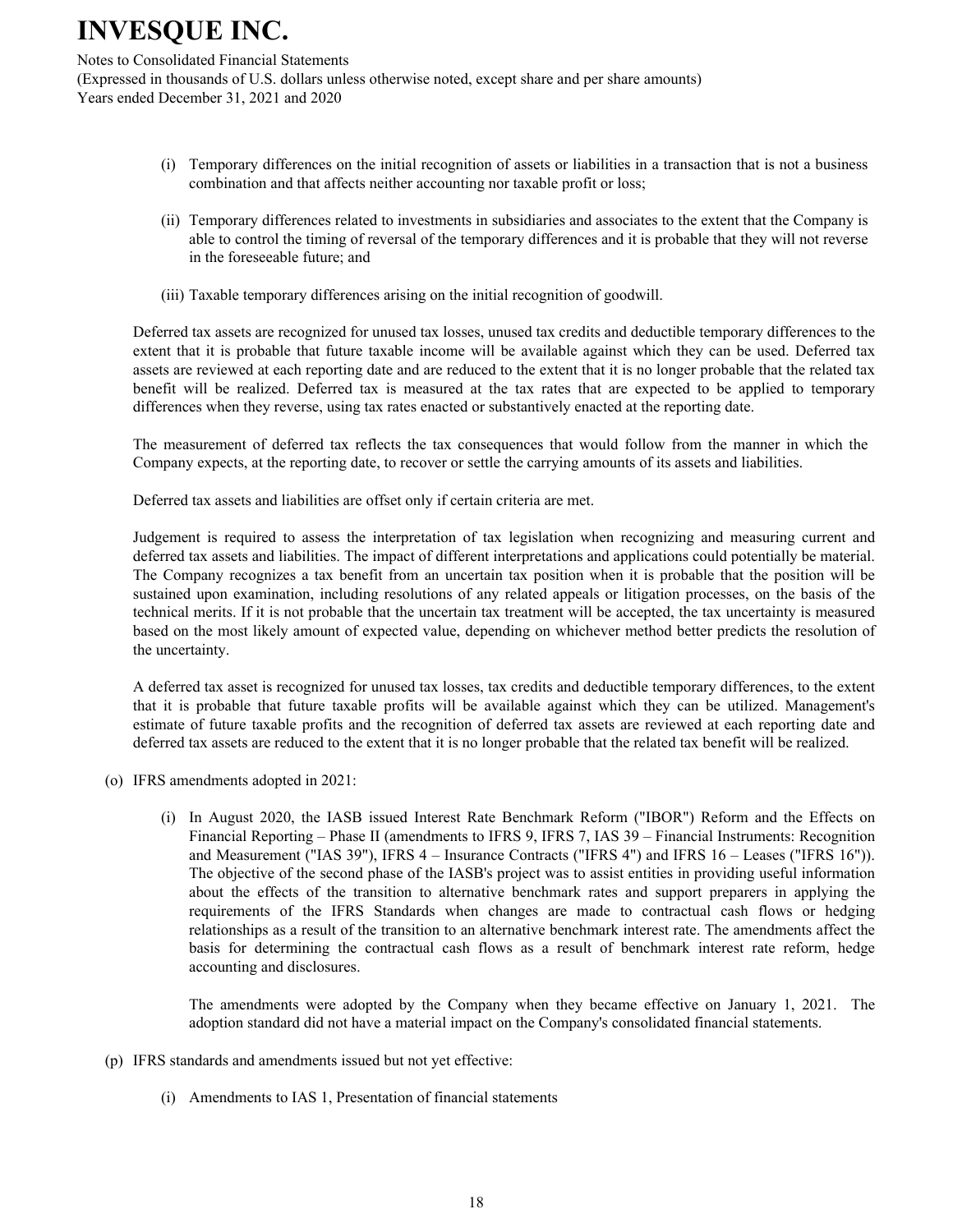#### Notes to Consolidated Financial Statements

(Expressed in thousands of U.S. dollars unless otherwise noted, except share and per share amounts) Years ended December 31, 2021 and 2020

> On January 23, 2020, the IASB issued amendments to IAS 1, Presentation of financial statements ("IAS 1") to clarify the classification of liabilities as current or non-current. The amendments are effective for annual periods beginning on or after January 1, 2023. Early adoption is permitted.

> For the purposes of non-current classification, the amendments removed the requirement for a right to defer settlement or roll over of a liability for at least twelve months to be unconditional. Instead, such a right must have substance and exist at the end of the reporting period.

> The Company intends to adopt the amendments in its consolidated financial statements beginning on January 1, 2023, when the standard becomes effective.

(ii) Amendments to IAS 8, Accounting policies, changes in accounting estimates and errors ("IAS 8") regarding the definition of Accounting Estimates

On February 12, 2021, the IASB issued amendments to IAS 8 to assist entities to distinguish between accounting policies and accounting estimates. The amendments apply to annual periods beginning on or after January 1, 2023. Earlier adoption is permitted. The amendments introduce a new definition for accounting estimates, clarifying that they are monetary amounts in the financial statements that are subject to measurement uncertainty. The amendments also clarify the relationship between accounting policies and accounting estimates by specifying that a company develops an accounting estimate to achieve the objective set out by an accounting policy.

The Company intends to adopt the amendments in its consolidated financial statements beginning on January 1, 2023, when the standard becomes effective.

(iii) Amendments to IAS 1, Disclosure Initiative

On February 12, 2021, the IASB issued Disclosure Initiative – Accounting Policies (Amendments to IAS 1 and IFRS Practice Statement 2 Making Materiality Judgements). The amendments help entities provide useful accounting policy disclosures. The key amendments include requiring entities to disclose their material accounting policies rather than their significant accounting policies, clarifying that accounting policies related to immaterial transactions, other events or conditions are themselves immaterial and as such need not be disclosed and clarifying that not all accounting policies that relate to material transactions, other events or conditions are themselves material to a company's financial statements.

The Company intends to adopt the amendments in its consolidated financial statements beginning on January 1, 2023, when the standard becomes effective.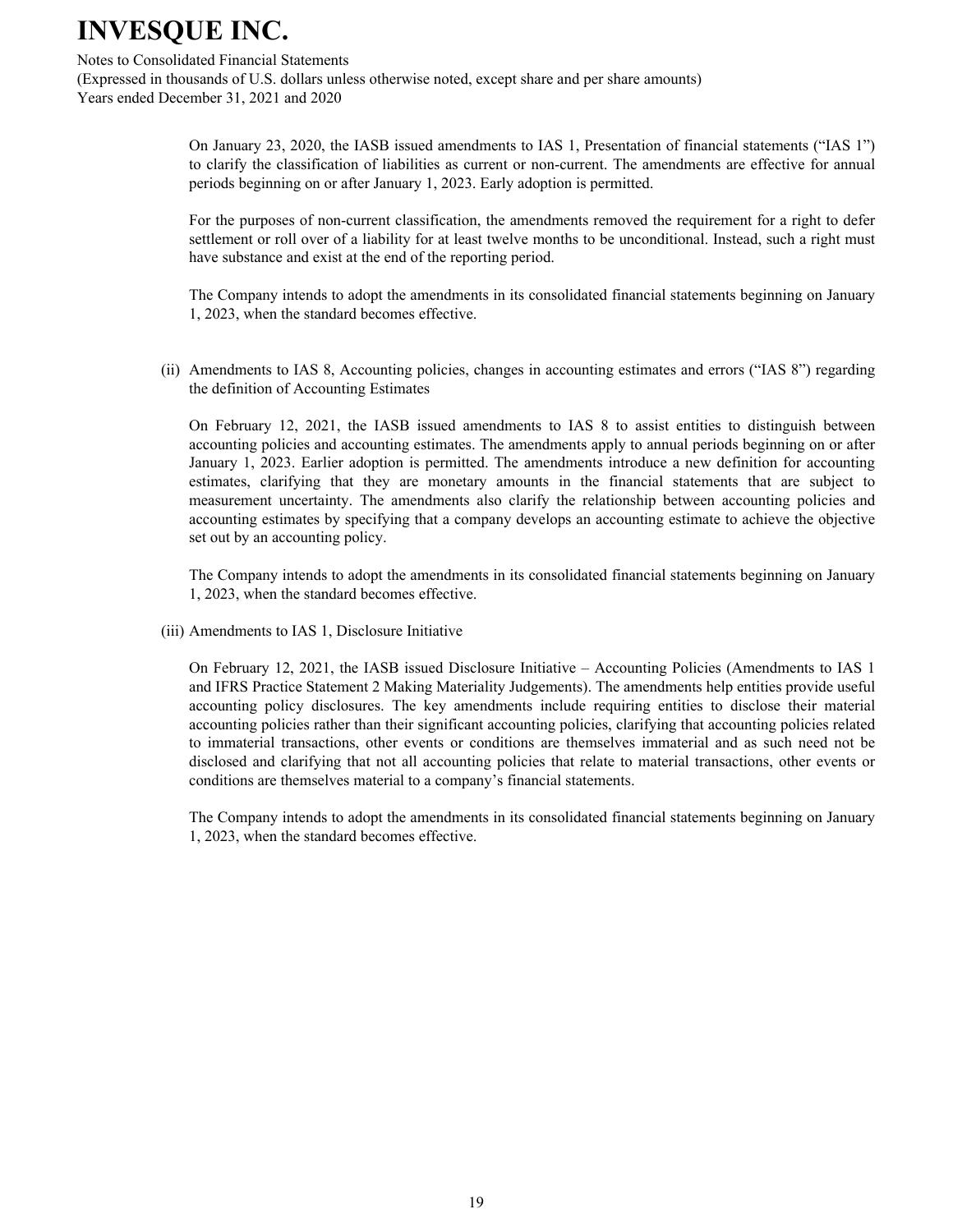Notes to Consolidated Financial Statements (Expressed in thousands of U.S. dollars unless otherwise noted, except share and per share amounts) Years ended December 31, 2021 and 2020

#### **3. Loans receivable:**

Loans receivable issued as at December 31, 2021 and December 31, 2020 are detailed in the table below:

| Debtor                                                                | Loan Type                          | December<br>31, 2021          | December<br>31, 2020 | <b>Issued Date</b>                                 | Maturity<br>Date $(1)$          | Current<br>Interest<br>Rate | <b>PIK</b><br>Interest<br>Rate |
|-----------------------------------------------------------------------|------------------------------------|-------------------------------|----------------------|----------------------------------------------------|---------------------------------|-----------------------------|--------------------------------|
| Mainstreet Investment Company, LLC                                    | Interest-only loan \$              | 3,932 \$                      | 3,932                | December 22, 2016                                  | December 22, 2018               | $8.5\%$                     | $1.5 \%$                       |
|                                                                       | Revolving credit                   |                               |                      |                                                    | October 31, 2018 <sup>(3)</sup> | 8.0%                        | $-$ %                          |
| Autumnwood Lifestyles Inc.                                            | facility                           | 1,187                         | 1,178                | November 1, 2016                                   |                                 |                             |                                |
| Symcare ML, LLC<br>Premier Senior Living, LLC <sup>(6)</sup>          | Loan receivable<br>Loan receivable |                               | 7,295<br>725         | October 20, 2017<br>August 16, 2013 <sup>(2)</sup> | December 31, 2033               | 5.0 %                       | $-$ %<br>$-$ %                 |
|                                                                       | Loan receivable                    | 951                           | 951                  |                                                    | August 16, 2025                 | 9.4%<br>$-$ %               | $10.0 \%$                      |
| <b>Ellipsis Real Estate Partners</b>                                  |                                    |                               |                      | May 4, 2018                                        | May 4, 2028                     | $-$ %                       |                                |
| <b>Ellipsis Real Estate Partners</b>                                  | Loan receivable                    | 1,331                         | 1,338                | September 14, 2018                                 | September 14, 2028              |                             | 10.0 %                         |
| Symcare ML, LLC                                                       | Loan receivable                    | $\overbrace{\phantom{12333}}$ | 15,000               | December 26, 2018                                  | December 31, 2033               | 5.0 %                       | 5.0 %                          |
| Hillcrest Millard, LLC                                                | Loan receivable                    | 529                           | 503                  | January 1, 2019                                    | January 1, 2028                 | $-$ %                       | 5.0 %                          |
| Hillcrest Firethorn, LLC                                              | Loan receivable                    | 496                           | 472                  | January 1, 2019                                    | November 1, 2027                | $-$ %                       | 5.0 %                          |
| <b>Bridgemoor Transitional Care</b><br>Operations, LLC <sup>(5)</sup> | Loan receivable                    | 1,872                         | 1,872                | June 5, 2019                                       | June 5, 2035                    | $-$ %                       | $-$ %                          |
| MOC Webster, LLC                                                      | Loan receivable                    |                               | 576                  | June 5, 2019                                       | June 5, 2035                    | $-$ %                       | $-$ %                          |
| RHS Propco Mooresville, LLC                                           | Loan receivable                    | 5,000                         | 5,000                | June 28, 2019                                      | July 1, 2024                    | 8.5 %                       | $-$ %                          |
| Memory Care America LLC                                               | Loan receivable                    | 57                            | 1,198                | July 31, 2019                                      | January 1, 2024                 | $8.5\%$                     | $-$ %                          |
| Ellipsis Real Estate Partners LLC <sup>(9)</sup>                      | Mezzanine loan                     | 475                           | 474                  | October 25, 2019                                   | October 1, 2022                 | $2.5\%$                     | 7.5 %                          |
| Blue Bell Senior Holdings, LLC <sup>(7)</sup>                         | Loan receivable                    | 490                           | 490                  | February 21, 2020                                  | March 1, 2024                   | 5.9%                        | $-$ %                          |
| PSL Care GP LLC                                                       | Loan receivable                    | 450                           | 450                  | May 6, 2020                                        | (8)                             | $3.5 \%$                    | $-$ %                          |
| Symcare ML, LLC                                                       | Loan receivable                    | 7,404                         |                      | June 1, 2021                                       | December 31, 2035               | $-$ %                       | $1.0 \%$                       |
| Premier Senior Living, LLC <sup>(10)</sup>                            | Loan receivable                    | 862                           |                      | October 24, 2021                                   | October 1, 2023                 | 8.0%                        | $-$ %                          |
| Accrued current and long term interest                                |                                    | 745                           | 3,122                |                                                    |                                 |                             |                                |
| Allowance for losses on loans receivable                              |                                    | (6,329)                       | (28, 241)            |                                                    |                                 |                             |                                |
| Carrying value of loans recorded at amortized cost \$                 |                                    | 19,452 \$                     | 16,335               |                                                    |                                 |                             |                                |
| Javelina Ventures, LLC                                                | Loan receivable -<br><b>FVTPL</b>  | 2,243                         | 2,368                | December 31, 2018                                  | (4)                             | $-$ %                       | 5.0 %                          |
| Carrying value of loans receivable                                    |                                    | 21,695                        | 18,703               |                                                    |                                 |                             |                                |
|                                                                       | Less current portion               | 1,635                         | 1,799                |                                                    |                                 |                             |                                |
|                                                                       | Long term portion \$               | 20.060 \$                     | 16,904               |                                                    |                                 |                             |                                |
|                                                                       |                                    |                               |                      |                                                    |                                 |                             |                                |

(1) Mezzanine loans are due at the time of sale of the property if sale occurs earlier than the stated maturity date.

(2) Loan assumed through acquisition on February 1, 2018. Loan was originally issued by Care PSL Holdings LLC on August 16, 2013.

(3) Maturity date is the later of October 31, 2018 or the completion of the expansion projects at the Marina Point and Red Oak Facilities. The projects are not yet complete.

(4) The repayment of this loan is pursuant to Javelina Ventures Operating Agreement in which net available cash from operations will be used to repay the principal and accrued interest on this loan.

(5) This loan was issued to MOC Fort Worth, LLC; MOC Round Rock, LLC; MOC San Antonio II, LLC; MOC Webster, LLC; and Bridgemoor Transitional Care Operations, LLC.

(6) This loan was issued to Park Terrace Operating, LLC; Seneca Lake Terrace Operating, LLC; and Premier Senior Living, LLC.

(7) Maturity date is the earlier of March 1, 2024, the date that the existing debt secured by the property is refinanced, or upon termination of the management agreement.

(8) No stated maturity date for loan receivable. Principal of loan is repaid when distributions are made from the joint venture operated by Phoenix Senior Living.

(9) This loan was funded for the development of a memory care facility in Wyoming, MI.

(10) This loan was issued to Park Terrace Operating, LLC and Seneca Lake Terrace Operating, LLC.

\$10,358 of the loans outstanding and \$15 of the accrued current and long term interest as at December 31, 2021 in the table above are made to current tenant operators. Of these amounts, \$2,065 has been reserved as uncollectible. \$27,641 of the loans outstanding and \$2,438 of the accrued current and long term interest as at December 31, 2020 in the table above are made to then current tenant operators. Of these amounts, \$23,964 has been reserved as uncollectible.

On July 31, 2019, the Company entered into a new loan with MCA Memory Care America, LLC ("MCA") in the amount of \$2,934. The loan balance represented outstanding rents owed, the remaining balance of a previously issued loan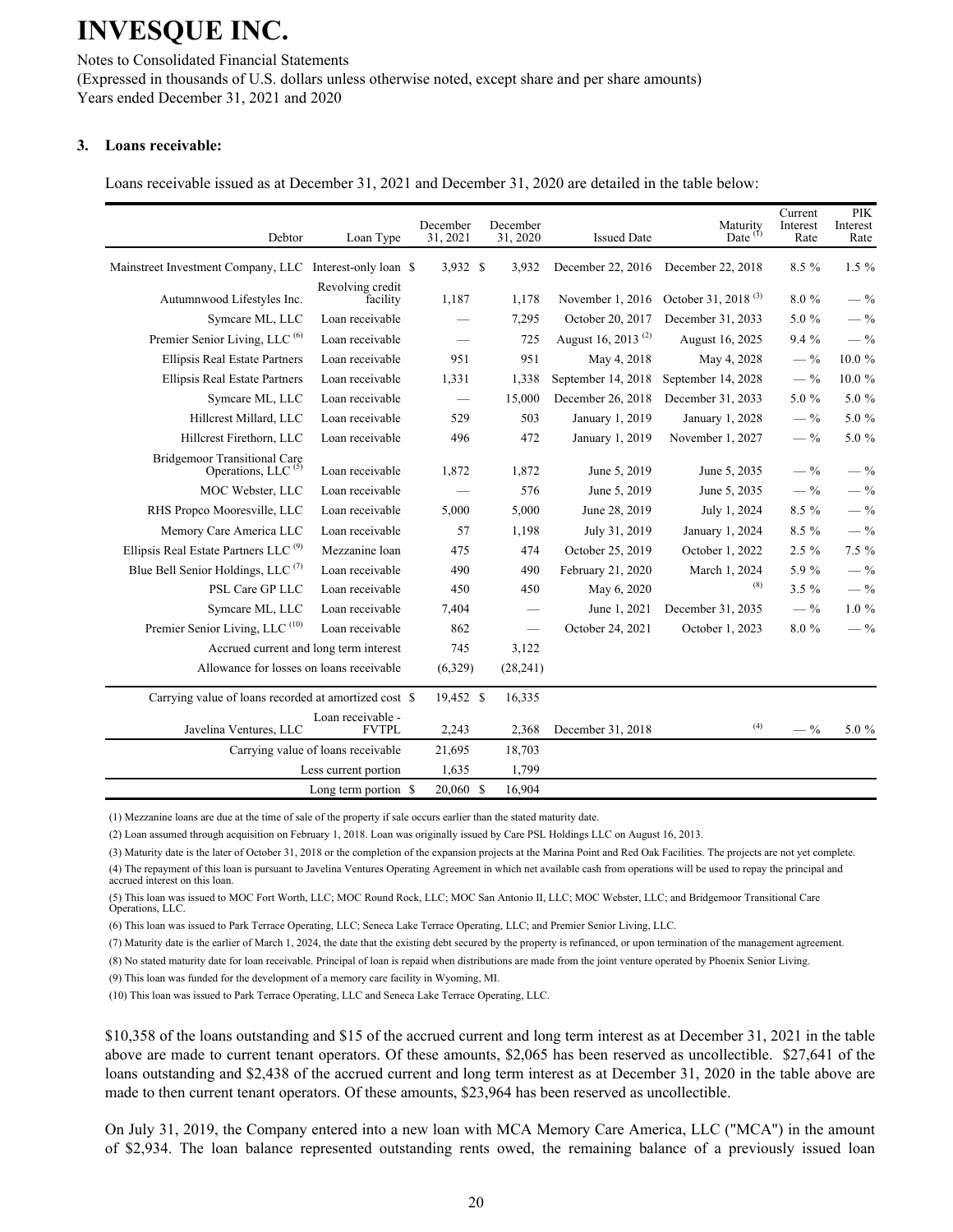#### Notes to Consolidated Financial Statements

(Expressed in thousands of U.S. dollars unless otherwise noted, except share and per share amounts) Years ended December 31, 2021 and 2020

receivable and outstanding interest thereon. Through December 31, 2021, the Company has received repayment on this loan receivable of \$3,363 (2020 - \$1,868) consistent with the terms outlined in the loan agreement.

On July 17, 2020, the Company received \$750 as repayment of a portion of the principal of the mezzanine loan to Ellipsis Real Estate Partners LLC. On the same date, the loan was amended and the annual interest rate was reduced to 10%.

Loans receivable and associated allowance for losses on loans receivable accounted for at amortized cost as at December 31, 2021 are as follows:

|                                          | Stage 1   | Stage 2 | Stage 3  | Total   |
|------------------------------------------|-----------|---------|----------|---------|
| Loans receivable, net of loan fees       | 18.725 \$ | 1.195S  | 5,861 \$ | 25,781  |
| Allowance for losses on loans receivable | (276)     | (237)   | (5,816)  | (6.329) |
| Loans receivable, net of allowances      | 18.449    | 958 S   | 45       | 19.452  |

Loans receivable and associated allowance for losses on loans receivable accounted for at amortized cost as at December 31, 2020 are as follows:

|                                          | Stage 1   | Stage 2  | Stage 3   | Total    |
|------------------------------------------|-----------|----------|-----------|----------|
| Loans receivable, net of loan fees       | 11.079 \$ | 1.186 \$ | 32.311 S  | 44.576   |
| Allowance for losses on loans receivable | .127)     | (236)    | (27, 878) | (28,241) |
| Loans receivable, net of allowances      | 10.952 \$ | 950 S    | 4.433     | 16.335   |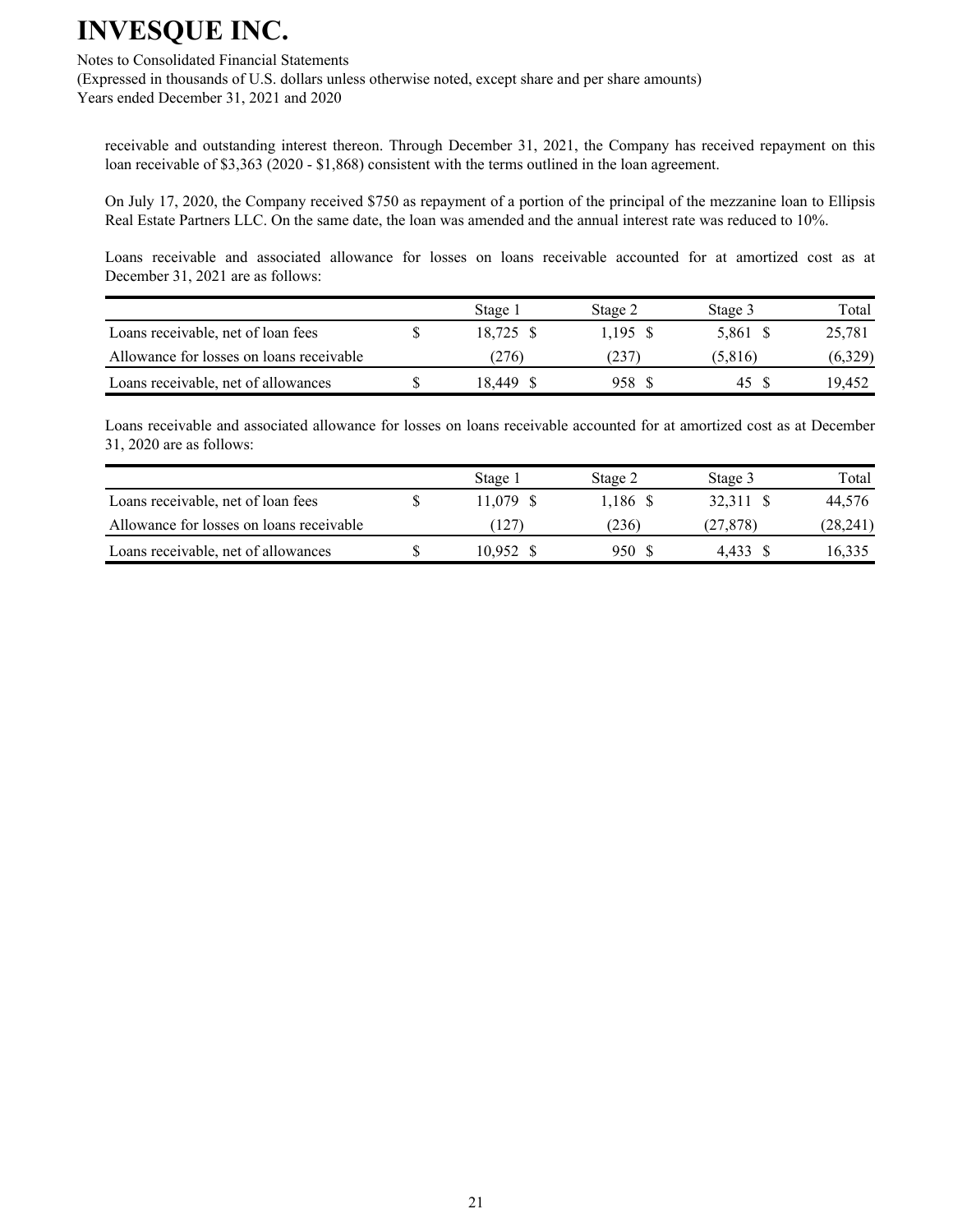Notes to Consolidated Financial Statements

(Expressed in thousands of U.S. dollars unless otherwise noted, except share and per share amounts)

Years ended December 31, 2021 and 2020

The changes in the gross loans receivable balance during the period ended December 31, 2021 are shown in the following table:

|                                                   | Stage 1         | Stage 2    | Stage 3    | Total     |
|---------------------------------------------------|-----------------|------------|------------|-----------|
| Total loans receivable as at December<br>31, 2019 | \$<br>38,476 \$ | \$         | $6,725$ \$ | 45,201    |
| Loans receivable                                  |                 |            |            |           |
| Transfer to/(from)                                |                 |            |            |           |
| Stage 1                                           | (25,052)        | 25,052     |            |           |
| Stage 2                                           |                 | (23, 897)  | 23,897     |           |
| Stage 3                                           |                 |            |            |           |
|                                                   | \$<br>13,424 \$ | $1,155$ \$ | 30,622 \$  | 45,201    |
| Issuances                                         | 1,431           |            | 3,280      | 4,711     |
| Repayments                                        | (3,776)         |            | (329)      | (4,105)   |
| Currency Translation                              |                 | 31         |            | 31        |
| Write off of loans receivable                     |                 |            | (1,262)    | (1,262)   |
| Total loans receivable as at December<br>31, 2020 | \$<br>11,079 \$ | 1,186 \$   | 32,311 \$  | 44,576    |
| Loans receivable                                  |                 |            |            |           |
| Transfer to/(from)                                |                 |            |            |           |
| Stage 1                                           | (733)           | 733        |            |           |
| Stage 2                                           |                 |            |            |           |
| Stage 3                                           |                 |            |            |           |
|                                                   | \$<br>10,346 \$ | 1,919 \$   | 32,311 \$  | 44,576    |
| Issuances                                         | 542             | 48         | 265        | 855       |
| Repayments                                        | (36)            |            | (1, 151)   | (1, 187)  |
| Currency translation                              |                 | 9          |            | 9         |
| Fair value changes                                | 195             |            |            | 195       |
| Contribution to joint venture                     |                 |            | (842)      | (842)     |
| Non-cash settlement                               | 7,678           | (781)      | (24, 722)  | (17, 825) |
| Total loans receivable as at December 31,<br>2021 | \$<br>18,725 \$ | $1,195$ \$ | 5,861 \$   | 25,781    |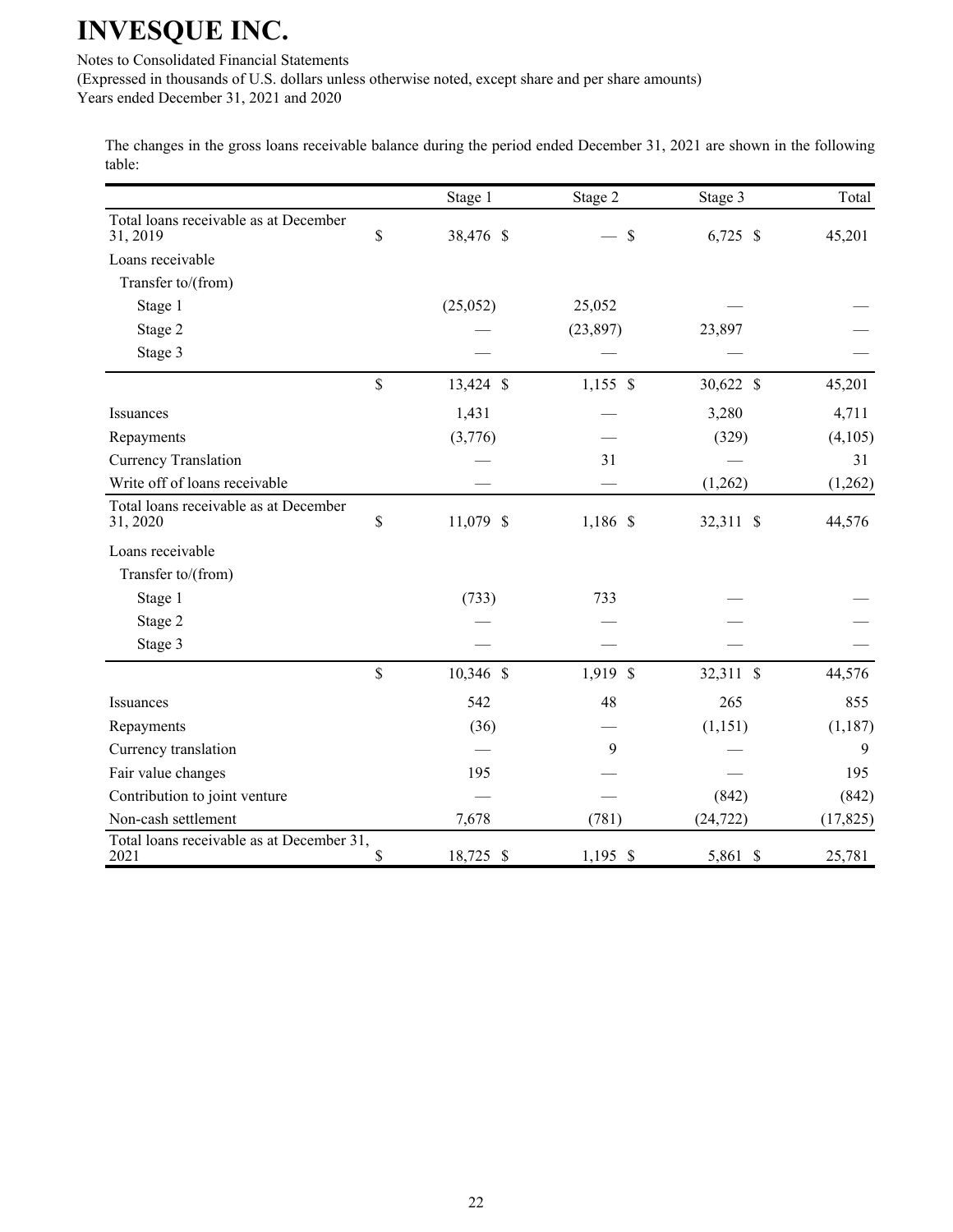Notes to Consolidated Financial Statements

(Expressed in thousands of U.S. dollars unless otherwise noted, except share and per share amounts) Years ended December 31, 2021 and 2020

The changes in the allowance for credit losses during the period ended December 31, 2021 are shown in the following table:

|                                                              |               | Stage 1              | Stage 2      | Stage 3   | Total     |
|--------------------------------------------------------------|---------------|----------------------|--------------|-----------|-----------|
| Total allowance for credit losses as at<br>December 31, 2019 | \$            | 421S                 | \$           | 5,494 \$  | 5,915     |
| Allowance for credit losses                                  |               |                      |              |           |           |
| Remeasurement                                                |               |                      | 226          | 23,452    | 23,678    |
| Transfer to/(from)                                           |               |                      |              |           |           |
| Stage 1                                                      |               | (269)                | 269          |           |           |
| Stage 2                                                      |               |                      | (259)        | 259       |           |
| Stage 3                                                      |               |                      |              |           |           |
|                                                              |               |                      |              |           |           |
| Total allowance for credit losses                            | $\mathsf{\$}$ | 152 \$               | 236 \$       | 29,205 \$ | 29,593    |
| Issuances                                                    |               | 13                   |              |           | 13        |
| Repayments                                                   |               | (38)                 |              | (65)      | (103)     |
| Write off of loan receivable and<br>allowance                |               |                      |              | (1,262)   | (1,262)   |
| Total allowance for credit losses as at<br>December 31, 2020 | \$            | 127<br>$\mathcal{S}$ | 236 \$       | 27,878 \$ | 28,241    |
| Allowance for credit losses                                  |               |                      |              |           |           |
| Remeasurement                                                |               |                      | 133          | 263       | 396       |
| Transfer to/(from)                                           |               |                      |              |           |           |
| Stage 1                                                      |               | (7)                  | 7            |           |           |
| Stage 2                                                      |               |                      |              |           |           |
| Stage 3                                                      |               |                      |              |           |           |
|                                                              | \$            | 120 \$               | 376 \$       | 28,141 \$ | 28,637    |
| Issuances                                                    |               | 9                    |              | 265       | 274       |
| Repayments                                                   |               |                      |              | (193)     | (193)     |
| Currency translation                                         |               |                      | $\mathbf{1}$ |           | 1         |
| Contribution to joint venture                                |               |                      |              | (842)     | (842)     |
| Non-cash settlement                                          |               | 147                  | (140)        | (21, 555) | (21, 548) |
| Total allowance for credit losses as at<br>December 31, 2021 | \$            | 276 \$               | 237 \$       | 5,816 \$  | 6,329     |

For the year ended December 31, 2021, a loss of \$1,196 (year ended December 31, 2020 - \$23,546 loss) was recorded as change in allowance for credit losses on loans and interest receivable in the consolidated statements of loss and comprehensive loss. For the year ended December 31, 2021 a loss of \$474 (year ended December 31, 2020 - NIL) was recorded as a change in fair value of financial instruments in the consolidated statements of loss and comprehensive loss for the change in fair value of the loan to Javelina Ventures, LLC.

On June 1, 2021, a subsidiary of the Company entered into a loan agreement with the tenant operator of the Symphony Portfolio ("Symcare") for a principal amount of \$17,000 in satisfaction of all remaining balances owed by Symcare including the \$7,295 loan entered into on October 20, 2017 and accrued interest thereon, the \$15,000 loan entered into on December 26, 2018 and accrued interest thereon, and \$10,969 of outstanding rent receivable offset by the release of the \$7,000 security deposit on the previous master lease with Symcare. The new loan matures on December 31, 2035 and earns interest at an annual rate of 1.0% which accrues to the balance of the loan until maturity ("PIK Interest"). Upon issuance, the loan was measured at its fair value using a market discount rate, and is recorded at amortized cost of \$7,404 at December 31, 2021.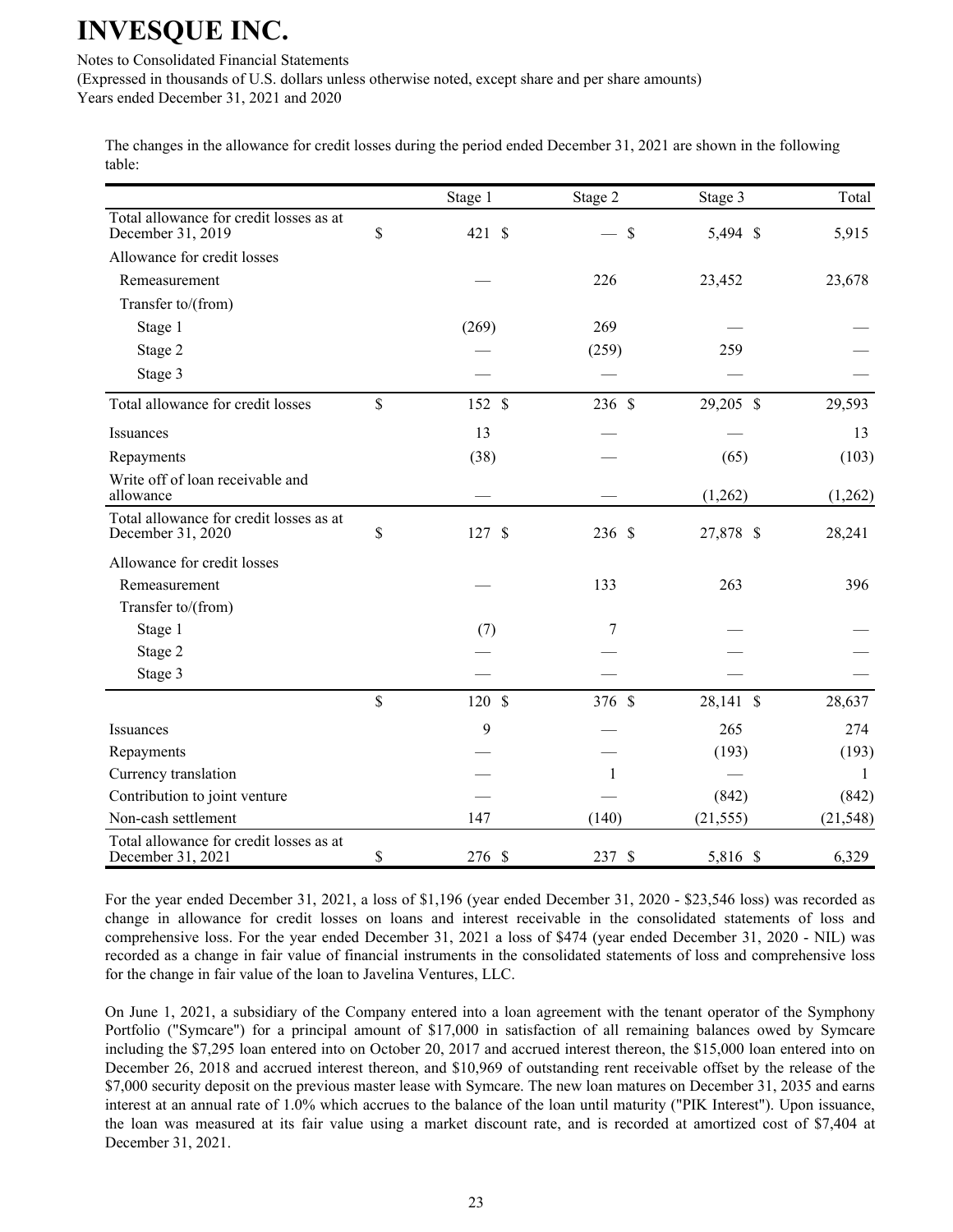Notes to Consolidated Financial Statements (Expressed in thousands of U.S. dollars unless otherwise noted, except share and per share amounts) Years ended December 31, 2021 and 2020

### **4. Other assets:**

Other assets are as follows:

|                                                            | December 31, 2021 | December 31, 2020 |
|------------------------------------------------------------|-------------------|-------------------|
| Prepaid expense                                            | \$<br>2,124       | \$<br>2,330       |
| Security deposits and costs related to future acquisitions | 125               | 682               |
| Escrow deposits held by lenders                            | 4,605             | 5,251             |
| Right-of-use assets                                        | 1,470             | 1,889             |
| Bond assets                                                | 760               | 881               |
| Receivable from Jaguarundi Ventures, LP (note 7)           | 7,802             |                   |
| Other                                                      | 1,096             | 807               |
|                                                            | \$<br>17,982      | \$<br>11,840      |
| Current                                                    | \$<br>15,753      | \$<br>9,069       |
| Non-current                                                | 2,229             | 2,771             |
|                                                            | \$<br>17,982      | \$<br>11,840      |

Escrow deposits held by lenders includes amounts held for use in payment of real estate taxes, property insurance and replacement reserves.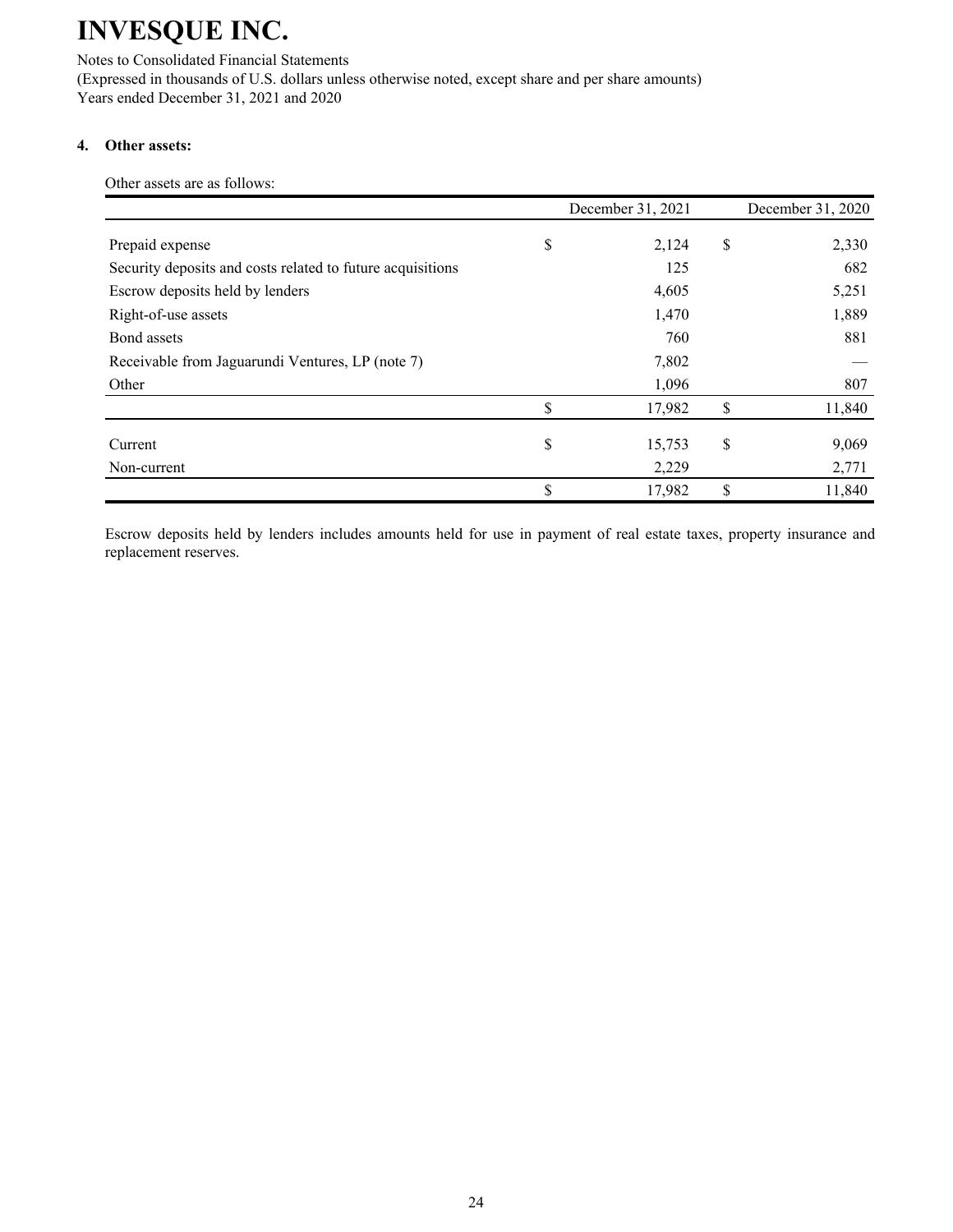Notes to Consolidated Financial Statements (Expressed in thousands of U.S. dollars unless otherwise noted, except share and per share amounts) Years ended December 31, 2021 and 2020

#### **5. Investment properties:**

*(a) Investment properties:*

|                                                                       | Number of<br>Properties | Amount        |
|-----------------------------------------------------------------------|-------------------------|---------------|
| Balance, December 31, 2019                                            | 69                      | \$<br>969,634 |
| Acquisitions of income properties                                     | $\mathbf{1}$            | 8,202         |
| Transfer to property, plant and equipment (note 6)                    | (1)                     | (9,869)       |
| Capital expenditures                                                  |                         | 668           |
| Capital expenditures related to investment property under development |                         | 4,323         |
| Increase in straight-line rents                                       |                         | 6,394         |
| Fair value adjustment                                                 |                         | (100, 388)    |
| Amortization of tenant inducements                                    |                         | (385)         |
| Translation of foreign operations                                     |                         | 3,440         |
| Balance, December 31, 2020                                            | 69                      | \$<br>882,019 |
| Contribution of investment property to joint venture (note 7)         | (1)                     | (17,100)      |
| Transfer to property, plant and equipment (note 6)                    | (2)                     | (19, 846)     |
| Capital expenditures                                                  |                         | 968           |
| Sale of income properties                                             | (13)                    | (114,318)     |
| Increase in straight-line rents                                       |                         | 6,189         |
| Fair value adjustment                                                 |                         | (22, 152)     |
| Amortization of tenant inducements                                    |                         | (447)         |
| Translation of foreign operations                                     |                         | 1,031         |
| Balance, December 31, 2021                                            | 53                      | \$<br>716,344 |
| Investment properties in use                                          |                         | \$<br>698,307 |
| Property under development                                            |                         | 18,037        |
| Balance, December 31, 2021                                            |                         | \$<br>716,344 |

At December 31, 2021, the Company used an internal valuation process to value its investment properties. Third party appraisers are engaged to prepare valuations on a portion of the portfolio annually such that one third of the portfolio is valued externally each year, and every property in the portfolio is valued externally at least once every five years. Management considers the external valuations for a cross-section of properties that represent different geographical locations across the Company's portfolio and updates, as deemed necessary, the valuation models to reflect current market data.

Acquired investment properties are initially measured at cost, including directly attributable acquisition costs, when the transactions are deemed to be asset acquisitions. Acquisition costs related to business combinations are expensed in the period incurred. Subsequent to initial recognition, investment properties are measured at fair value, determined based on available market evidence. The Company uses alternative valuation methods such as the direct capitalized income approach or discounted cash flow projections (Level 3 inputs). The fair value of investment properties reflects rental income from current leases and assumptions about rental income from future leases in light of current market conditions. When a loan is arranged with a tenant at a below market rate, the estimated fair value of the discount is recognized as a tenant inducement at the time the loan commitment is made.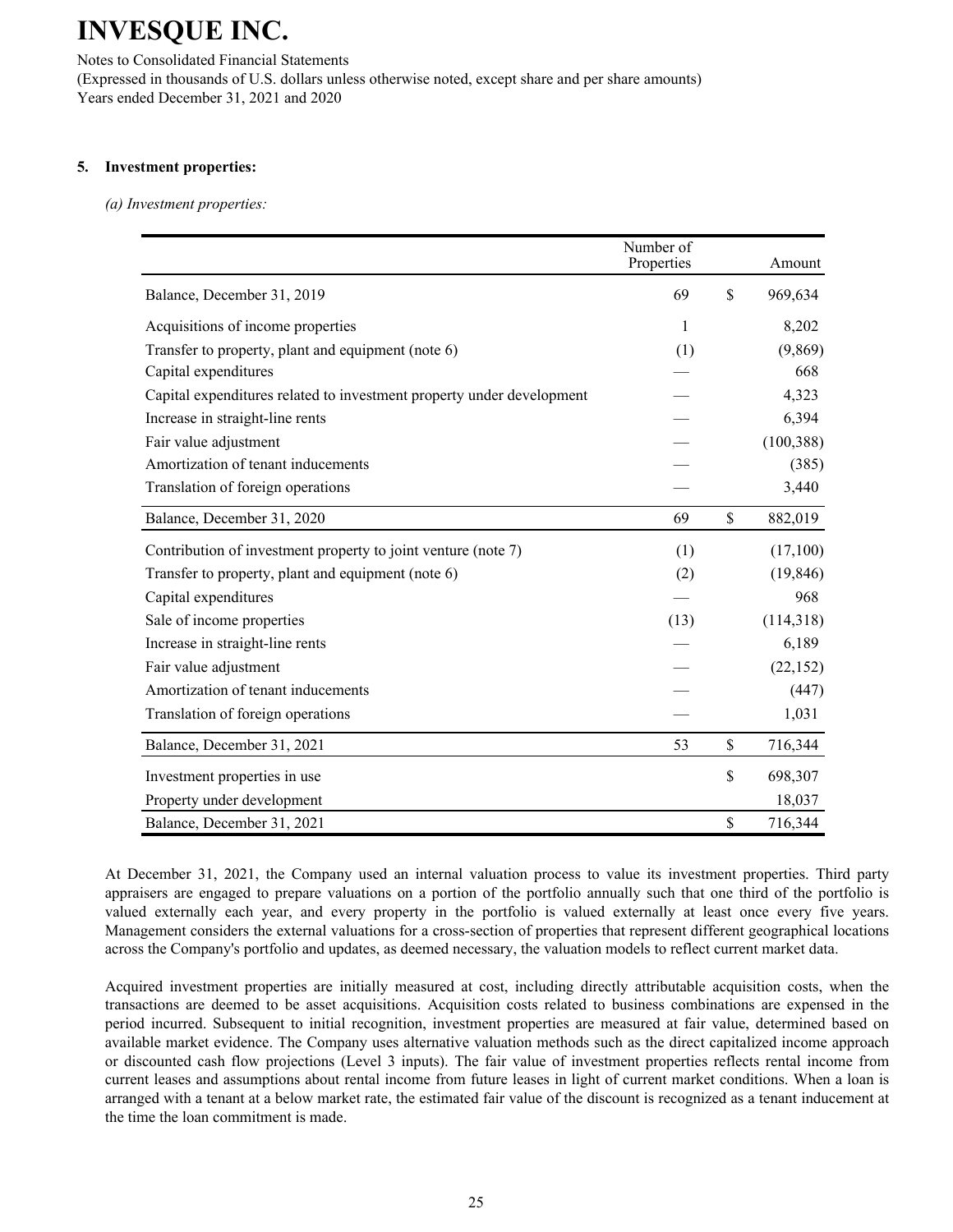#### Notes to Consolidated Financial Statements

(Expressed in thousands of U.S. dollars unless otherwise noted, except share and per share amounts) Years ended December 31, 2021 and 2020

Capital expenditures include costs related to expansion projects at two buildings in Canada that are jointly owned. The Company has committed to fund its share of the projects as the expansions are completed.

On May 6, 2020, the Company contributed a previously triple-net leased property to a subsidiary partially owned by Phoenix Senior Living (note 6).

The Company continues to review market capitalization, discount and terminal capitalization rates as well as its future cash flow projections and the valuation of its properties in light of the COVID-19 pandemic. The carrying value for the Company's investment properties reflects its best estimate for the highest and best use as at December 31, 2021. It is not possible to forecast with certainty the duration and full scope of the economic impact of COVID-19 and other consequential changes it will have on the Company's business and operations, both in the short term and in the long term. In a long term scenario, certain aspects of the Company's business and operations that could potentially be impacted include rental income, occupancy, turnover, future demand, and market rents, which all ultimately impact the underlying valuation of investment properties.

The following table summarizes the significant unobservable inputs in determining fair value:

| Significant unobservable inputs | Inter-relationship between significant unobservable inputs and fair value measurements                                                                                                              |
|---------------------------------|-----------------------------------------------------------------------------------------------------------------------------------------------------------------------------------------------------|
| Capitalization rates            | There is an inverse relationship between the capitalization rates and the fair value; in<br>other words, the higher the capitalization rate, the lower the estimated fair value.                    |
| Stabilized future cash flows    | There is a direct relationship between the stabilized future cash flows and the fair value;<br>in other words, the higher the stabilized future cash flows, the higher the estimated fair<br>value. |

The capitalization rates used in determining fair value of investment properties measured as at December 31, 2021 and December 31, 2020 are set out in the following table:

|                                        | December 31, 2021  | December 31, 2020 |
|----------------------------------------|--------------------|-------------------|
| Capitalization rate - range            | $7.00\% - 10.25\%$ | $5.85\% - 9.00\%$ |
| Capitalization rate - weighted average | 8.09%              | 8.06%             |

The fair value of investment properties is most sensitive to changes in capitalization rates and stabilized future cash flows. Changes in the capitalization rates and stabilized future cash flows would result in the following changes in the fair value of the Company's investment properties:

|                                                                        |    | December 31, 2021 |    | December 31, 2020 |
|------------------------------------------------------------------------|----|-------------------|----|-------------------|
| Investment property valued using direct capitalization income approach | S  | 524,148           | S  | 617,931           |
| Investment property valued using discounted cash flow projection       | \$ | 59,449            | \$ | 139,727           |
| Investment property valued using other methods                         | \$ | 132,747           | \$ | 124,361           |
| Capitalization rate:                                                   |    |                   |    |                   |
| 25-basis point increase                                                | \$ | (15,880)          | \$ | (18, 727)         |
| 25-basis point decrease                                                | \$ | 16,917            | S  | 19,945            |

As at December 31, 2021, a 1% increase in stabilized future cash flows would result in a portfolio fair value increase of \$5,241. A 1% decrease in stabilized future cash flows would result in a portfolio fair value decrease of \$5,241. A 1% increase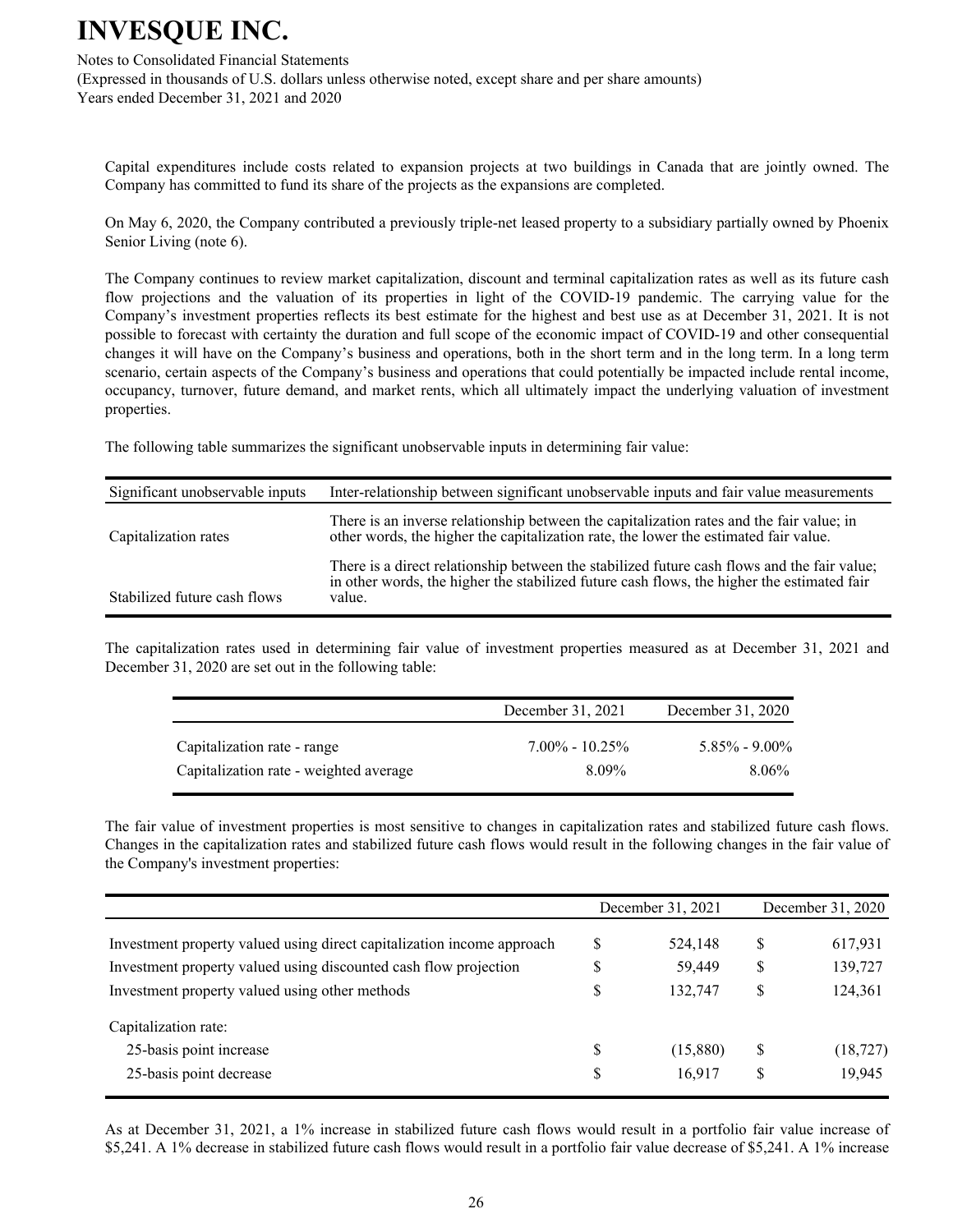#### Notes to Consolidated Financial Statements

(Expressed in thousands of U.S. dollars unless otherwise noted, except share and per share amounts) Years ended December 31, 2021 and 2020

in stabilized future cash flows coupled with a 0.25% decrease in capitalization rates would result in a portfolio fair value increase of \$22,328. A 1% decrease in stabilized future cash flows coupled with a 0.25% increase in capitalization rates would result in a portfolio fair value decrease of \$20,963.

As at December 31, 2020, a 1% increase in stabilized future cash flows would result in a portfolio fair value increase of \$6,179. A 1% decrease in stabilized future cash flows would result in a portfolio fair value decrease of \$6,179. A 1% increase in stabilized future cash flows coupled with a 0.25% decrease in capitalization rates would result in a portfolio fair value increase of \$26,324. A 1% decrease in stabilized future cash flows coupled with a 0.25% increase in capitalization rates would result in a portfolio fair value decrease of \$24,719.

*(b) Asset dispositions - year ended December 31, 2021*

|                                                | Chesterton, IN       | Symcare       | Inspirit      | Saber        | Total     |
|------------------------------------------------|----------------------|---------------|---------------|--------------|-----------|
| Number of consolidated properties<br>disposed: | (1)                  | (3)           | (4)           | (5)          | (13)      |
| Net assets disposed:<br>Investment properties  | \$<br>$(19,982)$ \$  | $(55,283)$ \$ | $(36,388)$ \$ | $(2,665)$ \$ | (114,318) |
| Working capital balances                       | 5                    |               | 90            |              | 95        |
| Non-controlling interest liability             |                      |               | 1,263         |              | 1,263     |
|                                                | \$<br>$(19,977)$ \$  | $(55,283)$ \$ | $(35,035)$ \$ | $(2,665)$ \$ | (112,960) |
| Consideration received:                        |                      |               |               |              |           |
| Cash                                           | (19, 977)            | (55,283)      | (35,035)      | (2,665)      | (112,960) |
|                                                | \$<br>$(19, 977)$ \$ | $(55,283)$ \$ | $(35,035)$ \$ | $(2,665)$ \$ | (112,960) |

On April 30, 2021, the Company sold a property located in Chesterton, IN to the operator Symphony for a sale price of \$20,000 before closing costs. The consideration was paid in cash which was used to repay the \$14,448 mortgage secured by the property.

On June 1, 2021, the Company sold three properties located in Chicago, IL to the operator Symphony for a sale price of \$55,500 before closing costs. The consideration was paid in the form of \$55,283 cash. The cash was used to pay down the Credit Facility.

On July 1, 2021, the Company sold its interest in four investment properties to the operator Inspirit for a sale price of \$35,500. The Company used the proceeds to repay the \$23,626 mortgage secured by the properties.

On October 6, 2021, the Company sold five properties in Pennsylvania for a total consideration of \$2,600 before closing costs, received in the form of cash.

On October 24, 2021, the Company entered an agreement whereby it has transitioned operations of 2 properties in New York. In conjunction with the lease transition, the Company transferred the related investment property to property, plant and equipment. The properties were previously triple-net leased to Premier Senior Living ("Premier"), and as of the lease transition date are managed by Hearth Senior Living ("Hearth") under a management agreement.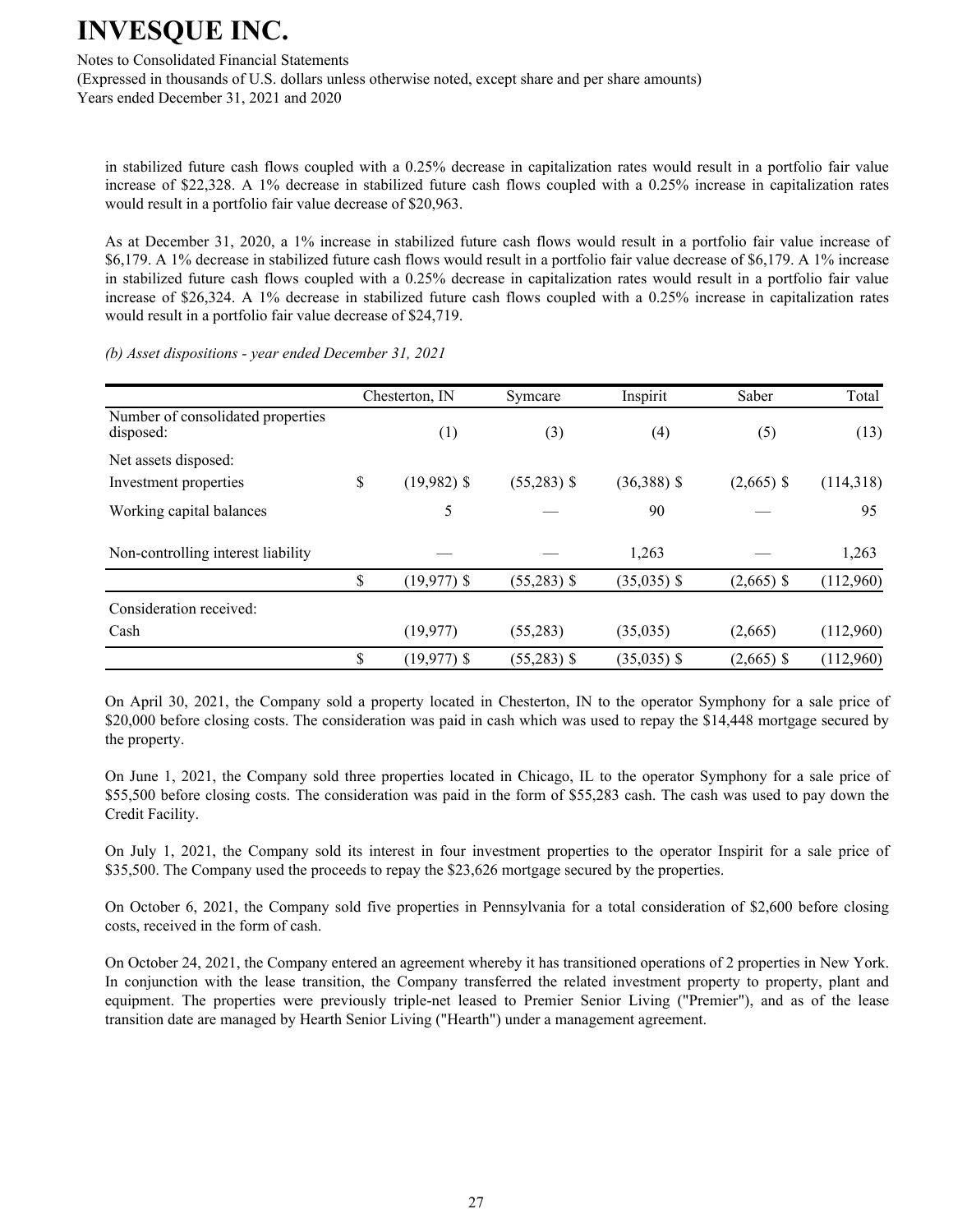#### Notes to Consolidated Financial Statements

(Expressed in thousands of U.S. dollars unless otherwise noted, except share and per share amounts) Years ended December 31, 2021 and 2020

*(c) Asset acquisitions - year ended December 31, 2020*

|                                             |   | Rogers, AR |
|---------------------------------------------|---|------------|
| Number of consolidated properties acquired: |   |            |
| Net assets acquired:                        |   |            |
| Investment properties                       | S | 8,202      |
| Working capital balances                    |   | 50         |
|                                             | S | 8,252      |
| Consideration paid/funded:                  |   |            |
| Cash                                        |   | 3,399      |
| Proceeds from mortgage payable, net of fees |   | 4,853      |
|                                             | S | 8.252      |

On November 17, 2020, The Company acquired a memory care facility leased to an operator located in Rogers, AR for a contractual purchase price of \$8,150 plus transaction costs. The Company entered into a new mortgage secured by the property to fund \$4,920 of the purchase price and funded the remainder of the purchase with cash on hand.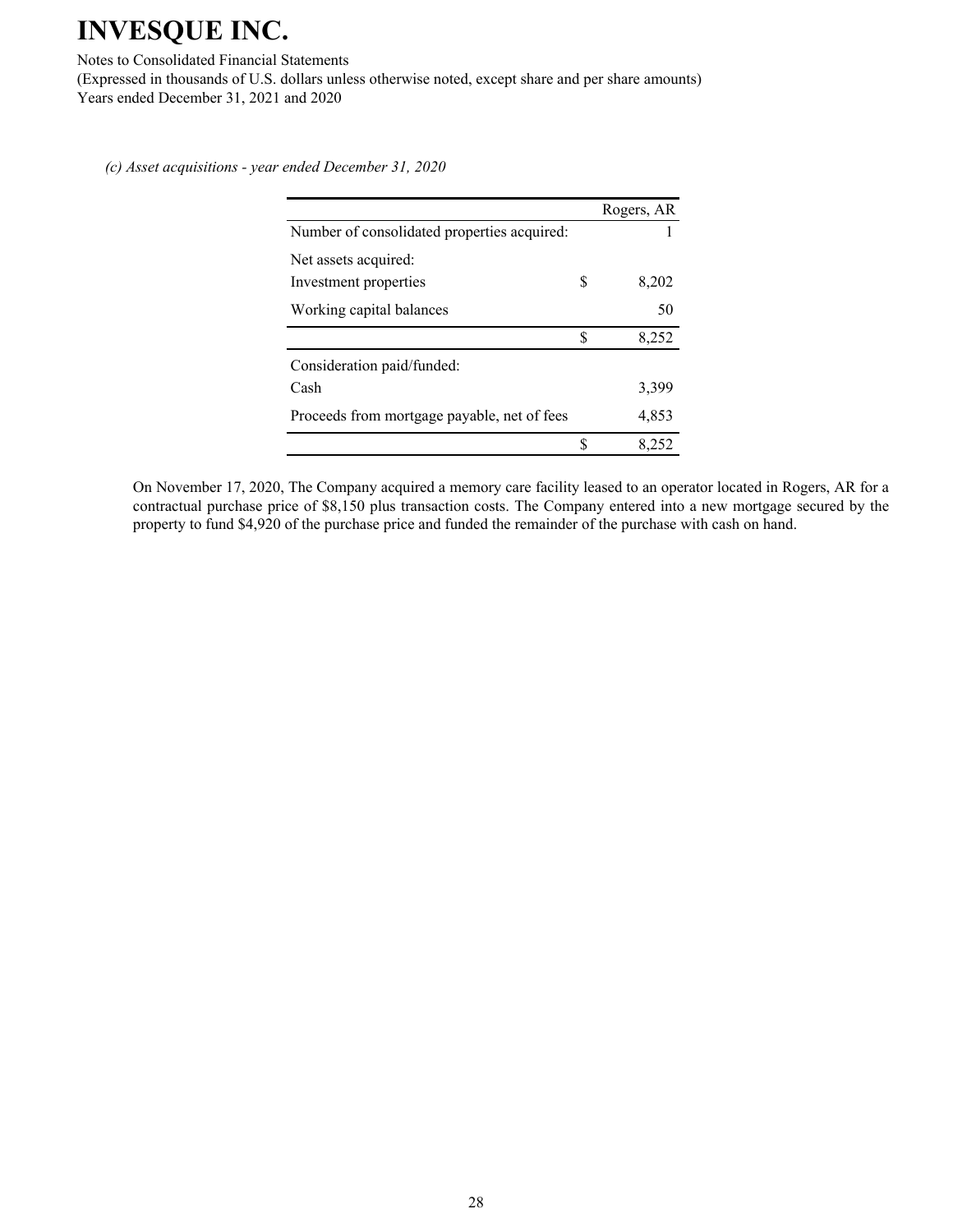Notes to Consolidated Financial Statements (Expressed in thousands of U.S. dollars unless otherwise noted, except share and per share amounts) Years ended December 31, 2021 and 2020

### **6. Property, plant and equipment, net:**

#### *(a) Property, plant and equipment, net:*

Property, plant and equipment consists of the following as at December 31, 2021:

|                                                                  |               | Land          | <b>Buildings</b> | Furniture,<br>fixtures and<br>equipment | Properties<br>under<br>development       | Total     |
|------------------------------------------------------------------|---------------|---------------|------------------|-----------------------------------------|------------------------------------------|-----------|
| Cost                                                             |               |               |                  |                                         |                                          |           |
| Balance, December 31, 2019                                       | \$            | 28,002 \$     | 435,958 \$       | 9,563 \$                                | 937 \$                                   | 474,460   |
| Additions                                                        |               |               | 2,584            | 2,216                                   | 6,469                                    | 11,269    |
| Disposals                                                        |               |               |                  | (63)                                    |                                          | (63)      |
| Transfers to joint venture                                       |               | (316)         | (11, 336)        | (226)                                   |                                          | (11, 878) |
| Transfer from investment property                                |               | 488           | 9,182            | 199                                     |                                          | 9,869     |
| Acquisition of Royal JV                                          |               | 1,232         | 23,184           | 607                                     |                                          | 25,023    |
| Acquisition of Fayetteville                                      |               | 524           | 9,843            | 505                                     |                                          | 10,872    |
| Acquisition of Albany operations                                 |               |               |                  | 259                                     |                                          | 259       |
| Sale of Tampa                                                    |               | (143)         | (2,707)          | (29)                                    |                                          | (2,879)   |
| Asset transferred to held for sale                               |               | (960)         | (1, 420)         | (188)                                   |                                          | (2, 568)  |
| Balance, December 31, 2020                                       | $\mathsf{\$}$ | 28,827 \$     | 465,288 \$       | 12,843 \$                               | 7,406 \$                                 | 514,364   |
| Additions                                                        |               |               | 3,562            | 3,528                                   | 717                                      | 7,807     |
| Disposals                                                        |               |               | (135)            |                                         |                                          | (135)     |
| Transfers                                                        |               |               | 7,723            |                                         | (7, 723)                                 |           |
| Assets contributed to joint venture                              |               | (2,600)       |                  |                                         |                                          | (2,600)   |
| Transfer from investment property<br>(note 5)                    |               | 200           | 18,890           | 560                                     |                                          | 19,650    |
| Assets transferred to held for sale                              |               | (306)         | (20, 834)        | (586)                                   |                                          | (21, 726) |
| Balance, December 31, 2021                                       | \$            | 26,121 \$     | 474,494 \$       | 16,345 \$                               | 400 \$                                   | 517,360   |
| <b>Accumulated depreciation</b>                                  |               |               |                  |                                         |                                          |           |
| Balance, December 31, 2019                                       |               |               | 13,930           | 588                                     |                                          | 14,518    |
| Depreciation and amortization                                    |               |               | 46,322           | 2,247                                   |                                          | 48,569    |
| Disposals                                                        |               |               |                  | (3)                                     |                                          | (3)       |
| Transfers to joint venture                                       |               |               | (111)            | (10)                                    |                                          | (121)     |
| Asset transferred to held for sale                               |               |               | (397)            | (27)                                    |                                          | (424)     |
| Balance, December 31, 2020                                       | \$            | $\mathcal{S}$ | 59,744 \$        | 2,795 \$                                | $\mathcal{S}$                            | 62,539    |
| Depreciation and amortization                                    |               |               | 20,629           | 1,523                                   |                                          | 22,152    |
| Disposals                                                        |               |               | (13)             |                                         |                                          | (13)      |
| Impairment                                                       |               |               | 1,100            |                                         |                                          | 1,100     |
| Assets transferred to held for sale                              |               |               | (395)            | (24)                                    |                                          | (419)     |
| Balance, December 31, 2021                                       | $\mathbb{S}$  | $\mathbb{S}$  | 81,065 \$        | 4,294 \$                                | $\mathbb{S}$<br>$\overline{\phantom{0}}$ | 85,359    |
| Property, plant and equipment, net<br>balance, December 31, 2020 | \$            | 28,827 \$     | 405,544 \$       | 10,048 \$                               | 7,406 \$                                 | 451,825   |
| Property, plant and equipment, net<br>balance, December 31, 2021 | $\$$          | 26,121 \$     | 393,429 \$       | $12,051$ \$                             | 400 \$                                   | 432,001   |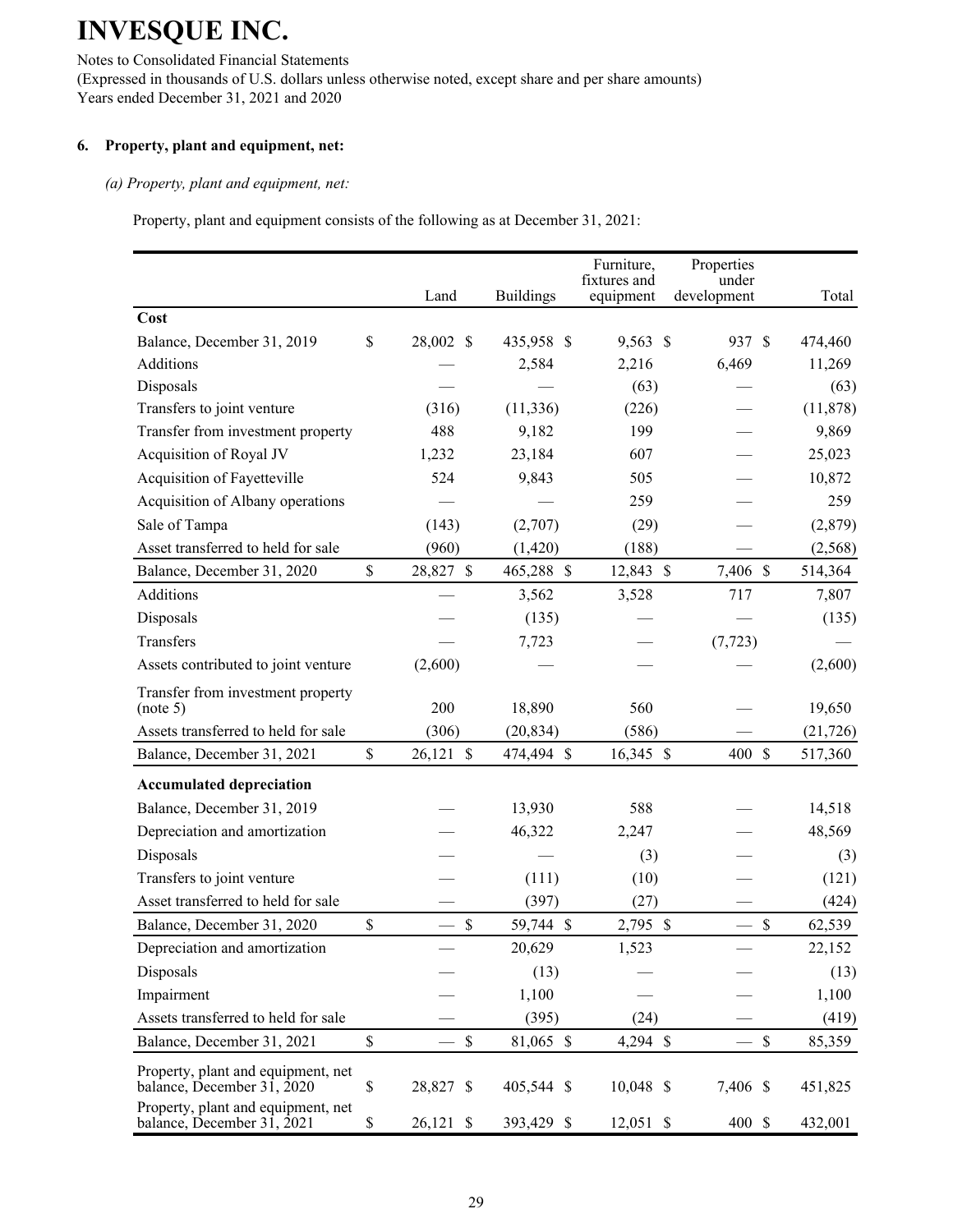Notes to Consolidated Financial Statements

(Expressed in thousands of U.S. dollars unless otherwise noted, except share and per share amounts) Years ended December 31, 2021 and 2020

*(b) Dispositions and transfers - year ended December 31, 2021*

|                                | Richmond,<br>VA     | Parker,<br>CO | Total    |
|--------------------------------|---------------------|---------------|----------|
| Properties                     | (1)                 |               | (1)      |
|                                |                     |               |          |
| Land                           | \$<br><sup>\$</sup> | $2,600$ \$    | 2,600    |
| Property, plant and equipment  | (2,152)             |               | (2,152)  |
|                                | \$<br>$(2,152)$ \$  | $2,600$ \$    | 448      |
| Consideration paid (received): |                     |               |          |
| Gain on sale of property       | 1,282               |               | 1,282    |
| Cash proceeds received, net    | (3, 434)            |               | (3, 434) |
| Contributed to joint venture   |                     | 2,600         | 2,600    |
|                                | \$<br>$(2,152)$ \$  | 2,600<br>S    | 448      |

On June 14, 2021, the Company entered into a joint venture for the development of a seniors housing property in Parker, Colorado ("Terra Bluffs"). The Company contributed land valued at \$2,600 and \$3,002 of cash to the joint venture in exchange for a 73.6% ownership interest.

On October 27, 2021, the Company sold a property in Richmond, VA which was previously recorded as held for sale for total consideration of \$3,500 before closing costs, received in the form of cash.

*(c) Acquisitions - year ended December 31, 2020*

|                                        | Royal             | Fayetteville | Albany<br>operations | Total     |
|----------------------------------------|-------------------|--------------|----------------------|-----------|
| Properties                             | 5                 |              |                      | 6         |
| Property, plant and equipment          | \$<br>$25,023$ \$ | 10,872 \$    | 259 \$               | 36,154    |
| Cash balance acquired                  | 1,388             | 625          | 68                   | 2,081     |
| Working capital balances               | (147)             | (101)        | (327)                | (575)     |
| Mortgages assumed                      | (22, 822)         | (6, 848)     |                      | (29, 670) |
|                                        | \$<br>3,442 \$    | 4,548 \$     | \$                   | 7,990     |
| Consideration paid:                    |                   |              |                      |           |
| Fair value of previously held interest | 3,442             | 4,072        |                      | 7,514     |
| Cash paid                              |                   | 476          |                      | 476       |
|                                        | \$<br>3,442 \$    | 4,548 \$     | \$                   | 7,990     |

On May 6, 2020 the Company acquired 100% of Royal Senior Living's ("Royal") interest in five joint venture properties in which the Company already had a majority ownership interest ("Royal JV"). Simultaneous with this transaction, management of four of these properties was transitioned to Phoenix Senior Living ("Phoenix") and combined with two assets in the Company's portfolio already managed by Phoenix. On May 6, 2020 the Company acquired the minority partner's interest in one of these properties, Fayetteville, for \$476.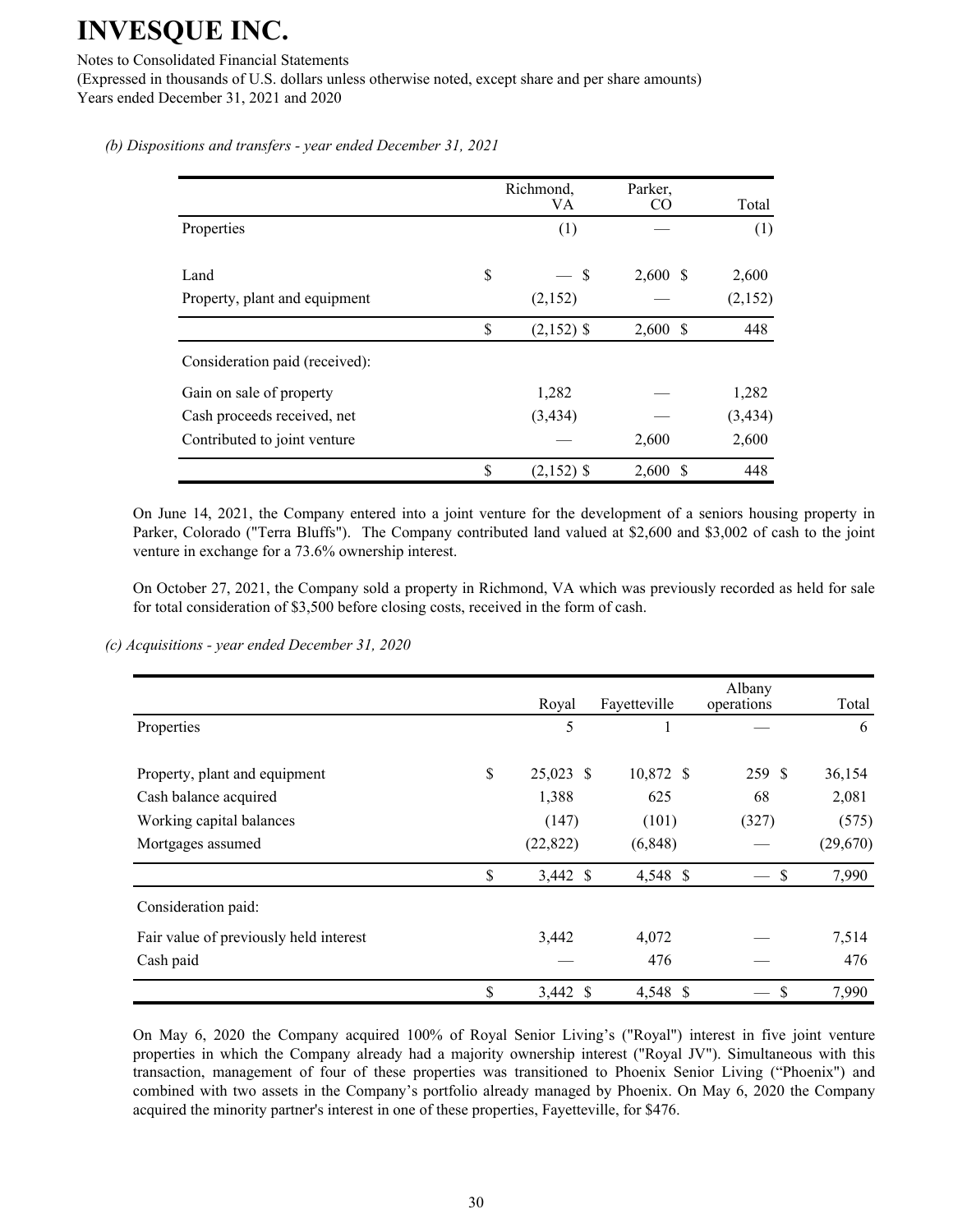Notes to Consolidated Financial Statements

(Expressed in thousands of U.S. dollars unless otherwise noted, except share and per share amounts) Years ended December 31, 2021 and 2020

The Company owns a controlling 90% interest in the entity that owns and operates the six assets, and as a result they have been consolidated following this transaction. The Company received total consideration of \$1,126 from Phoenix for their buy-in to the entity, of which \$650 was received in cash and \$476 in a note to an affiliate of Phoenix for the remaining portion of their 10% ownership in the entity. \$26 of the note has been repaid as of December 31, 2020.

|                                             | Arlington<br>Sale    | Glassboro to<br>Joint Venture | Tampa Sale   | Total     |
|---------------------------------------------|----------------------|-------------------------------|--------------|-----------|
| Properties                                  | (1)                  | (1)                           | (1)          | (3)       |
| Property, plant and equipment               | \$<br>$(12,201)$ \$  | $(11,757)$ \$                 | $(2,879)$ \$ | (26, 837) |
| Working capital balances                    | 67                   | (57)                          | (121)        | (111)     |
|                                             | \$<br>$(12, 134)$ \$ | $(11, 814)$ \$                | $(3,000)$ \$ | (26,948)  |
| Consideration paid (received):              |                      |                               |              |           |
| Equity contributed to joint venture         |                      | (3,016)                       |              | (3,016)   |
| Gain (loss) on sale of property             | (221)                | 103                           |              | (118)     |
| Note issued to joint venture partner        |                      | (490)                         |              | (490)     |
| Repayment/contribution of mortgages payable | (8,000)              | (8, 411)                      |              | (16, 411) |
| Cash proceeds received, net                 | (3,913)              |                               | (3,000)      | (6,913)   |
|                                             | \$<br>$(12, 134)$ \$ | $(11, 814)$ \$                | $(3,000)$ \$ | (26,948)  |

*(d) Dispositions and transfers - year ended December 31, 2020*

On February 28, 2020, the Company sold a seniors housing property located in Arlington, TX for a sale price of \$12,450 before closing costs. This property was previously recorded as held for sale. The consideration was paid in the form of an \$8,000 repayment of the mortgage secured by the property and \$3,900 of cash.

On February 21, 2020, the Company entered into a joint venture agreement with the operator Heritage Senior Living ("Heritage") for a property in Glassboro, NJ. Heritage operates the property pursuant to a management agreement. The Company sold 10% of its interest in the property and operations for \$490, satisfied through a promissory note earning 5.91% annual interest. The promissory note matures at the earlier of March 1, 2024, the date that the existing debt secured by the property is refinanced, or upon termination of the management agreement.

The remaining asset in the former five property Royal JV, a seniors housing community in Tampa, FL, was nonstrategic for the Company, and was sold to a third party on May 11, 2020 for \$3,290 less transaction costs.

*(e) Assets held for sale*

The following table summarizes the significant assets held for sale on December 31, 2021 and 2020:

|                                    | December 31, 2021 | December 31, 2020 |
|------------------------------------|-------------------|-------------------|
| Assets:                            |                   |                   |
| Property, plant and equipment, net | 21,307 \$         | 2.144             |
|                                    |                   | 2.144             |

In June 2020 the Company ceased operations in and listed for sale a property located in Richmond, VA. The Company successfully transitioned all residents from this property into new locations in order to prepare the building for sale. On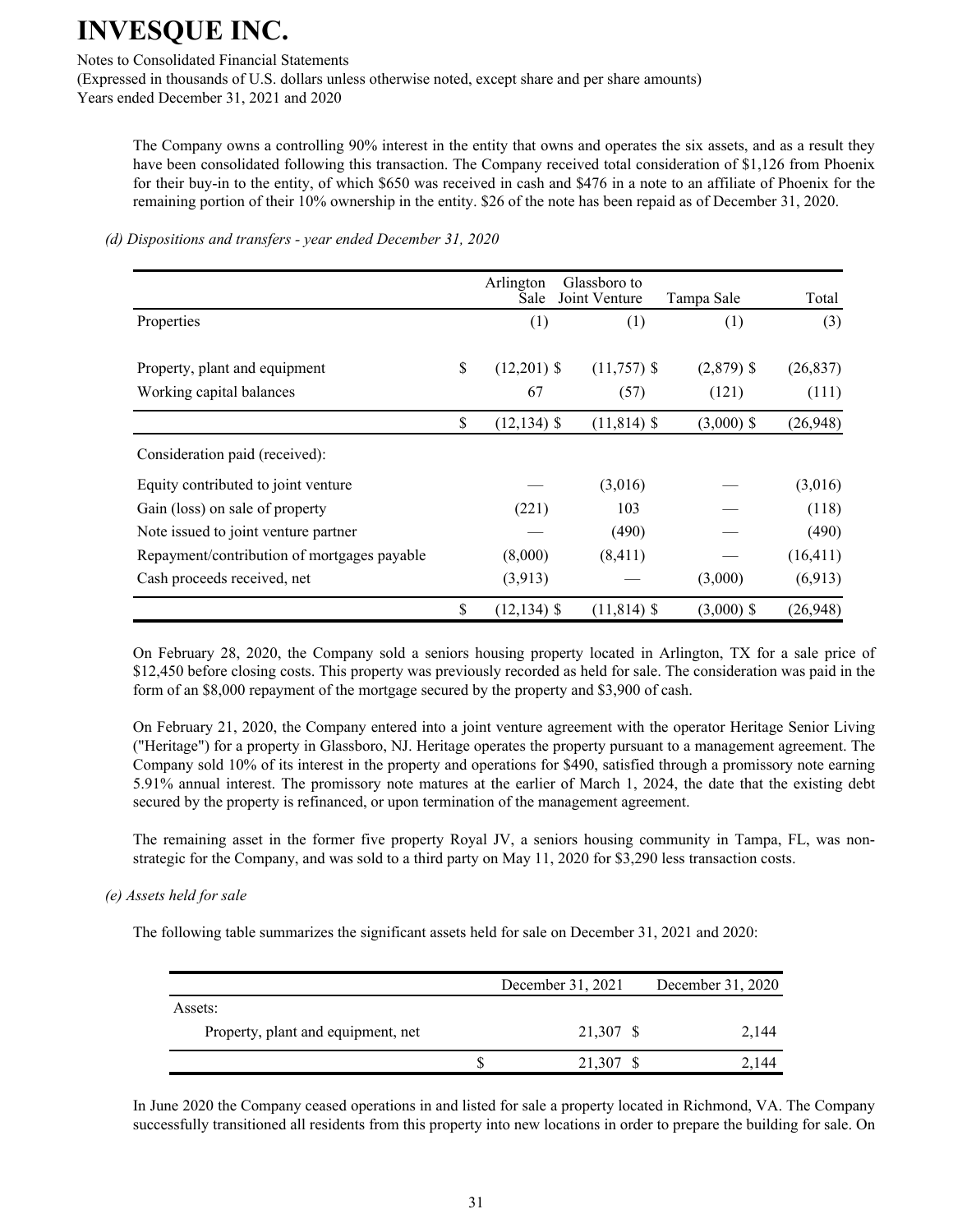Notes to Consolidated Financial Statements

(Expressed in thousands of U.S. dollars unless otherwise noted, except share and per share amounts) Years ended December 31, 2021 and 2020

October 27, 2021, the Company sold the property for total consideration of \$3,500 before closing costs, received in the form of cash.

In June 2021 the Company ceased operations in and listed for sale a property located in Port Royal, SC. The Company has successfully transitioned all residents from this property into new locations in order to prepare the building for sale. The assets are classified as held for sale on the consolidated statement of financial position at December 31, 2021.

On November 15, 2021, the Company entered into a purchase and sale agreement to sell two properties in New York. These properties were previously transferred to property, plant and equipment on October 24, 2021. The assets are classified as held for sale on the consolidated statement of financial position at December 31, 2021.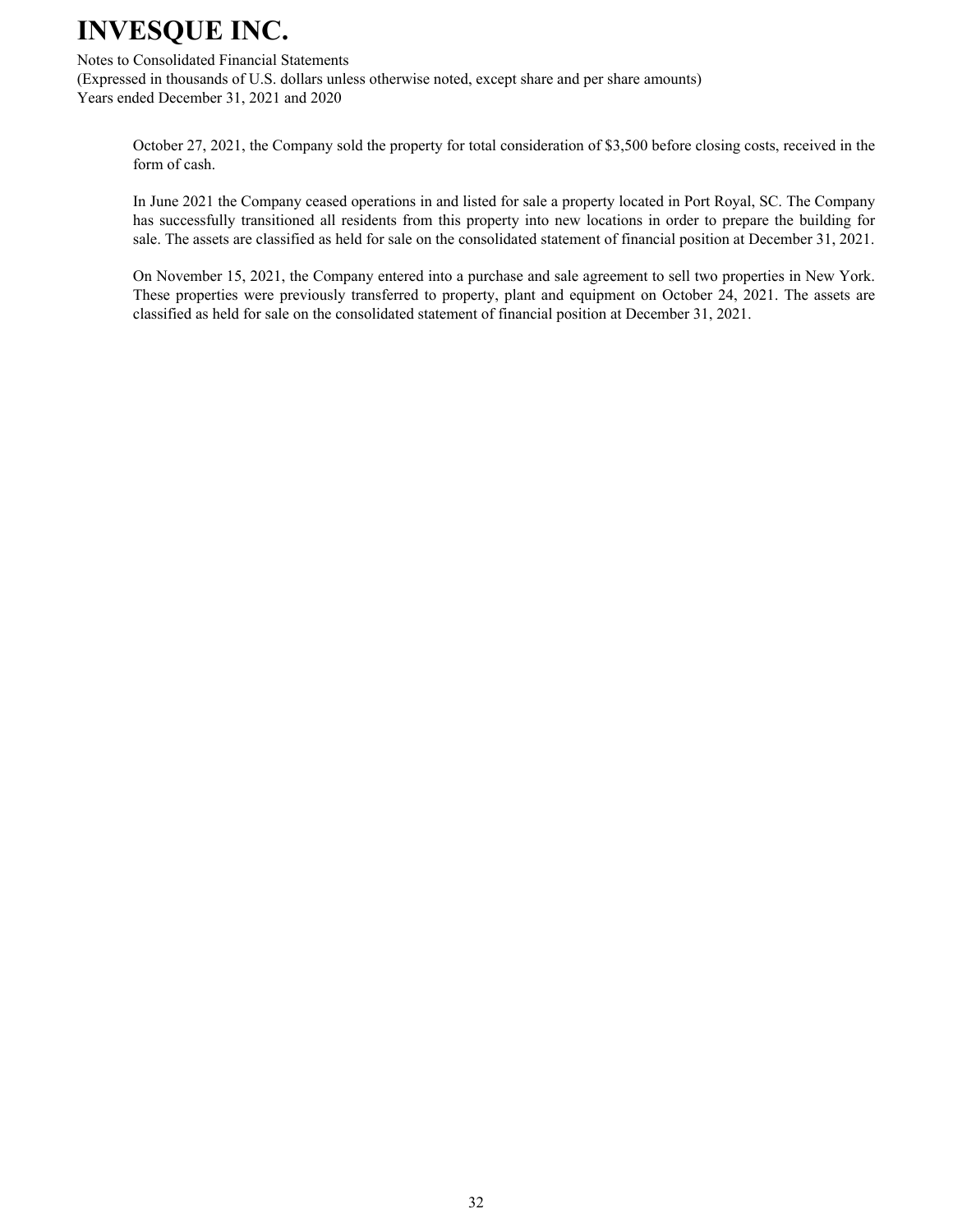#### Notes to Consolidated Financial Statements (Expressed in thousands of U.S. dollars unless otherwise noted, except share and per share amounts) Years ended December 31, 2021 and 2020

### **7. Joint arrangements:**

As at December 31, 2021, the following are the Company's joint arrangements:

| Joint arrangement            | Number of<br>properties | Location             | Company<br>ownership | Consolidation type    |
|------------------------------|-------------------------|----------------------|----------------------|-----------------------|
| Invesque-Autumnwood Landlord | 4                       | Canada               | 50 $\%$              | Joint operation $(1)$ |
| Invesque-Autumnwood Operator |                         | Canada               | 50 $%$               | Joint venture $(2)$   |
| Calamar                      | 2                       | <b>United States</b> | $75\%$               | Joint venture $(3)$   |
| Heritage JV                  | 3                       | <b>United States</b> | $80 \%$              | Joint venture $(3)$   |
| Heritage Newtown             |                         | <b>United States</b> | $80\%$               | Joint venture $(3)$   |
| Heritage Harleysville        |                         | <b>United States</b> | $90\%$               | Joint venture $(3)$   |
| Heritage Glassboro           |                         | <b>United States</b> | $90\%$               | Joint venture $(3)$   |
| Jaguarundi                   | 4                       | <b>United States</b> | 66 %                 | Joint venture $(4)$   |
| Terra Bluffs                 |                         | <b>United States</b> | $72\%$               | Joint venture $(3)$   |

(1) The Company directly holds its interest in the real estate joint operation.

(2) These joint venture arrangements have been structured through separate legal entities and lease the properties from the joint operation landlord.

(3) These joint venture arrangements have been structured through separate legal entities. The joint venture owns an interest in separate legal entities which own the real estate and operations.

(4) The joint venture owns an interest in separate legal entities which own the real estate and leases the properties to third party operators.

The Company has entered into a number of joint arrangements for the purpose of jointly owning and operating certain of its seniors housing investments as detailed in the table above.

The Company and Autumnwood each owns a 50% direct beneficial interest in the real estate assets of the Invesque-Autumnwood Landlord entity and are jointly obligated for the related mortgages for a portfolio of four properties which are accounted for as joint operations and are accounted for under the proportionate consolidation method. The Company's 50% interest in the operations of these properties is held through separate legal entities (collectively referred to as "Invesque-Autumnwood Operators"), which under IFRS 11, Joint arrangements, are accounted for as joint ventures using the equity method. Invesque-Autumnwood Operators have leased the real estate from the landlords under their respective lease agreements. These leases are for three-year periods, with six automatic renewals every third anniversary for a total of 21 years. The Company's share of the landlords' lease receipts, \$3,529 for the year ended December 31, 2021 (year ended December 31, 2020 - \$3,118), is reported as lease revenue from joint ventures. Invesque-Autumnwood Operators lease expense is included in the share of loss from joint ventures in the consolidated statements of loss and comprehensive loss.

The Company has an interest in eight seniors housing and care properties in the United States in which it also owns an interest in the operations at those properties through joint arrangements. In these joint arrangements, the Company owns an interest in the real estate and operations through separate legal entities at each of the properties and has management agreements in place to provide for the day to day operations resulting in joint control of the interests. Each of these joint arrangements are accounted for as joint ventures using the equity method and the Company's share of net income is included in loss from joint ventures in the consolidated statements of loss and comprehensive loss.

On June 5, 2019, the Company contributed eight investment properties to Jaguarundi Ventures, LP, a joint venture formed with Magnetar Financial LLC (collectively, "Magnetar"), a related party. The Company received \$23,000 from its joint venture partner in the arrangement in exchange for a 39.49% interest in the joint venture. The properties contributed had an investment property value of \$161,047 and total mortgage indebtedness of \$102,692. On October 29, 2021, the Company contributed an additional investment property located in Webster, Texas to the joint venture in exchange for an increase in its joint venture ownership interest to 65.83%. On November 16, 2021 Jaguarundi Ventures, LP sold a five property portfolio for a total sale price of \$93,000. Proceeds from the sale were used in part to repay \$67,489 in existing mortgage debt on the properties that were sold. The Company provides a guarantee on the outstanding mortgage balances of the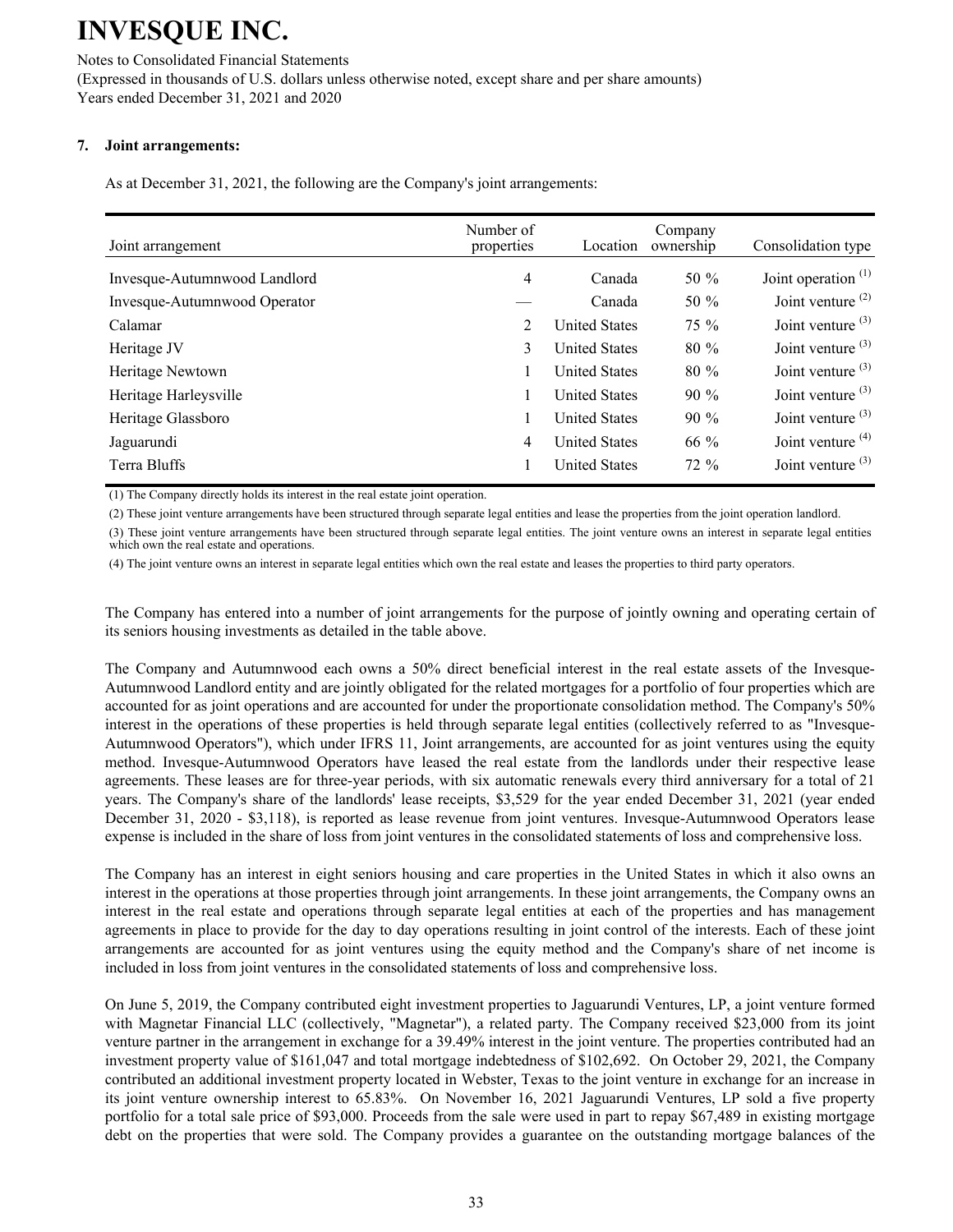#### Notes to Consolidated Financial Statements

(Expressed in thousands of U.S. dollars unless otherwise noted, except share and per share amounts) Years ended December 31, 2021 and 2020

Jaguarundi Ventures, LP in exchange for a fee equal to 15 basis points on the amount guaranteed. The Company earns an asset management fee of 25 basis points based on gross asset value. For the year ended December 31, 2021, the Company has earned guaranty fees of \$59 (year ended December 31, 2020 - \$60) and management fees of \$403 (year ended December 31, 2020 - \$403) from Jaguarundi Ventures, LP included in other revenue in the consolidated statements of loss and comprehensive loss.

On May 6, 2020 the Company acquired 100% of Royal Senior Living's ("Royal") interest in five joint venture properties in which the Company already had a majority ownership interest ("Royal JV") (Note 7).

In addition to the five-asset Royal joint venture referenced above, the Company also had a single-asset joint venture with Royal which owned a seniors housing community in Eatonton, GA ("Royal Eatonton"). Royal purchased the Company's 65% ownership interest in the community on May 6, 2020. Cash proceeds to the Company for this sale were \$1,447. Following this transaction, the Company and Royal no longer have any shared interests in joint arrangements.

On June 14, 2021, the Company entered into a joint venture for the development of a seniors housing property in Parker, Colorado ("Terra Bluffs"). The Company contributed land valued at \$2,600 and \$3,002 of cash to the joint venture in exchange for a 73.6% ownership interest. The project has property under development of \$10,676 at 100% ownership as of December 31, 2021. The remaining portion of the project will be funded through draws on construction loans at the joint venture.

The following tables summarize the information about the Company's investment in joint ventures, which have been accounted for under the equity method:

|                                                                                    | Year ended December<br>31, 2021 | Year ended December<br>31, 2020 |
|------------------------------------------------------------------------------------|---------------------------------|---------------------------------|
| Cash contributions to joint ventures<br>Distributions received from joint ventures | 4.283 \$<br>16,083 \$           | 1,855<br>3,803                  |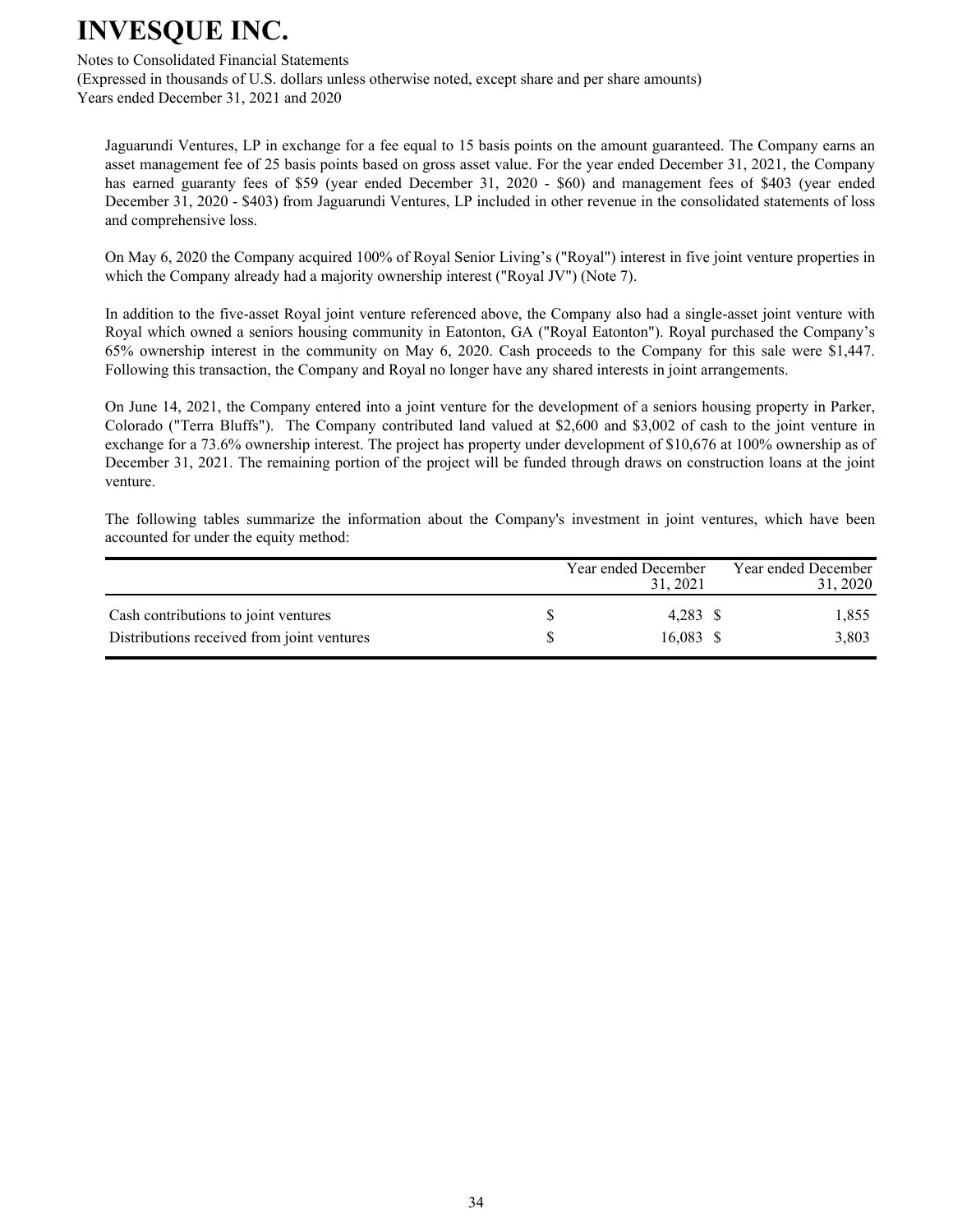Notes to Consolidated Financial Statements

(Expressed in thousands of U.S. dollars unless otherwise noted, except share and per share amounts) Years ended December 31, 2021 and 2020

December 31, 2021 December 31, 2020 Net assets Company share of net assets Net assets Company share of net assets Cash \$ 14,833 \$ 10,893 \$ 5,480 \$ 4,152 Tenant and other receivables 3,015 1,749 3,204 1,765 Other 693 927 923 839 Current assets 18,541 13,569 9,607 6,756 Investment properties 211,320 156,135 292,526 204,399 Property, plant and equipment, net 25,706 18,549 26,317 19,044 Loans receivable **3,882** 55 3,885 55 Other non-current assets 495 495 373 481 362 Total assets \$ 259,944 \$ 188,681 \$ 332,816 \$ 230,616 Accounts payable and accrued  $2 \times 11,575 \text{ s}$   $3,881 \text{ s}$   $6,753 \text{ s}$   $4,787$ Unearned revenue 655 532 712 585 Mortgages payable - current 32,804 22,532 25,332 17,311 Current liabilities 45,034 31,945 32,797 22,683 Mortgages payable - non-current 117,542 94,416 187,120 135,298 Construction loan 4,805 3,458 Loan commitment liability  $416$   $252$ Derivative instruments 2,426 1,996 7,249 5,615 Payable to Invesque 7,802 5,136 Other non-current liabilities 1,821 1,290 2,286 1,510 Total liabilities \$ 179,430 \$ 138,241 \$ 229,868 \$ 165,358 Net assets 65,258 \$ 80,514 \$ 50,440 \$ 102,948 \$ 65,258

On October 29, 2021, the Company contributed an additional investment property located in Webster, Texas to the joint venture in exchange for an increase in its joint venture ownership interest to 65.83%. The Webster, Texas property is pledged against the Company's Credit Facility and the Jaguarundi Ventures, LP has recorded the \$7,802 obligation to the Company for the Webster, Texas property's share of the Company's Credit Facility debt.

As at December 31, 2021, a joint arrangement with respect to one property currently undergoing renovations did not meet certain debt service coverage ratio requirements under the terms of a mortgage agreement secured by the property. As the joint arrangement did not have an unconditional right to defer settlement of the mortgage for at least twelve months as at December 31, 2021, the \$9,186 outstanding loan balance has been classified as a current liability of the joint arrangement as at December 31, 2021.

As at December 31, 2021, a joint arrangement with respect to one property held in Jaguarundi Ventures, LP did not meet certain debt covenant requirements under the terms of a mortgage agreement secured by the property. As the joint arrangement did not have an unconditional right to defer settlement of the mortgage for at least twelve months as at December 31, 2021, the \$13,569 outstanding loan balance has been classified as a current liability of the joint arrangement as at December 31, 2021.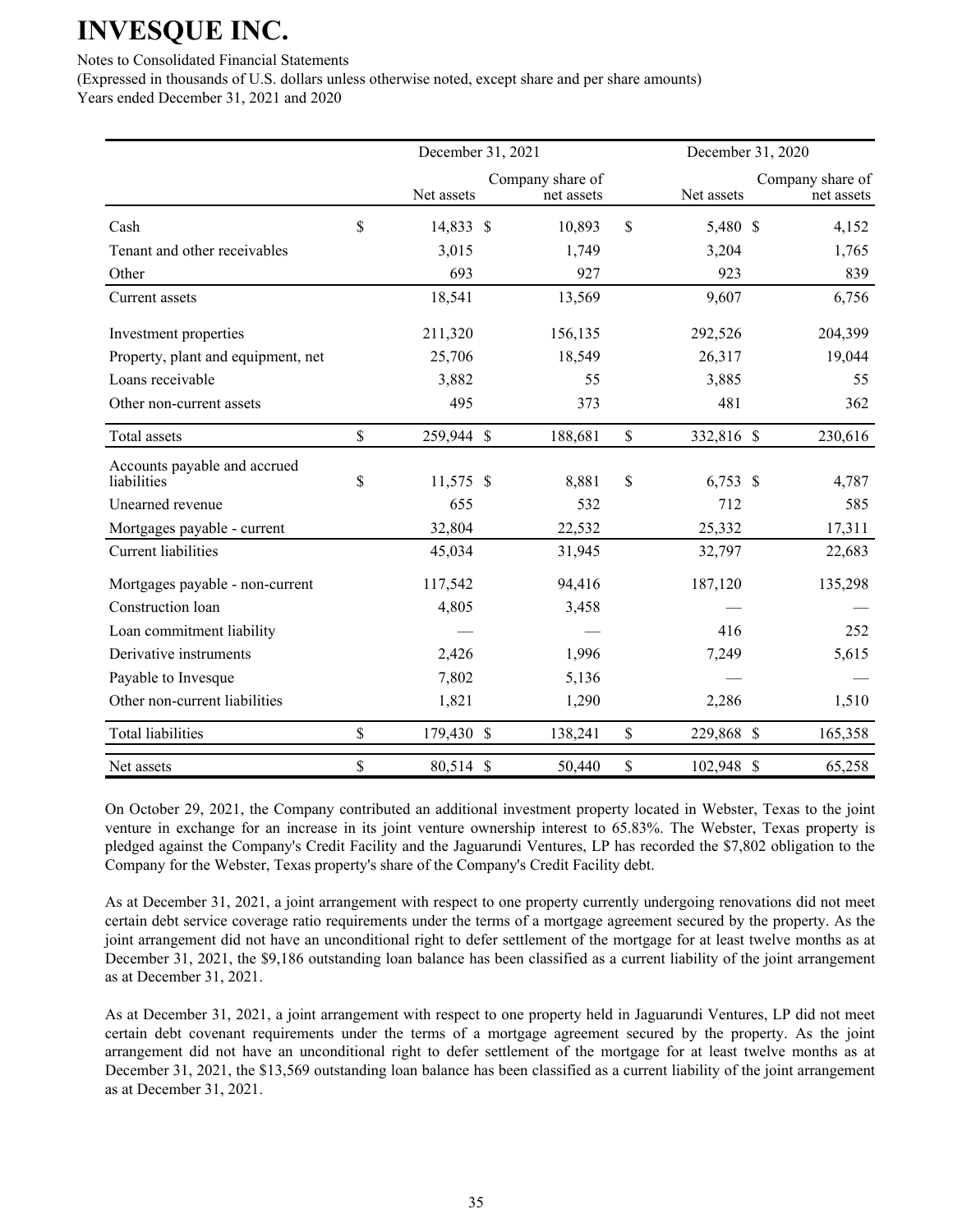Notes to Consolidated Financial Statements

(Expressed in thousands of U.S. dollars unless otherwise noted, except share and per share amounts)

Years ended December 31, 2021 and 2020

|                                                                 | Year ended December 31, 2021 |                              |    | Year ended December 31, 2020 |                              |  |  |
|-----------------------------------------------------------------|------------------------------|------------------------------|----|------------------------------|------------------------------|--|--|
|                                                                 | Net loss                     | Company share<br>of net loss |    | Net loss                     | Company share<br>of net loss |  |  |
| Revenue                                                         | \$<br>57,765 \$              | 34,086                       | \$ | 65,249 \$                    | 40,457                       |  |  |
| Other income                                                    | 1,511                        | 1,243                        |    | 1,582                        | 1,294                        |  |  |
| Property operating expense                                      | (40, 032)                    | (22, 417)                    |    | (43,259)                     | (25, 536)                    |  |  |
| Depreciation expense                                            | (725)                        | (543)                        |    | (724)                        | (546)                        |  |  |
| Finance costs                                                   | (9, 472)                     | (6, 818)                     |    | (9,294)                      | (6,591)                      |  |  |
| Real estate tax expense                                         | (1,480)                      | (902)                        |    | (1,609)                      | (974)                        |  |  |
| General and administrative expenses                             | (6, 453)                     | (3,980)                      |    | (3,272)                      | (1,974)                      |  |  |
| Allowance for credit losses on loans and<br>interest receivable | (954)                        | (577)                        |    | (14,800)                     | (11, 957)                    |  |  |
| Change in fair value of financial instruments                   | 3,965                        | 3,112                        |    | (4,622)                      | (3,603)                      |  |  |
| Change in fair value of investment properties                   | (21, 363)                    | (18, 110)                    |    | (33, 830)                    | (25,299)                     |  |  |
| Net income (loss), prior to distributions to<br>owners          | \$<br>$(17,238)$ \$          | (14,906)                     | S  | $(44, 579)$ \$               | (34, 729)                    |  |  |

Related party transactions occur between the Company and its joint ventures. These related party transactions are in the normal course of operations and are measured at the exchange amount, which is the amount of consideration established and agreed to between the parties. Except as disclosed elsewhere in these consolidated financial statements, the related party balances are included in other receivables, loans receivable, accounts payable, loan commitment liabilities, and lease revenue from joint ventures.

The following table summarizes information about the gross balance of mortgages payable at the joint ventures:

|                                | December 31, 2021                         | December 31, 2020                          |
|--------------------------------|-------------------------------------------|--------------------------------------------|
| Mortgages at fixed rates:      |                                           |                                            |
| Mortgages (principal) $^{(1)}$ | \$<br>150,900                             | \$<br>170,814                              |
| Interest rates                 | 3.99% to 5.23%                            | 3.99% to 4.98%                             |
| Weighted average interest rate | 4.30 $\%$                                 | 4.30 $\%$                                  |
| Mortgages at variable rates:   |                                           |                                            |
| Mortgages (principal)          | \$<br>500                                 | \$<br>42,635                               |
| Interest rates                 | LIBOR plus 2.75% with a<br>$3.75\%$ floor | LIBOR plus 2.40% to LIBOR<br>plus $3.00\%$ |
| Weighted average interest rate | $3.75 \%$                                 | 3.88 %                                     |
| Blended weighted average rate  | 4.30 $%$                                  | $4.22 \%$                                  |

(1) Includes \$89,231 of variable rate mortgages that are fixed with interest rate swaps (December 31, 2020 - \$114,589).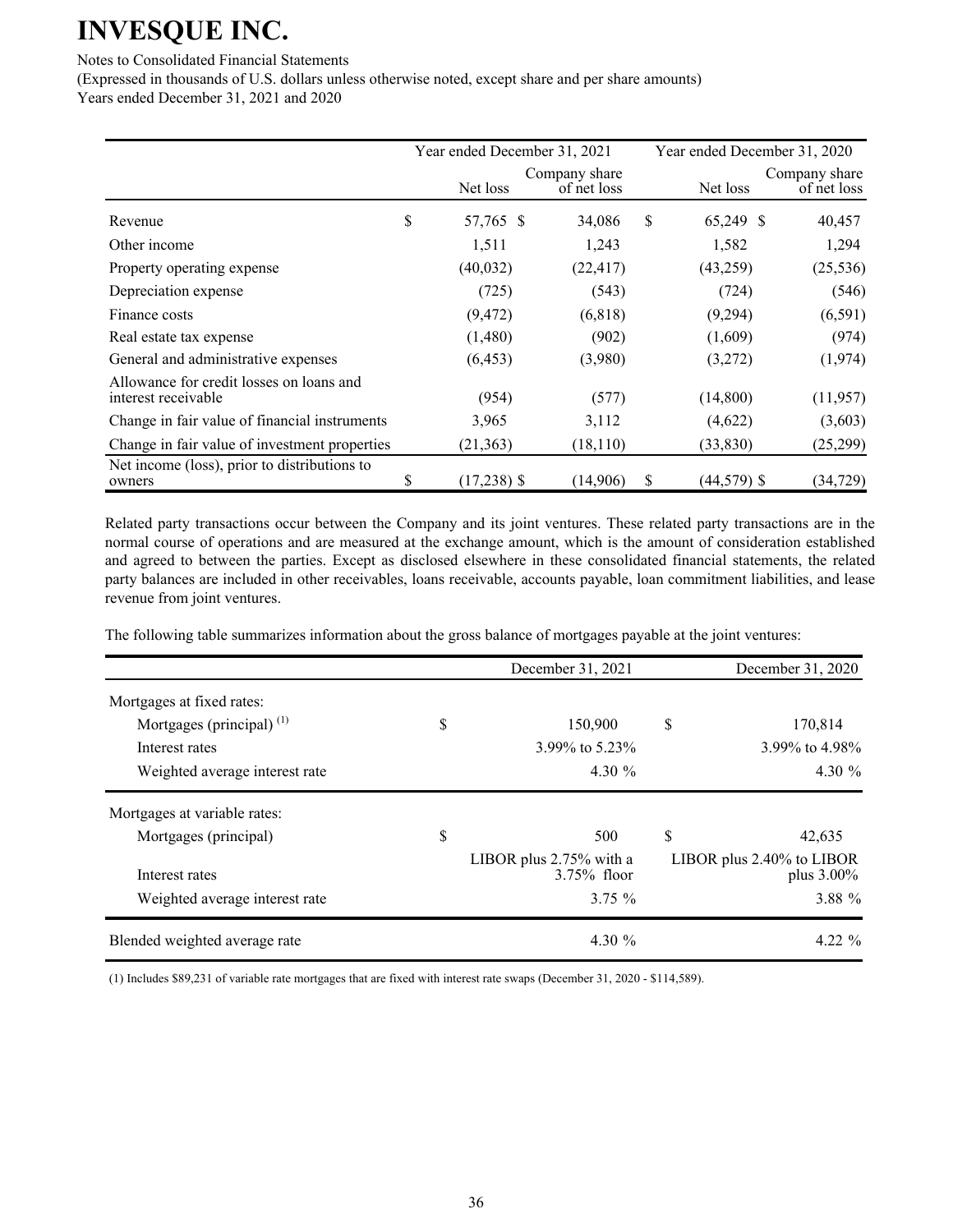Notes to Consolidated Financial Statements

(Expressed in thousands of U.S. dollars unless otherwise noted, except share and per share amounts) Years ended December 31, 2021 and 2020

The following tables summarize the information about the Company's investment in Jaguarundi Ventures, LP, which have been accounted for under the equity method and included in tables above. Jaguarundi Ventures, LP is shown separately below due to significance of the interest in the joint venture. The joint venture was formed on June 5, 2019. During the year ended December 31, 2021, the Company has not made cash contributions to Jaguarundi Ventures, LP (year ended December 31, 2020 - \$1,428). During the year ended December 31, 2021, the Company received cash distributions of \$14,543 from Jaguarundi Ventures, LP (year ended December 31, 2020 - NIL).

|                                             | December 31, 2021 |               |                                |              | December 31, 2020 |  |                                |  |
|---------------------------------------------|-------------------|---------------|--------------------------------|--------------|-------------------|--|--------------------------------|--|
|                                             | Net assets        |               | Company share of<br>net assets |              | Net assets        |  | Company share of<br>net assets |  |
| Cash                                        | \$<br>8,054 \$    |               | 5,365                          | \$           | $1,658$ \$        |  | 1,003                          |  |
| Tenant and other receivables                | 1,175             |               | 773                            |              | 1,602             |  | 969                            |  |
| Other                                       |                   |               |                                |              | 110               |  | 68                             |  |
| Current assets                              | 9,229             |               | 6,138                          |              | 3,370             |  | 2,040                          |  |
| Investment properties                       | 52,000            |               | 34,232                         |              | 143,785           |  | 86,999                         |  |
| Loans receivable                            | 24                |               | 16                             |              |                   |  |                                |  |
| Total assets                                | \$<br>$61,253$ \$ |               | 40,386                         | $\mathbb{S}$ | 147,155 \$        |  | 89,039                         |  |
| Accounts payable and accrued<br>liabilities | \$<br>1,317 \$    |               | 867                            | \$           | 1,918 \$          |  | 1,160                          |  |
| Mortgages payable - current                 | 23,086            |               | 15,198                         |              | 15,227            |  | 9,214                          |  |
| <b>Current liabilities</b>                  | 24,403            |               | 16,065                         |              | 17,145            |  | 10,374                         |  |
| Mortgages payable - non-current             | 14,497            |               | 9,543                          |              | 84,149            |  | 50,916                         |  |
| Loan commitment liability                   |                   |               |                                |              | 416               |  | 252                            |  |
| Payable to Invesque                         | 7,802             |               | 5,136                          |              |                   |  |                                |  |
| Derivative instruments                      |                   |               |                                |              | 1,602             |  | 969                            |  |
| Other non-current liabilities               | 1,250             |               | 823                            |              | 1,700             |  | 1,029                          |  |
| Total liabilities                           | \$<br>47,952 \$   |               | 31,567                         | \$           | 105,012 \$        |  | 63,540                         |  |
| Net assets                                  | \$<br>13,301      | $\mathcal{S}$ | 8,819                          | \$           | 42,143 \$         |  | 25,499                         |  |

The Company provides a guarantee on the outstanding mortgage balances of the Jaguarundi Ventures, LP in exchange for a fee equal to 15 basis points on the amount guaranteed. As of December 31, 2021, the outstanding mortgages balance of Jaguarundi Ventures, LP is \$37,586 (December 31, 2020 - \$99,376). As of December 31, 2021, the value of the properties that collateralize the mortgages is \$52,000 (December 31, 2020 - \$143,785) and is sufficient to support the mortgage values.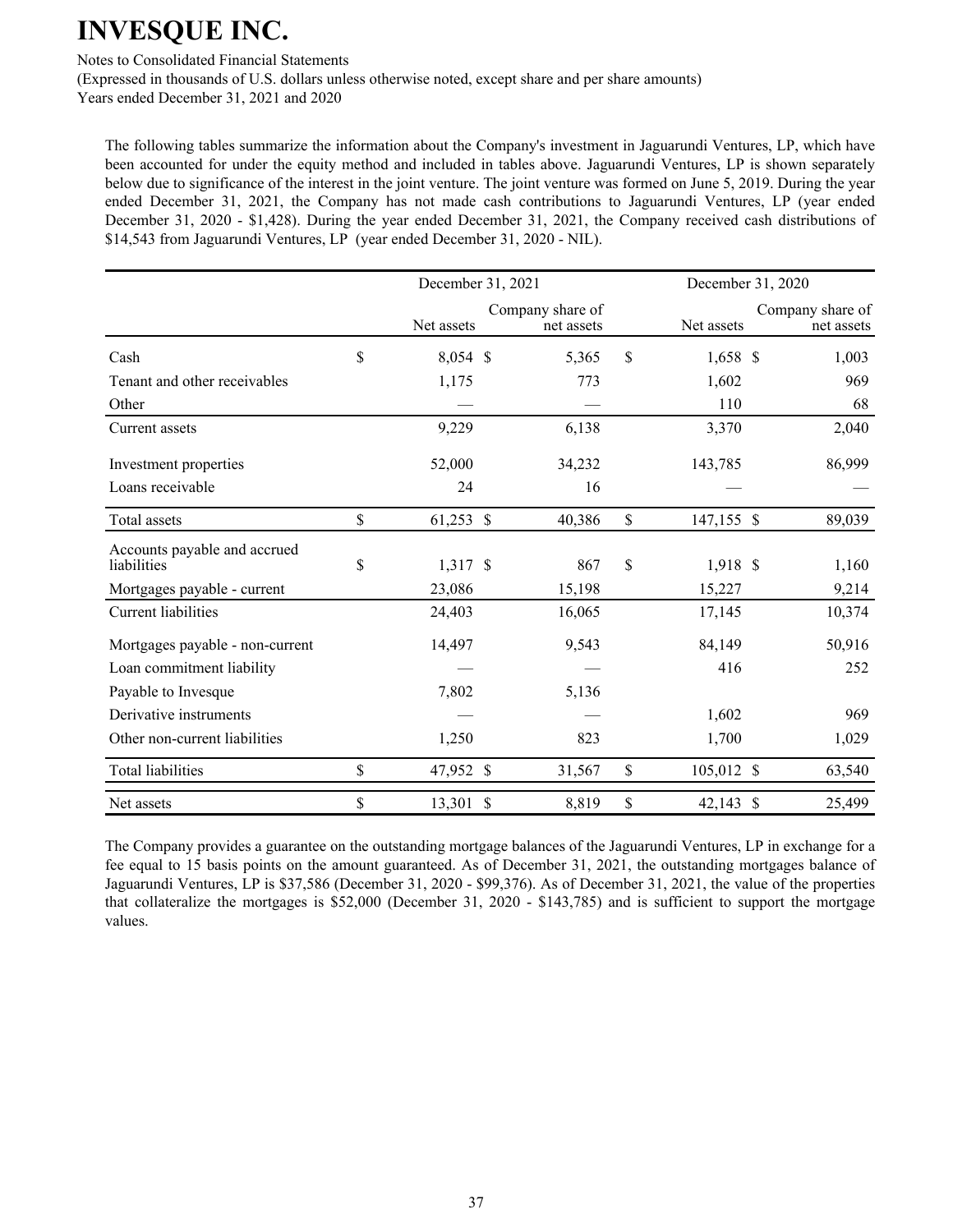Notes to Consolidated Financial Statements

(Expressed in thousands of U.S. dollars unless otherwise noted, except share and per share amounts) Years ended December 31, 2021 and 2020

|                                                                 | Year ended December 31, 2021  |                                                   |   | Year ended December 31, 2020  |                                                   |  |  |
|-----------------------------------------------------------------|-------------------------------|---------------------------------------------------|---|-------------------------------|---------------------------------------------------|--|--|
|                                                                 | Net income<br>$(\text{loss})$ | Company share<br>of net income<br>$(\text{loss})$ |   | Net income<br>$(\text{loss})$ | Company share<br>of net income<br>$(\text{loss})$ |  |  |
| Revenue                                                         | \$<br>13,921 \$               | 8,431                                             | S | 14,423 \$                     | 8,638                                             |  |  |
| Finance costs                                                   | (4,578)                       | (2,823)                                           |   | (3,859)                       | (2,182)                                           |  |  |
| Real estate tax expense                                         | (1,480)                       | (902)                                             |   | (1,609)                       | (974)                                             |  |  |
| General and administrative expenses                             | (6, 461)                      | (3,984)                                           |   | (3,318)                       | (2,008)                                           |  |  |
| Allowance for credit losses on loans and<br>interest receivable | (954)                         | (577)                                             |   | (14,800)                      | (11,956)                                          |  |  |
| Change in fair value of financial instruments                   | 744                           | 462                                               |   | (942)                         | (570)                                             |  |  |
| Change in fair value of investment properties                   | (16,911)                      | (11,315)                                          |   | (19,294)                      | (11, 585)                                         |  |  |
| Net income (loss), prior to distributions to<br>owners          | \$<br>$(15,719)$ \$           | (10,708)                                          | S | $(29,399)$ \$                 | (20, 637)                                         |  |  |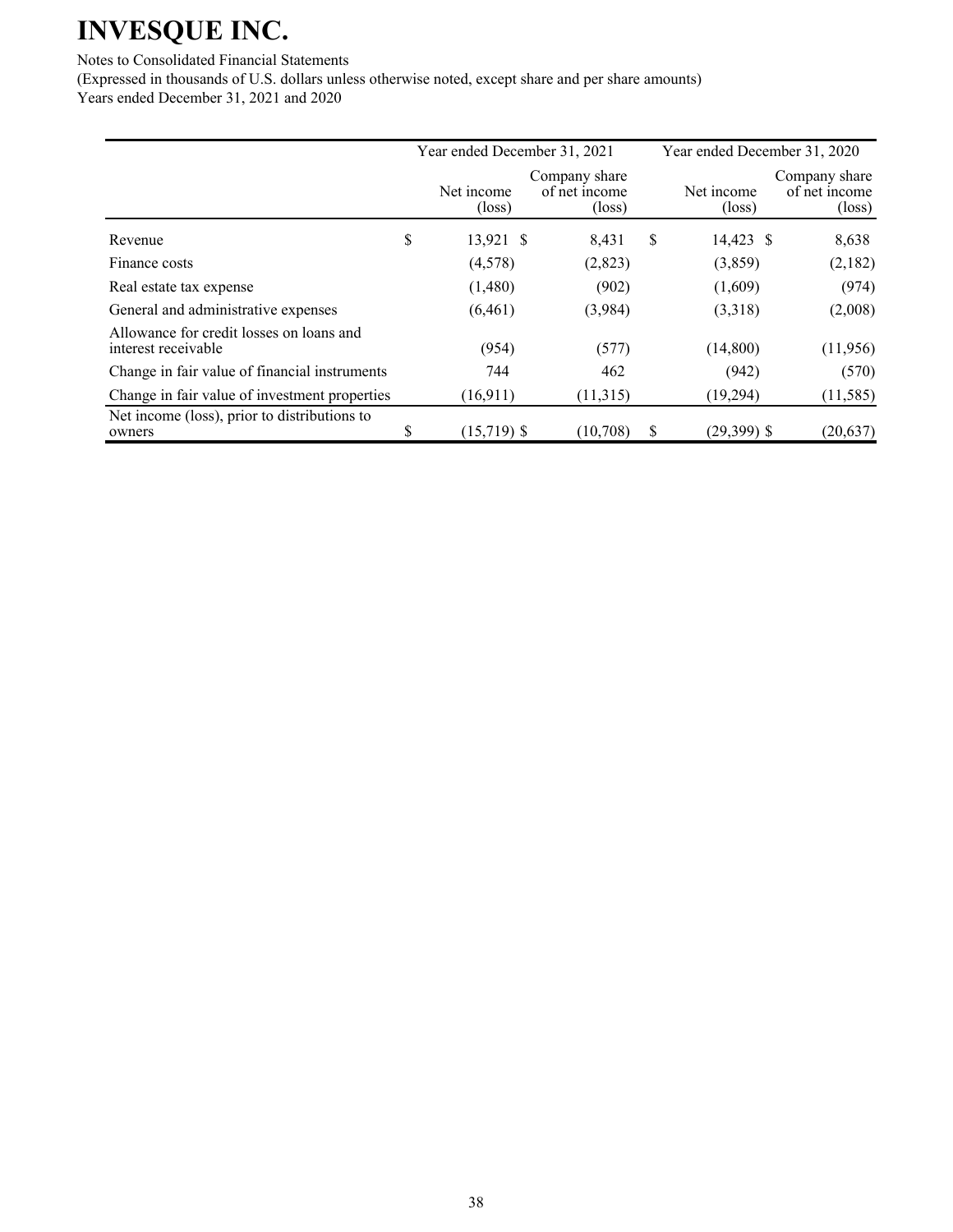Notes to Consolidated Financial Statements (Expressed in thousands of U.S. dollars unless otherwise noted, except share and per share amounts) Years ended December 31, 2021 and 2020

### **8. Credit facilities:**

The credit facilities are recorded net of loan fees, which are capitalized when paid, and amortized into finance cost over the terms of the related loans using the effective interest rate method.

|                                                         | December 31, 2021 | Borrowing rate at<br>December 31, 2021 | December 31, 2020 | Borrowing rate at<br>December 31, 2020 |
|---------------------------------------------------------|-------------------|----------------------------------------|-------------------|----------------------------------------|
| Credit Facility Term $(1)(5)$                           | \$<br>200,000     | 4.26 $%$                               | \$<br>200,000     | 4.66 $\%$                              |
| Credit Facility Revolver <sup>(2)(5)</sup>              | 130,688           | 3.54%                                  | 190,500           | 3.58 %                                 |
| <b>MOB</b> Facility USD<br>denominated portion          | 21,286            | $2.30 \%$                              | 21,286            | $2.34 \%$                              |
| <b>MOB Facility CAD</b><br>denominated portion $(1)(3)$ | 67,404            | 4.32 $%$                               | 66,904            | 4.32 %                                 |
| <b>Magnetar Facility</b>                                |                   | $-$ %                                  | 10,000            | $9.00\%$                               |
| Commonwealth Facility <sup>(4)(5)</sup>                 | 180,453           | 3.80 %                                 | 176,000           | 3.84%                                  |
| Finance costs, net                                      | (2,565)           |                                        | (4,094)           |                                        |
| Carrying value                                          | \$<br>597,266     | 3.90%                                  | \$<br>660,596     | 4.09 %                                 |
| Less current portion                                    | 795               |                                        | 10,000            |                                        |
| Long-term portion                                       | \$<br>596,471     |                                        | \$<br>650,596     |                                        |

(1) This facility is fixed with an interest rate swap.

(2) \$75,000 of this facility is fixed with interest rate swaps.

(3) This facility is denominated in Canadian dollars with a principal amount of CAD\$85,202.

(4) \$176,000 of this facility is fixed with interest rate swaps.

(5) Upon the upcoming transition from LIBOR in 2023, this credit facility will migrate to an elective alternative benchmark of either Term SOFR and a related benchmark adjustment, Daily Simple SOFR and a related benchmark adjustment or an alternative benchmark based on future legislative or thenmarket benchmark replacement determinations.

On December 20, 2018, the Company entered into an agreement for an unsecured credit facility (the "Credit Facility") with a \$400,000 capacity. The Credit Facility is comprised of a \$200,000 term loan and a \$200,000 revolving line of credit. The term loan has a maturity date of December 20, 2023, while the revolving line of credit has a maturity date of December 20, 2022, with a one year extension option, subject to lender approval. On December 31, 2021, the maturity date of the revolving line of credit was extended to December 20, 2023. The Credit Facility bears interest at a rate of LIBOR plus an applicable margin based on the Company's consolidated leverage ratio, with an option to use a rate based on Base Rate, as defined in the agreement, plus an applicable margin.

The borrowing capacity of the Credit Facility is based on the undepreciated book value of an unencumbered pool of assets. Per the agreement, the Company's leverage could not exceed 62.5% through December 31, 2019, reducing to 60% thereafter. The agreement also provides for the Company's leverage to increase to 65% for two quarters following any material acquisition (the "surge period"). Per the agreement, the fixed charge ratio shall not be less than 1.75 to 1.0. On November 7, 2019, the Company amended the terms of the Credit Facility to extend the surge provision period following a material acquisition for both the maximum consolidated total leverage ratio covenant and unencumbered pool leverage covenant. The maximum consolidated total leverage ratio covenant can increase to 65% for four quarters starting with the third quarter of 2019. The unencumbered pool leverage ratio may increase to 65% for two quarters starting with the third quarter of 2019, reducing to 62.5% for two quarters after that, and reducing back to 60% thereafter. The Company's acquisition of Commonwealth is considered a material acquisition under the terms of the Credit Facility.

On November 4, 2020, the Company entered into an agreement to modify the Credit Facility, in which the facility will be permanently converted to a facility secured by pledges of equity in the special purposes entities which own the properties making up a borrowing base. The minimum fixed charge coverage ratio covenant will permanently decrease from 1.75 to 1.60. Per the agreement, the Company was granted a surge period effective with the quarterly reporting period ended September 30, 2020 through June 30, 2021. During the surge period, the consolidated leverage ratio covenant was increased from 60% to 65%, the advance rate increased from 60% to 65% of the borrowing base, the applicable margin for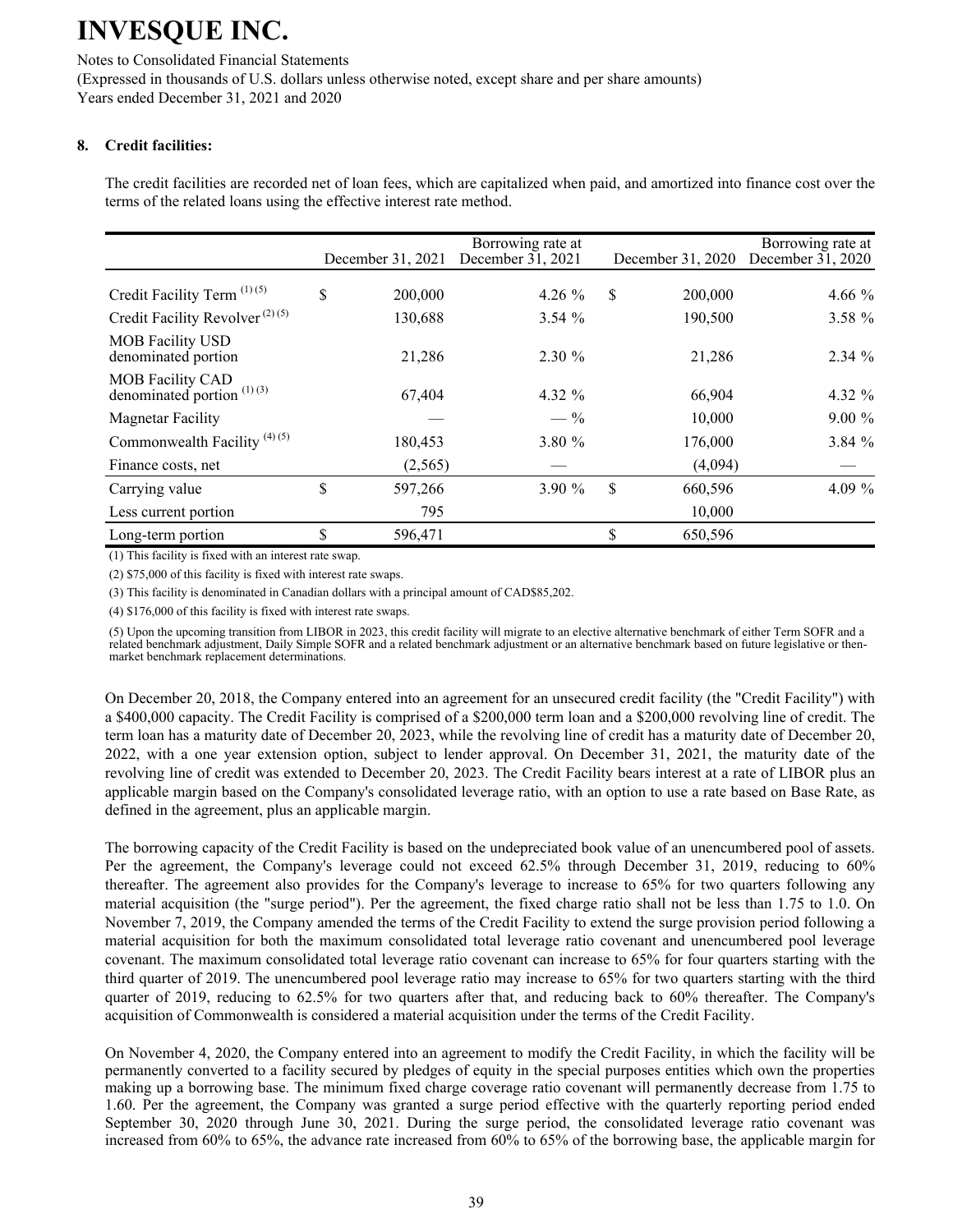Notes to Consolidated Financial Statements

(Expressed in thousands of U.S. dollars unless otherwise noted, except share and per share amounts) Years ended December 31, 2021 and 2020

LIBOR loans increased 15 basis points, and the implied interest rate used to calculate the debt service coverage amount decreased from 6.0% to 5.75%. Per the agreement, the surge period ended June 30, 2021. On December 31, 2021, the Company entered into an agreement to modify the Credit Facility, in which the maturity date for the revolving line of credit was permanently extended from December 20, 2022 to December 20, 2023. The minimum fixed charge coverage ratio covenant was permanently decreased from 1.60x to 1.50x. Per the agreement, the Company also agreed to an ongoing \$25,000 liquidity requirement as well as a limitation on gross dividends that can be declared during 2022 and 2023. These changes are effective with the reporting period ended December 31, 2021.

On May 1, 2018, a wholly owned subsidiary of the Company entered into a secured credit facility ("MOB Facility") for the purpose of funding the acquisition of 14 medical office buildings. The facility has maximum commitment amounts of CAD\$90,060, with a borrowing rate of the BA Rate plus 220 basis points, and a US Dollar commitment of \$22,515, with a borrowing rate of LIBOR plus 220 basis points. The facility provides for interest-only payments through its maturity date of May 1, 2023. Per the terms of the agreement, CAD\$4,858 and USD\$1,228 are reserved for the construction of tenant improvements and the payment of leasing commissions for leases entered into after the closing of the transaction. On May 1, 2018, in conjunction with the acquisition, the Company drew CAD\$85,202 and USD\$16,647. The facility also included an allocation of USD\$4,460 for the acquisition of an additional medical office property in Williamsville, New York. On June 28, 2018, the Company amended the terms of the agreement to increase the borrowing capacity for the Williamsville, New York property to USD\$6,572. The company drew a total of USD\$6,572 in conjunction with the closing of the Williamsville asset on July 9, 2018. On December 31, 2018, the Company repaid USD\$1,933 on the facility. On September 21, 2020, the Company entered into an amendment to the MOB Facility that reset certain loan covenant levels. Pursuant to the terms of the amendment, during a test period beginning June 30, 2020, the Company's debt yield covenant level was reduced to 5.75% (which increases to 8.00% at December 31, 2021).

On July 26, 2019, the Company entered into a credit agreement with Magnetar for a principal amount of \$30,000, annual interest rate of 8.5%, and an initial maturity of one year with a one year extension option ("Magnetar Facility"). On December 5, 2019, the Company repaid \$15,000 on the facility. On June 5, 2020, the Company gave notice of intent to exercise the one year extension option and per the Magnetar Facility credit agreement the interest rate increased to 9.0%. On June 16, 2020, the Company repaid \$5,000 on the Magnetar Facility. On June 22, 2021, the Company used cash on hand to repay the \$10,000 remaining Magnetar Facility.

On August 1, 2019, a wholly owned subsidiary of the Company entered into a secured credit facility ("Commonwealth Facility") for the purpose of funding the acquisition of Commonwealth Tranche I. The \$176,000 new debt secured by 16 properties has a maturity date of August 1, 2024, with 2 available extension options. It bears interest at a rate of LIBOR plus 215 basis points. The agreement also provides for an accordion feature that would extend the capacity of the loan by an additional \$50,000 subject to certain terms and conditions provided for in the agreement. Pursuant to the terms of the Commonwealth Facility, the Company is required to maintain a debt yield of 8.0% (which increases to 8.75% at September 30, 2021) as well as a Debt Service Coverage Ratio of 1.25. On August 11, 2021, the Company entered into an amendment of the Commonwealth Facility whereby the required debt yield was modified to be 8.0% for the trailing six month period ended December 31, 2021; 8.0% for the trailing nine month period ending March 31, 2022; 8.25% for the trailing twelve month period ending June 30, 2022; 8.5% for the trailing twelve month period ending September 30, 2022; 8.75% for the trailing twelve month period ending December 31, 2022; and 9.0% for each trailing twelve month test period thereafter.

On January 17, 2020, the Company entered into an amendment to the Commonwealth Facility that established a \$10,000 capital improvements holdback ("Holdback"). The Holdback provides funding to the Company for reimbursement of capital improvements made to the properties encumbered by the Commonwealth Facility. The amendment allows the Company to be reimbursed for 65% of capital improvement costs incurred. On January 26, 2021, the Company drew \$4,453 from the Holdback for reimbursement of expenses incurred for adding additional units to the Abingdon, South Boston and Front Royal properties.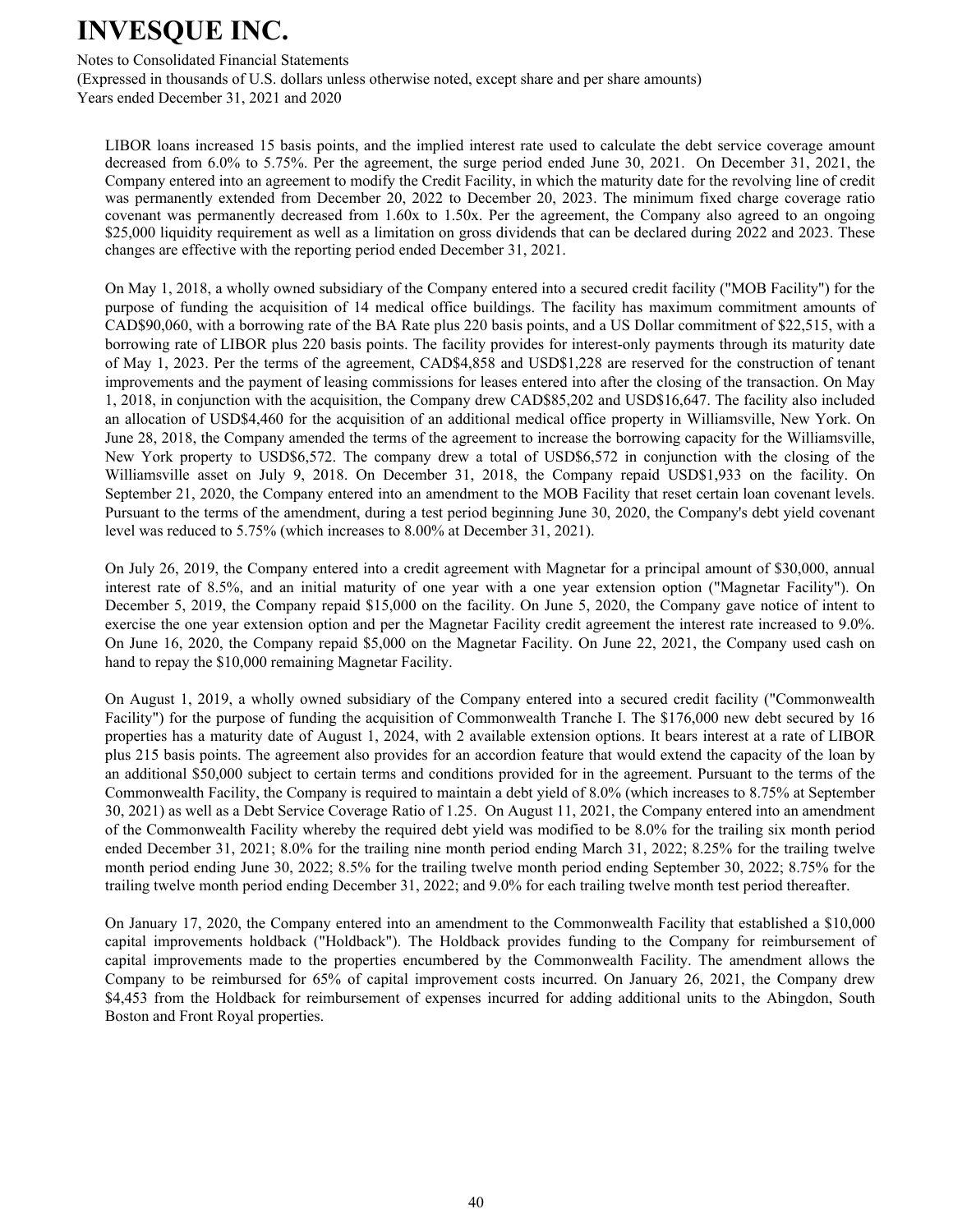Notes to Consolidated Financial Statements

(Expressed in thousands of U.S. dollars unless otherwise noted, except share and per share amounts) Years ended December 31, 2021 and 2020

Future principal repayments of the credit facilities are as follows:

|            | Aggregate principal<br>payments |
|------------|---------------------------------|
| 2022       | \$<br>795                       |
| 2023       | 421,854                         |
| 2024       | 177,182                         |
| 2025       |                                 |
| 2026       |                                 |
| Thereafter |                                 |
| Total      | 599,831                         |

#### **9.** M**ortgages payable:**

Mortgages payable consist of the following as at December 31, 2021:

|                                | December 31, 2021 |          |    | December 31, 2020 |  |  |
|--------------------------------|-------------------|----------|----|-------------------|--|--|
| Mortgages payable              | S                 | 210,410  | \$ | 296,881           |  |  |
| Mark-to-market adjustment, net |                   | 4,847    |    | 4,958             |  |  |
| Finance costs, net             |                   | (1, 434) |    | (2,375)           |  |  |
| Carrying value                 | S                 | 213,823  | S  | 299,464           |  |  |
| Less current portion           |                   | 34,876   |    | 30,622            |  |  |
| Long-term portion              | S                 | 178,947  | \$ | 268,842           |  |  |

Mortgages payable are collateralized by investment properties and property, plant and equipment with a value of \$324,565 at December 31, 2021. Maturity dates on mortgages payable range from 2022 to 2054, and the weighted average years to maturity is 6.30 years at December 31, 2021.

Mortgages payable are collateralized by investment properties and property, plant and equipment with a value of \$461,200 at December 31, 2020. Maturity dates on mortgages payable range from 2021 to 2054, and the weighted average years to maturity is 7.93 years at December 31, 2020.

Future principal payments on the mortgages payable as at December 31, 2021 are as follows:

|            | Regular principal<br>payments | Principal due on<br>maturity | Total principal<br>payments | % of total principal<br>payments |
|------------|-------------------------------|------------------------------|-----------------------------|----------------------------------|
| 2022       | \$<br>3,951 \$                | 30,926 \$                    | 34,877                      | 16 %                             |
| 2023       | 3,584                         | 48,754                       | 52,338                      | 25 %                             |
| 2024       | 2,816                         | 37,511                       | 40,327                      | 19 %                             |
| 2025       | 1,484                         | 23,438                       | 24,922                      | 12 %                             |
| 2026       | 1,367                         |                              | 1,367                       | $1\%$                            |
| Thereafter | 26,887                        | 29,692                       | 56,579                      | 27 %                             |
|            | 40,089 \$                     | 170,321 \$                   | 210,410                     | 100 %                            |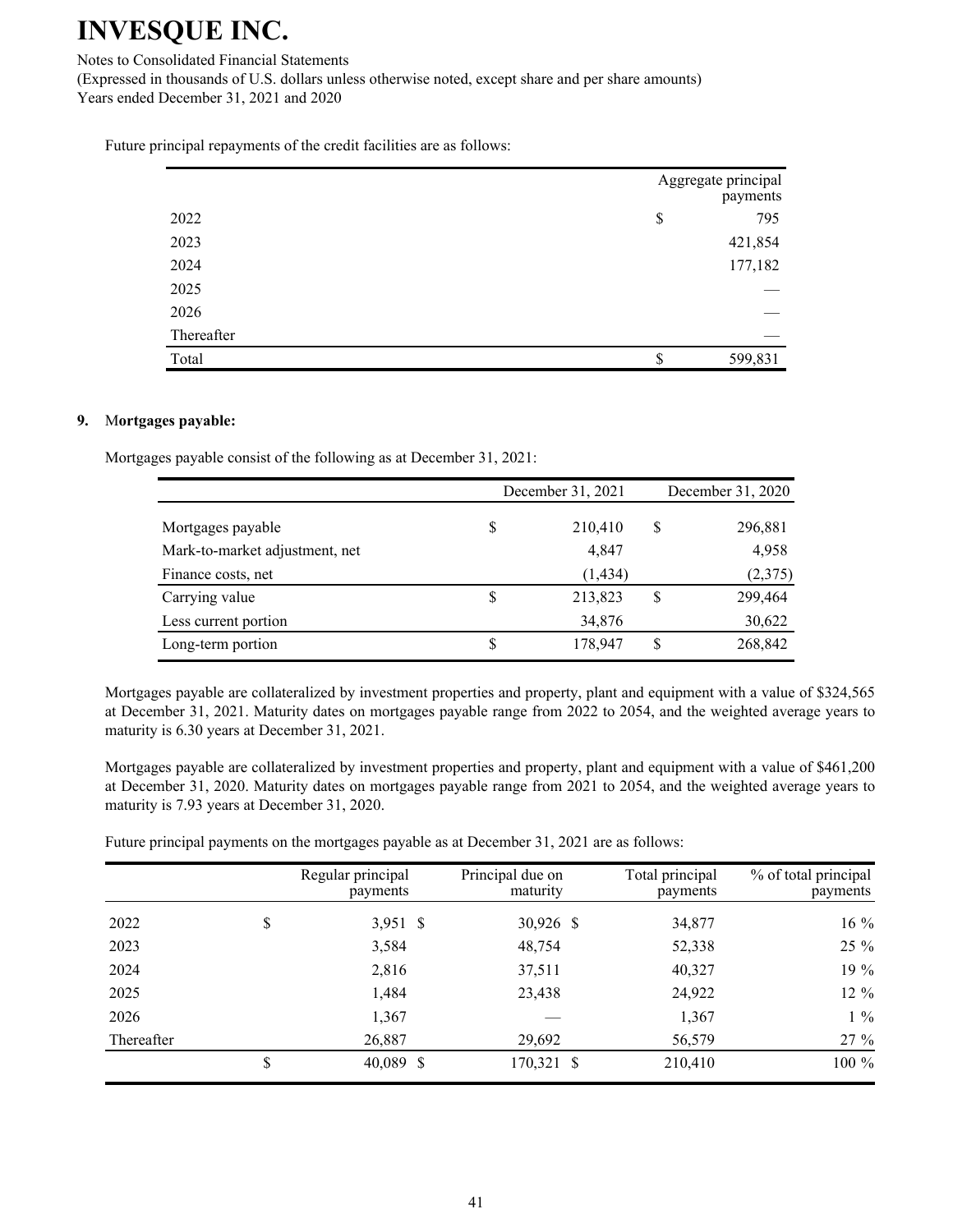Notes to Consolidated Financial Statements

(Expressed in thousands of U.S. dollars unless otherwise noted, except share and per share amounts)

Years ended December 31, 2021 and 2020

|                                | December 31, 2021                                                              |    | December 31, 2020                                                              |
|--------------------------------|--------------------------------------------------------------------------------|----|--------------------------------------------------------------------------------|
| Mortgages at fixed rates:      |                                                                                |    |                                                                                |
| Mortgages (principal) $^{(1)}$ | \$<br>155,297                                                                  | \$ | 240,429                                                                        |
| Interest rates                 | 2.16\% to 6.15\%                                                               |    | 2.55\% to 6.15\%                                                               |
| Weighted average interest rate | 4.04 $\%$                                                                      |    | $4.33\%$                                                                       |
| Mortgages at variable rates:   |                                                                                |    |                                                                                |
| Mortgages (principal)          | \$<br>55,113                                                                   | \$ | 56,452                                                                         |
| Interest rates                 | LIBOR plus 2.45% to LIBOR<br>plus $2.7\overline{5}\%$ with a 1% LIBOR<br>Floor |    | LIBOR plus 2.45% to LIBOR<br>plus $2.7\overline{5}\%$ with a 1% LIBOR<br>Floor |
| Weighted average interest rate | $3.52 \%$                                                                      |    | $3.53\%$                                                                       |
| Blended weighted average rate  | $3.91\%$                                                                       |    | 4.18 %                                                                         |

(1) Includes \$35,142 of variable rate mortgages that are fixed with interest rate swaps (December 31, 2020 - \$67,069).

Upon the upcoming transition from LIBOR in 2023, \$17,135 of the Company's variable rate mortgages fixed through an interest rate swap will see the underlying variable rate migrate to an elective alternative benchmark of either Term SOFR and a related benchmark adjustment, Daily Simple SOFR and a related benchmark adjustment or an alternative benchmark based on future legislative or then-market benchmark replacement determinations. The remaining \$18,007 of variable rate mortgage fixed through an interest rate swap will not be impacted by the LIBOR transition.

Upon the upcoming transition from LIBOR in 2023, \$10,197 of the Company's variable rate mortgages will see the underlying variable rate migrate to an elective alternative benchmark of either Term SOFR and a related benchmark adjustment, Daily Simple SOFR and a related benchmark adjustment or an alternative benchmark based on future legislative or then-market benchmark replacement determinations. The remaining \$44,916 of variable rate mortgage fixed through an interest rate swap will not be impacted by the LIBOR transition.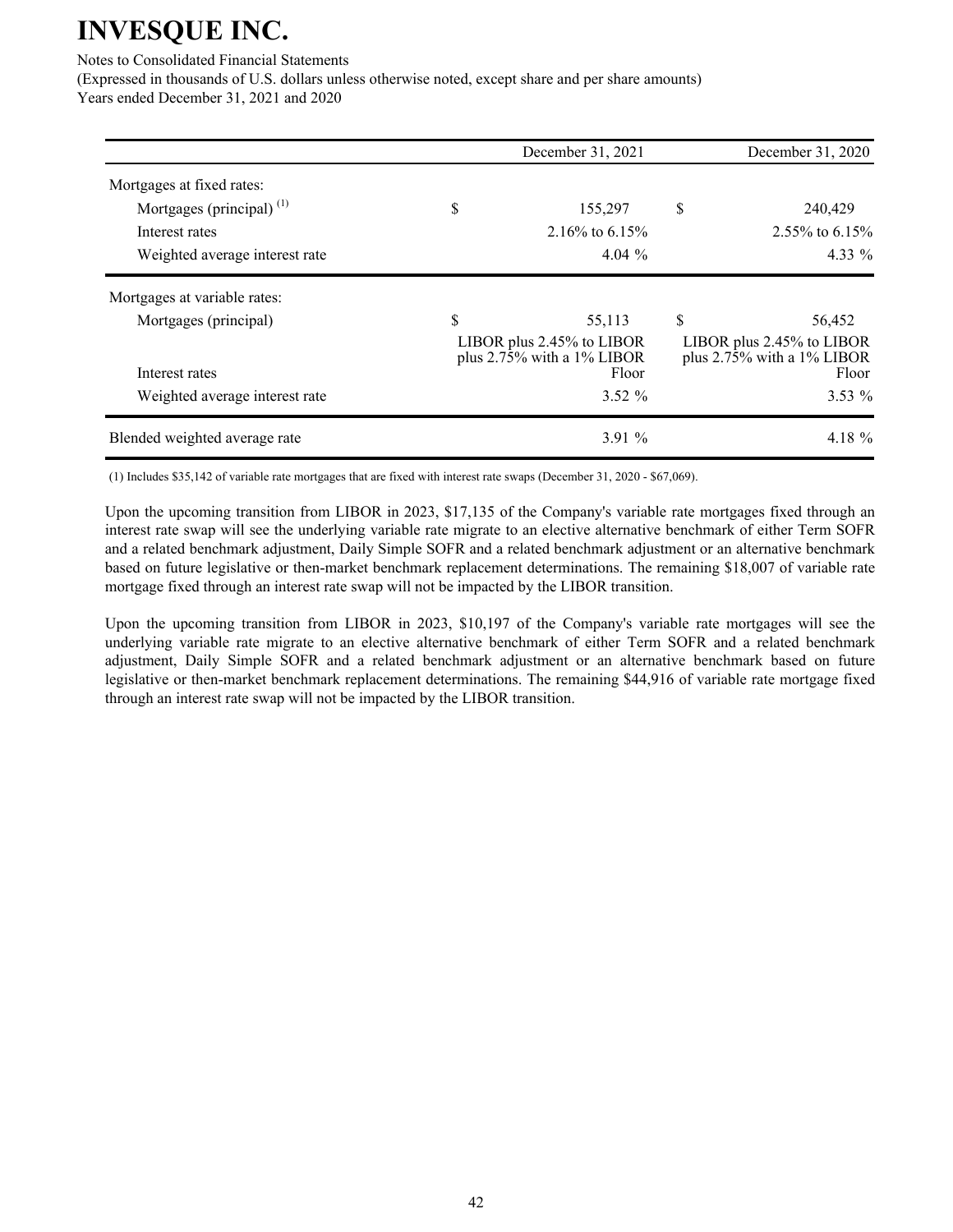Notes to Consolidated Financial Statements (Expressed in thousands of U.S. dollars unless otherwise noted, except share and per share amounts) Years ended December 31, 2021 and 2020

### **10. Derivative financial instruments:**

#### *(a) Derivative swaps:*

Derivative swaps as at December 31, 2021 are detailed in the table below:

|                                          |                   | Asset (liability) balance          |                                |                      | Income (loss) for the twelve<br>months ended |                      |                      |
|------------------------------------------|-------------------|------------------------------------|--------------------------------|----------------------|----------------------------------------------|----------------------|----------------------|
| Swap                                     | Maturity date     | Fixed rate                         | Notional<br>amount             | December 31.<br>2021 | December 31,<br>2020                         | December 31,<br>2021 | December 31,<br>2020 |
| Credit Facility Term <sup>(3)</sup>      | December 19, 2023 | LIBOR fixed at $2.11\%$ \$         | 200,000 \$                     | $(5,475)$ \$         | $(11,945)$ \$                                | 6,470 \$             | (7, 479)             |
| Credit Facility Revolver <sup>(3)</sup>  | January 2, 2024   | LIBOR fixed at $2.57\%$            | 25,000                         | (927)                | (1,860)                                      | 933                  | (841)                |
| Credit Facility Revolver                 | December 1, 2022  | LIBOR fixed at $2.11\%$            | 50,000                         | (870)                | (1,996)                                      | 1,126                | (1, 135)             |
| Red Oak Swap <sup><math>(1)</math></sup> | January 18, 2023  | Interest rate fixed at 2.17%       | 3,990                          | 14                   | (13)                                         | 27                   | 16                   |
| Winchester Swap                          | November 1, 2021  | Interest rate fixed at 4.54%       |                                |                      | (76)                                         | 34                   | (74)                 |
| MOB Facility Swap <sup>(2)</sup>         | May 1, 2023       | Banker's Acceptance fixed at 2.12% | 67,404                         | (876)                | (2,561)                                      | 1,723                | (2,127)              |
| Grand Brook Swap                         | October 2, 2021   | Interest rate fixed at 5.98%       |                                |                      | (402)                                        | 264                  | 73                   |
| Commonwealth Swap $^{(3)}$               | August 1, 2024    | LIBOR fixed at $1.69\%$            | 176,000                        | (3,302)              | (9,375)                                      | 6,073                | (8, 535)             |
| Constant Care Swap                       | October 1, 2022   | Interest rate fixed at 4.21%       |                                |                      | (641)                                        | 203                  | (705)                |
| Oak Ridge Swap                           | April 1, 2022     | LIBOR fixed at $0.66\%$            | 14,011                         | (25)                 | (100)                                        | 75                   | (100)                |
| Charlottesville Swap <sup>(3)</sup>      | March 31, 2024    | LIBOR fixed at $0.56\%$            | 17,135                         | 127                  |                                              | 127                  |                      |
|                                          |                   |                                    | Carrying value \$              | $(11,334)$ \$        | (28,969)                                     | -S<br>17,055 \$      | (20,907)             |
|                                          |                   |                                    | Less current liability portion | (895)                | (491)                                        |                      |                      |
|                                          |                   |                                    | Long term liability portion \$ | $(10, 439)$ \$       | (28, 478)                                    |                      |                      |

(1) The swap has a notional amount of CAD\$5,044.

(2) The swap is for a fixed amount of CAD\$85,202.

(3) Upon the upcoming transition from LIBOR in 2023, this interest rate swap agreement will migrate to an elective alternative benchmark of either Term SOFR and a related benchmark adjustment, Daily Simple SOFR and a related benchmark adjustment or an alternative benchmark based on future legislative or then-market benchmark replacement determinations.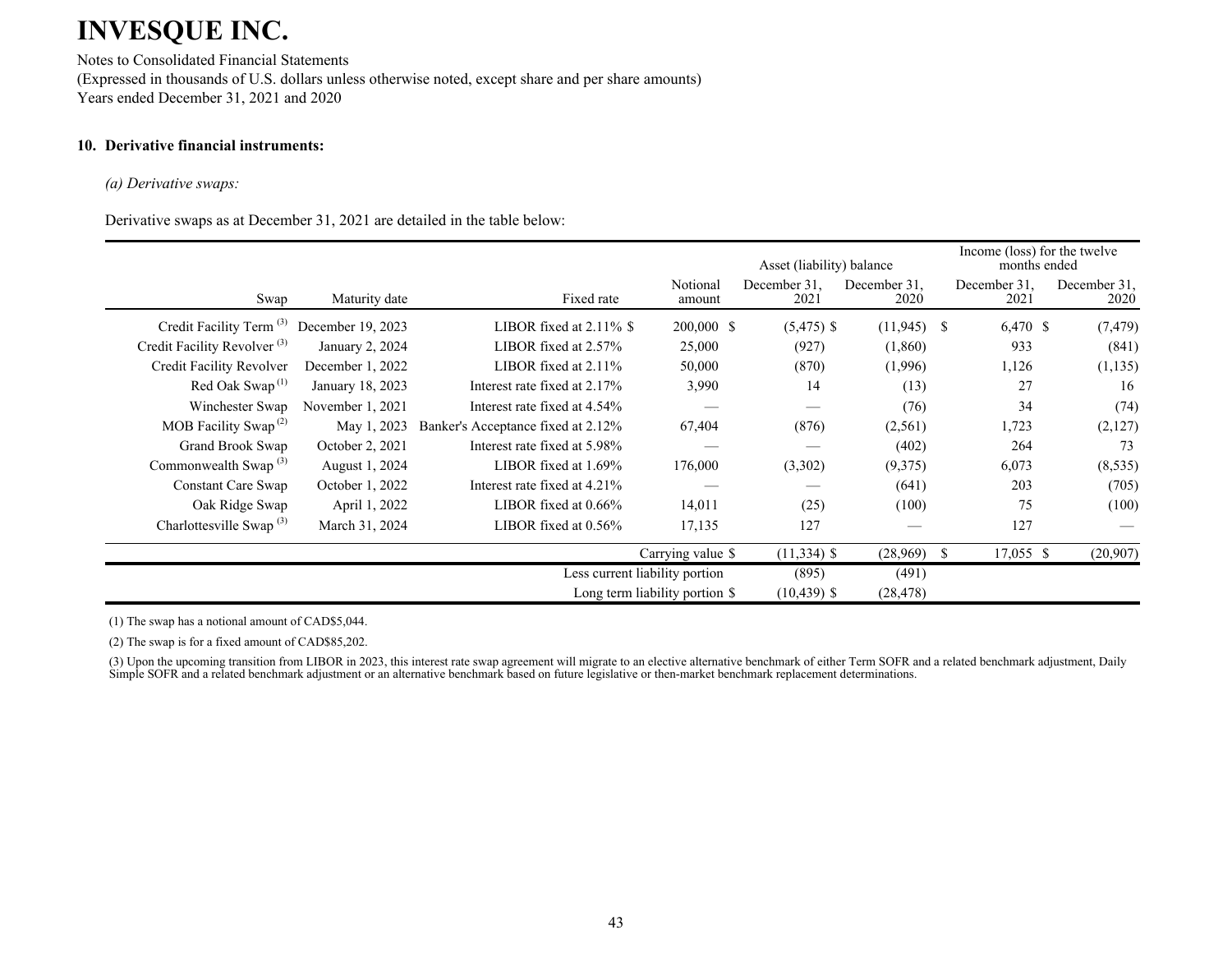#### Notes to Consolidated Financial Statements

(Expressed in thousands of U.S. dollars unless otherwise noted, except share and per share amounts) Years ended December 31, 2021 and 2020

#### *(b) Prepayment embedded derivatives:*

Certain mortgages payable contain prepayment options that represent embedded derivatives that require bifurcation from the host contract. The prepayment options are measured at fair value, with changes in the fair value being recognized as change in fair value of financial instruments in the consolidated statements of loss and comprehensive loss.

The fair value of the prepayment embedded derivatives has been determined using a LIBOR based interest rate swap options ("swaptions") as a proxy. The swaptions were structured to mirror the financial conventions of the respective loans, including payment periods, accrual basis, principal amortization, prepayment dates and prepayment premiums. The swaptions were structured as fixed receiver with a strike rate set on market as of the date of the loan agreement with exercise premiums to match the underlying loans plus a cost of refinancing upon exercise. The resulting swaption price would represent a proxy for the value of the prepayment rights embedded in the underlying loans. The fair values determined are based on significant other observable inputs (Level 2). As at December 31, 2021, the prepayment embedded derivative assets have a fair value of \$3,388 (2020 - \$4,814). For the year ended December 31, 2021, a fair value loss of \$1,426 (year ended December 31, 2020 - \$1,823 gain), was recorded in the consolidated statements of loss and comprehensive loss.

#### **11. Convertible debentures:**

#### *(a) 2016 Convertible Debentures*

On December 16, 2016, the Company issued \$45,000 aggregate principal amount of convertible unsecured subordinated debentures (the "2016 Convertible Debentures"). The 2016 Convertible Debentures are due on January 31, 2022 and bear interest at an annual rate of 5.00% payable semi-annually in arrears on July 31 and January 31 of each year.

The 2016 Convertible Debentures were convertible into common shares of the Company at the option of the holder at a conversion price of \$11.00 per common share at any time prior to the earlier of January 31, 2022 and the last business day immediately preceding the date specified by the Company for redemption. On or after January 31, 2020 and prior to January 31, 2021, the 2016 Convertible Debentures were redeemable by the Company in whole or in part at a price equal to the principal amount thereof plus accrued and unpaid interest provided that the volume weighted average trading price of the common shares on the Toronto Stock Exchange for the 20 consecutive trading days preceding the date on which the notice of redemption is given is not less than 125% of the conversion price. On or after January 31, 2021, and prior to the maturity date, the 2016 Convertible Debentures were redeemable by the Company in whole at any time or in part from time to time, at a price equal to the principal amount thereof plus accrued interest.

On November 15, 2021, a meeting of holders of the 2016 Convertible Debentures was held whereby the holders of 2016 Convertible Debentures ("2016 Debentureholders") approved proposed amendments to the 2016 Convertible Debentures. The approved amendments include the following changes to the 2016 Convertible Debentures:

- 1. Increase the interest rate from 5.00% to 7.00%, effective January 31, 2022.
- 2. Decrease the conversion price from \$11.00 to \$5.00 per share.
- 3. Extension of the maturity date from January 31, 2022 to January 31, 2025.
- 4. Approval of the redemption of \$20,000 of the principal amount of the 2016 Convertible Debentures as of the close of business on January 31, 2022.

As a result of the substantive modification of the terms of the 2016 Convertible Debentures, on the date of modification the amortized cost of the previously recorded liability was derecognized for an amount equal to its fair value, resulting in a gain of \$7,200. The previously recorded equity component of the 2016 Convertible Debentures was transferred to share capital, and the fair value of the liability and equity components of the modified convertible debentures were recorded.

On January 31, 2022 (the "Redemption Date"), the Company redeemed \$20,000 of the principal amount of the 2016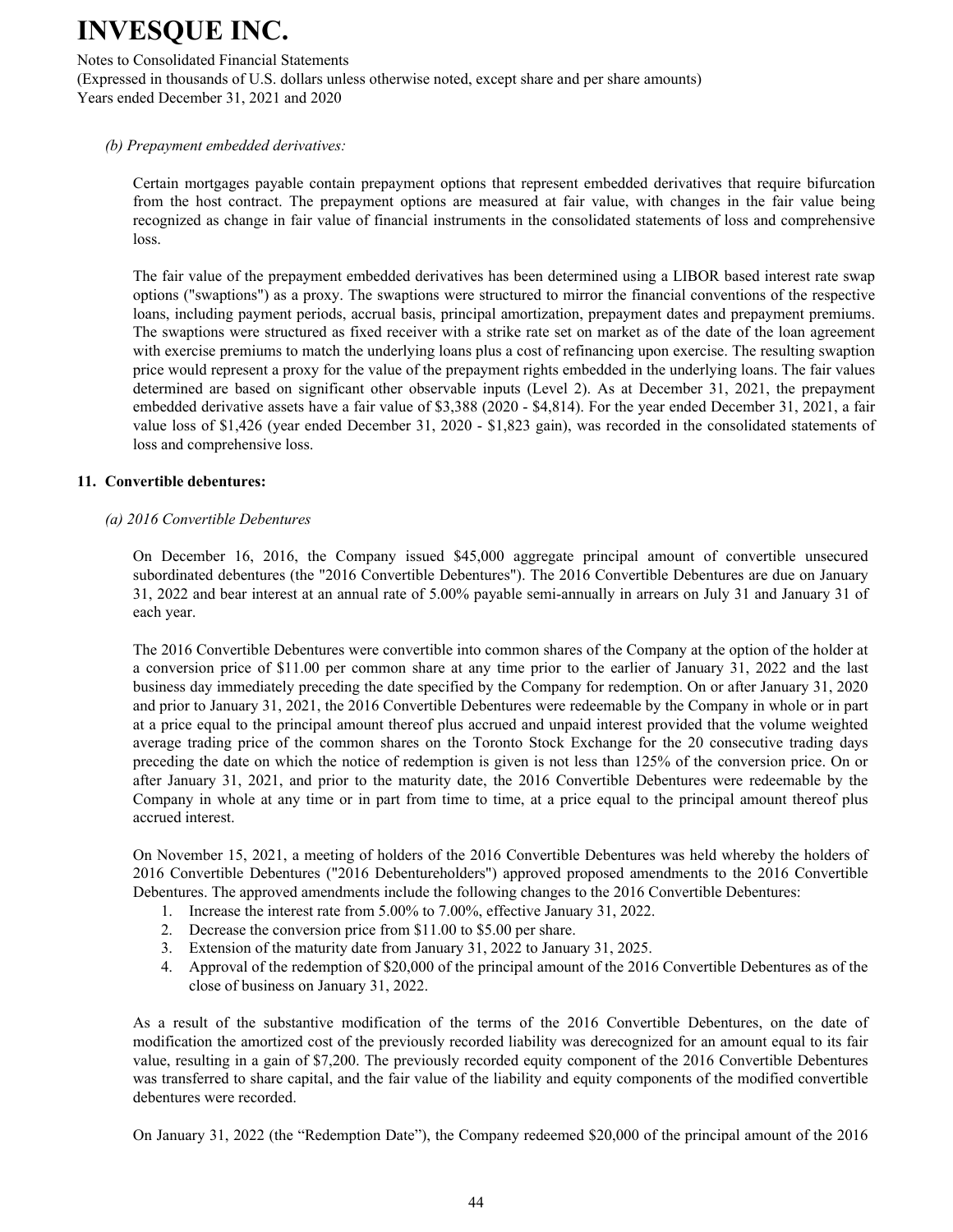#### Notes to Consolidated Financial Statements

(Expressed in thousands of U.S. dollars unless otherwise noted, except share and per share amounts) Years ended December 31, 2021 and 2020

Convertible Debentures outstanding plus accrued and unpaid interest (at 5.00%) thereon. In accordance with the Debenture Amendments, the interest rate on the remaining 2016 Convertible Debentures was increased to 7.00% effective January 31, 2022.

Upon redemption or maturity, the Company may satisfy its obligations with respect to the convertible debentures in cash or the issuance of common shares based on 95% of the Current Market Price on the Redemption Date or Maturity Date, respectively.

| As at December 31, 2021, the 2016 Convertible Debentures are comprised of the following: |  |
|------------------------------------------------------------------------------------------|--|
|------------------------------------------------------------------------------------------|--|

|                                                                    | December 31, 2021 |   | December 31, 2020 |
|--------------------------------------------------------------------|-------------------|---|-------------------|
| Issued                                                             | \$<br>44,975      | S | 44,975            |
| Issue costs, net of amortization and accretion of equity component | (409)             |   | 802               |
| Mark to market adjustment, net                                     | (6, 552)          |   |                   |
| Equity component, excluding issue costs and taxes                  | (4,254)           |   | (1,648)           |
| 2016 Convertible Debentures                                        | 33,760            |   | 44,129            |
| Current                                                            | \$<br>19,678      | S |                   |
| Non-current                                                        | 14,082            | S | 44,129            |
| 2016 Convertible Debentures                                        | 33,760            |   | 44,129            |

Interest costs related to the 2016 Convertible Debentures are recorded in financing costs using the effective interest rate method.

#### *(b) 2018 Convertible Debentures*

On August 24, 2018, the Company issued \$50,000 aggregate principal amount of convertible unsecured subordinated debentures (the "2018 Convertible Debentures"). The 2018 Convertible Debentures are due on September 30, 2023 and bear interest at an annual rate of 6.00% payable semi-annually in arrears on March 31 and September 30 of each year commencing on March 31, 2019.

The 2018 Convertible Debentures are convertible into common shares of the Company at the option of the holder at a conversion price of \$10.70 per common share. The debentures will not be redeemable prior to September 30, 2021. On or after September 30, 2021, and prior to September 30, 2022, the 2018 Convertible Debentures may be redeemed in whole or in part from time to time at the Company's option, at a price equal to their principal amount plus accrued and unpaid interest, provided that the volume weighted average trading price of the common shares on the Toronto Stock Exchange for the 20 consecutive trading days preceding the date on which the notice of redemption is given is not less than 125% of the conversion price. On or after September 30, 2022, and prior to the maturity date, the 2018 Convertible Debentures may be redeemed by the Company, in whole at any time or in part from time to time, at a price equal to the principal amount thereof plus accrued and unpaid interest.

Upon redemption or maturity, the Company may satisfy its obligations with respect to the convertible debentures in cash or the issuance of common shares based on 95% of the Current Market Price on the Redemption Date or Maturity Date, respectively.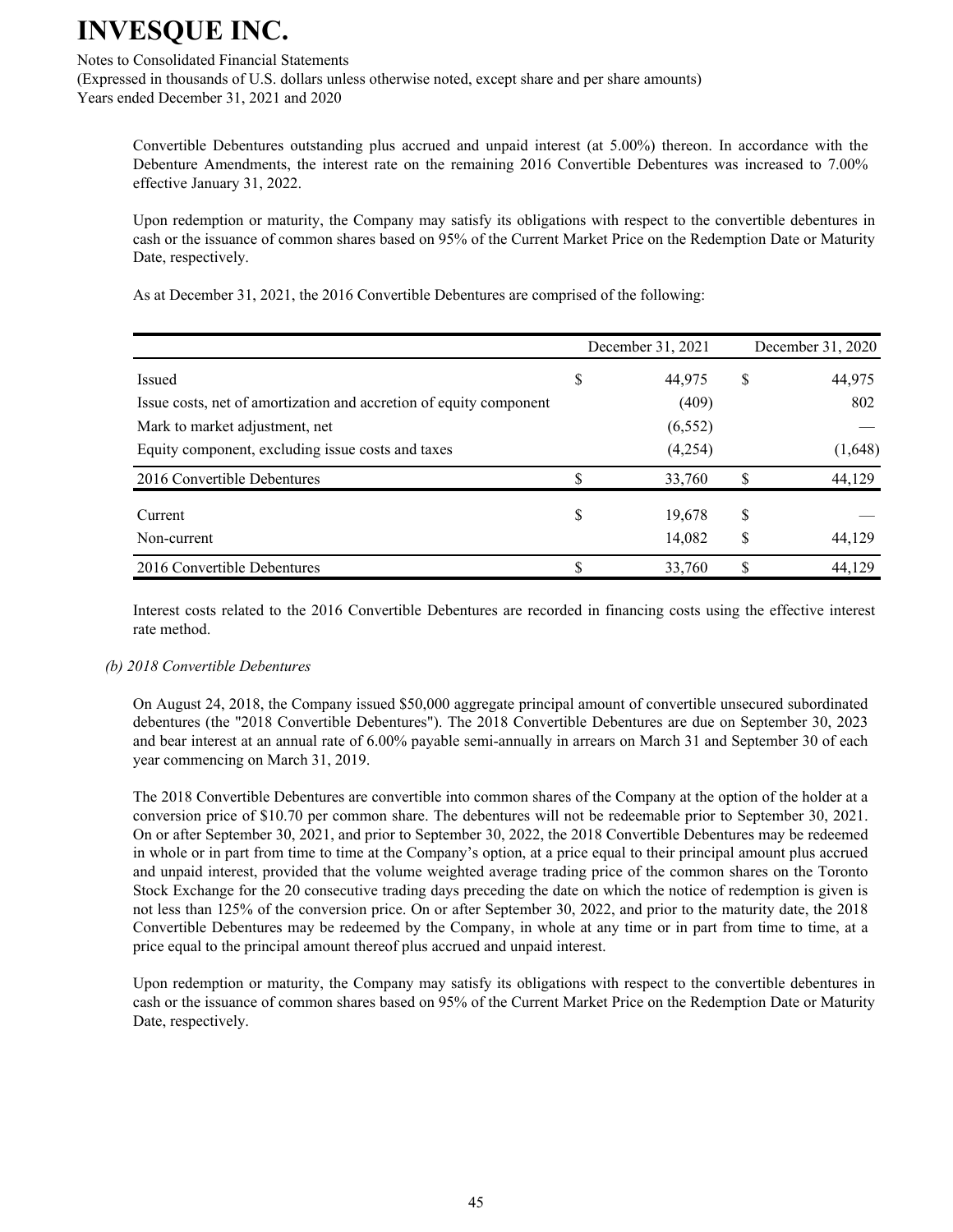Notes to Consolidated Financial Statements (Expressed in thousands of U.S. dollars unless otherwise noted, except share and per share amounts) Years ended December 31, 2021 and 2020

As at December 31, 2021, the 2018 Convertible Debentures are comprised of the following:

|                                                                    | December 31, 2021 | December 31, 2020 |
|--------------------------------------------------------------------|-------------------|-------------------|
| Issued                                                             | 50,000            | 50,000            |
| Issue costs, net of amortization and accretion of equity component | (367)             | (982)             |
| Equity component, excluding issue costs and taxes                  | (736)             | (736)             |
| 2018 Convertible Debentures                                        | 48.897            | 48,282            |

Interest costs related to the 2018 Convertible Debentures are recorded in financing costs using the effective interest rate method.

#### **12. Commonwealth preferred unit liability:**

On August 1, 2019, the Company issued \$53,587 in preferred interests of the acquiring subsidiary to fund the purchase of Commonwealth Tranche I. The preferred interests are exchangeable by holders into common shares of the Company at a fixed exchange price of \$9.75 per common share. The preferred interests have an initial dividend rate of 6.50% per annum, with annual escalators beginning August 1, 2023, and a liquidation value equal to their unreturned initial capital contribution and any accrued and unpaid dividends. These dividends are included in finance costs from operations in the consolidated statements of income and comprehensive income. Under certain circumstances, the Company will have the right to redeem the preferred interests at its discretion for an amount specified in the operating agreement.

On December 23, 2019, the Company issued \$12,093 in preferred interests of the acquiring subsidiary to fund the purchase of the Commonwealth Tranche II.

On October 1, 2020, the Company issued \$1,701 in preferred interests to fund the earnout payment pursuant to the Commonwealth purchase agreement (note 24).

As at December 31, 2021 the Commonwealth preferred unit liability is comprised of the following:

|                                       | December 31, 2021 | December 31, 2020 |          |  |
|---------------------------------------|-------------------|-------------------|----------|--|
| Issued                                | 67,381            |                   | 67,381   |  |
| Equity component, net of accretion    | (1,142)           |                   | (1, 584) |  |
| Commonwealth preferred unit liability | 66.239            |                   | 65.797   |  |

On January 4, 2022 the Company redeemed \$10,000 of the outstanding Commonwealth preferred interest.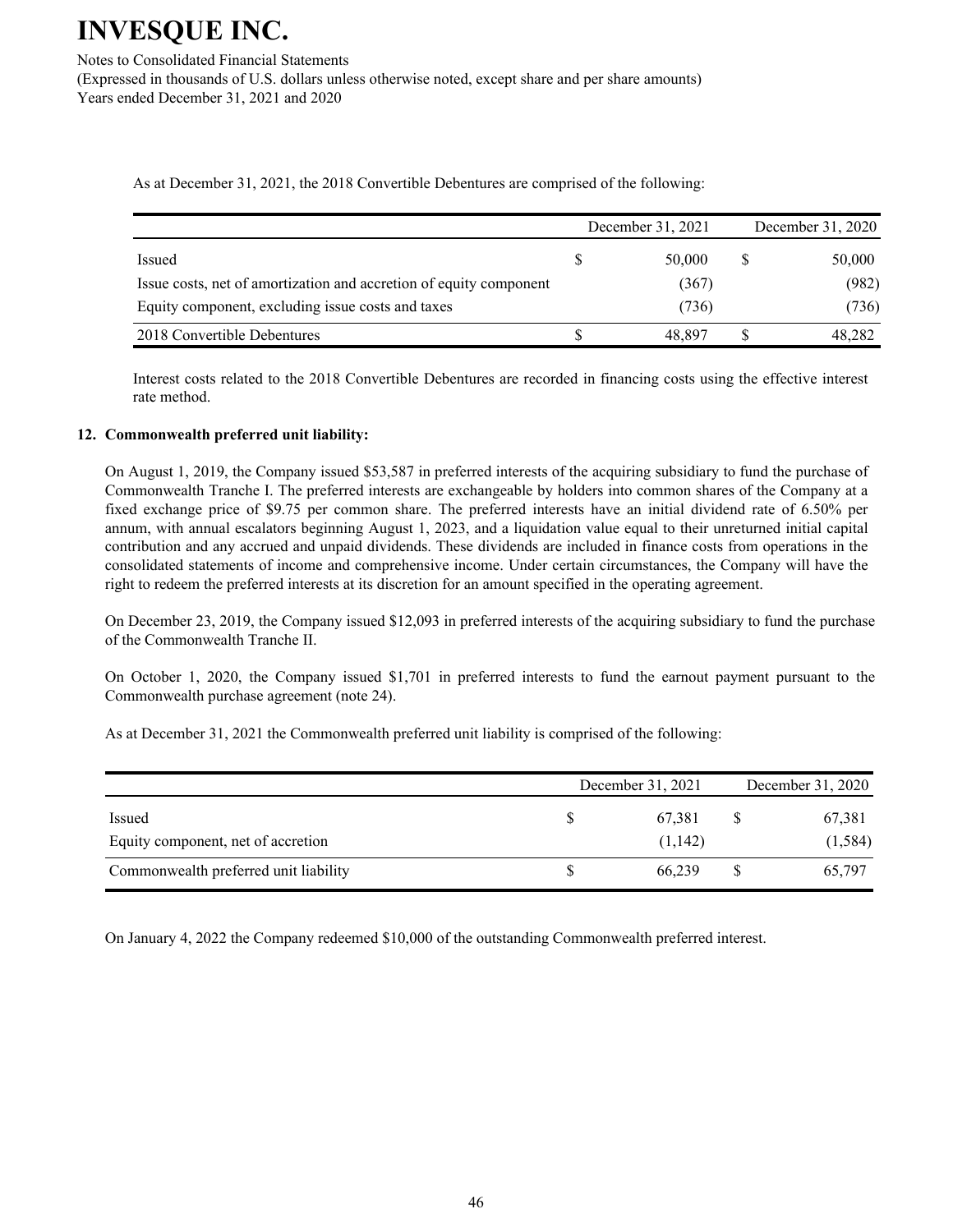Notes to Consolidated Financial Statements (Expressed in thousands of U.S. dollars unless otherwise noted, except share and per share amounts) Years ended December 31, 2021 and 2020

### **13. Other liabilities:**

Other liabilities are as follows:

|                                         | December 31, 2021 | December 31, 2020 |
|-----------------------------------------|-------------------|-------------------|
| Deferred shares liability (note 21)     | \$<br>903         | \$<br>875         |
| Security deposits received from tenants | 1,796             | 8,576             |
| Escrows collected from tenant           | 1,519             | 1,816             |
| Unearned revenue                        | 2,051             | 2,674             |
| Liability to previous owner of Care     |                   | 126               |
| Lease liability                         | 1,470             | 1,890             |
| Loan commitment liability (note 24)     |                   | 115               |
| Exchangeable units liability            | 2,049             | 2,049             |
| Earnout payable (note 24)               | 1,996             | 2,254             |
| Other                                   | 331               | 841               |
|                                         | \$<br>12,115      | \$<br>21,216      |
| Current                                 | \$<br>3,787       | \$<br>4,975       |
| Non-current                             | 8,328             | 16,241            |
|                                         | \$<br>12,115      | \$<br>21,216      |

On June 1, 2021, in conjunction with the sale of three properties to the tenant operator Symphony and a new loan agreement with the operator, the Company entered into an agreement to extinguish the \$7,000 security deposit liability in settlement of past rents due from Symphony.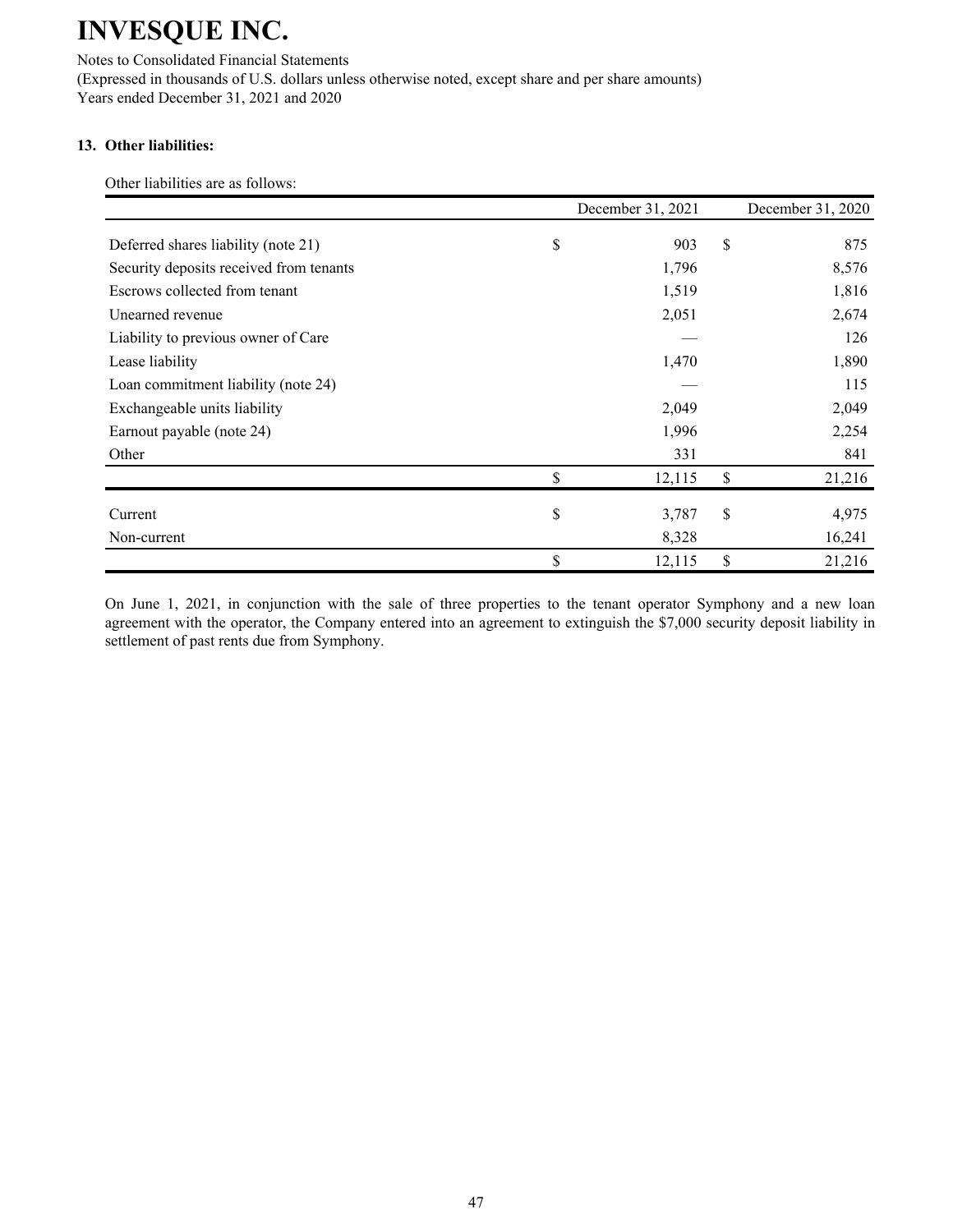Notes to Consolidated Financial Statements (Expressed in thousands of U.S. dollars unless otherwise noted, except share and per share amounts) Years ended December 31, 2021 and 2020

### **14. Reconciliation of changes in liabilities arising from financing activities:**

|                                                                                                                 |                    | Credit<br>facilities | Mortgages<br>payable | Convertible<br>debentures | Commonwealth<br>preferred unit<br>liability | Total      |
|-----------------------------------------------------------------------------------------------------------------|--------------------|----------------------|----------------------|---------------------------|---------------------------------------------|------------|
| Balance, December 31, 2019                                                                                      | \$                 | 646,959 \$           | 275,467 \$           | 91,049 \$                 | 63,654 \$                                   | 1,077,129  |
| Proceeds from financing                                                                                         |                    | 33,000               | 16,682               |                           |                                             | 49,682     |
| Repayments                                                                                                      |                    | (21, 250)            | (17, 375)            |                           |                                             | (38, 625)  |
| Scheduled principal payments                                                                                    |                    |                      | (5,112)              |                           |                                             | (5,112)    |
| Mortgage contributed to joint venture<br>(note 7)                                                               |                    |                      | (8, 411)             |                           |                                             | (8, 411)   |
| Mortgages assumed from joint venture<br>(note 7)                                                                |                    |                      | 29,670               |                           |                                             | 29,670     |
| Mortgages assumed through acquisition<br>of investment property (note 6)                                        |                    |                      | 4,853                |                           |                                             | 4,853      |
| Commonwealth preferred units issued<br>(note 7)                                                                 |                    |                      |                      |                           | 1,701                                       | 1,701      |
| Mark to market adjustments made to<br>mortgages assumed through acquisition of<br>property, plant and equipment |                    |                      | 2,991                |                           |                                             | 2,991      |
| Financing costs paid                                                                                            |                    | (996)                | (603)                |                           |                                             | (1, 599)   |
| Amortizing of financing costs, mark to<br>market adjustments, and accretion of<br>equity components             |                    | 1,577                | 337                  | 1,362                     | 442                                         | 3,718      |
| Changes in foreign currency rates                                                                               |                    | 1,306                | 965                  |                           |                                             | 2,271      |
| Balance, December 31, 2020                                                                                      | \$                 | 660,596 \$           | 299,464 \$           | 92,411 \$                 | 65,797 \$                                   | 1,118,268  |
| Proceeds from financing                                                                                         |                    | 58,953               | 17,135               |                           |                                             | 76,088     |
| Repayments                                                                                                      |                    | (124, 311)           | (98, 738)            |                           |                                             | (223, 049) |
| Scheduled principal payments                                                                                    |                    |                      | (5,023)              |                           |                                             | (5,023)    |
| Financing costs paid                                                                                            |                    |                      | (206)                | (442)                     |                                             | (648)      |
| Amortizing of financing costs, mark to<br>market adjustments, and accretion of<br>equity components             |                    | 1,531                | 1,052                | (5,058)                   | 442                                         | (2,033)    |
| Equity component of convertible<br>debentures                                                                   |                    |                      |                      | (4,254)                   |                                             | (4,254)    |
| Changes in foreign currency rates                                                                               |                    | 497                  | 139                  |                           |                                             | 636        |
| Balance, December 31, 2021                                                                                      | $\mathbf{\hat{S}}$ | 597,266 \$           | 213,823 \$           | 82,657 \$                 | 66,239 \$                                   | 959,985    |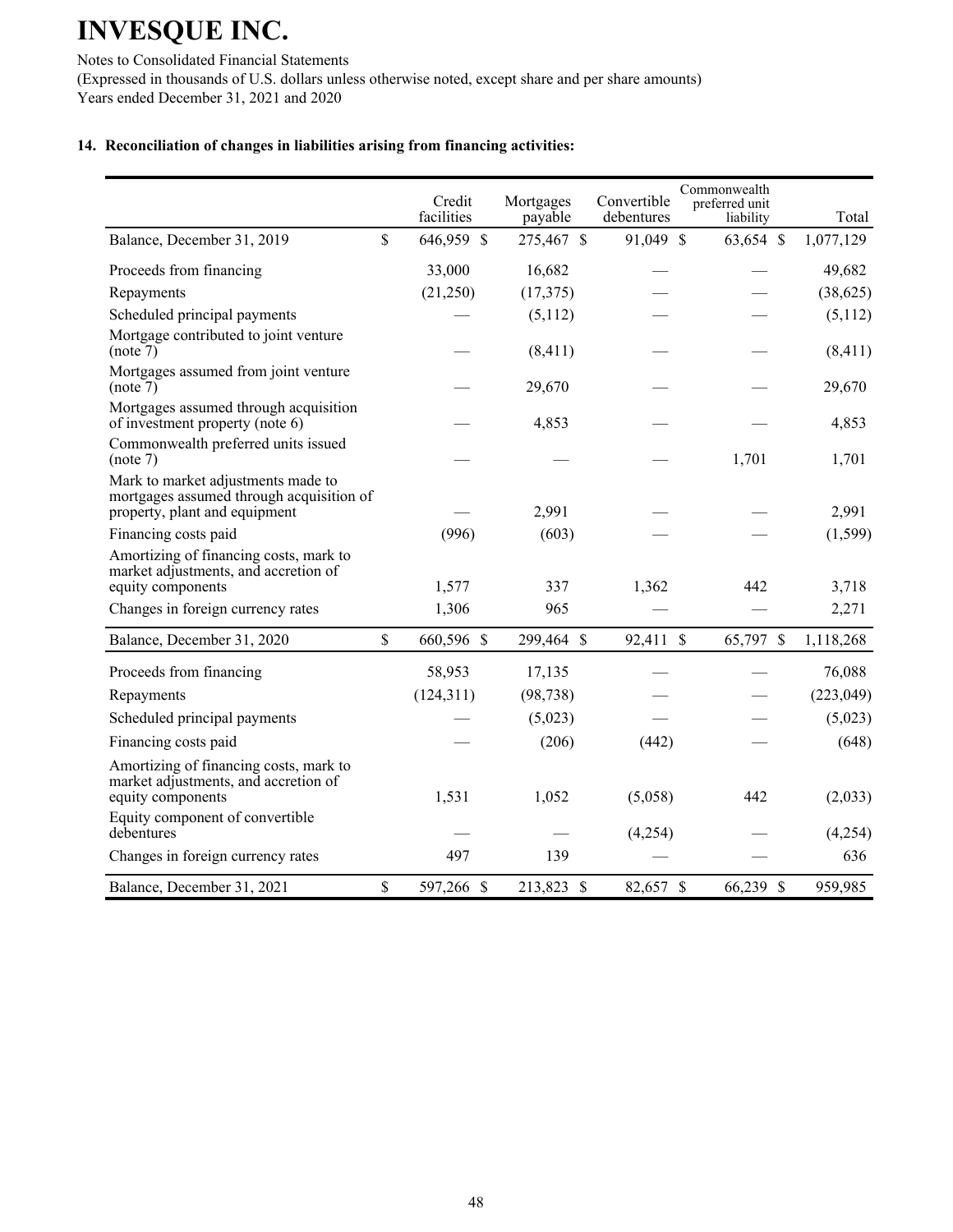Notes to Consolidated Financial Statements (Expressed in thousands of U.S. dollars unless otherwise noted, except share and per share amounts) Years ended December 31, 2021 and 2020

### **15. Share capital:**

#### *(a) Common shares:*

The following number and value of common shares were issued and outstanding as at December 31, 2021:

|                                                             | Common shares |    | Carrying value |
|-------------------------------------------------------------|---------------|----|----------------|
| Balance, December 31, 2019                                  | 54,633,482    | S  | 504,561        |
| Issued on settlement of Deferred Share Incentive Plan       | 335,709       |    | 1,078          |
| Issued on settlement of equity settled Deferred Shares      | 31,203        |    | 214            |
| Issued pursuant to the Company's dividend reinvestment plan | 931,602       |    | 3,498          |
| Shares acquired under NCIB                                  | (54,500)      |    | (148)          |
| Balance, December 31, 2020                                  | 55,877,496    | \$ | 509,203        |
| Issued on settlement of Deferred Share Incentive Plan       | 282,200       |    | 637            |
| Issued on settlement of equity settled Deferred Shares      | 76,596        |    | 516            |
| Balance, December 31, 2021                                  | 56.236.292    | S  | 510,356        |

- (i) On November 15, 2019 the Toronto Stock Exchange ("TSX") approved the Company's notice of intention to renew its normal course issuer bid ("NCIB") for a portion of its common shares. Pursuant to the notice, the Company is authorized to acquire up to a maximum of 2,723,835 of its common shares, or approximately 5% of the Company's 54,476,694 outstanding common shares as of November 1, 2019, for cancellation over the following 12 months. Purchases under the NCIB will be made through the facilities of the TSX or through a Canadian alternative trading system and in accordance with applicable regulatory requirements at a price per share equal to the market at the time of acquisition. The number of shares that can be purchased pursuant to the NCIB is subject to a daily maximum of 10,927 shares, subject to the Company's ability to make one block purchase of shares per calendar week that exceeds such limits. Any shares purchased under the NCIB will be canceled upon purchase. During the year ended December 31, 2020, the Company acquired 54,500 common shares.
- (ii) On December 15, 2021 the Toronto Stock Exchange ("TSX") approved the Company's notice of intention to make a normal course issuer bid ("NCIB") for a portion of its common shares. Pursuant to the notice, the Company is authorized to acquire up to a maximum of 2,811,814 of its common shares, or approximately 5% of the Company's 56,236,292 outstanding common shares as of December 15, 2021, for cancellation over the following 12 months. Purchases under the NCIB will be made through the facilities of the TSX or through a Canadian alternative trading system and in accordance with applicable regulatory requirements at a price per share equal to the market at the time of acquisition. The number of shares that can be purchased pursuant to the NCIB is subject to a daily maximum of 6,584 shares, subject to the Company's ability to make one block purchase of shares per calendar week that exceeds such limits. Any shares purchased under the NCIB will be canceled upon purchase. During the year ended December 31, 2021, the Company did not acquire any common shares.
- (iii) On April 10, 2020, the Company announced the suspension of its dividend for all common shareholders from April 1, 2020 until further notice. For the year ended December 31, 2020, the Company declared dividends payable on common shares of \$10,120. Of the \$10,120 dividends declared in the year ended December 31, 2020, \$2,868 was satisfied in the form of shares issued through the dividend reinvestment plan.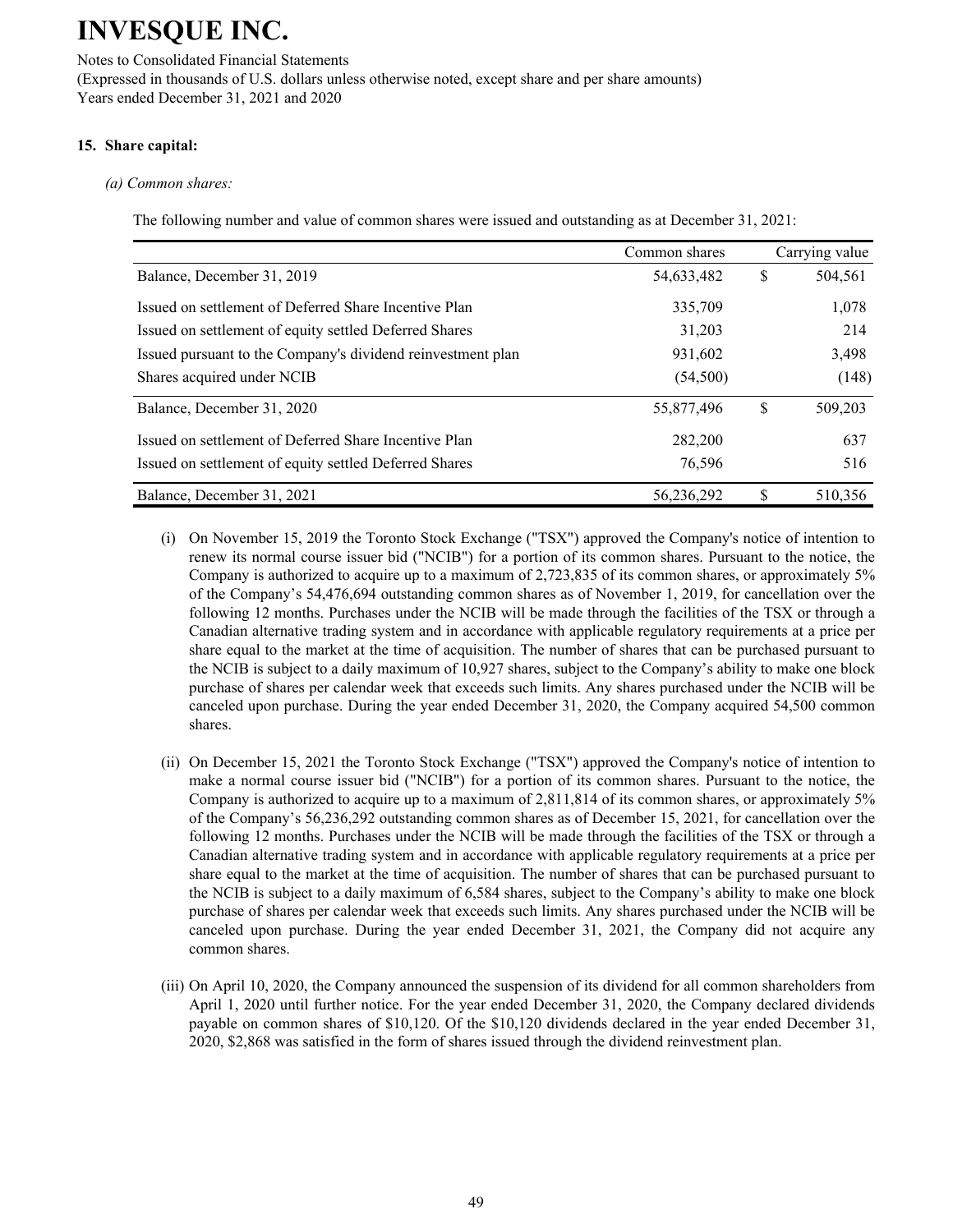Notes to Consolidated Financial Statements (Expressed in thousands of U.S. dollars unless otherwise noted, except share and per share amounts) Years ended December 31, 2021 and 2020

*(b) Preferred shares:*

The following number and value of preferred shares were issued and outstanding as at December 31, 2021:

|                                                     | Preferred shares | Carrying value |
|-----------------------------------------------------|------------------|----------------|
| December 31, 2020 and December 31, 2021<br>Balance. | 9.098.598        | 85,389         |

The Company entered into subscription agreements in 2017 and 2018 in respect of the issuance of class A convertible preferred shares ("Preferred Shares") to certain funds managed by Magnetar, a significant shareholder of the Company, funded in 3 series. The purpose of the transaction was to raise proceeds to be used for the repayment of debt, general working capital purposes and to fund future acquisitions. The Company issued 7,560,137 preferred shares for aggregate gross proceeds of \$71,500.

The Preferred Shares issued during series 1, 2, and 3 are non-voting and are initially convertible into common shares of the Company on a one-for-one basis at the option of the holder based on an initial liquidation preference and a conversion price of \$9.75. The Preferred Shares were issued at a price per share equal to the initial liquidation preference of \$9.75, subject to a 3% discount. Following issuance, the liquidation preference of the Preferred Shares will accrete at a rate of 5.65% per annum, compounded quarterly, increasing the number of common shares into which each Preferred Share is convertible at the fixed rate, and is subject to further adjustments in certain circumstances. In certain circumstances, the Company may redeem the Preferred Shares for an amount equal to their liquidation preference and may also require the conversion of the Preferred Shares. If the Preferred Shares are redeemed or mandatorily converted in the first year following issuance, the liquidation preference of such shares will include a 4% premium to the initial liquidation preference. This premium will be reduced by 1% per year in respect of redemptions or mandatory conversions in the second, third or fourth years following issuance.

On July 23, 2019, the Company entered into subscription agreements in respect of the issuance of Class A convertible preferred shares to Magnetar for aggregate gross proceeds of \$14,550. On August 27, 2019 the fourth series funded resulted in the issuance of 1,538,461 Class A Series 4 Preferred Shares.

The Series 4 Preferred Shares will be convertible into common shares at a conversion price of \$9.75. The other terms of the Series 4 Preferred Shares will be substantially similar to the terms of the Company's Class A convertible preferred shares that are currently outstanding, except that the liquidation preference of the Series 4 Preferred Shares will accrete at a rate of 9.80% for the first 24 months following the issuance of the Series 4 Preferred Shares and 12.25% thereafter; the prepayment penalty on liquidation, mandatory conversion and redemption will be 1% of the initial liquidation amount if the applicable event occurs within the first six months after issuance and 0.5% of the initial liquidation amount if the applicable event occurs between 6 months and one year following the issuance; and the Series 4 Preferred Shares will contain a limitation on converting to common shares, without prior approval of the Toronto Stock Exchange, if such conversion would result in the issuance of common shares equal to or exceeding 10% of the common shares outstanding on the date the Series 4 Preferred Shares are issued.

As at December 31, 2021, the preferred shares are convertible into 11,346,122 (December 31, 2020 - 10,654,257) common shares of the Company .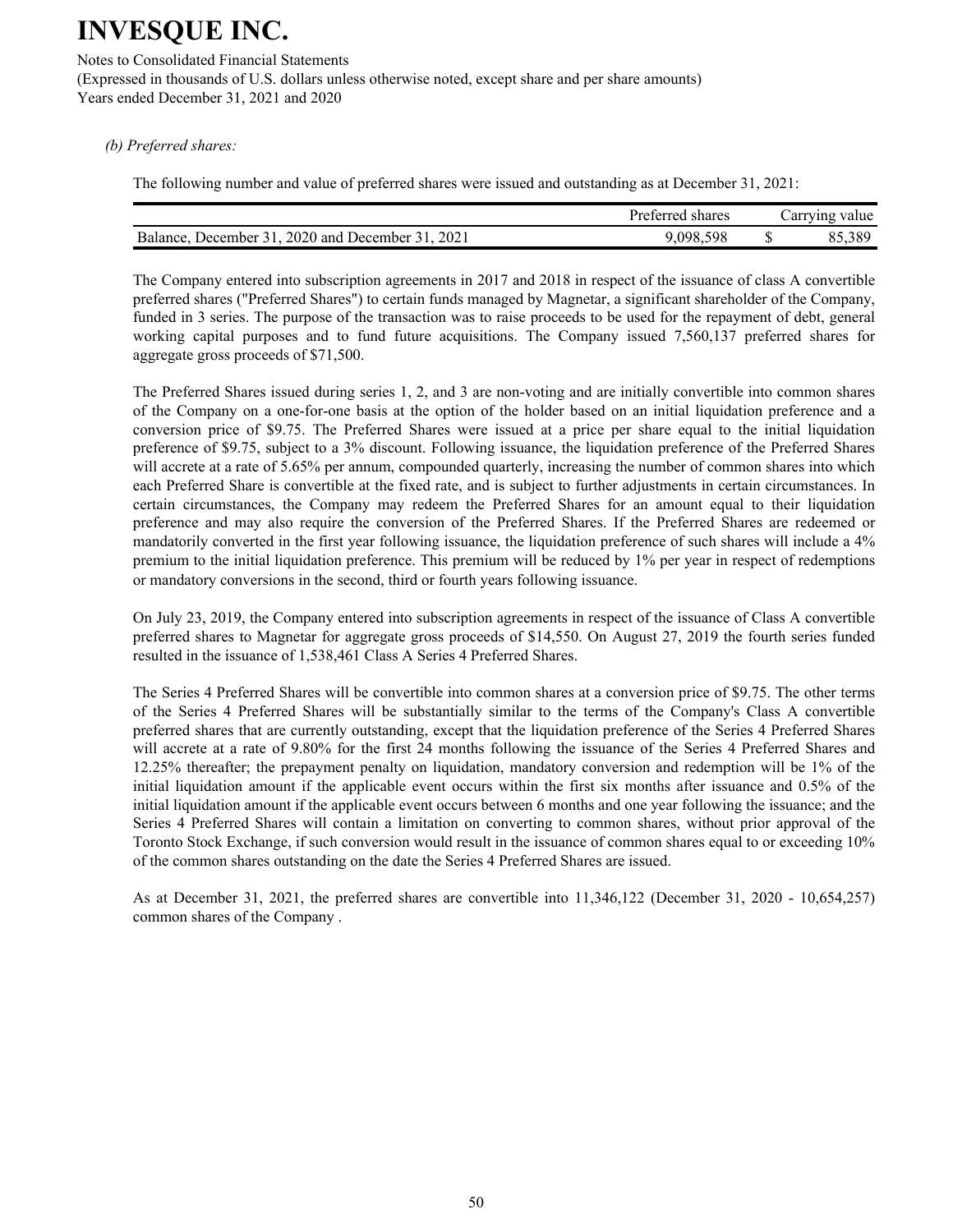Notes to Consolidated Financial Statements

(Expressed in thousands of U.S. dollars unless otherwise noted, except share and per share amounts) Years ended December 31, 2021 and 2020

#### **16. Earnings (loss) per share:**

Basic income per share is calculated using the weighted average number of shares outstanding during the period. The calculation of diluted income per share, is calculated using the "if-converted" method and to the extent the conversion is dilutive, assumes all convertible securities have been converted at the beginning of the period, or at the time of issuance, if later, and any charges or returns on the convertible securities, on an after-tax basis, are removed from net earnings. The outstanding convertible debentures, unvested deferred shares, exchangeable units, preferred shares and Commonwealth preferred units, if exercised, would be anti-dilutive to net income per share. Accordingly their potential exercise has been ignored in calculating the diluted net income per share.

The following table reconciles the numerator and denominator of the basic and diluted earnings per share computation:

*Net loss:*

|                                                                                                 |    | Year ended<br>December 31, 2021 |   | Year ended<br>December 31, 2020 |
|-------------------------------------------------------------------------------------------------|----|---------------------------------|---|---------------------------------|
| Net loss for basic and diluted net loss per share                                               | \$ | (12, 235)                       | S | (184,004)                       |
| Denominator for basic and diluted net loss per share:                                           |    |                                 |   |                                 |
|                                                                                                 |    | Year ended<br>December 31, 2021 |   | Year ended<br>December 31, 2020 |
| Weighted average number of shares, including fully vested deferred<br>shares: Basic and diluted |    | 56,312,407                      |   | 55,699,307                      |
| Net loss per share:                                                                             |    |                                 |   |                                 |
|                                                                                                 |    | Year ended<br>December 31, 2021 |   | Year ended<br>December 31, 2020 |
| Basic and diluted                                                                               | S  | (0.22)                          | S | (3.30)                          |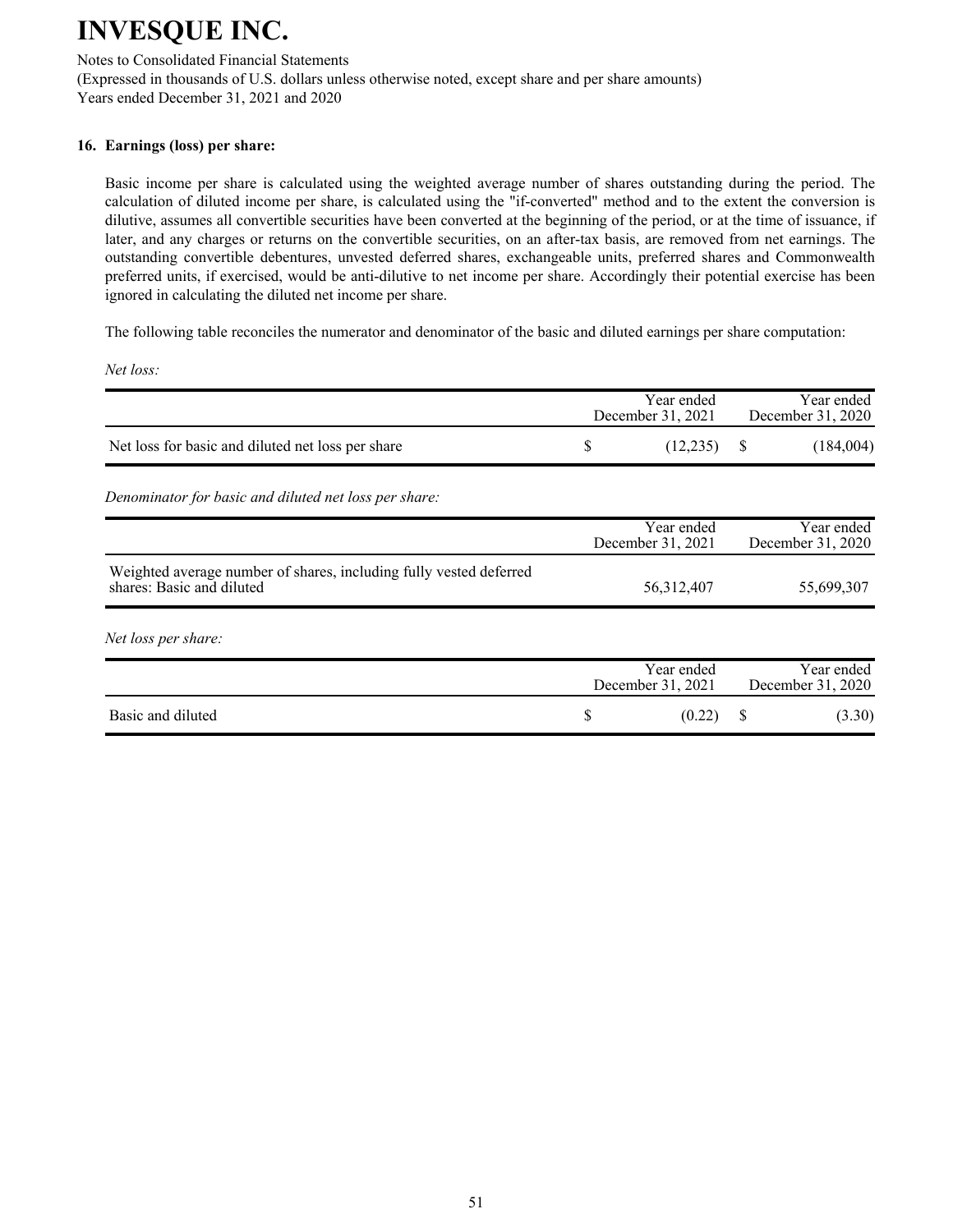Notes to Consolidated Financial Statements (Expressed in thousands of U.S. dollars unless otherwise noted, except share and per share amounts) Years ended December 31, 2021 and 2020

### **17. Revenue:**

#### *(a) Rental Revenue:*

Rental revenue consists of the following:

|                                                       |   | Year ended<br>December 31, 2021 |   |        |
|-------------------------------------------------------|---|---------------------------------|---|--------|
| Contractual rental revenue                            | S | 58,734                          | S | 68,436 |
| Straight-line rent adjustments                        |   | 6,189                           |   | 6,394  |
| Amortization of tenant inducements                    |   | (447)                           |   | (385)  |
| Property tax recoveries                               |   | 14,748                          |   | 12,705 |
| Revenue from services - CAM recoveries <sup>(1)</sup> |   | 3,428                           |   | 2,962  |
|                                                       |   | 82.652                          |   | 90,112 |

(1) Represents property services element in accordance with IFRS 15

The Company is scheduled to receive rental income from operators of its seniors housing and care properties under the provisions of long term non-cancellable operating leases, generally with lease terms of 10 to 15 years, with provisions for lease extensions at the option of the tenants. These leases are triple-net and include renewal options and rent escalation clauses.

The Company is also scheduled to receive rental income from tenants of the medical office building portfolio. These leases include provisions for recovery of real estate taxes, insurance and costs associated with common area maintenance ("CAM").

The tenant Symcare previously operated a portfolio of 15 properties and paid rent pursuant to a master lease. During the year ended December 31, 2021, three properties included in the master lease were sold and four were transitioned to a new operator. On June 1, 2021, a subsidiary of the Company entered into a new master lease with the remaining eight properties. For the year ended December 31, 2021, rental revenue from this tenant comprised approximately 34% (year ended December 31, 2020 - 43%), of the Company's consolidated rental revenue for the period.

Future minimum rentals to be received as of December 31, 2021 and December 31, 2020 are as follows:

|                       | 31, 2021          | As of December As of December<br>31, 2020 |
|-----------------------|-------------------|-------------------------------------------|
| Less than 1 year      | \$<br>$50,267$ \$ | 69,031                                    |
| Between 1 and 5 years | 196,945           | 272,230                                   |
| More than 5 years     | 350,597           | 514,544                                   |
|                       | 597,809 \$        | 855,805                                   |

Future minimum rentals as of December 31, 2021 in the above table attributable to Symcare represent approximately 38% (December 31, 2020 - 50%) of the total.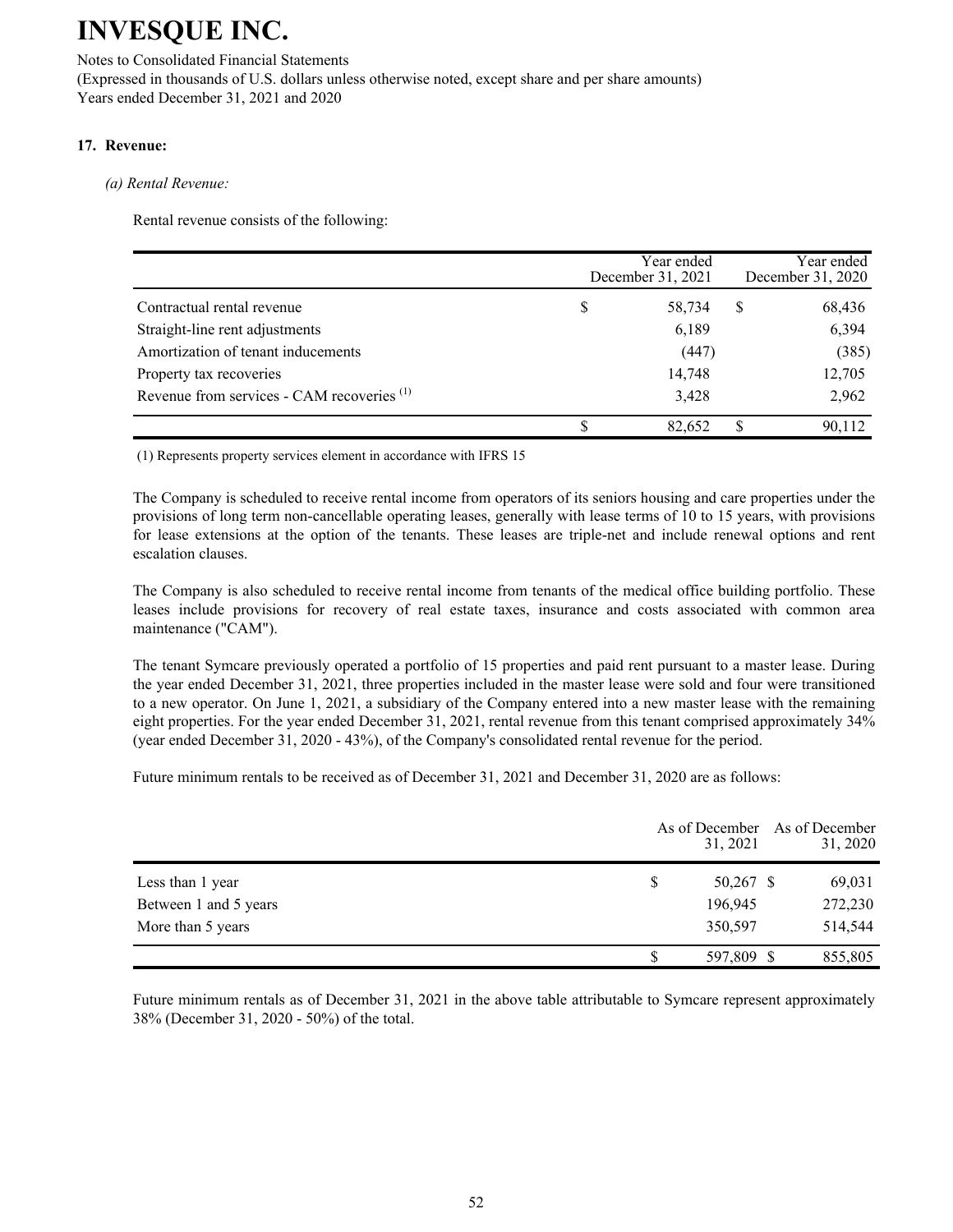Notes to Consolidated Financial Statements (Expressed in thousands of U.S. dollars unless otherwise noted, except share and per share amounts) Years ended December 31, 2021 and 2020

*(b) Resident rental and related revenue:*

|                                                    | Year ended<br>December 31, 2021 | Year ended<br>December 31, 2020 |
|----------------------------------------------------|---------------------------------|---------------------------------|
| Resident revenue<br>Service revenue <sup>(1)</sup> | 63,513<br>56,639                | 56,250<br>64,157                |
|                                                    | 120,152                         | 120,407                         |

(1) Represents property services element in accordance with IFRS 15

#### **18. Direct property operating expenses:**

Direct property operating expenses consist of the following:

|                             |                                 | Year ended December 31, 2021   |         | Year ended December 31, 2020 |                                 |                                |  |        |
|-----------------------------|---------------------------------|--------------------------------|---------|------------------------------|---------------------------------|--------------------------------|--|--------|
|                             | Owner<br>occupied<br>properties | Medical<br>office<br>buildings | Total   |                              | Owner<br>occupied<br>properties | Medical<br>office<br>buildings |  | Total  |
| Repairs and maintenance     | \$<br>2,794 \$                  | $1,641$ \$                     | 4,435   | \$                           | 2,436 \$                        | $1,649$ \$                     |  | 4,085  |
| <b>Utilities</b>            | 3,972                           | 1,499                          | 5,471   |                              | 3,709                           | 1,381                          |  | 5,090  |
| Property management fees    |                                 | 584                            | 584     |                              |                                 | 536                            |  | 536    |
| Compensation and benefits   | 60,762                          |                                | 60,762  |                              | 59,279                          |                                |  | 59,279 |
| Other services and supplies | 6,546                           | 1,130                          | 7,676   |                              | 6,680                           | 994                            |  | 7,674  |
| Real estate taxes           | 2,517                           |                                | 2,517   |                              | 2,272                           |                                |  | 2,272  |
| Other                       | 19,994                          | 1,329                          | 21,323  |                              | 15,668                          | 901                            |  | 16,569 |
|                             | \$<br>96,585 \$                 | $6,183$ \$                     | 102,768 | \$                           | 90.044                          | 5,461<br><sup>S</sup>          |  | 95,505 |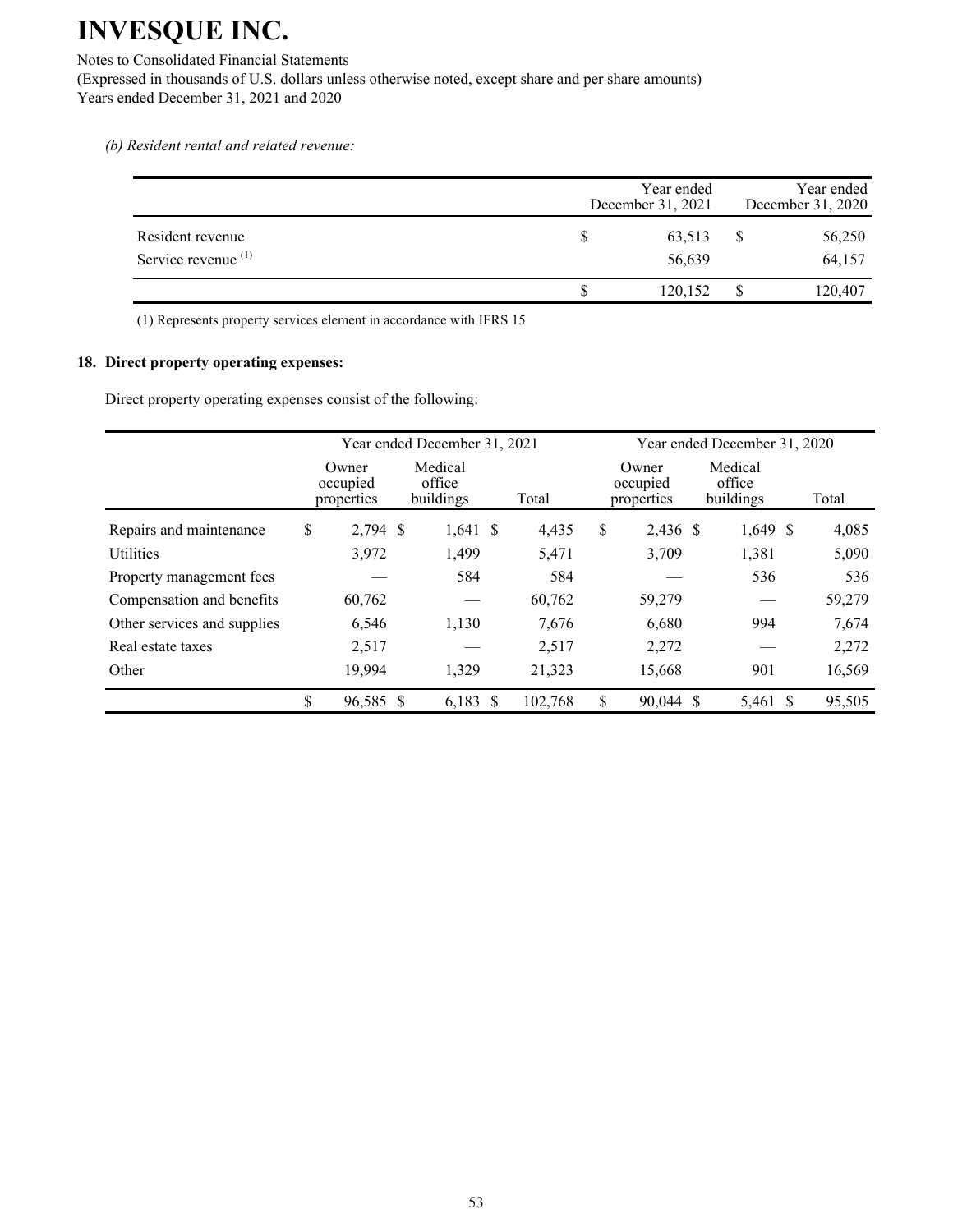Notes to Consolidated Financial Statements (Expressed in thousands of U.S. dollars unless otherwise noted, except share and per share amounts) Years ended December 31, 2021 and 2020

### **19. Finance costs:**

Finance costs consist of the following:

|                                                                       | Year ended<br>December 31, 2021 | Year ended<br>December 31, 2020 |
|-----------------------------------------------------------------------|---------------------------------|---------------------------------|
| Interest expense on credit facilities                                 | \$<br>16,106                    | \$<br>20,496                    |
| Interest expense on mortgages payable                                 | 9,474                           | 11,121                          |
| Interest expense on convertible debentures                            | 5,249                           | 5,248                           |
| Distributions on exchangeable units                                   |                                 | 62                              |
| Dividends on Commonwealth preferred units                             | 4,388                           | 4,376                           |
| Amortization and accretion expense                                    | 5,290                           | 3,997                           |
| Interest rate swap payments (receipts)                                | 10,277                          | 7,747                           |
| Debt extinguishment costs                                             | 1,016                           |                                 |
| Write-off of deferred financing costs from refinancing                |                                 | 67                              |
| Amortization of mark-to-market debt adjustments                       | (111)                           | (330)                           |
| Interest income from loans receivable (note 3)                        | (1, 468)                        | (2,983)                         |
| Finance costs from operations                                         | \$<br>50,221                    | \$<br>49,801                    |
| Allowance for credit losses on loans and interest receivable (note 3) | 1,196                           | 23,546                          |
| Change in fair value of financial instruments (note 3, 10 and 11)     | (21, 860)                       | 19,084                          |
| Change in fair value of contingent consideration (note 24)            | (258)                           | 5,510                           |
| Change in non-controlling interest liability in respect of the above  | (261)                           | 316                             |
| Total finance costs                                                   | \$<br>29,038                    | \$<br>98,257                    |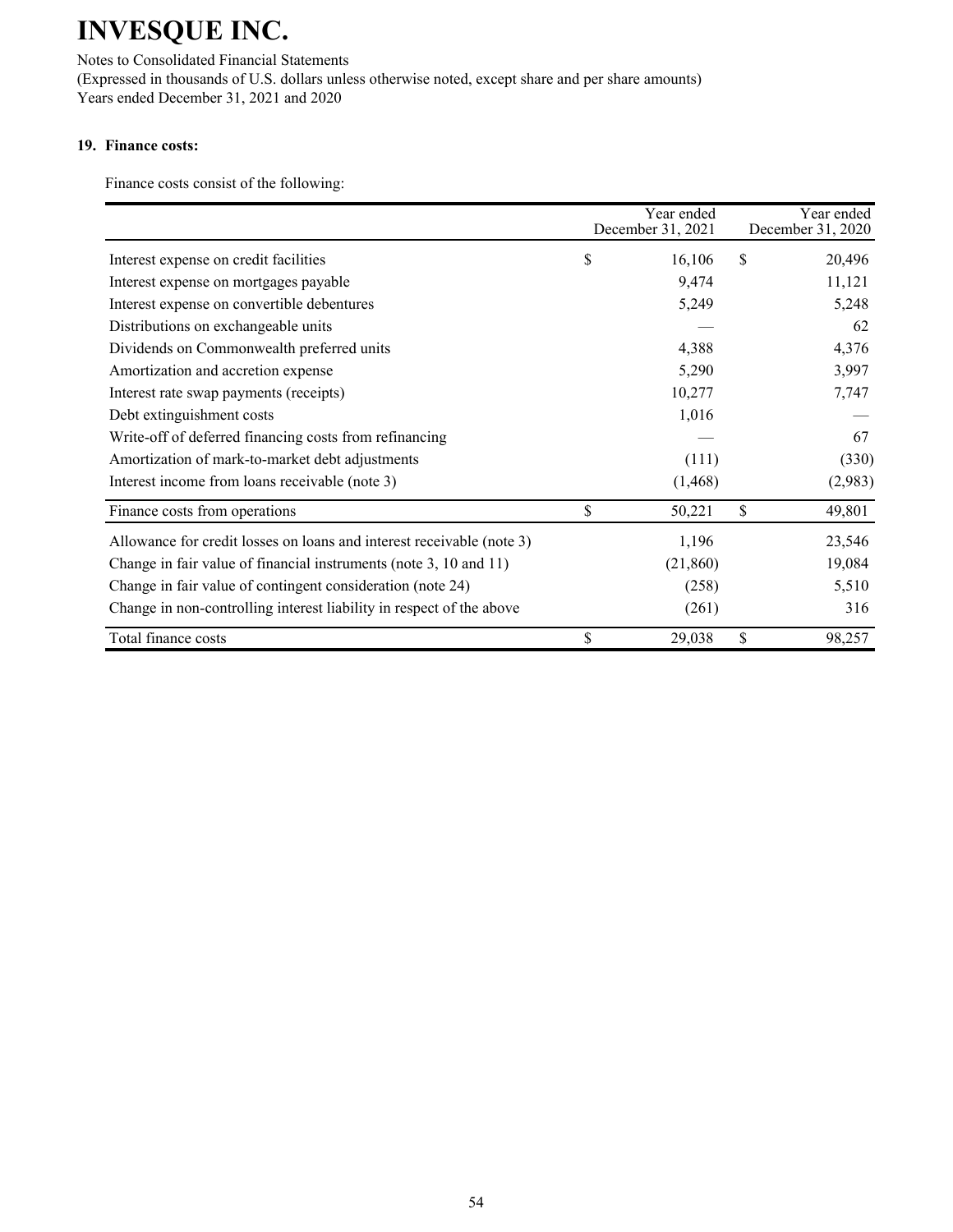Notes to Consolidated Financial Statements (Expressed in thousands of U.S. dollars unless otherwise noted, except share and per share amounts) Years ended December 31, 2021 and 2020

### **20. General and administrative:**

General and administrative costs consist of the following:

|                                          | Year ended<br>December 31, 2021 |   | Year ended<br>December 31, 2020 |
|------------------------------------------|---------------------------------|---|---------------------------------|
| Compensation and benefits                | \$<br>11,412                    | S | 11,432                          |
| Asset management and administrative fees |                                 |   | 235                             |
| Professional fees                        | 3,854                           |   | 3,474                           |
| Deferred share compensation expense      | 794                             |   | 1,066                           |
| Bad debt expense                         | 1,139                           |   | 1,838                           |
| Other                                    | 2,936                           |   | 2,494                           |
|                                          | 20,142                          | S | 20,539                          |

For the year ended December 31, 2021, \$7,128 (year ended December 31, 2020 - \$6,699) of general and administrative costs were incurred at the Commonwealth management company. For the year ended December 31, 2020, the Company incurred severance expense of \$394.

#### **21. Deferred share incentive plan:**

On May 25, 2016, the shareholders of the Company voted on and approved a deferred share incentive plan (the "Deferred Share Incentive Plan").

Each director of the Company is given the right to participate in the Deferred Share Incentive Plan. Directors who elect to participate shall receive a portion of their fees earned for service on the Board (the "Elected Amount") in the form of deferred shares in lieu of cash ("Individual Contributed Deferred Shares"). In addition, the Deferred Share Incentive Plan provides that the Company, in certain instances, will match 100% of the elected amount for each director such that the aggregate number of deferred shares issued to each such director annually shall be equal in value to two times the elected amount for such director ("Company Contributed Deferred Shares").

Under the Deferred Share Incentive Plan, deferred shares may be granted from time to time to participants in the Deferred Share Incentive Plan at the discretion of the Board of Directors or the Compensation, Governance and Nominating Committee ("Discretionary Deferred Shares")

Wherever cash dividends are paid on the common shares, additional deferred shares are credited to the participant's account. The number of such additional deferred shares is calculated by multiplying the aggregate number of deferred shares held on the relevant dividend record date by the amount of the dividend paid by the Company on each common share, and dividing the result by the market value of the common shares on the dividend date.

Individual Contributed Deferred Shares vest immediately upon grant. Company Contributed Deferred Shares, which are granted only to directors, generally vest in three equal installments on the first three anniversary dates of the grant.

Discretionary Deferred Shares may also be granted to participants and, where vesting is not specified in connection with the grant, such Discretionary Deferred Shares will vest in three equal installments on the first three anniversaries of the date of grant.

Additional deferred shares credited to a participant's account in connection with cash dividends vest on the same schedule as their corresponding Deferred Shares and are considered issued on the same date as the deferred shares in respect of which they were credited.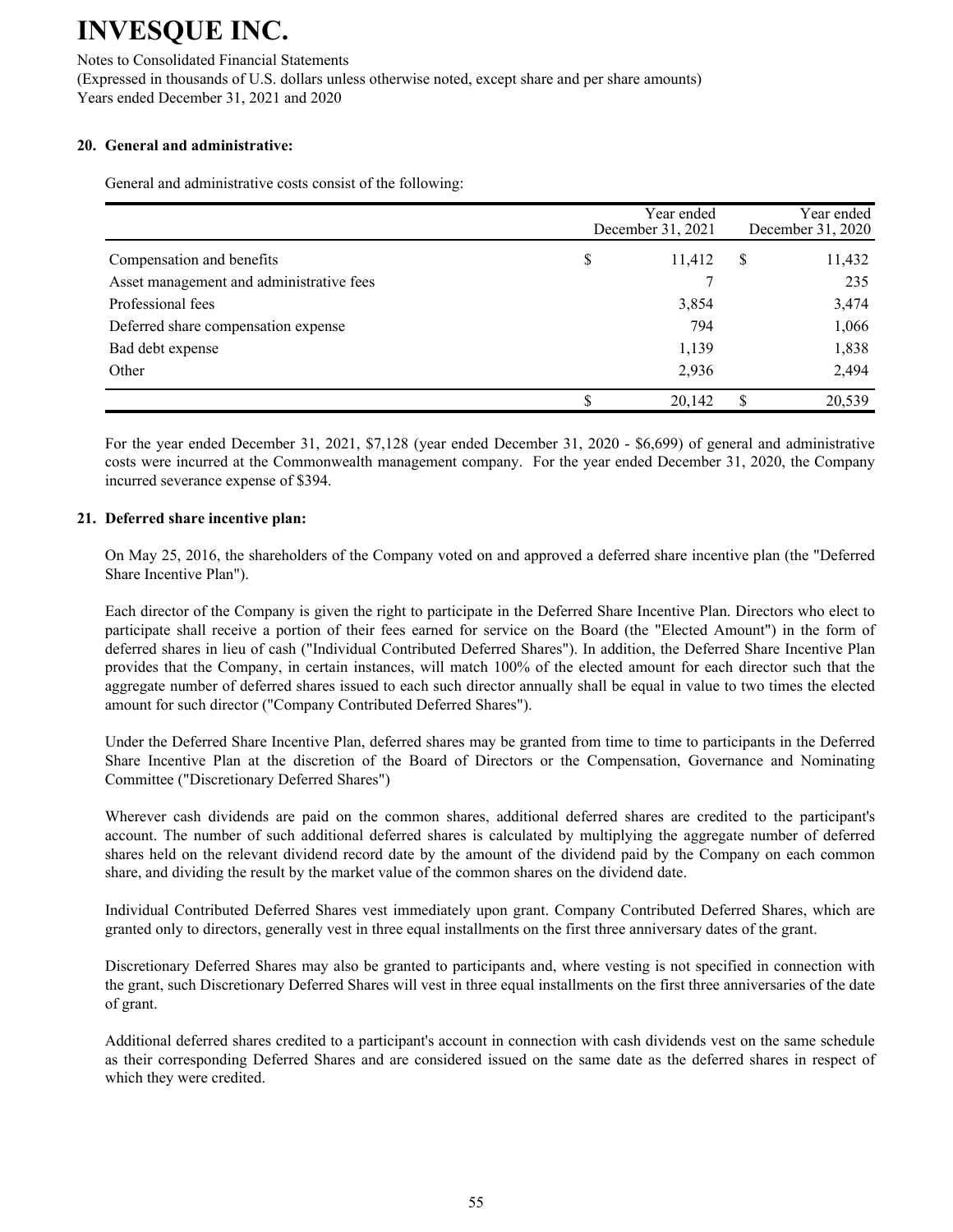Notes to Consolidated Financial Statements (Expressed in thousands of U.S. dollars unless otherwise noted, except share and per share amounts) Years ended December 31, 2021 and 2020

At December 31, 2021, the number of deferred shares granted and outstanding and vested are as follows:

|                                                             | Granted/<br>Outstanding | <b>Fully Vested</b> |
|-------------------------------------------------------------|-------------------------|---------------------|
| As at December 31, 2019                                     | 897,726                 | 108,186             |
| Discretionary Deferred Shares                               | 257,955                 | 335,595             |
| <b>Equity Settled Deferred Shares</b>                       | 375,733                 | 34,998              |
| Individual Contributed Deferred Shares (vested immediately) | 78,648                  | 78,648              |
| Company Contributed Deferred Shares                         | 78,648                  | 24,718              |
| Shares issued upon vesting of deferred shares               | (366, 912)              | (366, 912)          |
| Shares settled for cash pursuant to the plan terms          | (4,255)                 | (4,255)             |
| As at December 31, 2020                                     | 1,317,543               | 210,978             |
| Discretionary Deferred Shares                               | 129,120                 | 177,922             |
| <b>Equity Settled Deferred Shares</b>                       |                         | 76,596              |
| Individual Contributed Deferred Shares (vested immediately) | 76,928                  | 76,928              |
| Company Contributed Deferred Shares                         | 29,304                  | 87,531              |
| Shares forfeited                                            | (112,000)               |                     |
| Shares issued upon vesting of deferred shares               | (358, 796)              | (358, 796)          |
| Shares settled for cash pursuant to the plan terms          | (59,019)                | (59,019)            |
| As at December 31, 2021                                     | 1,023,080               | 212,140             |

For the year ended December 31, 2021, the Company recognized and \$794 of expense related to deferred shares in the consolidated statements of loss and comprehensive loss (year ended December 31, 2020 - \$1,066 expense). A deferred share liability of \$903 (2020 - \$875) is included in other non-current liabilities in the consolidated statements of financial position as at December 31, 2021.

On January 24, 2020, the Company granted 344,310 deferred shares that are considered to be equity settled, as the participants of this grant have waived their rights to receive settlement in cash pursuant to the plan. During the year ended December 31, 2021, the Company recognized expense recovery of \$31 (year ended December 31, 2020 - \$1,809 expense) of equity settled deferred shares.

During the year ended December 31, 2021, the Company did not grant dividends on deferred shares (year ended December 31, 2020 - 64,266 shares).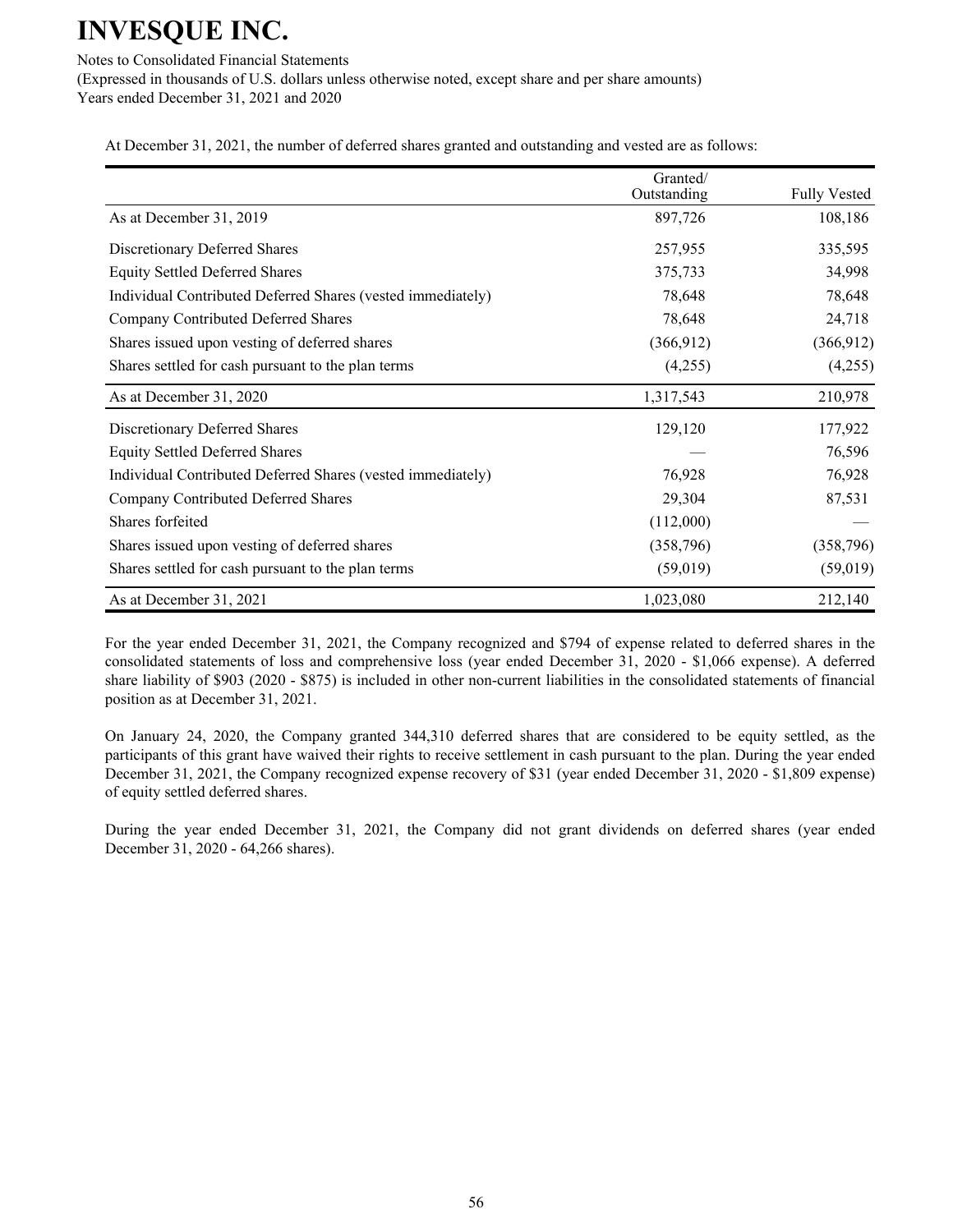Notes to Consolidated Financial Statements (Expressed in thousands of U.S. dollars unless otherwise noted, except share and per share amounts) Years ended December 31, 2021 and 2020

#### **22. Related party transactions:**

Related party transactions in addition to those disclosed elsewhere in these consolidated financial statements are as follows:

On June 5, 2019, the Company formed a joint venture, Jaguarundi Ventures, LP, with Magnetar. The Company contributed 8 properties to a newly formed joint venture and received \$23,000 from Magnetar in exchange for a 39.49% interest in the joint venture. On October 29, 2021, the Company contributed an additional investment property located in Webster, Texas to the joint venture resulting in a decrease in Magnetar's joint venture ownership interest to 34.17%.

On July 26, 2019, the Company entered into a credit agreement with Magnetar for a principal amount of \$30,000, annual interest rate of 8.5%, and an initial maturity of one year with a one year extension option. On December 5, 2019, the Company repaid \$15,000 on the facility. On June 5, 2020, the Company gave notice of intent to exercise the one year extension option and per the credit agreement the interest rate will increase to 9.0%. On June 16, 2020, the Company repaid \$5,000 on the facility. On June 22, 2021, the company repaid the remaining \$10,000 on the facility. For the year ended December 31, 2021, the Company expensed \$430 of interest related to this credit facility in the consolidated statements of loss and comprehensive loss (year ended December 31, 2020 - \$1,067).

#### **23. Income taxes:**

The income tax recovery in the consolidated statements of loss and comprehensive loss differs from that expected by applying the combined federal, provincial and state income tax rates of 26.5% (2020 - 26.5%). The differences for the year ended December 31, 2021 and 2020 are as follows:

|                                                    | Year ended<br>December 31, 2021 |   | Year ended<br>December 31, 2020 |
|----------------------------------------------------|---------------------------------|---|---------------------------------|
| Net loss before income taxes                       | \$<br>(12, 235)                 | S | (190, 948)                      |
| Income tax expense (recovery) at Canadian tax rate | (3,242)                         |   | (50, 601)                       |
| Non-deductible expenses                            | 1,970                           |   | 5,211                           |
| Difference in tax rate in foreign jurisdiction     | (118)                           |   | (2,038)                         |
| Unrecognized tax losses                            | 1,390                           |   | 40,484                          |
| Income tax recovery                                |                                 |   | (6,944)                         |

The Company has certain subsidiaries in the United States and Canada that are subject to tax on their taxable income. The tax effects of temporary differences that give rise to significant portions of the deferred tax assets and deferred tax liabilities are presented below.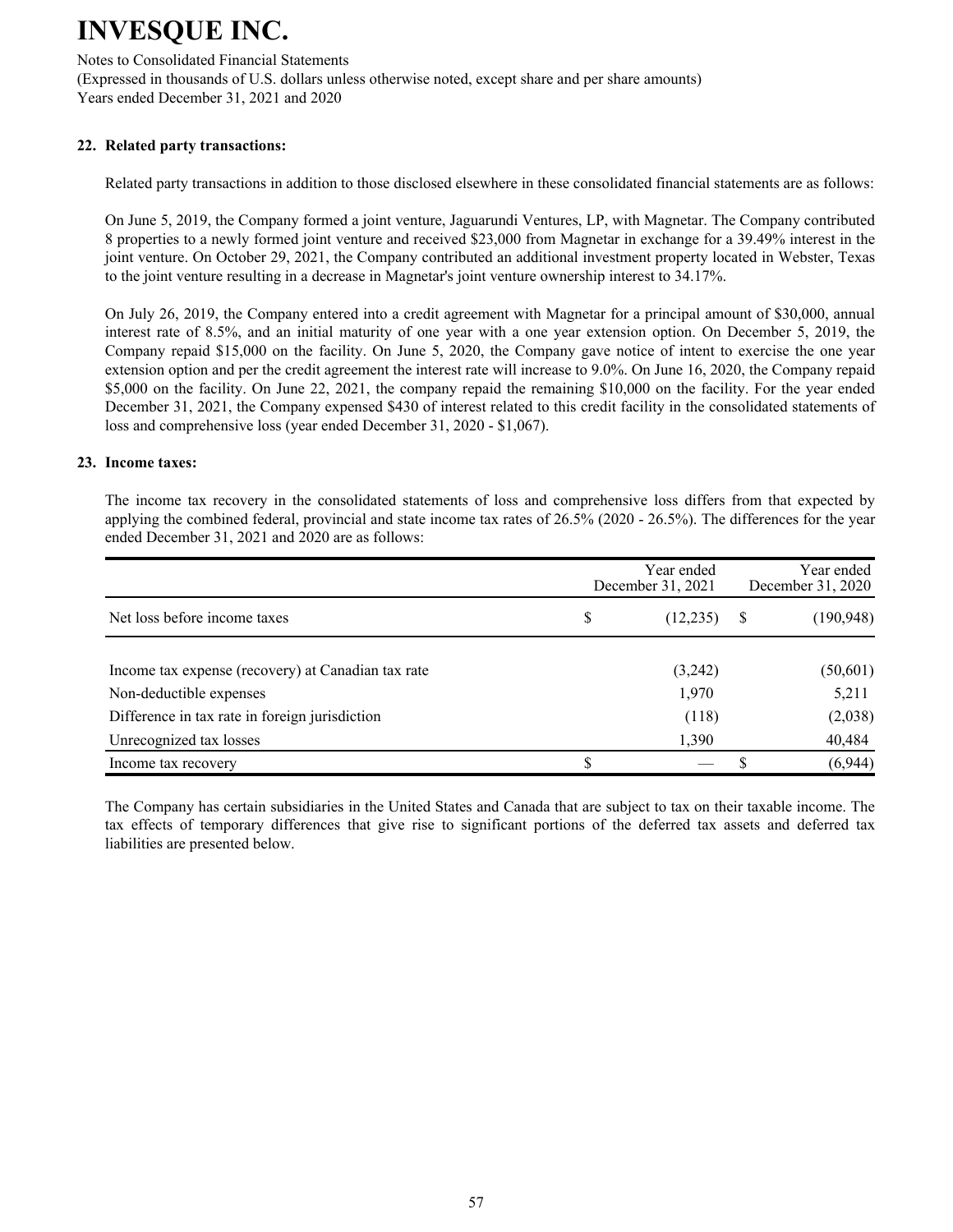#### Notes to Consolidated Financial Statements

(Expressed in thousands of U.S. dollars unless otherwise noted, except share and per share amounts)

Years ended December 31, 2021 and 2020

|                                                         | December 31, 2021       | December 31, 2020 |
|---------------------------------------------------------|-------------------------|-------------------|
| Deferred tax assets:                                    |                         |                   |
| Tax losses                                              | \$<br>32,106            | \$<br>26,759      |
| Financing costs                                         |                         | 281               |
| Investment properties and property, plant and equipment | 2,313                   |                   |
| Derivative instruments                                  | 970                     | 5,126             |
| Other                                                   | 12,010                  | 10,762            |
|                                                         | \$<br>47,399            | \$<br>42,928      |
| Deferred tax liabilities:                               |                         |                   |
| Investment properties and property, plant and equipment |                         | 517               |
| Convertible debentures                                  | 1,823                   | 216               |
| Other                                                   | 1,699                   | 1,699             |
| Deferred tax liabilities                                | \$<br>3,522             | \$<br>2,432       |
| Deferred tax assets not recognized                      | \$<br>(43, 877)         | \$<br>(40, 496)   |
| Net deferred tax liability                              | \$                      | \$                |
| The gross movement in deferred tax is as follows:       |                         |                   |
|                                                         | Year ended December 31, |                   |
|                                                         | 2021                    | 2020              |
| Deferred tax asset (liability), beginning balance       | \$                      | \$<br>(6,944)     |
| Deferred tax recovery                                   |                         | 6,944             |
| Deferred tax asset (liability), ending balance          | \$                      | \$                |

At December 31, 2021, U.S. subsidiaries had accumulated net operating losses available for carryforward for U.S. income tax purposes of \$77,620 (2020 - \$73,629). The pre-2021 accumulated net operating losses of \$73,629 will expire in 2039. The state net operating losses will expire in 2030. The Company and its Canadian subsidiary have losses in Canada for income tax purposes amounting to \$29,447 that expire between 2036 and 2041. The Company has non-capital losses amounting to \$107,067 at December 31, 2021 (2020 - \$98,014) for which no deferred tax asset has been recognized as it is not probable that future taxable profits will be available against which the Company can use the benefits therefrom.

### **24. Commitments and contingencies:**

There are risks which arise from the joint arrangements, including the willingness of the other partners to contribute or withdraw funds and a change in creditworthiness of the partner. As a result, there may be a requirement by the Company to contribute cash into the operating partnerships.

On December 31, 2018, the Company entered into an operating agreement with Javelina Ventures, LLC in which the Company will share in 5% of the net available cash flows from operations. Concurrently, the Company entered into an agreement to guarantee a total of \$5,000 of the mortgages on the properties operated by Javelina Ventures, LLC. The Company earns an annual guaranty fee of \$225 until the loans have been repaid or the guaranty is released. The Company has not recorded any balance in the financial statements associated with this commitment.

On June 5, 2019, the Company entered into agreements to fund future loans to tenants of the Jaguarundi Ventures, LP joint venture. On October 1, 2019, the Company amended the agreements to increase the future loan commitments to the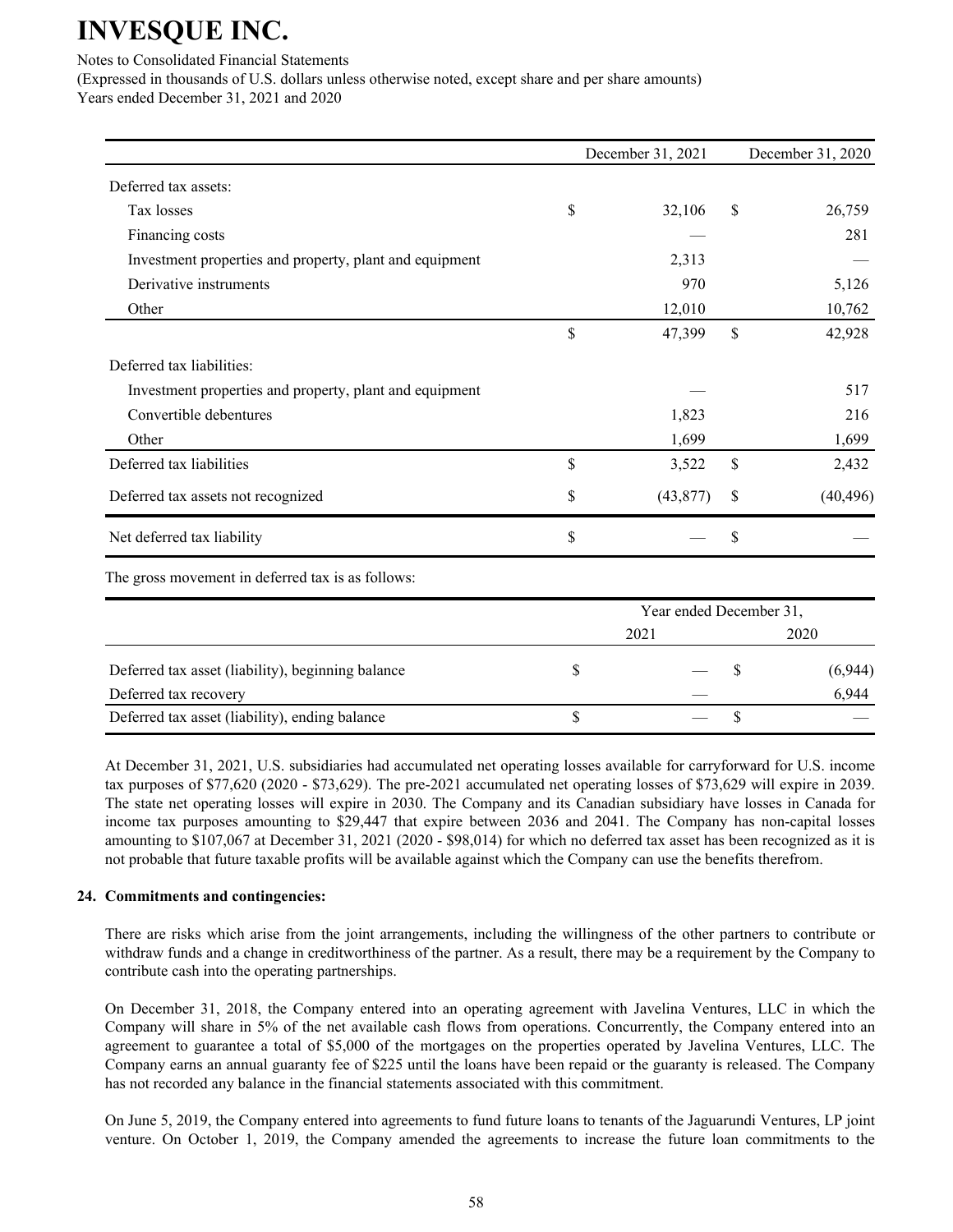Notes to Consolidated Financial Statements

(Expressed in thousands of U.S. dollars unless otherwise noted, except share and per share amounts) Years ended December 31, 2021 and 2020

tenants. On February 18, 2020, the Company amended the agreements to further increase the future loan commitments to the tenants. As at December 31, 2020, the Company was committed to fund an additional \$380 pursuant to these agreements. As at December 31, 2020, the Company has recorded an associated loan commitment liability representing the fair value of these commitments, which were made at interest rates below market value. The Company provides a guarantee on the outstanding mortgage balances of the Jaguarundi Ventures, LP in exchange for a fee equal to 15 basis points on the amount guaranteed (note 7). As of December 31, 2021, the value of the properties that collateralize the mortgages is \$52,000 (December 31, 2020 - \$143,785) and is sufficient to support the mortgage values.

Pursuant to the Commonwealth purchase agreement, the Company may be required to fund one or more earnout payments relating to six communities that had not yet reached stabilization at the time of acquisition by the Company. These earnout payments are only payable in the event specific occupancy and EBITDAR thresholds have been satisfied, and must be met prior to the third anniversary of closing at which time the earnout payment obligation will cease to exist. The earnout payments, when funded, will consist of a combination of cash and additional preferred interests. During the year ended December 31, 2020, given the performance of one of the six communities, the Company recorded an expense related to the increase in the fair value of contingent consideration in the amount of \$3,256, which was paid through the issuance of \$1,701 of Commonwealth preferred units and \$1,555 of cash on hand. As at December 31, 2021, the Company has recorded a liability of \$1,996 (December 31, 2020 - \$2,254 liability) in the financial statements associated with this commitment relating to the remaining five communities based on the weighted average probability of earnout payments owed using estimated future results at the properties. For the year ended December 31, 2021, the Company has incurred \$(258) of expense related to the change in fair value of contingent consideration related to this liability in the consolidated statements of loss and comprehensive loss (year ended December 31, 2020 - \$5,510 expense).

On May 6, 2020, the Company entered into a limited partnership agreement with the operator Phoenix. Pursuant to this agreement, if the management agreement with Phoenix is terminated without cause, Phoenix has the right to cause the Company to purchase all of its interest in the partnership. The Company has not recorded any balance in the consolidated financial statements associated with this commitment.

#### **25. Capital management:**

The Company's objectives when managing capital are to ensure sufficient liquidity to pursue its organic growth combined with strategic acquisitions, and to maintain a flexible capital structure that optimizes the cost of capital at acceptable risk and preserves the ability to meet financial obligations.

The capital of the Company consists of mortgages payable, the credit facilities, convertible debentures, Commonwealth preferred unit liability, preferred shares and common shares.

The Company sets the amount of capital in proportion to risk and manages the capital structure and makes adjustments to it in light of changes to economic conditions and the risk characteristics of the underlying assets, as well as with consideration of externally imposed capital requirements. In managing its capital structure, the Company monitors performance throughout the period to ensure working capital requirements are funded from operations, available cash on deposit and available financing. The Company may make changes to its capital structure in order to support the broader corporate strategy or in light of economic conditions and the risk characteristics of the underlying assets. In order to maintain or adjust its capital structure, the Company may issue equity or new debt, issue new debt with different characteristics to replace existing debt, or reduce the amount of existing debt.

The real estate industry is capital-intensive by nature. As a result, debt capital is an important aspect in managing the business. In addition, financial leverage is used to enhance terms from purchased real estate. The Company actively monitors debt maturities and available debt financing options.

Under the terms of the Company's credit facilities, the Company is required to meet certain financial and non-financial covenants that are customary for the nature and phase of the Company's current business structure.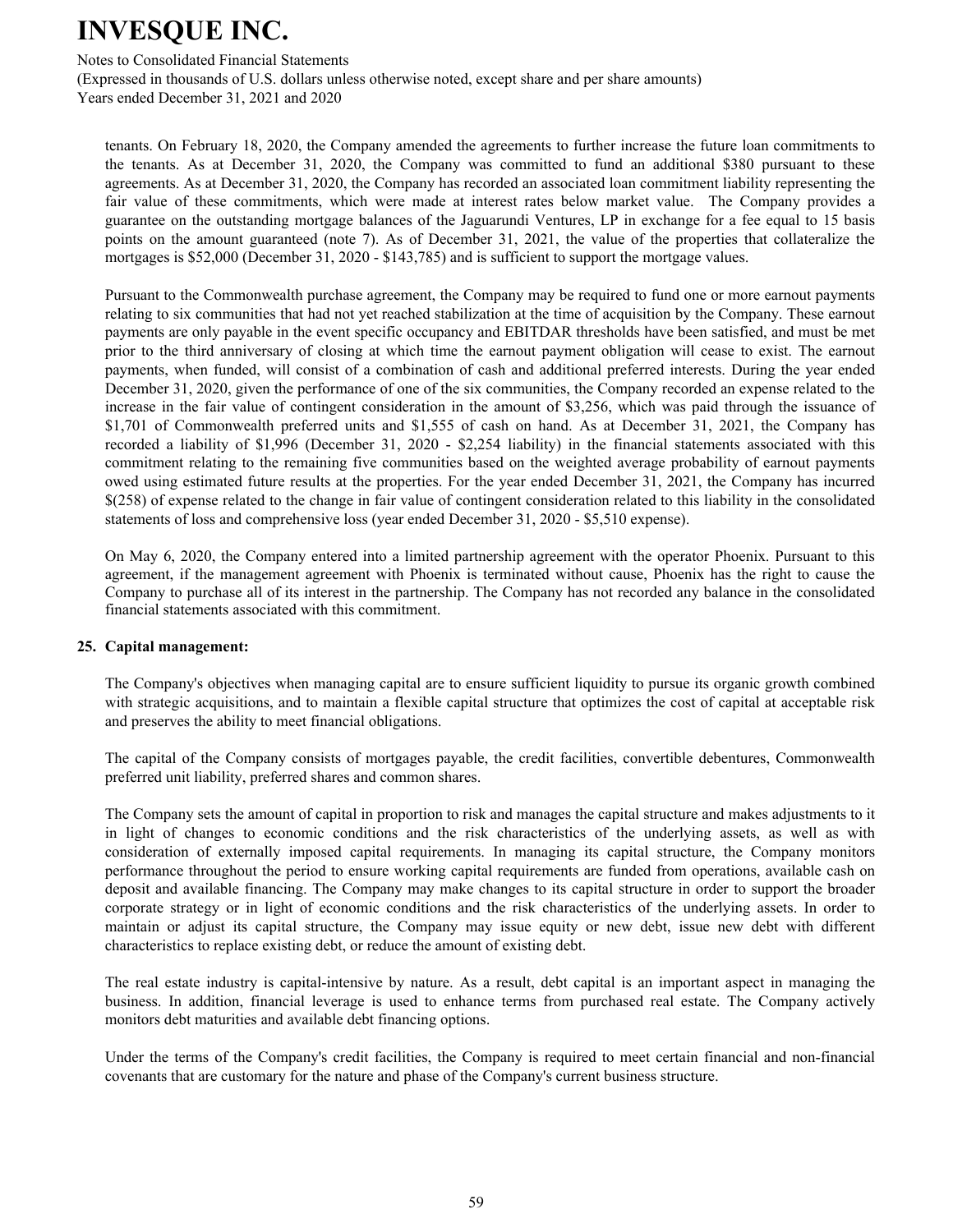Notes to Consolidated Financial Statements (Expressed in thousands of U.S. dollars unless otherwise noted, except share and per share amounts) Years ended December 31, 2021 and 2020

#### **26. Fair value measurement:**

The fair value hierarchy of assets and liabilities measured at fair value on a recurring basis in the consolidated statements of financial position is as follows:

|                           |                                      | December 31, 2021 |         |   |                                | December 31, 2020 |         |
|---------------------------|--------------------------------------|-------------------|---------|---|--------------------------------|-------------------|---------|
|                           | Level 1                              | Level 2           | Level 3 |   | Level 1                        | Level 2           | Level 3 |
| Derivative asset          | \$<br>\$<br>$\overline{\phantom{0}}$ | 3,388 \$          |         | S | -S<br>$\overline{\phantom{0}}$ | 4,814 \$          |         |
| Investment properties     |                                      |                   | 716,344 |   |                                |                   | 882,019 |
| Loans receivable          |                                      |                   | 2,243   |   |                                |                   | 2,368   |
| Loan commitment liability |                                      |                   |         |   |                                | 115               |         |
| Derivative liability      |                                      | 11,587            |         |   |                                | 28,969            |         |
| Deferred share liability  |                                      | 903               |         |   |                                | 875               |         |
| Earnout payable           |                                      |                   | 1,996   |   |                                |                   | 2,254   |

 For the assets and liabilities measured at fair value as at December 31, 2021, there were no transfers between Level 1, Level 2 and Level 3 levels during the period. For changes in fair value measurements of investment properties included in Level 3 of the fair value hierarchy, refer to note 4 for details. The fair values of the derivative instruments represents estimates at a specific point in time using financial models, based on interest rates that reflect current market conditions, the credit quality of counterparties and interest rate curves. Fair value measurements of derivative instruments were estimated using Level 2 inputs. Fair value of deferred share liability represents the value of the units if converted using the market price of the Company's common shares.

### *Fair value of financial instruments:*

The carrying amounts and fair values of financial instruments as shown in the consolidated statements of financial position are shown in the table below. The table below excludes cash, restricted cash, tenant and other receivables, security deposits and costs related to future acquisitions, income support receivable, escrow deposits held by lenders, accounts payable and accrued liabilities, accrued real estate taxes, security deposits, escrows collected from tenant, and dividend payable, as the carrying amounts of these assets and liabilities are a reasonable approximation of fair value due to their short term nature. The table also excludes security deposits received from tenants as the carrying amount is a reasonable approximation of fair value.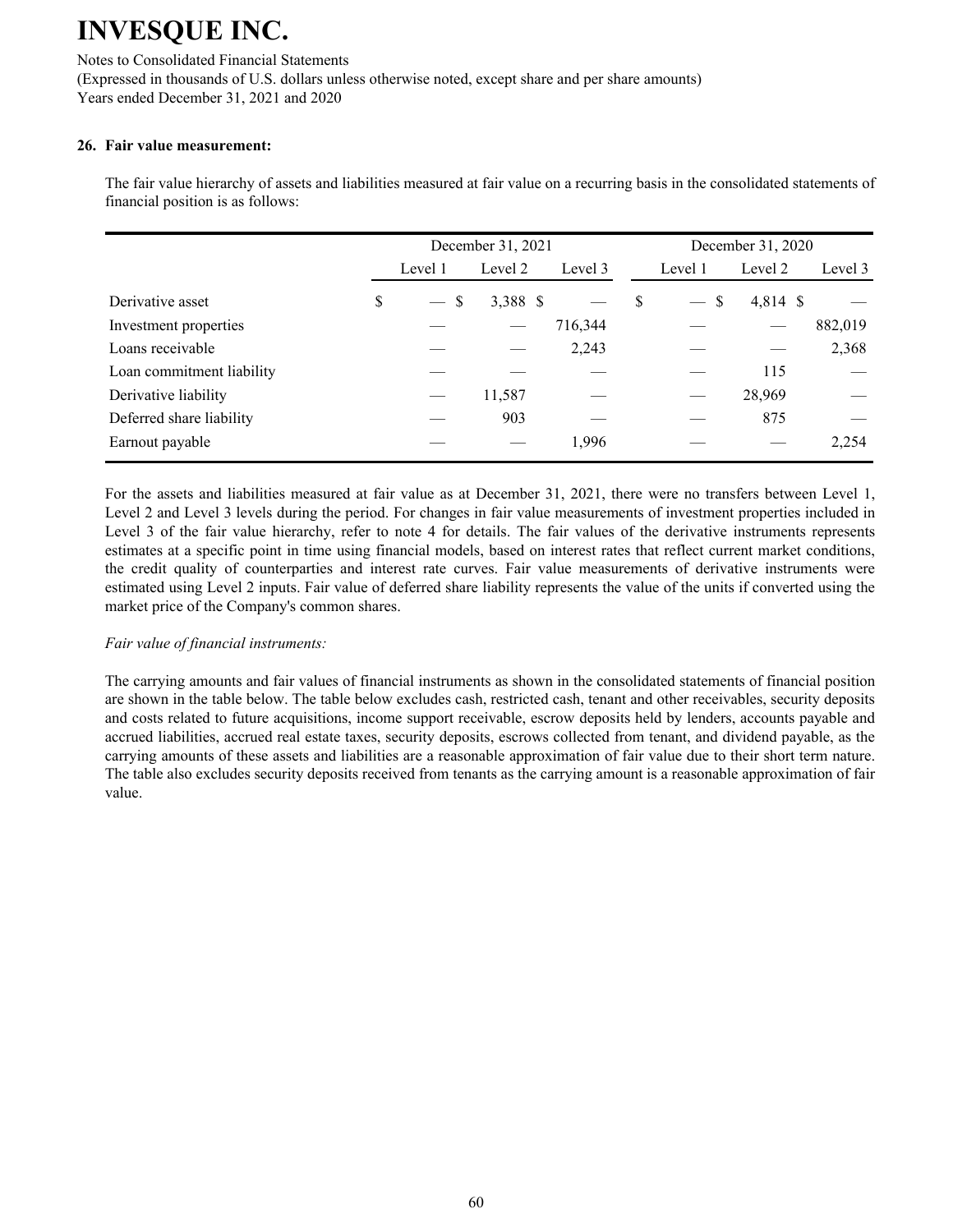Notes to Consolidated Financial Statements

(Expressed in thousands of U.S. dollars unless otherwise noted, except share and per share amounts) Years ended December 31, 2021 and 2020

December 31, 2021 December 31, 2020 Carrying Value Fair Value Carrying Value Fair Value Financial assets: Loans receivable  $\begin{array}{cccc} 8 & 21,695 & 21,728 & 21,728 \end{array}$  18,703 \$ 18,768 Derivative instruments 1,388 3,388 4,814 4,814 4,814 Bond assets **760** 760 881 881 881 Financial liabilities: Mortgages payable 213,823 215,257 299,464 301,839 Credit facilities 664,690 664,690 664,690 597,266 599,831 660,596 664,690 Derivative instruments 11,334 11,334 28,969 28,969 Convertible debentures 82,657 83,077 92,411 58,784 Commonwealth preferred unit liability 66,239 66,239 65,797 65,797 Earnout payable 2,254 2,254 2,254 2,254 2,254 2,254 2,254 2,254 2,254 2,254 2,254 2,254 2,254 2,254 2,254 2,254 2,254 2,254 2,254 2,254 2,254 2,254 2,254 2,254 2,254 2,254 2,254 2,254 2,254 2,254 2,254 2,254 2,254 2,254 2, Loan commitment liability — — — 115 115 Exchangeable Units liability 12,049 672 2,049 600

 Fair value represents management's estimates of the fair market value at a given point in time, which may not reflect fair value in the future. These calculations are subjective and require estimation, and cannot be determined with precision. Changes in assumptions could significantly affect the estimates. The following summarizes the significant methods and assumptions used in estimating the fair values of financial instruments reflected in the table above.

#### (i) Loans receivable

The fair value of loans receivable is determined by the discounted cash flow method using applicable inputs such as prevailing interest rates, contractual rates and discounts. Fair value measurements of these instruments were estimated using Level 3 inputs. The carrying values of short term loans generally approximate their fair values.

(ii) Derivative instruments

The fair values of the derivative instruments represents estimates at a specific point in time using financial models, based on interest rates that reflect current market conditions, the credit quality of counterparties and interest rate curves. Fair value measurements of derivative instruments were estimated using Level 2 inputs.

(iii) Bond assets

The fair value of bond assets is determined by the discounted cash flow method using applicable inputs such as discount rates and fixed payment schedules. Fair value measurements of these instruments were estimated using Level 3 inputs. The carrying values of bond assets approximate their fair values.

(iv) Mortgages payable and credit facility

The fair values of these instruments are estimates made at a specific point in time, based on relevant market information. These estimates are based on quoted market prices for the same or similar issues or on the current rates offered to the Company for similar financial instruments subject to similar risk and maturities. Fair value measurements of these instruments were estimated using Level 2 inputs. The carrying values of short-term and variable rate debt generally approximate their fair values.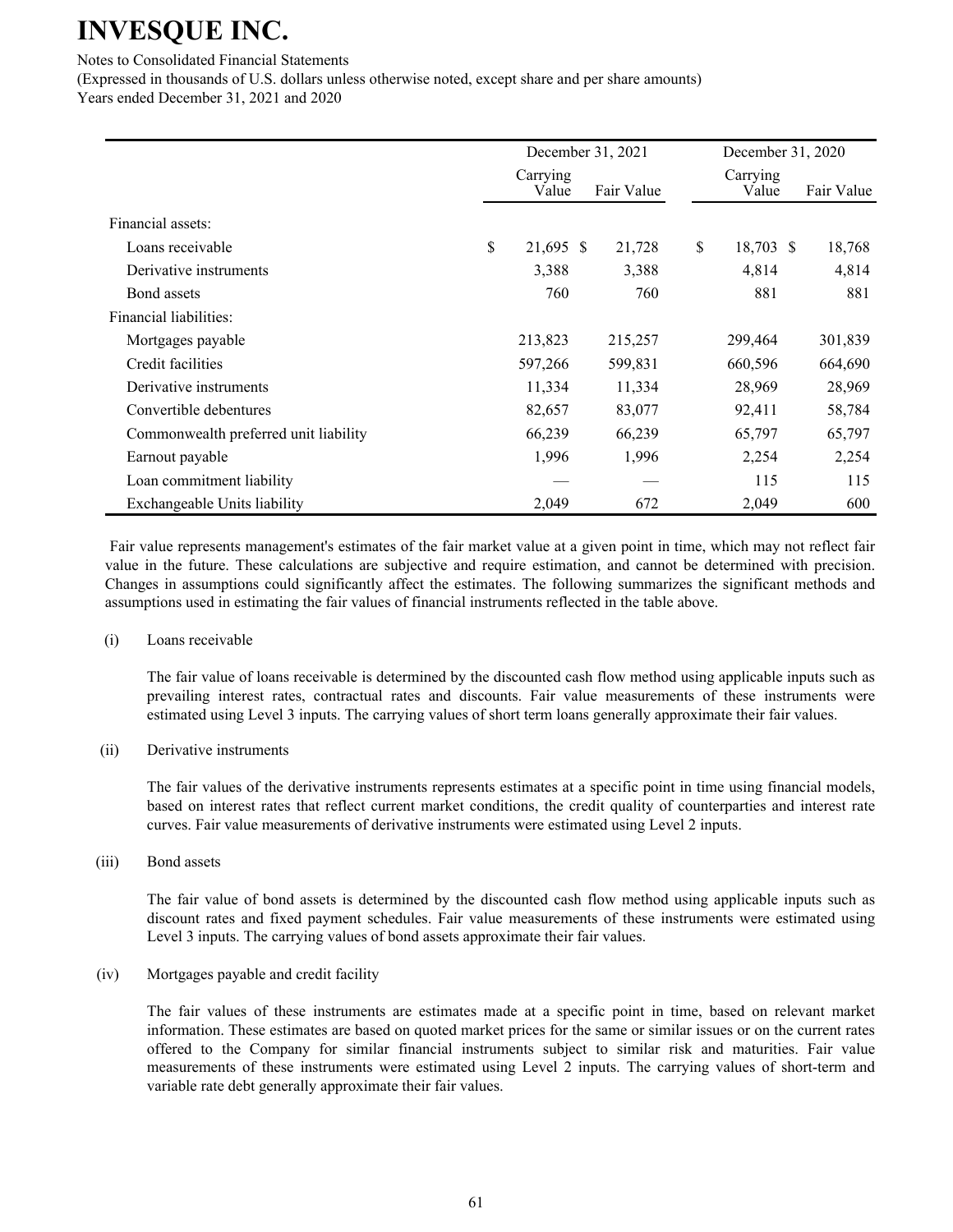#### Notes to Consolidated Financial Statements

(Expressed in thousands of U.S. dollars unless otherwise noted, except share and per share amounts) Years ended December 31, 2021 and 2020

#### (v) Convertible debentures

The Company determined the fair value of the convertible debentures using quoted market prices which are considered Level 1 inputs.

(vi) Commonwealth preferred unit liability

The fair value of the Commonwealth preferred unit liability is determined by the discounted cash flow method using applicable inputs such as market interest rates and contractual rates. Fair value measurements of these instruments were estimated using Level 3 inputs.

(vii) Loan commitment liability

The fair value of the loan commitment liability is determined by the discounted cash flow method using applicable inputs such as market interest rates and contractual rates. Fair value measurements of these instruments were estimated using Level 3 inputs.

(viii) Exchangeable Unit liability

The Company determined the fair value of the Exchangeable Unit liability using quoted market prices of the Company's common shares which are considered Level 2 inputs.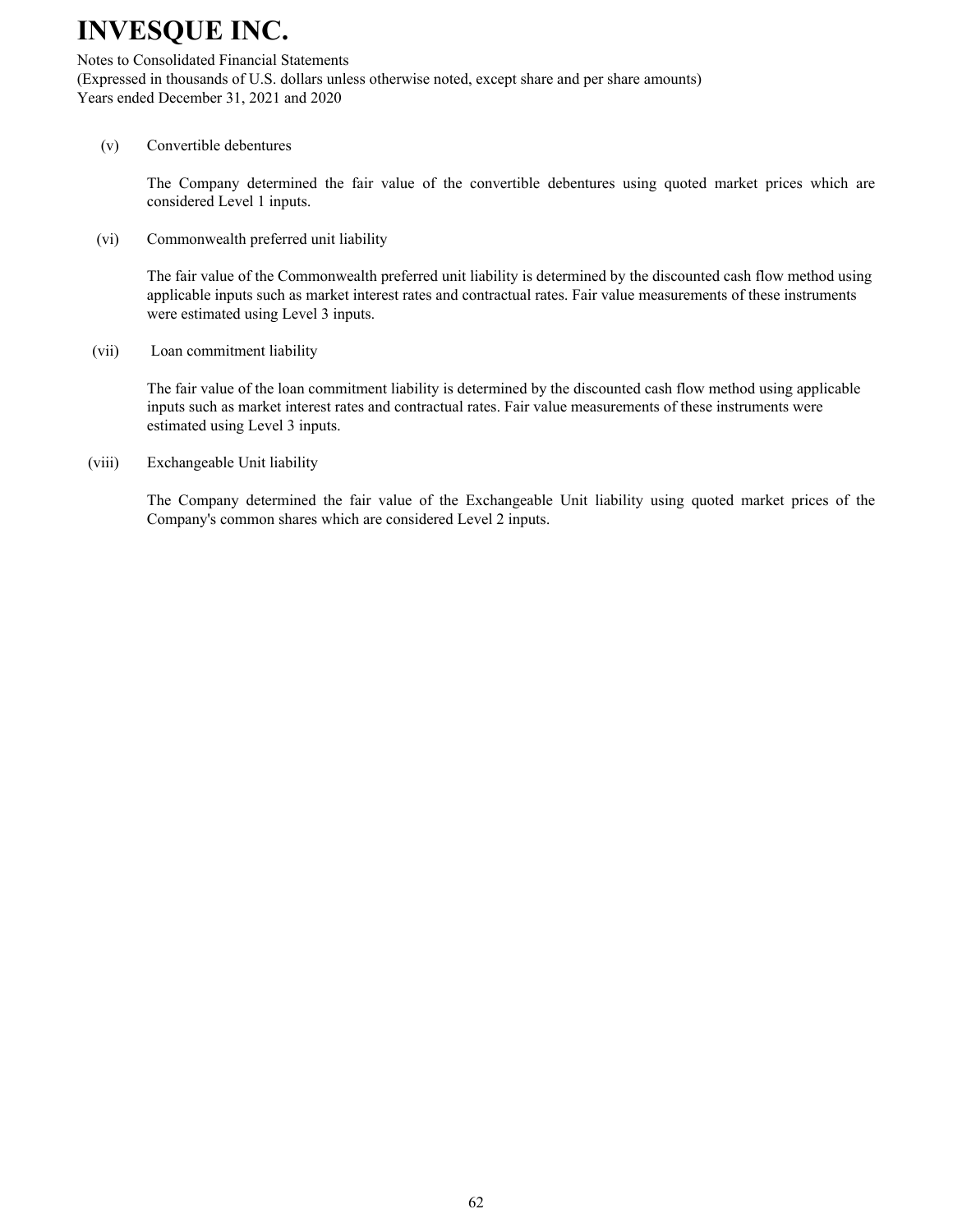#### Notes to Consolidated Financial Statements

(Expressed in thousands of U.S. dollars unless otherwise noted, except share and per share amounts) Years ended December 31, 2021 and 2020

#### **27. Financial risk management:**

The Company's activities expose it to a variety of financial risks: market risk (including foreign currency risk and interest rate risk), credit risk and liquidity risk. The Company's overall risk management program focuses on the unpredictability of financial markets and seeks to minimize potential adverse effects on the Company's financial performance.

Management has updated its risk management policies and strategies for the current risks due to COVID-19.

(i) Market risk

#### *Foreign currency risk:*

Foreign exchange risk is the risk that the fair value or future cash flows of an exposure will fluctuate because of changes in foreign exchange rates. A portion of the Company's operations are located in Canada, resulting in the Company being subject to foreign currency fluctuations which may impact its financial position and results. In order to mitigate the risk, the Company's borrowings on Canadian assets are also denominated in Canadian dollars to act as a natural hedge. In addition, Canadian dollar revenue was predominantly naturally hedged by Canadian dollar expenditures such as corporate professional fees, interest expense and administrative expenditures.

#### *Interest rate risk:*

Interest rate risk is the risk that the fair value of future cash flows of a financial instrument will fluctuate because of changes in market interest rates. The Company is not exposed to interest rate risk on loans receivable because all of the loans earn interest at fixed rates.

The Company is exposed to interest rate risk on the credit facilities and certain mortgages payable, which bear interest at variable rates. To manage interest rate risk, the Company entered into swap agreements which effectively fixes interest on a portion of its variable rate debt. It may also enter into additional derivative financial instruments from time to time to mitigate interest rate risk. At December 31, 2021, 84.9% (December 31, 2020 - 81.7%) of our interest was of fixed rate, including the impact of in-place swaps. To limit exposure to the risk of higher interest rates at renewal, the Company spreads the maturities of its fixed-rate, long-term debt over time.

The Company's remaining financial instruments have no exposure to interest rate risk due to their short-term nature.

At December 31, 2021, the Company's interest-bearing financial instruments were as follows:

|                                        | Carrying Amount   |  |                   |  |  |  |  |
|----------------------------------------|-------------------|--|-------------------|--|--|--|--|
|                                        | December 31, 2021 |  | December 31, 2020 |  |  |  |  |
| Fixed-rate financial liabilities $(1)$ | 758.281           |  | 861,053           |  |  |  |  |
| Variable-rate financial liabilities    | 135.465           |  | 191,418           |  |  |  |  |

(1) Includes \$551,396 of variable rate mortgages that are fixed with interest rate swaps.

As at December 31, 2021, an increase/decrease of 100-basis-points in interest rates, assuming all other variables are constant, would result in a \$1,365 (2020 - \$1,927) change in the Company's finance costs over the next twelve months.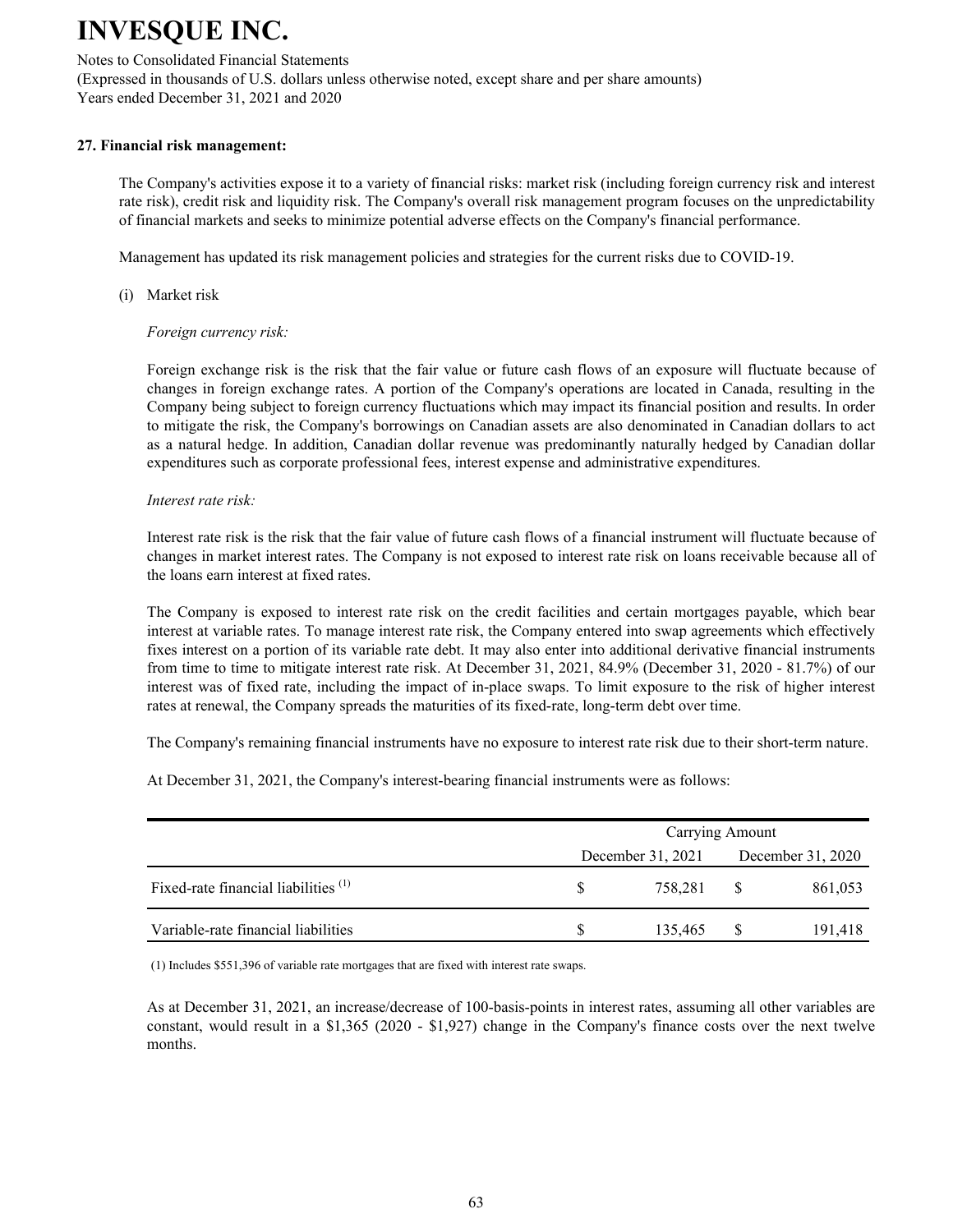#### Notes to Consolidated Financial Statements

(Expressed in thousands of U.S. dollars unless otherwise noted, except share and per share amounts) Years ended December 31, 2021 and 2020

(ii) Credit risk:

Credit risk is the risk that one party to a financial instrument will cause a financial loss for the Company by failing to discharge its obligations. The Company is exposed to credit risk on all financial assets and its exposure is generally limited to the carrying amount on the consolidated statement of financial position. The Company is exposed to credit risk arising from the possibility that a borrower may be unable to fulfill their contractual obligations. In the event that borrowers are not able to meet commitments, the Company could suffer a loss of either interest or principal or both. The Company actively manages its affairs to minimize its credit risk through careful selection and assessment of its credit parties and collateral based on knowledge obtained through means such as due diligence carried out in respect of leasing transactions to new operators. Despite these measures the Company increased its allowance for credit losses on loans and interest receivable due to the effects that the COVID-19 pandemic has had on borrowers' cash flows. The Company also manages credit risk related to its cash balances by selection of reputable banking institutions.

(iii) Liquidity risk:

The Company's principal liquidity needs arise from working capital requirements, debt servicing and repayment obligations, planned funding of property improvements, leasing costs, and property development and acquisition funding requirements.

Liquidity risk arises from the possibility of not having sufficient debt, cash and equity capital available to the Company to fund its growth program and refinance or meet its payment obligations as they arise.

The Company is subject to the liquidity risk that it will not be able to meet its financial obligations as they come due. Although a portion of the cash flow generated by the investment properties is devoted to servicing outstanding debt and the convertible debentures, there can be no assurance that the Company will continue to generate sufficient cash flow from operations to meet its covenant requirements as well as its interest payments and principal repayment obligations upon an applicable maturity date. If the Company is unable to meet its covenant requirements, principal or interest repayment obligations, it could be required to renegotiate such payments, issue additional equity or debt, or obtain other financing. The failure to make or renegotiate interest or principal payments, issue additional equity or debt, or obtain other financing could have a material effect on the Company's financial condition and results of operations. The Company manages its liquidity risk through cash and debt management. The Company plans to address scheduled interest payments through operating cash flows and significant principal maturities through a combination of debt and equity financing.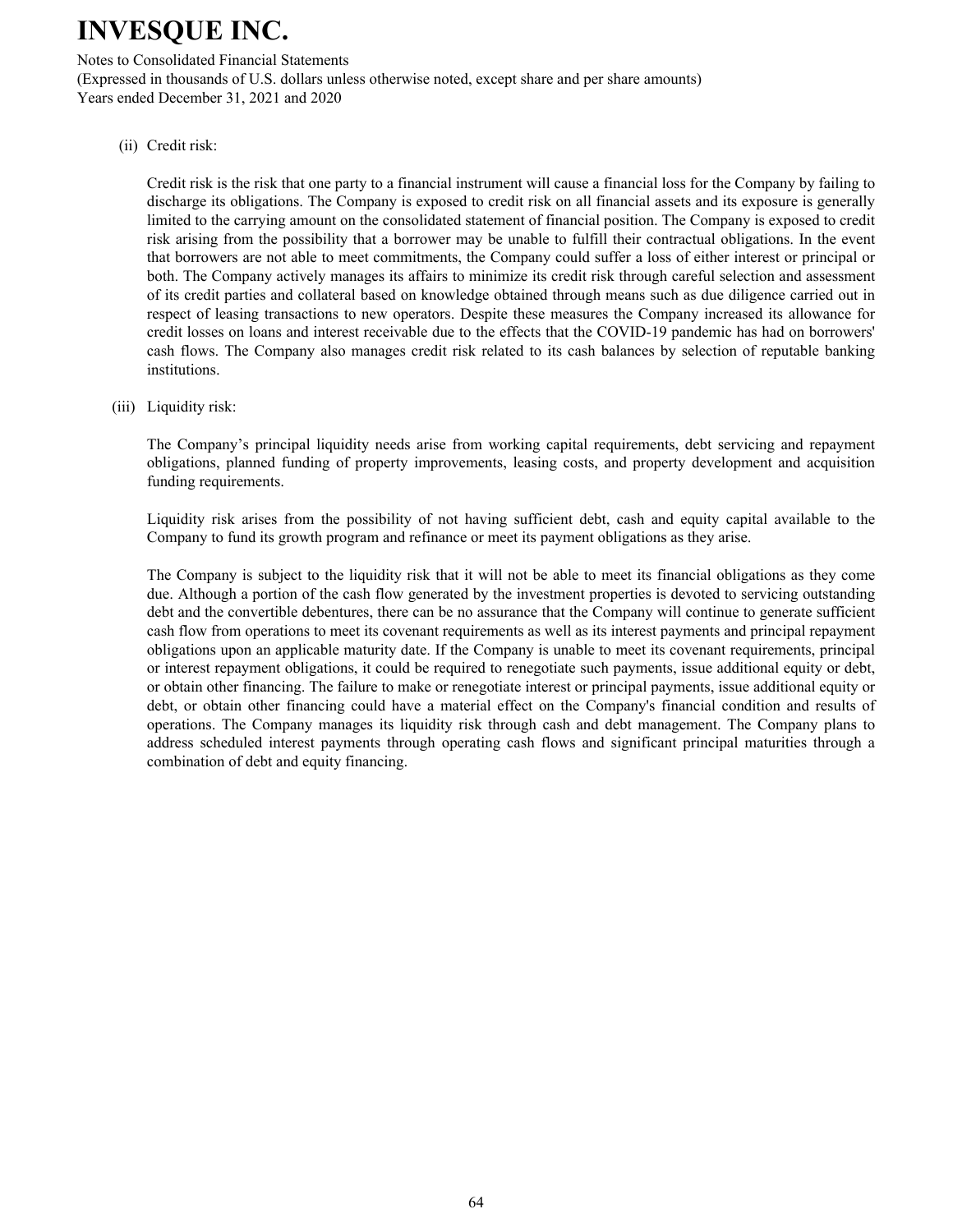Notes to Consolidated Financial Statements

(Expressed in thousands of U.S. dollars unless otherwise noted, except share and per share amounts) Years ended December 31, 2021 and 2020

> The following are the contractual maturities of the Company's financial liabilities as at December 31, 2021, including expected interest payments where applicable:

|                                                                   | Total     | 2022                  | 2023      | 2024      | 2025     | 2026     | Thereafter |
|-------------------------------------------------------------------|-----------|-----------------------|-----------|-----------|----------|----------|------------|
| Credit facilities principal                                       | \$599,831 | \$<br>795             | \$421,854 | \$177,182 | \$       | \$       | \$         |
| Mortgages payable principal                                       | 210,410   | 34,877                | 52,338    | 40,327    | 24,922   | 1,367    | 56,579     |
| Convertible debentures<br>principal                               | 94,975    | 20,000                | 50,000    |           | 24,975   |          |            |
| Commonwealth preferred unit<br>liability principal <sup>(1)</sup> | 67,381    |                       |           | 67,381    |          |          |            |
| Total principal                                                   | \$972,597 | \$55,672              | \$524,192 | \$284,890 | \$49,897 | \$1,367  | \$56,579   |
| Percentage of total                                               | 100.0 %   | 5.8 %                 | 53.9 %    | 29.3 %    | 5.1 $%$  | $0.1 \%$ | 5.8 %      |
| Credit facilities interest                                        | \$47,838  | \$23,306              | \$20,621  | \$3,911   | \$       | \$       | \$         |
| Mortgages payable interest                                        | 37,202    | 7,146                 | 5,486     | 3,914     | 2,463    | 2,163    | 16,030     |
| Convertible debentures<br>interest                                | 12,365    | 4,995                 | 4,748     | 1,748     | 874      |          |            |
| Commonwealth preferred unit<br>liability interest                 | 12,753    | 4,404                 | 4,574     | 3,775     |          |          |            |
| Accounts payable and accrued<br>liabilities                       | 17,356    | 17,356                |           |           |          |          |            |
| Accrued real estate taxes                                         | 13,671    | 13,671                |           |           |          |          |            |
| Other current liabilities                                         | 3,787     | 3,787                 |           |           |          |          |            |
| Other non-current liabilities                                     | 8,328     | 3,188                 | 619       | 436       | 126      |          | 3,959      |
| Total other commitments                                           | \$153,300 | \$77,853              | \$36,048  | \$13,784  | \$3,463  | \$2,163  | \$19,989   |
| Total commitments                                                 |           | \$1,125,897 \$133,525 | \$560,240 | \$298,674 | \$53,360 | \$3,530  | \$76,568   |

(1) The liability has no stated maturity date. It is the Company's expectation that the liability will be repaid in 2024.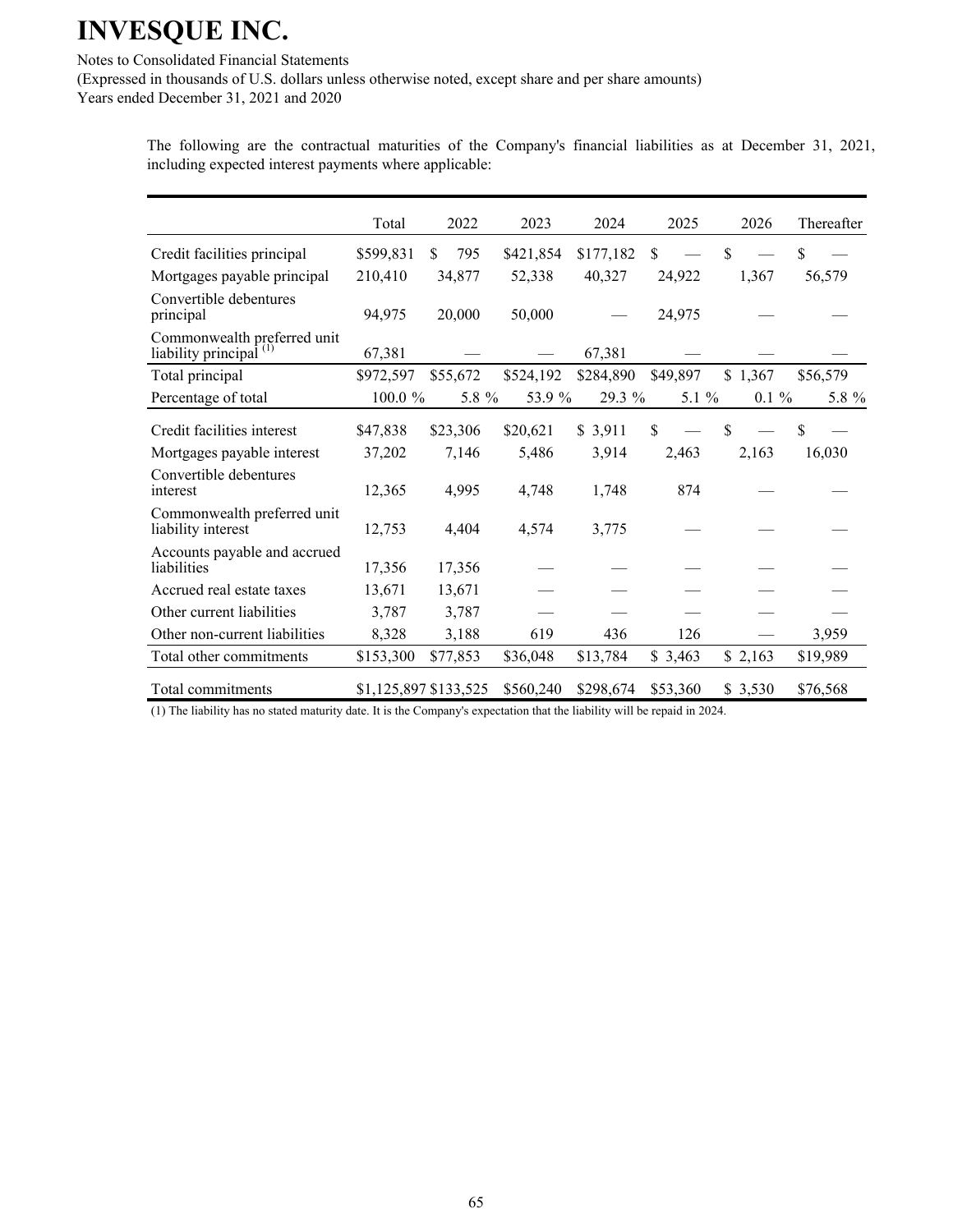Notes to Consolidated Financial Statements

(Expressed in thousands of U.S. dollars unless otherwise noted, except share and per share amounts) Years ended December 31, 2021 and 2020

> The following are the contractual maturities of the Company's financial liabilities as at December 31, 2020, including expected interest payments where applicable:

|                                                        | Total                 | 2021     | 2022      | 2023      | 2024      | 2025     | Thereafter |
|--------------------------------------------------------|-----------------------|----------|-----------|-----------|-----------|----------|------------|
| Credit facilities principal                            | \$664,690             | \$10,000 | \$190,500 | \$288,190 | \$176,000 | \$       | \$         |
| Mortgages payable principal                            | 296,881               | 30,622   | 33,765    | 88,913    | 24,529    | 30,078   | 88,974     |
| Convertible debentures<br>principal                    | 94,975                |          | 44,975    | 50,000    |           |          |            |
| Commonwealth preferred unit<br>liability principal (1) | 67,381                |          |           |           | 67,381    |          |            |
| Total principal                                        | 1,123,927             | 40,622   | 269,240   | 427,103   | 267,910   | 30,078   | 88,974     |
| Percentage of total                                    | 100.0 %               | $3.6\%$  | 24.0 %    | 38.0 %    | 23.8 %    | $2.7\%$  | 7.9 %      |
| Credit facilities interest                             | 76,740                | 27,126   | 25,941    | 16,896    | 6,777     |          |            |
| Mortgages payable interest                             | 78,386                | 11,672   | 10,316    | 8,110     | 5,264     | 4,615    | 38,409     |
| Convertible debentures interest                        | 12,373                | 5,249    | 4,124     | 3,000     |           |          |            |
| Commonwealth preferred unit<br>liability interest      | 17,157                | 4,404    | 4,404     | 4,574     | 3,775     |          |            |
| Accounts payable and accrued<br>liabilities            | 17,715                | 17,715   |           |           |           |          |            |
| Accrued real estate taxes                              | 14,518                | 14,518   |           |           |           |          |            |
| Other current liabilities                              | 4,975                 | 4,975    |           |           |           |          |            |
| Other non-current liabilities                          | 16,241                | 2,481    | 2,086     | 535       | 386       | 126      | 10,627     |
| Loan commitments                                       | 380                   | 380      |           |           |           |          |            |
| Total other commitments                                | 238,485               | 88,520   | 46,871    | 33,115    | 16,202    | 4,741    | 49,036     |
| Total commitments                                      | \$1,362,412 \$129,142 |          | \$316,111 | \$460,218 | \$284,112 | \$34,819 | \$138,010  |

(1) The liability has no stated maturity date. It is the Company's expectation that the liability will be repaid in 2024.

#### **28. Key management personnel compensation:**

The remuneration of key management personnel of the Company for years ended December 31, 2021 and 2020 is set forth in the table below.

|                                                                 | Year ended<br>December 31, 2021 | Year ended<br>December 31, 2020 |                |  |
|-----------------------------------------------------------------|---------------------------------|---------------------------------|----------------|--|
| Officers and directors compensation<br>Share based compensation | 2,633<br>615                    | S                               | 2,111<br>2,909 |  |
|                                                                 | 3,248                           |                                 | 5,020          |  |

During 2021, the Company's Board of Directors approved a long term incentive compensation package for the Company's key management personnel aimed at rewarding management for driving shareholder value through a combination of common share price appreciation and net asset value per share growth. This program represents long-term incentive compensation for both 2021 and 2022 and will be re-measured at December 31, 2023 and December 31, 2024. The Company has recognized \$0 in the consolidated statements of loss and comprehensive loss for the 12 months ended December 31, 2021, representing the fair value of the program based upon the current relevant metric levels and the likelihood of achieving the targets.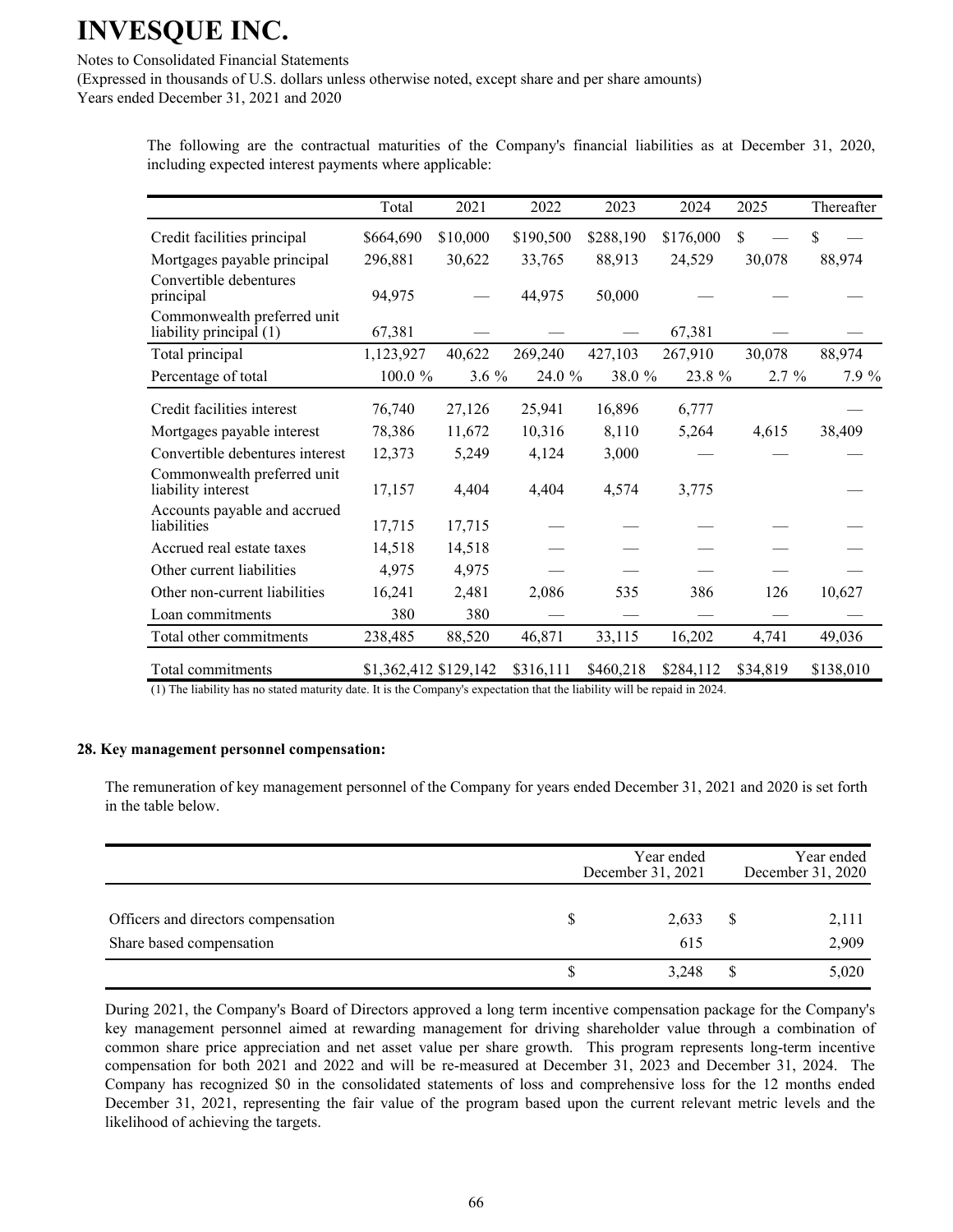Notes to Consolidated Financial Statements

(Expressed in thousands of U.S. dollars unless otherwise noted, except share and per share amounts) Years ended December 31, 2021 and 2020

### **29. Segments:**

The Company's current portfolio includes investments in assisted living, independent living, memory care, transitional care, long-term care, and medical office properties. The Company's senior housing and care investments in assisted living, independent living, memory care, transitional care and long-term care share similar characteristics and are generally leased to operators on a long-term, triple-net lease basis. In some instances the Company has an interest in both the property and operations in joint ventures and joint arrangements with the operating partner at the facility. The Company considers these investments to be one reportable operating segment. The Company has investments in 15 medical office buildings ("Medical office buildings"). This multi-tenant medical office portfolio has different characteristics that are evaluated by management, and is considered to be a separate reportable operating segment. Through the acquisition of Commonwealth and the transition of the Greenfield assets, the Company has investments in 35 properties and a management company that operates 29 of those properties ("owner occupied property"). Management considers this another reportable operating segment.

The following tables show net loss by reportable segment for the years ended December 31, 2021 and 2020:

|                                                                 |               |                                                            |                                 | Year ended December 31, 2021   |                                  |           |
|-----------------------------------------------------------------|---------------|------------------------------------------------------------|---------------------------------|--------------------------------|----------------------------------|-----------|
|                                                                 |               | Seniors<br>housing and<br>care<br>investment<br>properties | Owner<br>occupied<br>properties | Medical<br>office<br>buildings | Corporate/<br>other              | Total     |
| Rental revenue                                                  | \$            | 69,647 \$                                                  | $-$ \$                          | 13,005 \$                      | $\mathcal{S}$<br>$\qquad \qquad$ | 82,652    |
| Resident rental and related revenue                             |               |                                                            | 120,152                         |                                |                                  | 120,152   |
| Lease revenue from joint ventures                               |               | 3,529                                                      |                                 |                                |                                  | 3,529     |
| Other revenue                                                   |               | 56                                                         | 2,060                           | 1,299                          | 702                              | 4,117     |
| Other income                                                    |               |                                                            | 3,730                           |                                |                                  | 3,730     |
| Direct property operating expenses                              |               |                                                            | (96, 586)                       | (6,182)                        |                                  | (102,768) |
| Depreciation and amortization expense                           |               |                                                            | (22,060)                        |                                | (92)                             | (22, 152) |
| Finance cost from operations                                    |               | (21, 850)                                                  | (18,093)                        | (3,768)                        | (6,510)                          | (50, 221) |
| Real estate tax expense                                         |               | (14, 541)                                                  |                                 | (2,174)                        |                                  | (16,715)  |
| General and administrative expenses                             |               | (1,256)                                                    | (7,130)                         | (130)                          | (11,626)                         | (20, 142) |
| Allowance for credit losses on loans and interest<br>receivable |               | (959)                                                      |                                 |                                | (237)                            | (1,196)   |
| Changes in non-controlling interest liability                   |               | 113                                                        | 266                             |                                |                                  | 379       |
| Change in fair value of investment properties - IFRIC<br>21     |               | 1,226                                                      |                                 |                                |                                  | 1,226     |
| Change in fair value of investment properties                   |               | (12,667)                                                   |                                 | (9, 485)                       |                                  | (22, 152) |
| Change in fair value of financial instruments                   |               | 780                                                        | 4,521                           | 1,724                          | 14,835                           | 21,860    |
| Change in fair value of contingent consideration                |               |                                                            |                                 |                                | 258                              | 258       |
| Gain on sale of property, plant and equipment                   |               |                                                            | 1,200                           |                                | 14                               | 1,214     |
| Impairment of property, plant and equipment                     |               |                                                            | (1,100)                         |                                |                                  | (1,100)   |
| Loss from joint ventures                                        |               | (14,906)                                                   |                                 |                                |                                  | (14,906)  |
| Net income (loss)                                               | $\mathsf{\$}$ | 9,172 \$                                                   | $(13,040)$ \$                   | $(5,711)$ \$                   | $(2,656)$ \$                     | (12, 235) |
| Expenditures for non-current assets:<br>Capital additions       |               |                                                            | 7,807                           | 968                            |                                  | 8,775     |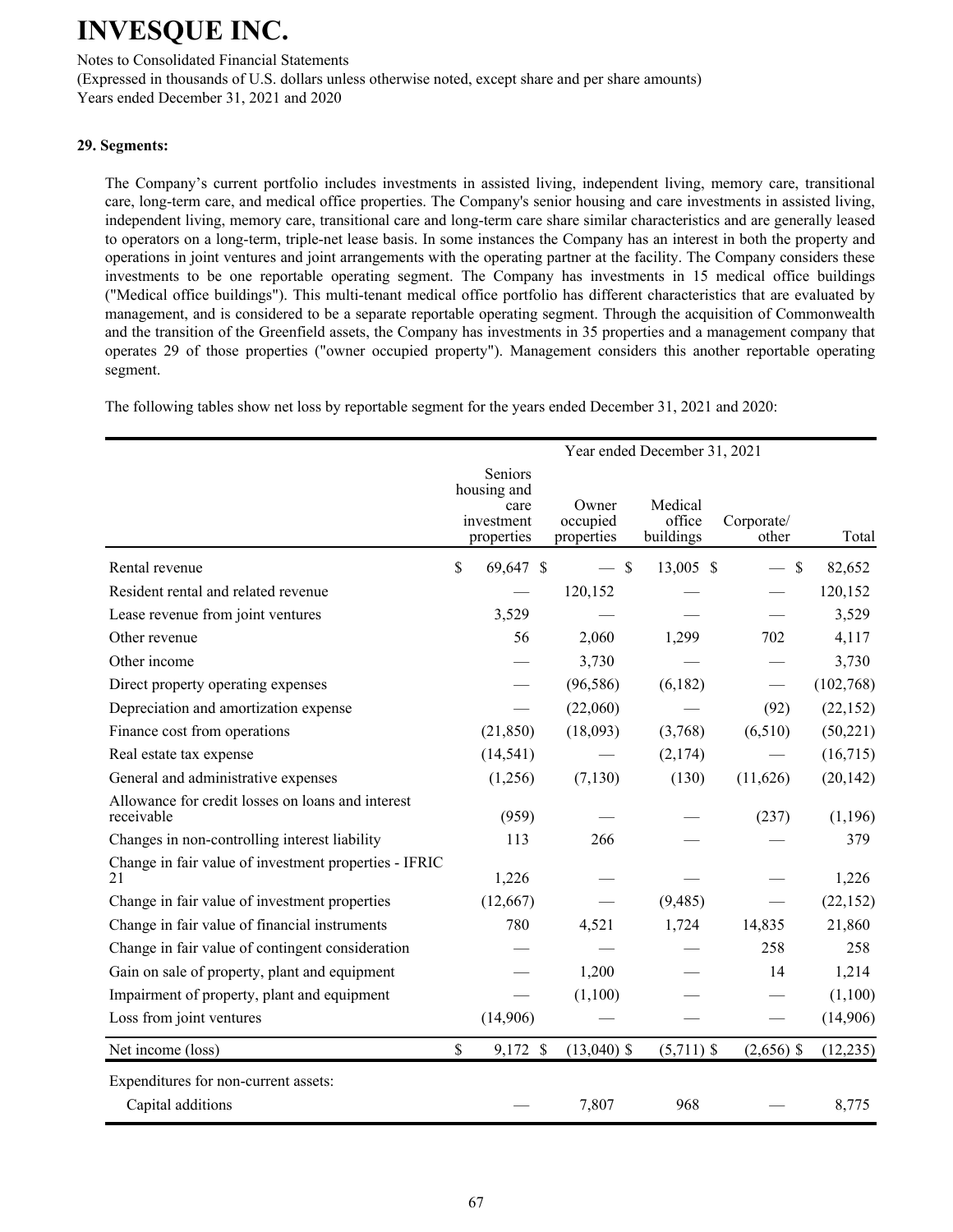Notes to Consolidated Financial Statements

(Expressed in thousands of U.S. dollars unless otherwise noted, except share and per share amounts) Years ended December 31, 2021 and 2020

|                                                                 | Year ended December 31, 2020   |                          |                        |                     |                     |            |  |  |  |
|-----------------------------------------------------------------|--------------------------------|--------------------------|------------------------|---------------------|---------------------|------------|--|--|--|
|                                                                 | Seniors<br>housing and<br>care |                          | Owner                  | Medical             |                     |            |  |  |  |
|                                                                 |                                | investment<br>properties | occupied<br>properties | office<br>buildings | Corporate/<br>other | Total      |  |  |  |
| Rental revenue                                                  | \$                             | 77,457 \$                | $-$ \$                 | $12,655$ \$         | $-$ \$              | 90,112     |  |  |  |
| Resident rental and related revenue                             |                                |                          | 120,407                |                     |                     | 120,407    |  |  |  |
| Lease revenue from joint ventures                               |                                | 3,118                    |                        |                     |                     | 3,118      |  |  |  |
| Other revenue                                                   |                                |                          | 1,769                  | 1,114               | 867                 | 3,750      |  |  |  |
| Other income                                                    |                                |                          | 3,415                  |                     |                     | 3,415      |  |  |  |
| Direct property operating expenses                              |                                |                          | (90,044)               | (5,461)             |                     | (95, 505)  |  |  |  |
| Depreciation and amortization expense                           |                                |                          | (48, 476)              |                     | (93)                | (48, 569)  |  |  |  |
| Finance cost from operations                                    |                                | (22, 810)                | (17, 484)              | (3,646)             | (5,861)             | (49, 801)  |  |  |  |
| Real estate tax expense                                         |                                | (11, 389)                |                        | (2,099)             |                     | (13, 488)  |  |  |  |
| General and administrative expenses                             |                                | (1,992)                  | (6,699)                | (307)               | (11, 541)           | (20, 539)  |  |  |  |
| Transaction costs for business combination                      |                                |                          | (34)                   |                     | (136)               | (170)      |  |  |  |
| Allowance for credit losses on loans and interest<br>receivable |                                | (518)                    |                        |                     | (23, 028)           | (23, 546)  |  |  |  |
| Changes in non-controlling interest liability                   |                                | (168)                    | (148)                  |                     |                     | (316)      |  |  |  |
| Change in fair value of investment properties - IFRIC<br>21     |                                | 57                       |                        |                     |                     | 57         |  |  |  |
| Change in fair value of investment properties                   |                                | (78, 648)                |                        | (21,740)            |                     | (100, 388) |  |  |  |
| Change in fair value of financial instruments                   |                                | (690)                    | (6,712)                | (2,127)             | (9, 555)            | (19,084)   |  |  |  |
| Change in fair value of contingent consideration                |                                |                          |                        |                     | (5,510)             | (5,510)    |  |  |  |
| Loss on sale of property, plant and equipment                   |                                |                          | 58                     |                     | (220)               | (162)      |  |  |  |
| Loss from joint ventures                                        |                                | (34, 729)                |                        |                     |                     | (34, 729)  |  |  |  |
| Income tax recovery                                             |                                |                          |                        |                     | 6,944               | 6,944      |  |  |  |
| Net loss                                                        | \$                             | $(70,312)$ \$            | $(43,948)$ \$          | $(21,611)$ \$       | $(48, 133)$ \$      | (184,004)  |  |  |  |
| Expenditures for non-current assets:                            |                                |                          |                        |                     |                     |            |  |  |  |
| Acquisition of properties                                       | \$                             | 8,202 \$                 | 36,154 \$              | $\mathcal{S}$       | $\mathbb{S}$        | 44,356     |  |  |  |
| Capital additions                                               |                                | 4,360                    | 11,269                 | 631                 |                     | 16,260     |  |  |  |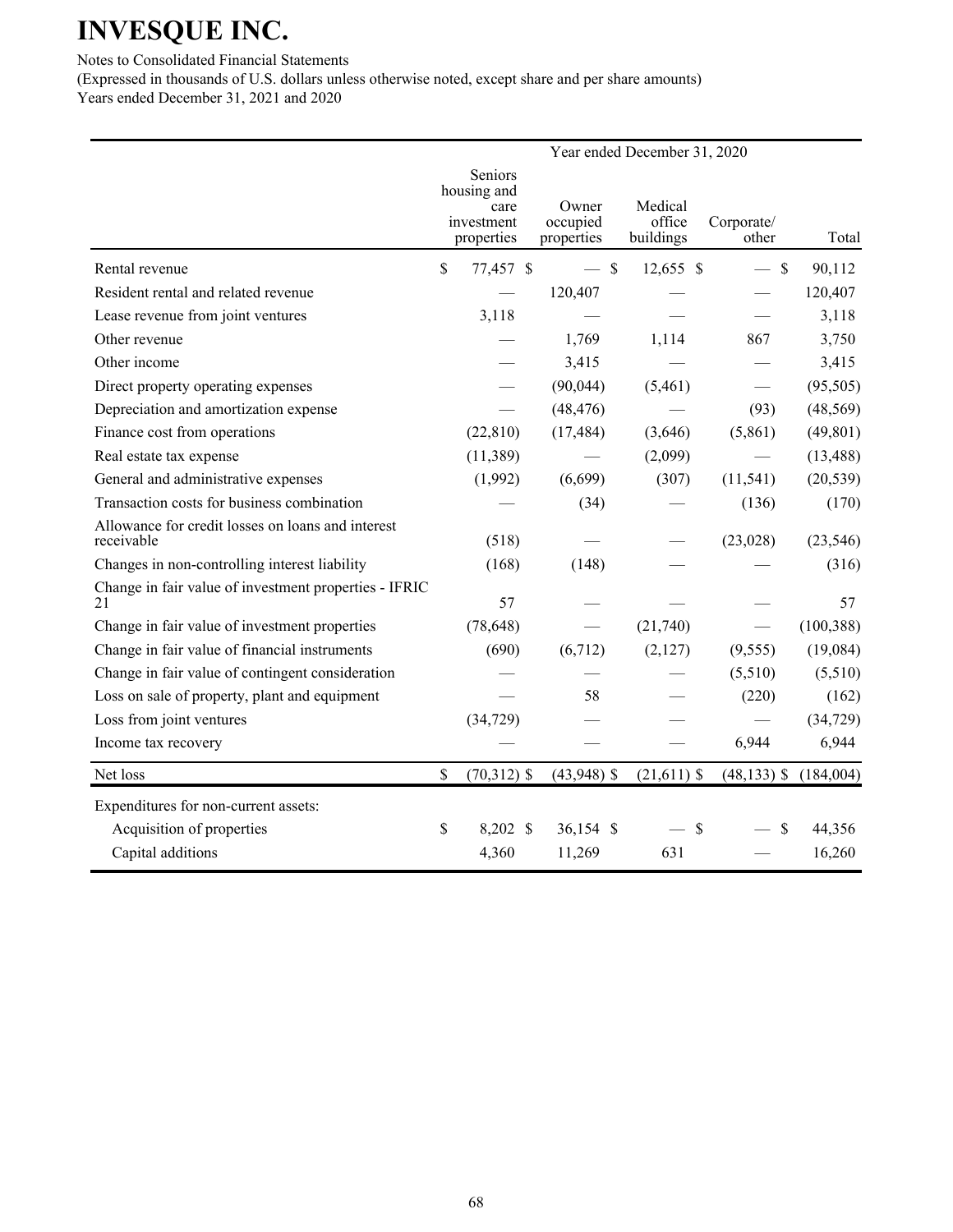Notes to Consolidated Financial Statements

(Expressed in thousands of U.S. dollars unless otherwise noted, except share and per share amounts) Years ended December 31, 2021 and 2020

The following tables show assets and liabilities by reportable segment as at December 31, 2021 and 2020:

|                                       | As at December 31, 2021                                    |              |                                 |               |                                |               |                          |               |             |
|---------------------------------------|------------------------------------------------------------|--------------|---------------------------------|---------------|--------------------------------|---------------|--------------------------|---------------|-------------|
|                                       | Seniors<br>housing and<br>care<br>investment<br>properties |              | Owner<br>occupied<br>properties |               | Medical<br>office<br>buildings |               | Corporate/<br>other      |               | Total       |
| Investment properties                 | \$<br>601,633 \$                                           |              |                                 | $\mathcal{S}$ | 114,711 \$                     |               | $\overline{\phantom{m}}$ | <sup>\$</sup> | 716,344     |
| Property, plant and equipment, net    |                                                            |              | 431,672                         |               |                                |               | 329                      |               | 432,001     |
| Investment in joint ventures          | 50,440                                                     |              |                                 |               |                                |               |                          |               | 50,440      |
| Loans receivable                      | 2,074                                                      |              |                                 |               |                                |               | 19,621                   |               | 21,695      |
| Other assets                          | 13,414                                                     |              | 43,801                          |               | 5,563                          |               | 17,753                   |               | 80,531      |
| Total assets                          | \$<br>667,561                                              | <sup>S</sup> | 475,473 \$                      |               | 120,274                        | <sup>\$</sup> | 37,703                   |               | \$1,301,011 |
| Mortgages payable                     | \$<br>72,587 \$                                            |              | 141,236 \$                      |               | $-$ \$                         |               |                          | \$            | 213,823     |
| Credit facilities                     | 329,650                                                    |              | 179,369                         |               | 88,247                         |               |                          |               | 597,266     |
| Convertible debentures                |                                                            |              |                                 |               |                                |               | 82,657                   |               | 82,657      |
| Commonwealth preferred unit liability |                                                            |              | 66,239                          |               |                                |               |                          |               | 66,239      |
| Non-controlling interest liability    |                                                            |              | 293                             |               |                                |               |                          |               | 293         |
| Other liabilities                     | 15,078                                                     |              | 17,472                          |               | 2,573                          |               | 19,353                   |               | 54,476      |
| <b>Total liabilities</b>              | \$<br>417,315 \$                                           |              | 404,609 \$                      |               | 90,820 \$                      |               | 102,010                  |               | \$1,014,754 |

|                                       | As at December 31, 2020 |                                                                   |   |                                 |              |                                |              |                          |               |             |
|---------------------------------------|-------------------------|-------------------------------------------------------------------|---|---------------------------------|--------------|--------------------------------|--------------|--------------------------|---------------|-------------|
|                                       |                         | <b>Seniors</b><br>housing and<br>care<br>investment<br>properties |   | Owner<br>occupied<br>properties |              | Medical<br>office<br>buildings |              | Corporate/<br>other      |               | Total       |
| Investment properties                 | \$                      | 759,628 \$                                                        |   |                                 | <sup>S</sup> | 122,391 \$                     |              | $\overline{\phantom{m}}$ | $\mathbb{S}$  | 882,019     |
| Property, plant and equipment, net    |                         |                                                                   |   | 448,912                         |              |                                |              | 2,913                    |               | 451,825     |
| Investment in joint ventures          |                         | 65,258                                                            |   |                                 |              |                                |              |                          |               | 65,258      |
| Loans receivable                      |                         | 6,669                                                             |   |                                 |              |                                |              | 12,034                   |               | 18,703      |
| Other assets                          |                         | 24,014                                                            |   | 27,464                          |              | 6,712                          |              | 22,429                   |               | 80,619      |
| Total assets                          | \$                      | 855,569 \$                                                        |   | 476,376 \$                      |              | 129,103                        | <sup>S</sup> | 37,376                   |               | \$1,498,424 |
| Mortgages payable                     | \$                      | 158,715 \$                                                        |   | 140,749 \$                      |              |                                | \$           |                          | <sup>\$</sup> | 299,464     |
| Credit facilities                     |                         | 388,715                                                           |   | 174,465                         |              | 87,416                         |              | 10,000                   |               | 660,596     |
| Convertible debentures                |                         |                                                                   |   |                                 |              |                                |              | 92,411                   |               | 92,411      |
| Commonwealth preferred unit liability |                         |                                                                   |   | 65,797                          |              |                                |              |                          |               | 65,797      |
| Non-controlling interest liability    |                         | 3,373                                                             |   | 1,036                           |              |                                |              |                          |               | 4,409       |
| Other liabilities                     |                         | 25,897                                                            |   | 24,302                          |              | 4,964                          |              | 27,255                   |               | 82,418      |
| <b>Total liabilities</b>              | \$                      | 576,700                                                           | S | 406,349 \$                      |              | 92,380                         | <sup>S</sup> | 129,666                  |               | \$1,205,095 |

In measuring performance, the Company does not distinguish or group its properties on a geographical basis. Management has applied judgment by aggregating its properties into four reportable segments for disclosure purposes. The Company's Chief Executive Officer is the chief decision maker and regularly reviews performance on an individual property basis and on the basis of the Company's reportable operating segments.